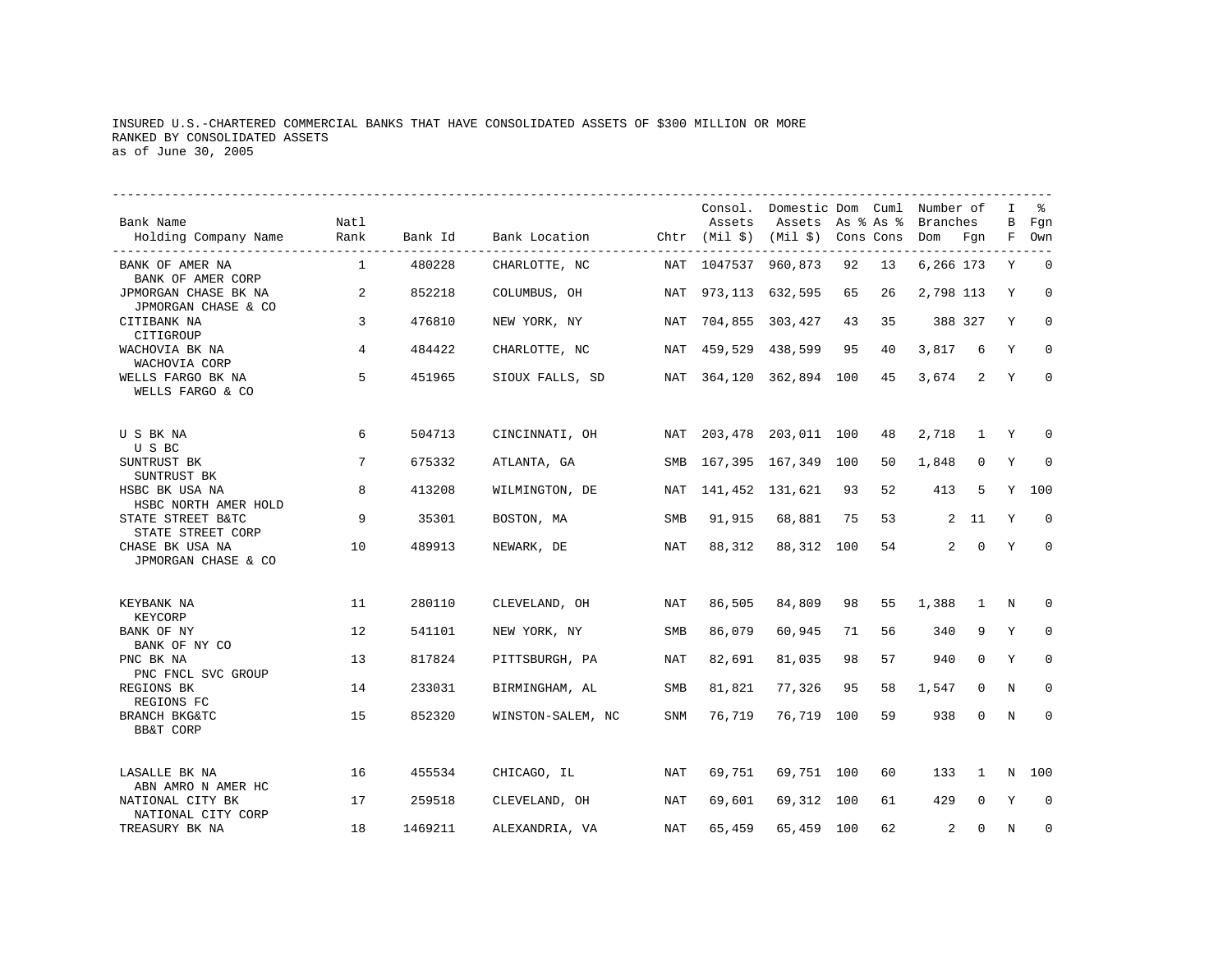| COUNTRYWIDE FC                                             |    |         |                   |            |        |        |     |    |             |              |         |             |
|------------------------------------------------------------|----|---------|-------------------|------------|--------|--------|-----|----|-------------|--------------|---------|-------------|
| NORTH FORK BK<br>NORTH FORK BC                             | 19 | 332907  | MATTITUCK, NY     | <b>SNM</b> | 59,767 | 59,767 | 100 | 62 | 354         | 0            | N       | $\Omega$    |
| MBNA AMERICA BK NA<br>MBNA CORP                            | 20 | 1830035 | WILMINGTON, DE    | NAT        | 59,249 | 49,497 | 84  | 63 | 2           | $\mathbf{1}$ | N       | $\mathbf 0$ |
|                                                            |    |         |                   |            |        |        |     |    |             |              |         |             |
| BANK OF AMER NA USA<br>BANK OF AMER CORP                   | 21 | 1417557 | PHOENIX, AZ       | NAT        | 57,435 | 57,435 | 100 | 64 | 0           | $\mathbf 0$  | Ν       | $\mathbf 0$ |
| FIFTH THIRD BK<br>FIFTH THIRD BC                           | 22 | 723112  | CINCINNATI, OH    | SMB        | 56,880 | 56,880 | 100 | 65 | 396         | $\mathbf 0$  | N       | $\mathbf 0$ |
| COMERICA BK<br>COMERICA                                    | 23 | 60143   | DETROIT, MI       | SMB        | 54,862 | 52,764 | 96  | 65 | 382         | 1            | N       | $\mathbf 0$ |
| MANUFACTURERS & TRADERS TC<br>M&T BK CORP                  | 24 | 501105  | BUFFALO, NY       | SMB        | 53,956 | 53,956 | 100 | 66 | 705         | 1            | Y       | 22          |
| UNION BK OF CA NA<br>UNIONBANCAL CORP                      | 25 | 212465  | SAN FRANCISCO, CA | NAT        | 50,519 | 48,758 | 97  | 67 | 323         | 6            | Υ       | 60          |
| AMSOUTH BK                                                 | 26 | 245333  | BIRMINGHAM, AL    | SMB        | 50,478 | 50,478 | 100 | 67 | 711         | 0            | N       | 0           |
| AMSOUTH BC                                                 |    |         |                   |            |        |        |     |    |             |              |         |             |
| CITIBANK SD NA<br>CITIGROUP                                | 27 | 486752  | SIOUX FALLS, SD   | <b>NAT</b> | 47,238 | 47,238 | 100 | 68 | $\mathsf 0$ | $\mathbf 0$  | N       | $\mathbf 0$ |
| FIFTH THIRD BK<br>FIFTH THIRD BC                           | 28 | 913940  | GRAND RAPIDS, MI  | SMB        | 46,888 | 46,888 | 100 | 69 | 706         | $\mathbf 0$  | N       | $\mathbf 0$ |
| BANK OF THE WEST<br>BANCWEST CORP                          | 29 | 804963  | SAN FRANCISCO, CA | <b>SNM</b> | 41,904 | 41,904 | 100 | 69 | 494         | $\Omega$     | Y       | 99          |
| CHARTER ONE BK NA<br>CITIZENS FNCL GROUP                   | 30 | 897273  | CLEVELAND, OH     | NAT        | 40,934 | 40,934 | 100 | 70 | 424         | 0            | N       | 100         |
|                                                            |    |         |                   |            |        |        |     |    |             |              |         |             |
| STANDARD FED BK NA<br>ABN AMRO N AMER HC                   | 31 | 445843  | TROY, MI          | NAT        | 39,199 | 37,774 | 96  | 70 | 279         | $\Omega$     | N       | 100         |
| NORTHERN TC<br>NORTHERN TR CORP                            | 32 | 210434  | CHICAGO, IL       | SMB        | 37,881 | 26,193 | 69  | 71 | 19          | 2            | Υ       | $\mathbf 0$ |
| FIRST TENNESSEE BK NA MMPHS<br>FIRST HORIZON NATIONAL CORP | 33 | 485559  | MEMPHIS, TN       | <b>NAT</b> | 36,892 | 36,892 | 100 | 71 | 252         | $\mathbf 0$  | N       | $\mathbf 0$ |
| M&I MARSHALL & ILSLEY BK<br>MARSHALL & ILSLEY CORP         | 34 | 983448  | MILWAUKEE, WI     | SMB        | 36,871 | 36,871 | 100 | 71 | 248         | $\mathbf 0$  | $\rm N$ | $\mathbf 0$ |
| CITIZENS BK OF MA<br>CITIZENS FNCL GROUP                   | 35 | 14409   | BOSTON, MA        | SNM        | 33,847 | 33,847 | 100 | 72 | 322         | $\mathbf{1}$ |         | N 100       |
|                                                            |    |         |                   |            |        |        |     |    |             |              |         |             |
| DEUTSCHE BK TC AMERICAS<br>TAUNUS CORP                     | 36 | 214807  | NEW YORK, NY      | SMB        | 33,459 | 24,180 | 72  | 72 | 1           | 6            |         | Y 100       |
| HARRIS NA<br>HARRIS FC                                     | 37 | 75633   | CHICAGO, IL       | NAT        | 33,122 | 33,027 | 100 | 73 | 145         | 0            | N       | 100         |
| HUNTINGTON NB<br>HUNTINGTON BSHRS                          | 38 | 12311   | COLUMBUS, OH      | NAT        | 32,586 | 32,586 | 100 | 73 | 438         | $\mathbf 0$  | Y       | $\mathbf 0$ |
| TD BANKNORTH NA<br>TD BANKNORTH                            | 39 | 497404  | PORTLAND, ME      | NAT        | 31,691 | 31,691 | 100 | 74 | 467         | $\Omega$     | N       | 56          |
| COMPASS BK                                                 | 40 | 697633  | BIRMINGHAM, AL    | SMB        | 29,512 | 29,512 | 100 | 74 | 407         | $\mathbf 0$  | $\rm N$ | $\mathbf 0$ |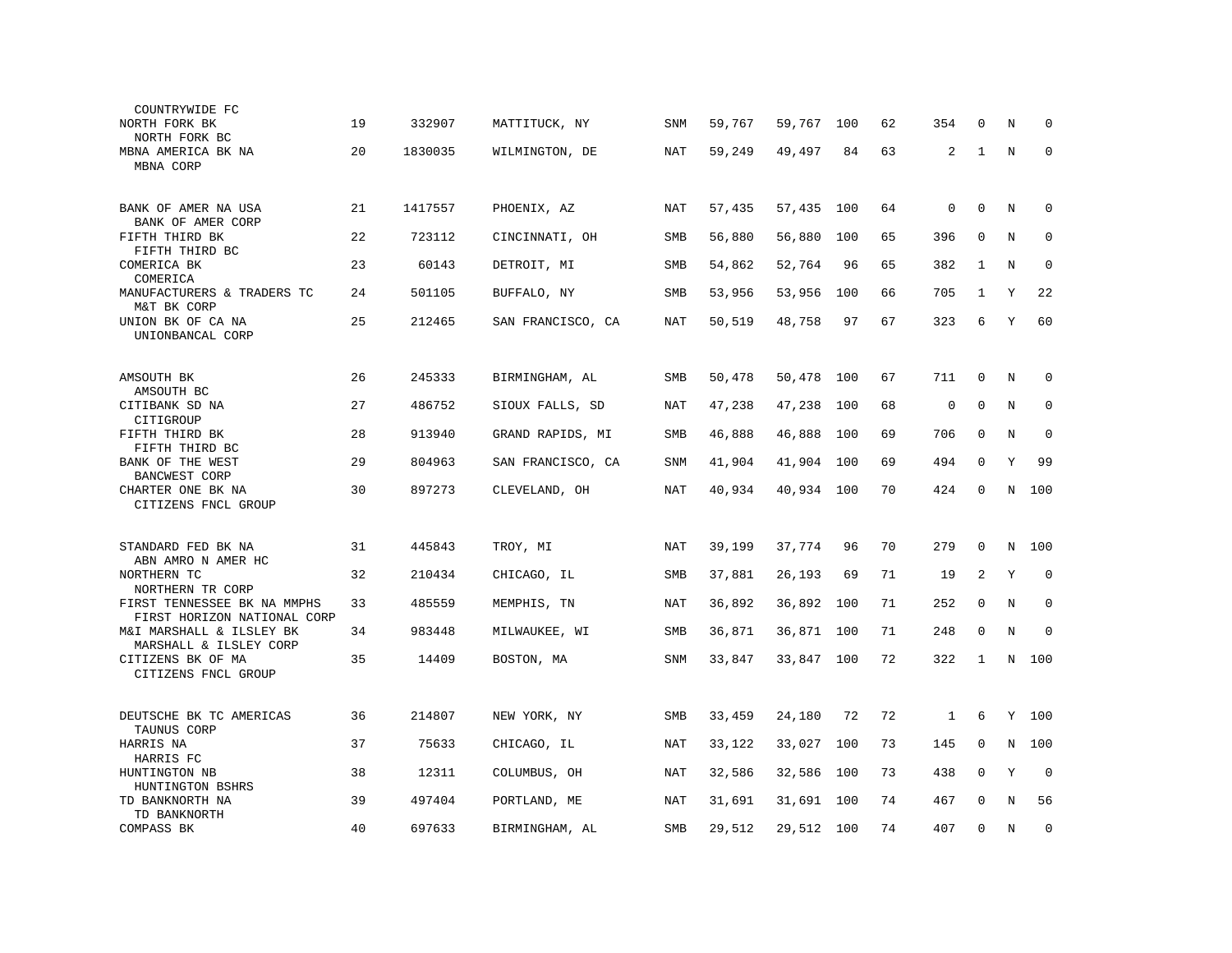### COMPASS BSHRS

| NATIONAL CITY BK IN<br>NATIONAL CITY CORP       | 41 | 362445  | INDIANAPOLIS, IN  | <b>NAT</b> | 28,502 | 28,502     | 100 | 74 | 218          | $\mathbf{0}$ | N | $\Omega$     |
|-------------------------------------------------|----|---------|-------------------|------------|--------|------------|-----|----|--------------|--------------|---|--------------|
| CAPITAL ONE BK<br>CAPITAL ONE FC                | 42 | 2253891 | GLEN ALLEN, VA    | SMB        | 28,117 | 25,266     | 90  | 75 | $\mathbf 0$  | 2            | N | $\mathbf 0$  |
| MELLON BK NA<br>MELLON FNCL CORP                | 43 | 934329  | PITTSBURGH, PA    | NAT        | 25,088 | 21,602     | 86  | 75 | 26           | $\mathbf{1}$ | Y | $\mathbf 0$  |
| COMMERCE BK NA<br>COMMERCE BC                   | 44 | 363415  | CHERRY HILL, NJ   | NAT        | 23,988 | 23,988     | 100 | 75 | 190          | 0            | N | $\mathbf 0$  |
| NATIONAL CITY BK MW<br>NATIONAL CITY CORP       | 45 | 42541   | BANNOCKBURN, IL   | NAT        | 23,375 | 23,375     | 100 | 76 | 458          | 0            | N | $\mathbf 0$  |
| BRANCH B&TC OF VA<br><b>BB&amp;T CORP</b>       | 46 | 969723  | RICHMOND, VA      | <b>SNM</b> | 22,467 | 22,467 100 |     | 76 | 523          | $\Omega$     | N | 0            |
| HIBERNIA NB<br>HIBERNIA CORP                    | 47 | 112837  | NEW ORLEANS, LA   | NAT        | 22,033 | 22,033     | 100 | 76 | 295          | $\mathbf 0$  | N | $\mathbf 0$  |
| COLONIAL BK NA<br>COLONIAL BANCGROUP            | 48 | 570231  | MONTGOMERY, AL    | NAT        | 20,968 | 20,968     | 100 | 76 | 324          | 1            | Y | $\mathbf{0}$ |
| DISCOVER BK<br>MORGAN STANLEY                   | 49 | 30810   | GREENWOOD, DE     | SNM        | 20,884 | 20,884     | 100 | 77 | $\mathsf 0$  | 0            | N | $\mathbf 0$  |
| RBC CENTURA BK<br>ROYAL BK HOLD                 | 50 | 1494240 | ROCKY MOUNT, NC   | <b>SMB</b> | 19,781 | 19,781 100 |     | 77 | 272          | 1            | N | 99           |
| WELLS FARGO BK NORTHWEST NA<br>WELLS FARGO & CO | 51 | 688079  | OGDEN, UT         | NAT        | 19,564 | 19,564     | 100 | 77 | $\mathbf 0$  | $\Omega$     | N | 0            |
| ASSOCIATED BK NA<br>ASSOCIATED BANC-CORP        | 52 | 917742  | GREEN BAY, WI     | NAT        | 18,098 | 18,098     | 100 | 77 | 282          | $\mathbf 0$  | N | $\mathbf 0$  |
| CITIBANK NV NA<br>CITIGROUP                     | 53 | 455365  | LAS VEGAS, NV     | <b>NAT</b> | 17,555 | 17,555     | 100 | 78 | $\mathsf 0$  | $\mathbf 0$  | N | $\mathbf 0$  |
| WEBSTER BK NA<br>WEBSTER FNCL CORP              | 54 | 761806  | WATERBURY, CT     | <b>NAT</b> | 17,239 | 17,239     | 100 | 78 | 149          | 1            | N | $\mathbf 0$  |
| NATIONAL CITY BK OF PA<br>NATIONAL CITY CORP    | 55 | 178020  | PITTSBURGH, PA    | <b>NAT</b> | 15,750 | 15,737 100 |     | 78 | 216          | $\mathbf{1}$ | N | $\mathbf 0$  |
| CITIZENS BK NA<br>CITIZENS FNCL GROUP           | 56 | 3303298 | ALBANY, NY        | NAT        | 15,519 | 15,519 100 |     | 78 | 262          | 0            | N | 100          |
| SKY BK<br>SKY FNCL GROUP                        | 57 | 576710  | SALINEVILLE, OH   | SMB        | 15,024 | 15,024     | 100 | 78 | 309          | $\mathbf 0$  | N | $\mathbf 0$  |
| CITY NB<br>CITY NAT CORP                        | 58 | 63069   | BEVERLY HILLS, CA | NAT        | 14,270 | 14,270     | 100 | 79 | 70           | $\mathbf 0$  | N | $\mathbf 0$  |
| PROVIDIAN NB<br>PROVIDIAN CORP                  | 59 | 121709  | TILTON, NH        | NAT        | 13,123 | 13,123     | 100 | 79 | $\mathbf{1}$ | 0            | N | 0            |
| BANK OF OK NA<br>BOK FC                         | 60 | 339858  | TULSA, OK         | NAT        | 12,873 | 12,768     | 99  | 79 | 78           | $\mathbf 0$  | N | $\mathbf 0$  |
| TCF NB                                          | 61 | 266271  | WAYZATA, MN       | NAT        | 12,723 | 12,723 100 |     | 79 | 416          | 0            | N | 0            |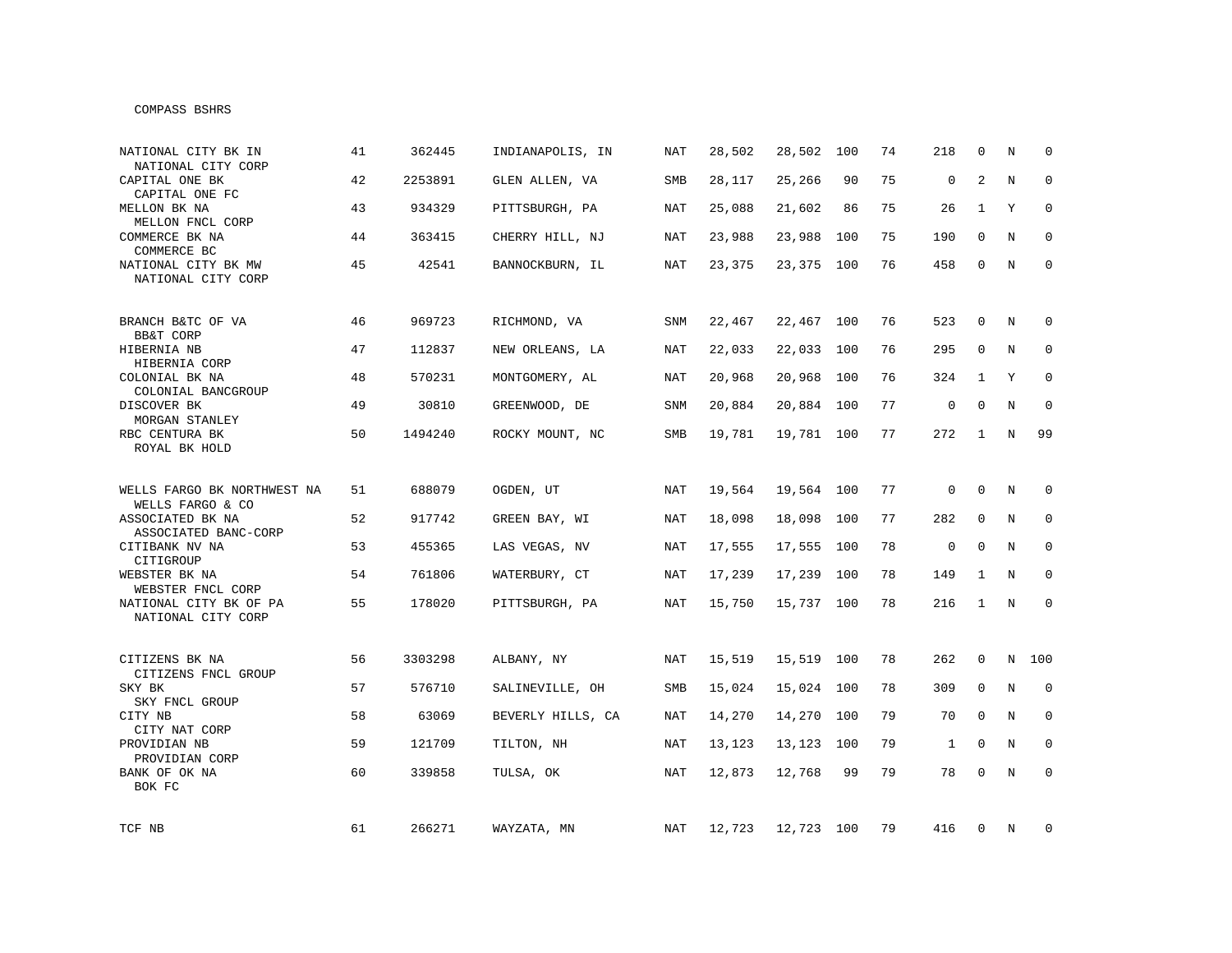| TCF FC                                      |    |         |                            |            |        |        |     |    |              |             |         |             |
|---------------------------------------------|----|---------|----------------------------|------------|--------|--------|-----|----|--------------|-------------|---------|-------------|
| COMMERCE BK NA<br>COMMERCE BSHRS            | 62 | 601050  | KANSAS CITY, MO            | NAT        | 12,629 | 12,629 | 100 | 79 | 157          | $\mathbf 0$ | N       | $\mathbf 0$ |
| INVESTORS B&TC<br>INVESTORS FNCL SVC CORP   | 63 | 911807  | BOSTON, MA                 | <b>SNM</b> | 12,404 | 12,398 | 100 | 79 | $\mathsf 0$  | $\mathbf 0$ | Y       | $\mathbf 0$ |
| ZIONS FIRST NB                              | 64 | 276579  | SALT LAKE CITY, UT         | NAT        | 12,260 | 12,246 | 100 | 80 | 148          | $\mathbf 0$ | N       | $\mathbf 0$ |
| ZIONS BC<br>VALLEY NB<br>VALLEY NBC         | 65 | 229801  | PASSAIC, NJ                | <b>NAT</b> | 12,233 | 12,233 | 100 | 80 | 162          | $\mathbf 0$ | N       | $\mathbf 0$ |
|                                             |    |         |                            |            |        |        |     |    |              |             |         |             |
| CITIZENS BK RI<br>CITIZENS FNCL GROUP       | 66 | 1000409 | PROVIDENCE, RI             | SNM        | 12,232 | 12,232 | 100 | 80 | 68           | 0           | N       | 100         |
| FIRST-CITIZENS B&TC<br>FIRST CITIZENS BSHRS | 67 | 491224  | RALEIGH, NC                | SNM        | 12,169 | 12,169 | 100 | 80 | 356          | $\mathbf 0$ | N       | $\mathbf 0$ |
| MERRILL LYNCH B&TC<br>MERRILL LYNCH & CO    | 68 | 324902  | PLAINSBORO TOWNSHIP, NJSNM |            | 11,653 | 11,653 | 100 | 80 | $\mathsf 0$  | $\Omega$    | $\rm N$ | $\mathbf 0$ |
| BANCO POPULAR NORTH AMER<br>POPULAR         | 69 | 2736291 | NEW YORK, NY               | SMB        | 11,533 | 11,533 | 100 | 80 | 107          | $\Omega$    | Y       | 100         |
| TD WATERHOUSE BK NA<br>TD WATERHOUSE GROUP  | 70 | 2121196 | JERSEY CITY, NJ            | NAT        | 11,083 | 11,083 | 100 | 80 | $\mathbf{1}$ | $\Omega$    | N       | 95          |
|                                             |    |         |                            |            |        |        |     |    |              |             |         |             |
| FIRST HAWAIIAN BK<br><b>BANCWEST CORP</b>   | 71 | 980661  | HONOLULU, HI               | <b>SNM</b> | 10,986 | 10,387 | 95  | 81 | 61           | $\mathbf 0$ | Y       | 99          |
| BANCORPSOUTH BK<br>BANCORPSOUTH INC         | 72 | 606046  | TUPELO, MS                 | <b>SNM</b> | 10,825 | 10,825 | 100 | 81 | 251          | $\mathbf 0$ | N       | $\mathbf 0$ |
| FIRSTMERIT BK NA<br>FIRSTMERIT CORP         | 73 | 67311   | AKRON, OH                  | NAT        | 10,292 | 10,292 | 100 | 81 | 188          | $\Omega$    | N       | $\mathbf 0$ |
| NATIONAL CITY BK<br>NATIONAL CITY CORP      | 74 | 374149  | LOUISVILLE, KY             | NAT        | 10,218 | 10,218 | 100 | 81 | 121          | $\mathbf 0$ | Υ       | $\mathbf 0$ |
| CALIFORNIA B&TC<br>ZIONS BC                 | 75 | 837260  | SAN DIEGO, CA              | SNM        | 10,118 | 10,118 | 100 | 81 | 98           | $\mathbf 0$ | Y       | $\mathbf 0$ |
|                                             |    |         |                            |            |        |        |     |    |              |             |         |             |
| BANK OF HAWAII<br>BANK OF HAWAII CORP       | 76 | 795968  | HONOLULU, HI               | <b>SMB</b> | 10,108 | 9,462  | 94  | 81 | 92           | $\mathbf 0$ | Y       | $\mathbf 0$ |
| FROST NB<br>CULLEN/FROST BKR                | 77 | 682563  | SAN ANTONIO, TX            | NAT        | 9,999  | 9,999  | 100 | 81 | 86           | $\mathbf 0$ | N       | 0           |
| CAROLINA FIRST BK<br>SOUTH FNCL GROUP       | 78 | 310727  | GREENVILLE, SC             | SNM        | 9,620  | 9,620  | 100 | 82 | 102          | $\mathbf 0$ | N       | $\mathbf 0$ |
| HUDSON UNITED BK<br>HUDSON UNITED BC        | 79 | 919308  | MAHWAH, NJ                 | <b>SNM</b> | 9,153  | 9,153  | 100 | 82 | 223          | $\mathbf 0$ | N       | $\mathbf 0$ |
| ISRAEL DISCOUNT BK OF NY<br>DISCOUNT BC     | 80 | 320119  | NEW YORK, NY               | <b>SNM</b> | 9,032  | 7,657  | 85  | 82 | 6            | $\mathbf 0$ | Y       | 100         |
|                                             |    |         |                            |            |        |        |     |    |              |             |         |             |
| WILMINGTON TC<br>WILMINGTON TR CORP         | 81 | 272218  | WILMINGTON, DE             | SNM        | 8,955  | 8,955  | 100 | 82 | 62           | 0           | N       | 0           |
| WHITNEY NB<br>WHITNEY HC                    | 82 | 873138  | NEW ORLEANS, LA            | <b>NAT</b> | 8,908  | 8,908  | 100 | 82 | 155          | 1           | N       | $\mathbf 0$ |
| INTERNATIONAL BK OF CMRC                    | 83 | 1001152 | LAREDO, TX                 | SNM        | 8,769  | 8,769  | 100 | 82 | 154          | $\mathbf 0$ | N       | $\mathbf 0$ |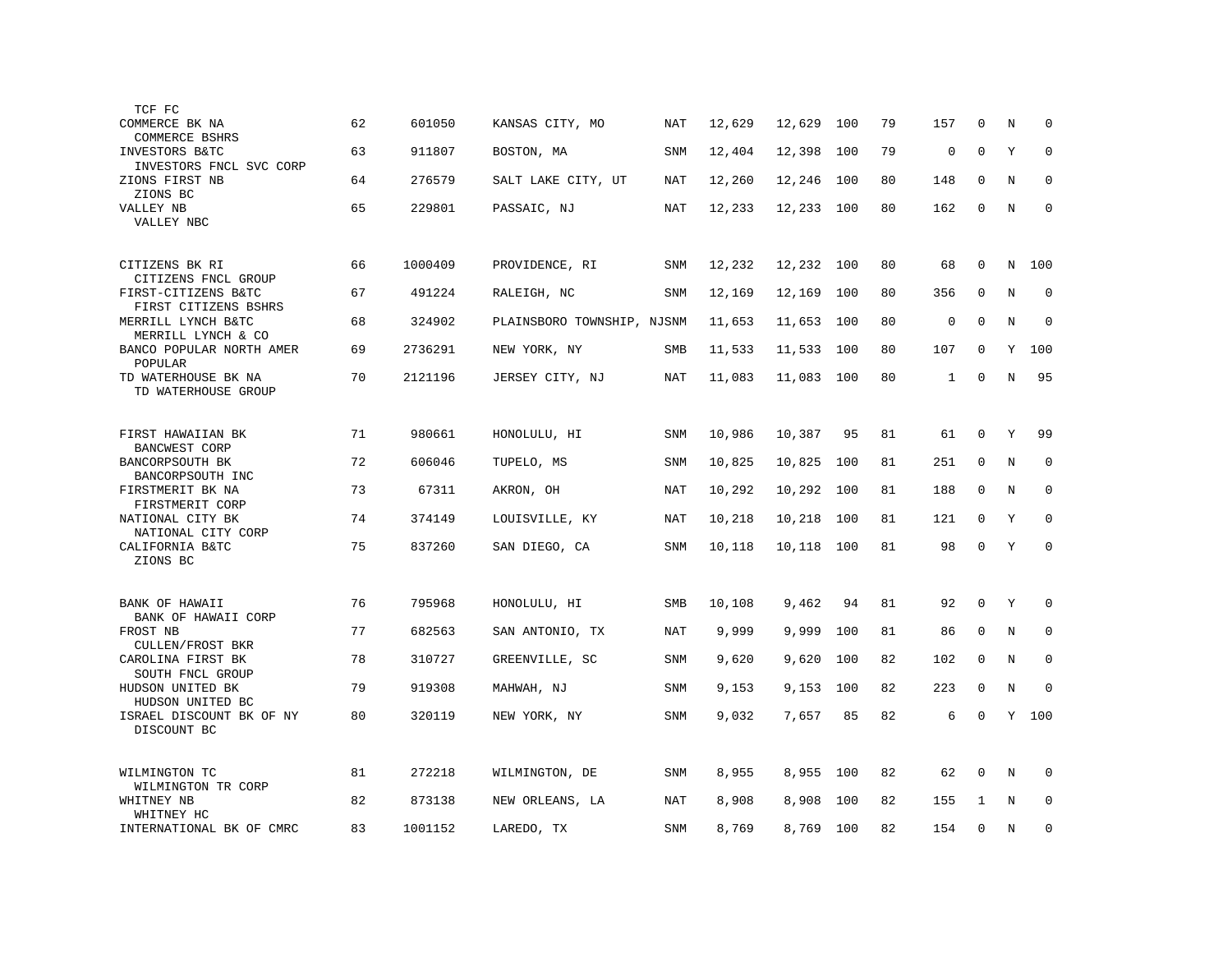| INTERNATIONAL BSHRS CORP<br>FIRST BK                              | 84  | 169653  | SAINT LOUIS, MO   | SMB        | 8,750 | 8,750     | 100 | 82 | 174          | $\Omega$     | N | <sup>0</sup> |
|-------------------------------------------------------------------|-----|---------|-------------------|------------|-------|-----------|-----|----|--------------|--------------|---|--------------|
| FIRST BANKS INC<br>FIRST REPUBLIC BK                              | 85  | 131360  | LAS VEGAS, NV     | <b>SNM</b> | 8,459 | 8,459     | 100 | 82 | 29           | $\mathbf 0$  | N | $\Omega$     |
| OLD NB                                                            | 86  | 208244  | EVANSVILLE, IN    | NAT        | 8,422 | 8,422     | 100 | 82 | 176          | $\mathbf 0$  | N | 0            |
| OLD NATIONAL BANCORP                                              |     |         |                   |            |       |           |     |    |              |              |   |              |
| TRUSTMARK NB<br>TRUSTMARK CORP                                    | 87  | 342634  | JACKSON, MS       | NAT        | 7,951 | 7,951 100 |     | 83 | 152          | 0            | N | 0            |
| AMEGY BK NA<br>AMEGY BC                                           | 88  | 676656  | HOUSTON, TX       | <b>NAT</b> | 7,732 | 7,732     | 100 | 83 | 83           | $\mathbf 0$  | N | $\mathbf 0$  |
| ARVEST BK<br>ARVEST BANK GROUP INC                                | 89  | 311845  | FAYETTEVILLE, AR  | SMB        | 7,543 | 7,543     | 100 | 83 | 208          | $\mathbf 0$  | N | $\mathbf 0$  |
| CITIZENS BK<br>CITIZENS BKG CORP                                  | 90  | 222147  | FLINT, MI         | SMB        | 7,449 | 7,449     | 100 | 83 | 194          | $\Omega$     | N | $\mathbf 0$  |
| MELLON TR OF NEW ENGLAND NA                                       | 91  | 44602   | BOSTON, MA        | <b>NAT</b> | 7,409 | 7,409     | 100 | 83 | $\mathbf{1}$ | $\mathbf 0$  | N | $\mathbf 0$  |
| MELLON FNCL CORP<br>UNITED STATES TC OF NY<br>CHARLES SCHWAB CORP | 92  | 2333412 | NEW YORK, NY      | <b>SMB</b> | 7,314 | 7,314     | 100 | 83 | 5            | $\Omega$     | Y | $\mathbf 0$  |
| FIRST MIDWEST BK<br>FIRST MIDWEST BC                              | 93  | 1007846 | ITASCA, IL        | <b>SMB</b> | 7,036 | 7,036     | 100 | 83 | 74           | $\mathbf 0$  | N | $\mathbf 0$  |
| UNITED CMRL BK<br>UCBH HOLD                                       | 94  | 43173   | SAN FRANCISCO, CA | SNM        | 7,033 | 6,850     | 97  | 83 | 36           | $\mathbf{1}$ | Y | $\mathbf 0$  |
| BANK OF AMER OR NA<br>BANK OF AMER CORP                           | 95  | 2867056 | PORTLAND, OR      | <b>NAT</b> | 7,001 | 7,001 100 |     | 83 | 0            | $\mathbf 0$  | N | $\mathbf 0$  |
|                                                                   |     |         |                   |            |       |           |     |    |              |              |   |              |
| MERCANTILE-SAFE DEPOSIT & TC<br>MERCANTILE BSHRS CORP             | 96  | 208927  | BALTIMORE, MD     | SNM        | 6,981 | 6,981     | 100 | 83 | 56           | $\Omega$     | N | $\Omega$     |
| GREATER BAY BK NA<br>GREATER BAY BC                               | 97  | 1156539 | PALO ALTO, CA     | NAT        | 6,772 | 6,772     | 100 | 83 | 43           | $\mathbf 0$  | N | $\mathbf 0$  |
| EAST WEST BK<br>EAST WEST BC                                      | 98  | 197478  | SAN MARINO, CA    | SMB        | 6,696 | 6,696     | 100 | 84 | 42           | $\Omega$     | N | $\mathbf 0$  |
| BRANCH BKG&TC OF SC<br>BB&T CORP                                  | 99  | 392228  | GREENVILLE, SC    | <b>SNM</b> | 6,498 | 6,498     | 100 | 84 | 94           | $\mathbf 0$  | N | $\mathbf 0$  |
| FIRST NB OF OMAHA<br>LAURITZEN CORP                               | 100 | 527954  | OMAHA, NE         | NAT        | 6,492 | 6,492 100 |     | 84 | 26           | $\mathbf 0$  | N | 0            |
| COMMERCE BK PA NA                                                 | 101 | 883810  | PHILADELPHIA, PA  | <b>NAT</b> | 6,447 | 6,447 100 |     | 84 | 57           | $\mathbf 0$  | N | $\mathbf 0$  |
| COMMERCE BC                                                       |     |         |                   |            |       |           |     |    |              |              |   |              |
| CORUS BK NA<br>CORUS BSHRS                                        | 102 | 259031  | CHICAGO, IL       | NAT        | 6,301 | 6,301     | 100 | 84 | 13           | $\mathbf 0$  | N | $\mathbf 0$  |
| TEXAS ST BK<br>TEXAS RGNL BSHRS                                   | 103 | 1017658 | MCALLEN, TX       | SMB        | 6,218 | 6,218     | 100 | 84 | 79           | $\mathbf 0$  | N | 0            |
| BANK OF AMER GA NA<br>BANK OF AMER CORP                           | 104 | 2962652 | ATLANTA, GA       | NAT        | 6,178 | 6,178     | 100 | 84 | $\mathbf 0$  | $\Omega$     | N | $\mathbf 0$  |
| PACIFIC CAP BK NA                                                 | 105 | 785062  | SANTA BARBARA, CA | <b>NAT</b> | 6,165 | 6,165 100 |     | 84 | 52           | $\Omega$     | N | 0            |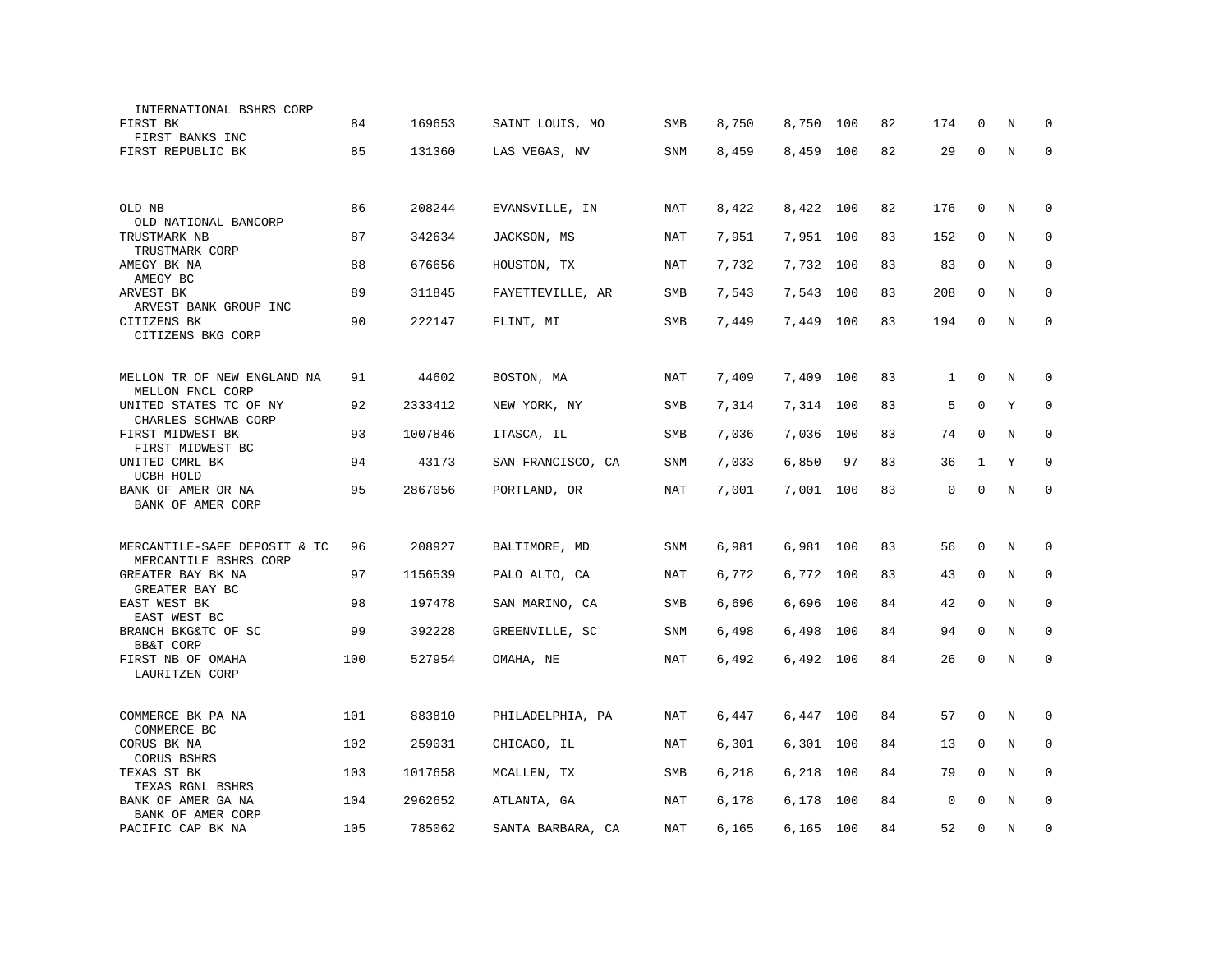| PROVIDENT BK OF MD<br>PROVIDENT BSHRS CORP            | 106 | 437521  | BALTIMORE, MD   | SNM        | 6,145 | 6,145     | 100 | 84 | 150         | $\mathbf 0$  | N           | $\Omega$    |
|-------------------------------------------------------|-----|---------|-----------------|------------|-------|-----------|-----|----|-------------|--------------|-------------|-------------|
| FIRST COMMONWEALTH BK<br>FIRST COMMONWEALTH FNCL CORP | 107 | 42420   | INDIANA, PA     | SNM        | 6,122 | 6,122     | 100 | 84 | 116         | $\mathbf 0$  | N           | $\mathbf 0$ |
| CITIBANK USA NA<br>CITIGROUP                          | 108 | 112855  | SIOUX FALLS, SD | NAT        | 6,120 | 6,120     | 100 | 84 | $\mathbf 0$ | $\Omega$     | N           | $\mathbf 0$ |
| CATHAY BK<br>CATHAY GENERAL BC                        | 109 | 595869  | LOS ANGELES, CA | SNM        | 6,065 | 6,065     | 100 | 84 | 43          | 0            | N           | $\mathbf 0$ |
| REPUBLIC BK<br>REPUBLIC BC                            | 110 | 1003848 | LANSING, MI     | SNM        | 6,059 | 6,059 100 |     | 84 | 48          | 0            | N           | 0           |
| UMB BK NA<br>UMB FC                                   | 111 | 936855  | KANSAS CITY, MO | NAT        | 5,922 | 5,922     | 100 | 85 | 113         | 0            | N           | $\mathbf 0$ |
| BANK LEUMI USA<br>BANK LEUMI LE-ISRAEL CORP           | 112 | 101019  | NEW YORK, NY    | SNM        | 5,872 | 5,550     | 95  | 85 | 8           | $\mathbf 0$  | Y           | 97          |
| MERCANTLE BK<br>SOUTH FNCL GROUP                      | 113 | 1396652 | ORLANDO, FL     | SNM        | 5,706 | 5,706     | 100 | 85 | 61          | 0            | N           | 0           |
| IRWIN UNION B&TC<br>IRWIN FC                          | 114 | 130943  | COLUMBUS, IN    | SMB        | 5,704 | 5,457     | 96  | 85 | 24          | $\mathbf 0$  | Ν           | 0           |
| FIRST NB OF PA<br>FNB CORP                            | 115 | 379920  | GREENVILLE, PA  | <b>NAT</b> | 5,540 | 5,540     | 100 | 85 | 160         | $\Omega$     | N           | $\mathbf 0$ |
| MBNA AMERICA DE NA                                    | 116 | 2621379 | WILMINGTON, DE  | <b>NAT</b> | 5,484 | 5,484 100 |     | 85 | 0           | $\mathbf 0$  | N           | $\mathbf 0$ |
| MBNA CORP<br>CITIBANK DE<br>CITIGROUP                 | 117 | 490115  | NEW CASTLE, DE  | SNM        | 5,463 | 5,463 100 |     | 85 | 0           | $\mathbf 0$  | N           | $\mathbf 0$ |
| CALIFORNIA NB<br>FBOP CORP                            | 118 | 2643438 | LOS ANGELES, CA | NAT        | 5,328 | 5,328     | 100 | 85 | 9           | $\mathbf 0$  | N           | 0           |
| MB FNCL BK NA<br>M B FNCL                             | 119 | 656733  | CHICAGO, IL     | <b>NAT</b> | 5,204 | 5,143     | 99  | 85 | 45          | $\mathbf 0$  | N           | $\mathbf 0$ |
| CHARLES SCHWAB BK NA<br>CHARLES SCHWAB CORP           | 120 | 3150447 | RENO, NV        | <b>NAT</b> | 5,203 | 5,203 100 |     | 85 | 0           | $\mathbf 0$  | N           | $\mathbf 0$ |
| WESTAMERICA BK<br>WESTAMERICA BC                      | 121 | 697763  | SAN RAFAEL, CA  | SMB        | 5,162 | 5,162 100 |     | 85 | 91          | $\mathsf{O}$ | N           | 0           |
| COLUMBUS B&TC<br>SYNOVUS FC                           | 122 | 395238  | COLUMBUS, GA    | SNM        | 5,132 | 5,132 100 |     | 85 | 21          | 1            | N           | 0           |
| METLIFE BK NA<br>METLIFE                              | 123 | 2777650 | BRIDGEWATER, NJ | NAT        | 5,128 | 5,128     | 100 | 85 | $\mathbf 0$ | $\mathbf 0$  | $\mathbf N$ | 0           |
| AMCORE BK NA<br>AMCORE FNCL                           | 124 | 938840  | ROCKFORD, IL    | NAT        | 5,114 | 5,114     | 100 | 85 | 56          | $\mathbf 0$  | N           | $\mathbf 0$ |
| UMPQUA BK<br>UMPQUA HC                                | 125 | 143662  | ROSEBURG, OR    | SNM        | 5,017 | 5,017     | 100 | 85 | 94          | $\mathbf 0$  | $\rm N$     | $\mathbf 0$ |
| SILICON VALLEY BK                                     | 126 | 802866  | SANTA CLARA, CA | SMB        | 4,985 | 4,985 100 |     | 86 | 22          | 0            | N           | 0           |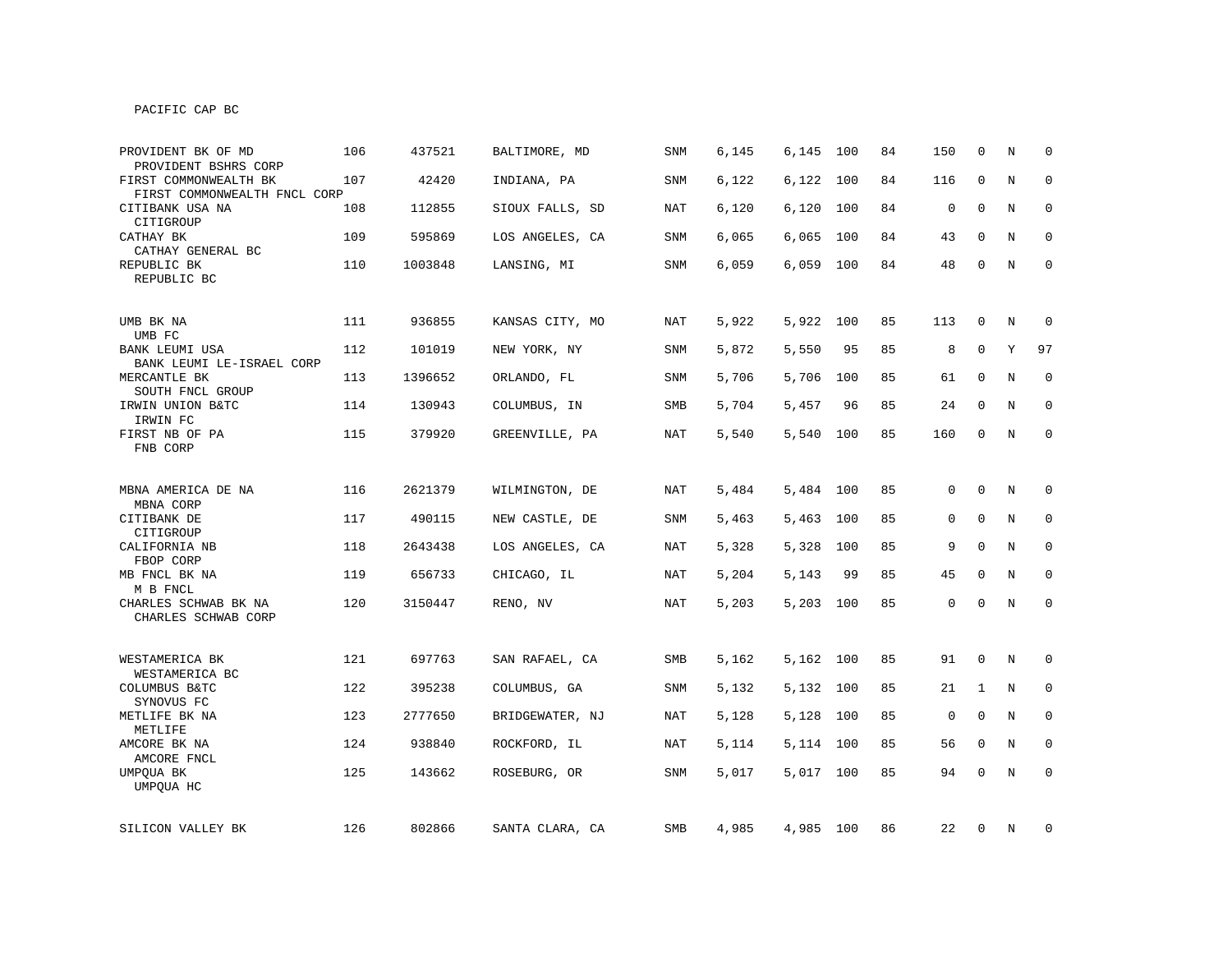| SVB FNCL GRP                                    |     |         |                  |            |       |       |     |    |              |             |         |             |
|-------------------------------------------------|-----|---------|------------------|------------|-------|-------|-----|----|--------------|-------------|---------|-------------|
| NORTHERN TR BK OF FL NA<br>NORTHERN TR CORP     | 127 | 665931  | MIAMI, FL        | NAT        | 4,920 | 4,920 | 100 | 86 | 28           | $\Omega$    | Υ       | $\Omega$    |
| CENTRAL PACIFIC BK<br>CENTRAL PACIFIC FNCL CORP | 128 | 701062  | HONOLULU, HI     | SNM        | 4,906 | 4,906 | 100 | 86 | 36           | $\mathbf 0$ | $\rm N$ | 0           |
| OCEAN BK<br><b>OCEAN BSHRS</b>                  | 129 | 663834  | MIAMI, FL        | SNM        | 4,852 | 4,852 | 100 | 86 | 22           | $\mathbf 0$ | N       | $\mathbf 0$ |
| FIRST CITIZENS B&T CO<br>FIRST CITIZENS BC      | 130 | 93721   | COLUMBIA, SC     | <b>SNM</b> | 4,845 | 4,845 | 100 | 86 | 162          | $\mathbf 0$ | N       | $\mathbf 0$ |
| CITIZENS BUS BK<br>CVB FC                       | 131 | 933966  | ONTARIO, CA      | <b>SNM</b> | 4,808 | 4,808 | 100 | 86 | 38           | $\mathbf 0$ | N       | $\mathbf 0$ |
| SAFRA NB OF NY<br>SNBNY HOLD                    | 132 | 918918  | NEW YORK, NY     | NAT        | 4,727 | 4,091 | 87  | 86 | 2            | 0           | Υ       | 99          |
| FIRST CHARTER BK<br>FIRST CHARTER CORP          | 133 | 45627   | CHARLOTTE, NC    | SMB        | 4,620 | 4,620 | 100 | 86 | 56           | 0           | Ν       | 0           |
| NATIONAL PENN BK<br>NATIONAL PENN BSHRS         | 134 | 802110  | BOYERTOWN, PA    | <b>NAT</b> | 4,538 | 4,538 | 100 | 86 | 81           | $\mathbf 0$ | N       | $\mathbf 0$ |
| FULTON BK<br>FULTON FNCL CORP                   | 135 | 474919  | LANCASTER, PA    | SNM        | 4,522 | 4,522 | 100 | 86 | 74           | $\mathbf 0$ | N       | $\mathbf 0$ |
| WESBANCO BK                                     | 136 | 645625  | WHEELING, WV     | SMB        | 4,479 | 4,479 | 100 | 86 | 77           | $\mathbf 0$ | N       | 0           |
| WESBANCO<br>CITIBANK TX NA                      | 137 | 1363270 | DALLAS, TX       | <b>NAT</b> | 4,459 | 4,459 | 100 | 86 | 117          | $\mathbf 0$ | N       | $\mathbf 0$ |
| CITIGROUP<br>BANK OF TOKYO-MITSUBISHI TC        | 138 | 968605  | NEW YORK, NY     | SNM        | 4,422 | 3,808 | 86  | 86 | $\mathbf 0$  | $\mathbf 0$ | Y       | 100         |
| NBT BK NA                                       | 139 | 702117  | NORWICH, NY      | <b>NAT</b> | 4,350 | 4,350 | 100 | 86 | 110          | $\mathbf 0$ | N       | 0           |
| NBT BC<br>COMMUNITY BK NA<br>COMMUNITY BK SYS   | 140 | 202907  | CANTON, NY       | <b>NAT</b> | 4,300 | 4,300 | 100 | 86 | 127          | $\mathbf 0$ | N       | $\mathbf 0$ |
|                                                 |     |         |                  |            |       |       |     |    |              |             |         |             |
| UNITED CMNTY BK<br>UNITED CMNTY BK              | 141 | 1017939 | BLAIRSVILLE, GA  | SNM        | 4,280 | 4,280 | 100 | 86 | 52           | $\mathbf 0$ | N       | 0           |
| FIRST INTRST BK<br>FIRST INTRST BANCSYSTEM      | 142 | 659855  | BILLINGS, MT     | SMB        | 4,255 | 4,255 | 100 | 86 | 67           | 0           | N       | 0           |
| GOLD BK<br>GOLD BC                              | 143 | 579252  | LEAWOOD, KS      | SMB        | 4,063 | 4,063 | 100 | 87 | 34           | 0           | N       | $\mathbf 0$ |
| AMALGAMATED BK<br>UNITE HERE                    | 144 | 661308  | NEW YORK, NY     | <b>SNM</b> | 4,059 | 4,059 | 100 | 87 | 11           | $\Omega$    | N       | $\Omega$    |
| U S BK NA ND<br>U S BC                          | 145 | 2582023 | FARGO, ND        | <b>NAT</b> | 4,024 | 4,024 | 100 | 87 | $\mathbf{1}$ | $\mathbf 0$ | $\rm N$ | $\mathbf 0$ |
| NATIONAL BK OF AZ<br>ZIONS BC                   | 146 | 1004368 | TUCSON, AZ       | NAT        | 3,926 | 3,926 | 100 | 87 | 55           | 0           | N       | 0           |
| COMMERCEBANK NA<br>COMMERCEBANK HC              | 147 | 83638   | CORAL GABLES, FL | NAT        | 3,853 | 3,853 | 100 | 87 | 9            | $\Omega$    | Υ       | 99          |
| SIGNATURE BK                                    | 148 | 2942690 | NEW YORK, NY     | <b>SNM</b> | 3,766 | 3,766 | 100 | 87 | 7            | $\mathbf 0$ | $\rm N$ | 2           |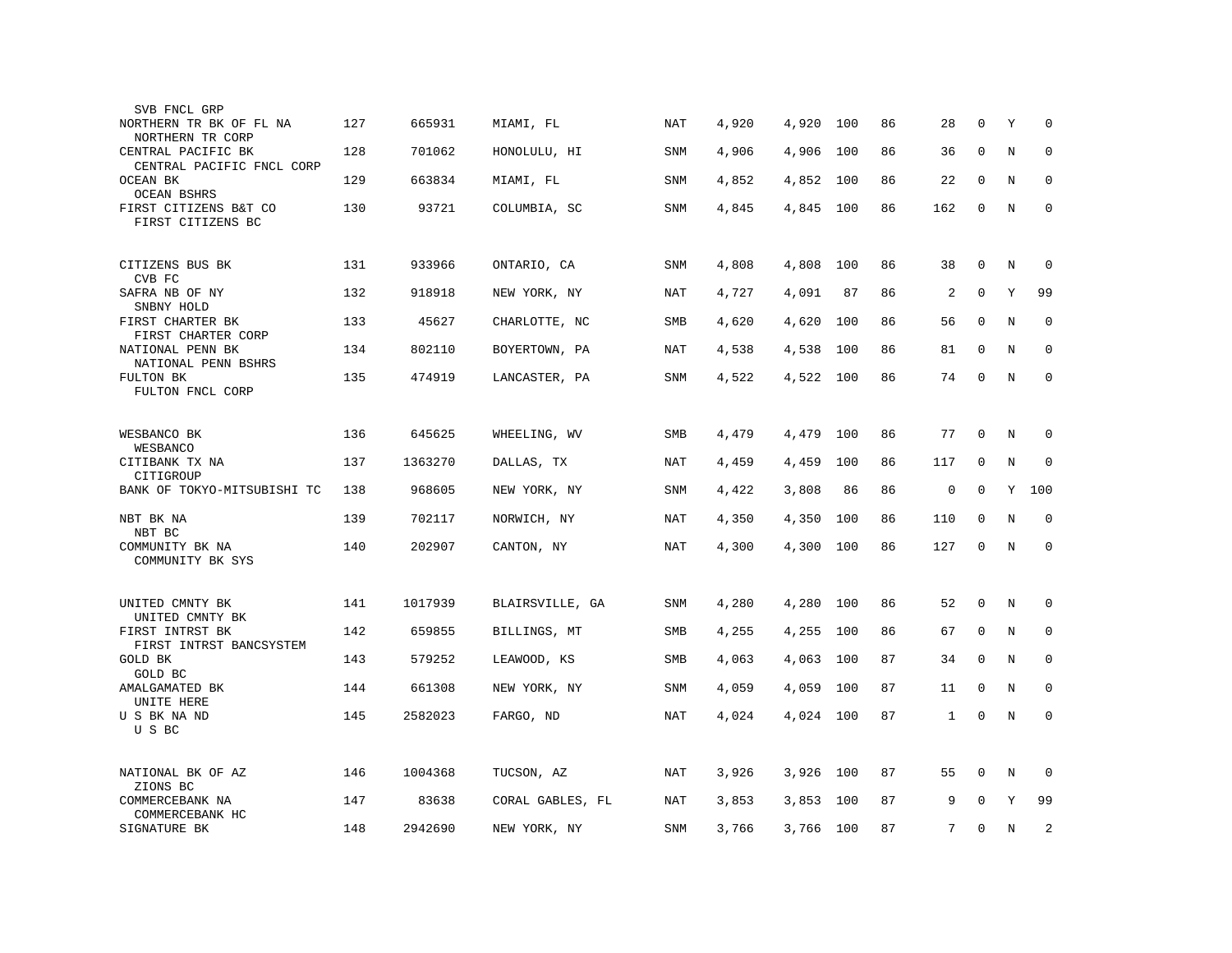| ZOHAR HASHEMESH LE HASHKAOT                 |     |         |                   |            |       |       |     |    |    |             |         |             |
|---------------------------------------------|-----|---------|-------------------|------------|-------|-------|-----|----|----|-------------|---------|-------------|
| UNITED BK<br>UNITED BSHRS                   | 149 | 1010930 | PARKERSBURG, WV   | SMB        | 3,703 | 3,703 | 100 | 87 | 55 | $\Omega$    | N       | 0           |
| NEVADA ST BK<br>ZIONS BC                    | 150 | 456960  | LAS VEGAS, NV     | <b>SNM</b> | 3,650 | 3,650 | 100 | 87 | 66 | $\mathbf 0$ | N       | $\mathbf 0$ |
| STERLING BK<br>STERLING BSHRS               | 151 | 978154  | HOUSTON, TX       | SNM        | 3,602 | 3,602 | 100 | 87 | 38 | $\mathbf 0$ | N       | $\mathbf 0$ |
| COMMERCE BK NORTH<br>COMMERCE BC            | 152 | 782904  | RAMSEY, NJ        | <b>SNM</b> | 3,559 | 3,559 | 100 | 87 | 10 | 0           | $\rm N$ | 0           |
| U S TC NA<br>CHARLES SCHWAB CORP            | 153 | 1853856 | GREENWICH, CT     | <b>NAT</b> | 3,545 | 3,545 | 100 | 87 | 14 | $\mathbf 0$ | N       | $\mathbf 0$ |
| NATIONAL BK OF SC<br>SYNOVUS FC             | 154 | 580623  | SUMTER, SC        | NAT        | 3,481 | 3,481 | 100 | 87 | 47 | $\Omega$    | N       | $\mathbf 0$ |
| PROSPERITY BK<br>PROSPERITY BSHRS           | 155 | 664756  | EL CAMPO, TX      | SNM        | 3,446 | 3,446 | 100 | 87 | 98 | $\mathbf 0$ | $\rm N$ | $\mathbf 0$ |
| BANK ONE TC NA<br>JPMORGAN CHASE & CO       | 156 | 8417    | COLUMBUS, OH      | NAT        | 3,401 | 3,401 | 100 | 87 | 2  | $\mathbf 0$ | N       | 0           |
| 1ST SOURCE BK<br>1ST SOURCE CORP            | 157 | 991340  | SOUTH BEND, IN    | SMB        | 3,355 | 3,355 | 100 | 87 | 62 | 0           | $\rm N$ | 0           |
| HANMI BK<br>HANMI FC                        | 158 | 657365  | LOS ANGELES, CA   | SMB        | 3,247 | 3,247 | 100 | 87 | 26 | $\mathbf 0$ | N       | $\mathbf 0$ |
| CHITTENDEN TC<br>CHITTENDEN CORP            | 159 | 40305   | BURLINGTON, VT    | <b>SNM</b> | 3,174 | 3,174 | 100 | 87 | 62 | $\mathbf 0$ | N       | $\mathbf 0$ |
| SUN NB<br>SUN BC NJ                         | 160 | 925710  | VINELAND, NJ      | NAT        | 3,136 | 3,136 | 100 | 87 | 85 | $\mathbf 0$ | N       | $\mathbf 0$ |
| BANNER BK<br><b>BANNER CORP</b>             | 161 | 352772  | WALLA WALLA, WA   | SNM        | 3,135 | 3,135 | 100 | 87 | 39 | $\mathbf 0$ | N       | $\mathbf 0$ |
| COLE TAYLOR BK<br>TAYLOR CAP GRP            | 162 | 412135  | ROSEMONT, IL      | SMB        | 3,067 | 3,067 | 100 | 87 | 15 | $\mathbf 0$ | N       | $\mathbf 0$ |
| S&T BK<br>S&T BC                            | 163 | 936426  | INDIANA, PA       | SNM        | 3,036 | 3,036 | 100 | 87 | 52 | $\mathbf 0$ | N       | $\mathbf 0$ |
| <b>BANCFIRST</b><br>BANCFIRST CORP          | 164 | 1386251 | OKLAHOMA CITY, OK | <b>SNM</b> | 3,014 | 3,014 | 100 | 87 | 80 | $\mathbf 0$ | N       | $\mathbf 0$ |
| BANK MIDWEST NA<br>DICKINSON FC II          | 165 | 635859  | KANSAS CITY, MO   | NAT        | 3,008 | 3,008 | 100 | 88 | 66 | $\mathbf 0$ | N       | $\mathbf 0$ |
| FARMERS & MRCH BK                           | 166 | 871769  | LONG BEACH, CA    | SMB        | 3,007 | 3,007 | 100 | 88 | 15 | $\mathbf 0$ | N       | 0           |
| BANK TX NA<br>BOK FC                        | 167 | 533852  | DALLAS, TX        | NAT        | 3,005 | 3,005 | 100 | 88 | 30 | $\mathbf 0$ | N       | $\mathbf 0$ |
| ATLANTIC BK OF NY                           | 168 | 90403   | NEW YORK, NY      | SNM        | 3,000 | 3,000 | 100 | 88 | 17 | 0           | N       | 100         |
| HARLEYSVILLE NB&TC<br>HARLEYSVILLE NAT CORP | 169 | 284819  | HARLEYSVILLE, PA  | NAT        | 2,995 | 2,995 | 100 | 88 | 42 | $\Omega$    | N       | $\mathbf 0$ |
| ROCKLAND TC                                 | 170 | 613008  | ROCKLAND, MA      | <b>SNM</b> | 2,983 | 2,983 | 100 | 88 | 54 | $\mathbf 0$ | N       | $\mathbf 0$ |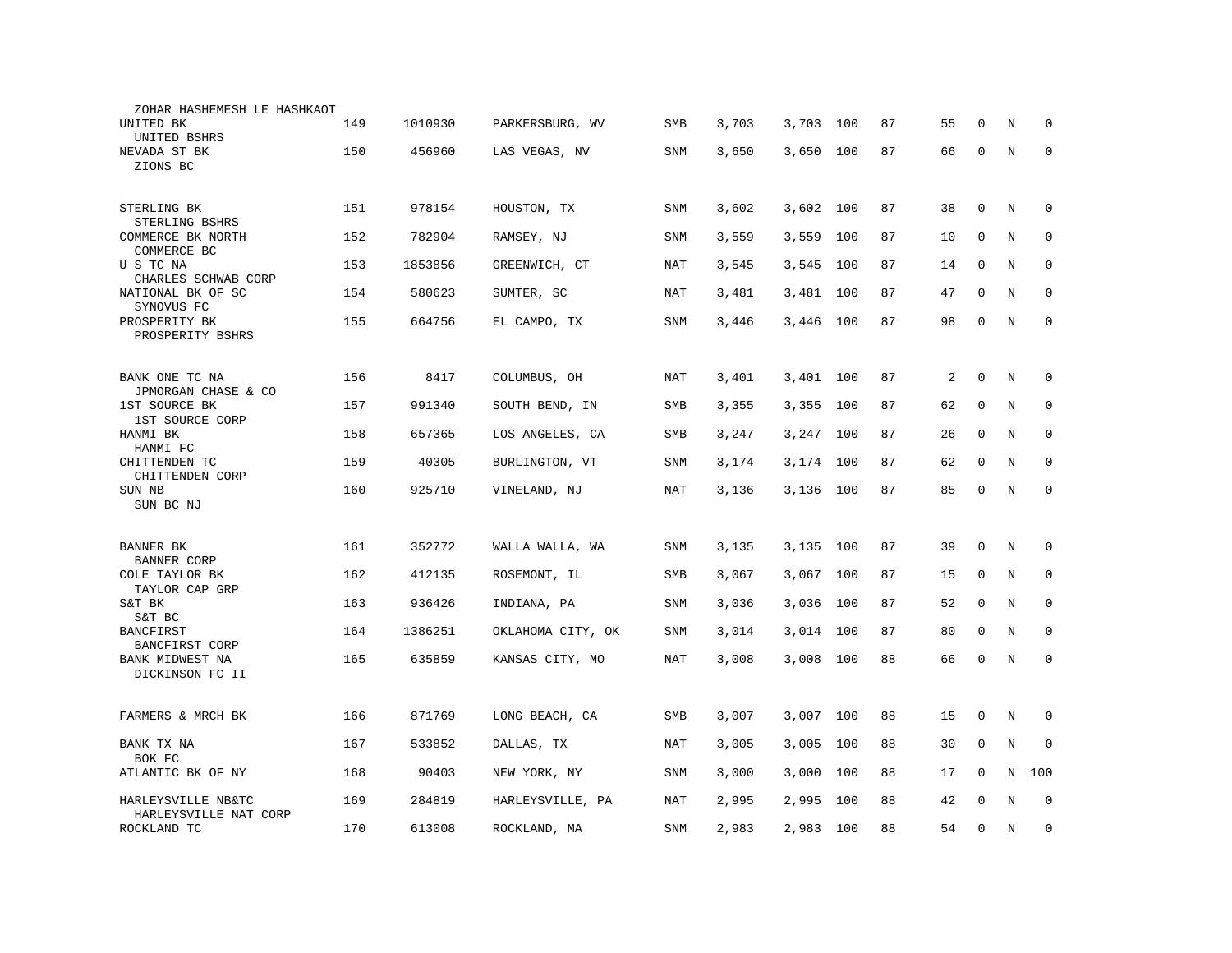## INDEPENDENT BC

| MELLON 1ST BUS BK NA<br>MELLON FNCL CORP   | 171 | 627863  | LOS ANGELES, CA | <b>NAT</b> | 2,958 | 2,958     | 100 | 88 | $\Omega$     | $\Omega$     | N           | $\Omega$    |
|--------------------------------------------|-----|---------|-----------------|------------|-------|-----------|-----|----|--------------|--------------|-------------|-------------|
| RABOBANK NA<br>RABOBANK INTL HOLD BV       | 172 | 877369  | EL CENTRO, CA   | <b>NAT</b> | 2,933 | 2,933     | 100 | 88 | 28           | $\mathbf 0$  | $\mathbf N$ | 100         |
| YARDVILLE NB<br>YARDVILLE NAT BC           | 173 | 156916  | YARDVILLE, NJ   | NAT        | 2,920 | 2,920     | 100 | 88 | 19           | $\Omega$     | N           | $\mathbf 0$ |
| PNC BK DE<br>PNC FNCL SVC GROUP            | 174 | 83311   | WILMINGTON, DE  | SNM        | 2,910 | 2,910     | 100 | 88 | 38           | 0            | N           | $\mathbf 0$ |
| UNION ST BK<br>USB HC                      | 175 | 644600  | NANUET, NY      | SNM        | 2,873 | 2,873 100 |     | 88 | 26           | 0            | N           | $\mathbf 0$ |
| UNITED BK                                  | 176 | 365325  | FAIRFAX, VA     | <b>SMB</b> | 2,863 | 2,863 100 |     | 88 | 34           | $\mathbf 0$  | N           | 0           |
| UNITED BSHRS<br>FIRST NB<br>FIRST NB GROUP | 177 | 659257  | EDINBURG, TX    | NAT        | 2,837 | 2,837 100 |     | 88 | 30           | 0            | N           | 0           |
| CITY NB OF FL<br>CITY NAT BSHRS            | 178 | 814430  | MIAMI, FL       | NAT        | 2,832 | 2,832 100 |     | 88 | 17           | 0            | N           | $\mathbf 0$ |
| COMMUNITY TR BK INC<br>COMMUNITY TR BC     | 179 | 509811  | PIKEVILLE, KY   | SMB        | 2,832 | 2,832 100 |     | 88 | 80           | 0            | N           | $\mathbf 0$ |
| SOUTHWEST BK<br>MARSHALL & ILSLEY CORP     | 180 | 543253  | SAINT LOUIS, MO | SMB        | 2,824 | 2,824 100 |     | 88 | 8            | 0            | N           | 0           |
| TEXAS CAP BK NA<br>TEXAS CAP BSHRS         | 181 | 2618780 | DALLAS, TX      | NAT        | 2,816 | 2,816     | 100 | 88 | 7            | $\Omega$     | N           | 0           |
| SUSQUEHANNA BK<br>SUSQUEHANNA BSHRS        | 182 | 818625  | HAGERSTOWN, MD  | SNM        | 2,811 | 2,811 100 |     | 88 | 61           | $\mathbf 0$  | N           | $\mathbf 0$ |
| IMPERIAL CAP BK<br>ITLA CAP CORP           | 183 | 1349890 | LA JOLLA, CA    | SNM        | 2,799 | 2,799     | 100 | 88 | 16           | 0            | N           | $\mathbf 0$ |
| RIVERSIDE NB OF FL<br>RIVERSIDE BKG CO     | 184 | 101233  | FORT PIERCE, FL | <b>NAT</b> | 2,798 | 2,798     | 100 | 88 | 55           | $\mathbf 0$  | $\rm N$     | $\mathbf 0$ |
| LAREDO NB<br>LAREDO NAT BSHRS              | 185 | 800750  | LAREDO, TX      | <b>NAT</b> | 2,797 | 2,797 100 |     | 88 | 30           | $\mathbf 0$  | N           | 100         |
| INTRUST BK NA<br>INTRUST FC                | 186 | 557858  | WICHITA, KS     | NAT        | 2,771 | 2,771 100 |     | 88 | 49           | 0            | N           | 0           |
| WASHINGTON TR BK<br>WTB FC                 | 187 | 58971   | SPOKANE, WA     | SNM        | 2,770 | 2,770 100 |     | 88 | 28           | $\mathbf 0$  | N           | $\mathbf 0$ |
| JOHNSON BK<br>JOHNSON FNCL GRP             | 188 | 58243   | RACINE, WI      | SMB        | 2,769 | 2,769     | 100 | 88 | 35           | $\mathbf 0$  | N           | $\Omega$    |
| MIZUHO CORP BK USA                         | 189 | 229913  | NEW YORK, NY    | SMB        | 2,750 | 2,723     | 99  | 88 | $\mathbf{1}$ | $\mathbf{1}$ |             | Y 100       |
| INTEGRA BK NA<br>INTEGRA BANK CORP         | 190 | 23241   | EVANSVILLE, IN  | <b>NAT</b> | 2,750 | 2,750     | 100 | 88 | 79           | $\mathbf 0$  | $\rm N$     | $\mathbf 0$ |
| HANCOCK BK                                 | 191 | 463735  | GULFPORT, MS    | SNM        | 2,743 | 2,743 100 |     | 88 | 52           | 0            | N           | 0           |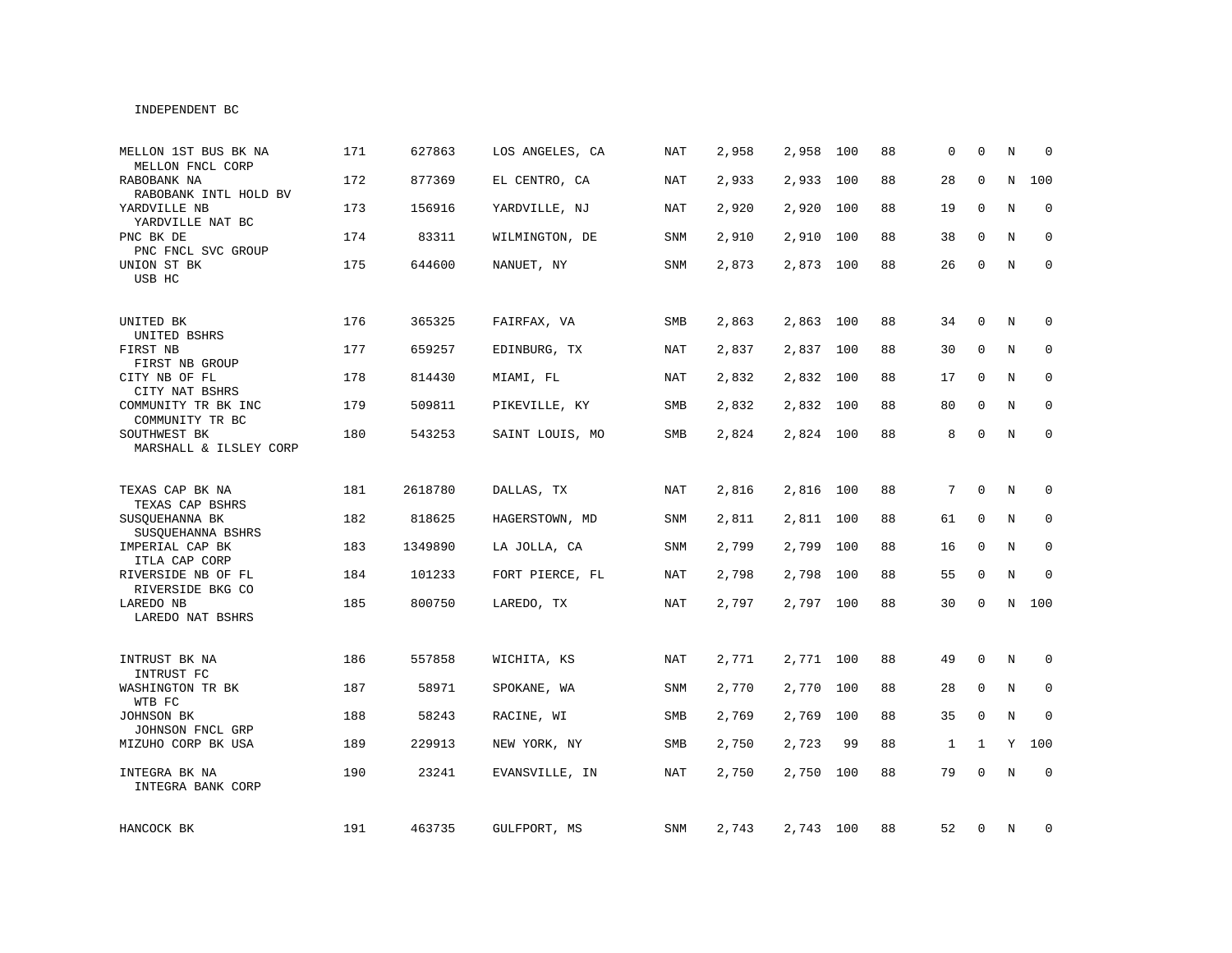| HANCOCK HC                              |     |         |                     |            |       |           |     |    |    |              |         |             |
|-----------------------------------------|-----|---------|---------------------|------------|-------|-----------|-----|----|----|--------------|---------|-------------|
| BANK OF N GA<br>SYNOVUS FC              | 192 | 832377  | ALPHARETTA, GA      | SNM        | 2,717 | 2,717     | 100 | 88 | 17 | 0            | N       | $\mathbf 0$ |
| IBERIABANK<br>IBERIBANK CORP            | 193 | 808176  | LAFAYETTE, LA       | <b>SMB</b> | 2,699 | 2,699     | 100 | 89 | 53 | $\mathbf 0$  | N       | $\mathbf 0$ |
| CAPITAL CITY BK<br>CAPITAL CITY BK GRP  | 194 | 876634  | TALLAHASSEE, FL     | SMB        | 2,621 | 2,621     | 100 | 89 | 73 | $\Omega$     | N       | $\mathbf 0$ |
| WACHOVIA BK OF DE NA<br>WACHOVIA CORP   | 195 | 1224812 | WILMINGTON, DE      | <b>NAT</b> | 2,607 | 2,607     | 100 | 89 | 26 | $\mathbf 0$  | $\rm N$ | $\mathbf 0$ |
| FIRST AMER BK<br>ALABAMA NBC            | 196 | 424035  | BIRMINGHAM, AL      | SMB        | 2,606 | 2,606     | 100 | 89 | 41 | $\mathbf 0$  | N       | $\mathbf 0$ |
| AMBOY NB<br>AMBOY BC                    | 197 | 9807    | OLD BRIDGE, NJ      | NAT        | 2,592 | 2,592     | 100 | 89 | 20 | 0            | N       | $\mathbf 0$ |
| REPUBLIC B&TC<br>REPUBLIC BANCORP INC   | 198 | 316840  | LOUISVILLE, KY      | SNM        | 2,541 | 2,541     | 100 | 89 | 29 | $\mathbf 0$  | N       | $\mathbf 0$ |
| PLAINSCAPITAL BK<br>MAEDGEN & WHITE     | 199 | 637451  | LUBBOCK, TX         | <b>SMB</b> | 2,541 | 2,541     | 100 | 89 | 21 | $\Omega$     | N       | $\mathbf 0$ |
| MECHANICS BK                            | 200 | 936462  | RICHMOND, CA        | SNM        | 2,532 | 2,532     | 100 | 89 | 28 | 0            | N       | $\mathbf 0$ |
|                                         |     |         |                     |            |       |           |     |    |    |              |         |             |
| CITY NB OF WV<br>CITY HC                | 201 | 1011526 | CHARLESTON, WV      | <b>NAT</b> | 2,502 | 2,502 100 |     | 89 | 69 | $\mathbf 0$  | N       | 0           |
| UNIZAN BANK NA<br>UNIZAN FINANCIAL CORP | 202 | 764414  | CANTON, OH          | <b>NAT</b> | 2,481 | 2,481     | 100 | 89 | 47 | $\mathbf{0}$ | N       | $\mathbf 0$ |
| FRONTIER BK<br>FRONTIER FC              | 203 | 150071  | EVERETT, WA         | SMB        | 2,473 | 2,473     | 100 | 89 | 36 | $\mathbf 0$  | N       | $\mathbf 0$ |
| MELLON UNITED NB<br>MELLON FNCL CORP    | 204 | 53033   | MIAMI, FL           | NAT        | 2,462 | 2,462     | 100 | 89 | 13 | $\Omega$     | Υ       | $\mathbf 0$ |
| PRIVATEBANK & TC<br>PRIVATEBANCORP      | 205 | 1842065 | CHICAGO, IL         | SNM        | 2,441 | 2,441 100 |     | 89 | 5  | $\Omega$     | N       | $\Omega$    |
|                                         |     |         |                     |            |       |           |     |    |    |              |         |             |
| MAIN ST BK<br>MAIN ST BK                | 206 | 467630  | COVINGTON, GA       | <b>SNM</b> | 2,357 | 2,357     | 100 | 89 | 30 | $\mathbf 0$  | N       | 0           |
| MID-STATE B&TC<br>MID-ST BSHRS          | 207 | 24266   | ARROYO GRANDE, CA   | <b>SNM</b> | 2,351 | 2,351     | 100 | 89 | 41 | $\mathbf 0$  | N       | $\mathbf 0$ |
| RENASANT BK<br>RENASANT CORP            | 208 | 749242  | TUPELO, MS          | SNM        | 2,349 | 2,349     | 100 | 89 | 61 | 0            | N       | $\mathbf 0$ |
| SANDY SPRING BK<br>SANDY SPRING BC      | 209 | 506922  | OLNEY, MD           | <b>SMB</b> | 2,343 | 2,343     | 100 | 89 | 32 | $\mathbf 0$  | N       | $\mathbf 0$ |
| WASHINGTON TC<br>WASHINGTON TR BC       | 210 | 816603  | WESTERLY, RI        | <b>SNM</b> | 2,340 | 2,340     | 100 | 89 | 12 | $\mathbf 0$  | N       | $\mathbf 0$ |
| SAN DIEGO NB<br>FBOP CORP               | 211 | 127260  | SAN DIEGO, CA       | NAT        | 2,316 | 2,316     | 100 | 89 | 14 | 0            | Ν       | $\mathbf 0$ |
| VECTRA BK COLORADO NA<br>ZIONS BC       | 212 | 933957  | FARMINGTON, NM      | <b>NAT</b> | 2,309 | 2,309     | 100 | 89 | 51 | $\Omega$     | N       | $\mathbf 0$ |
| FIRST AMER BK                           | 213 | 850036  | CARPENTERSVILLE, IL | <b>SNM</b> | 2,296 | 2,296     | 100 | 89 | 33 | $\mathbf{0}$ | N       | $\mathbf 0$ |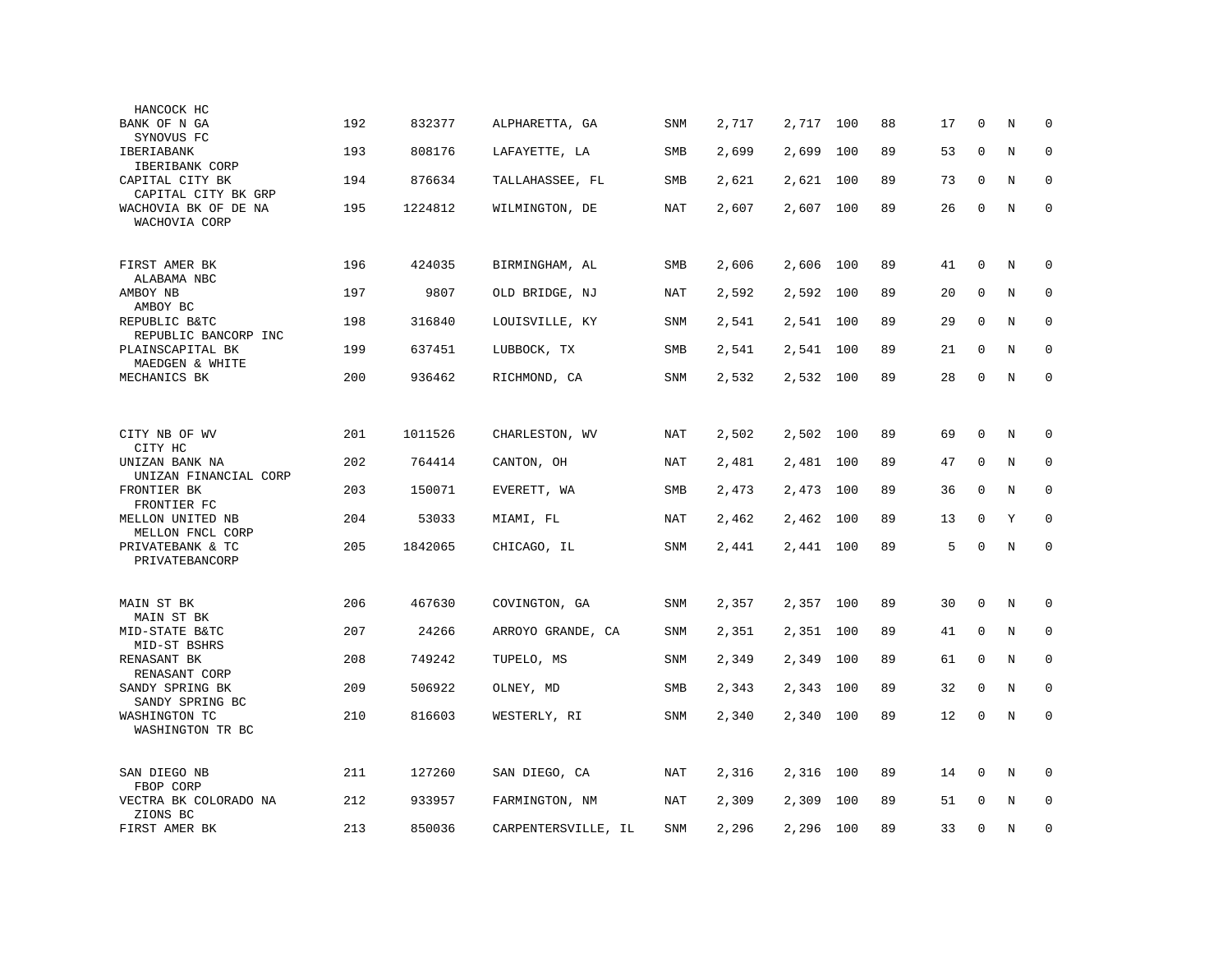| FIRST AMER BK CORP<br>SUSQUEHANNA BK PA                              | 214 | 682611  | LITITZ, PA           | SNM        | 2,289 | 2,289 | 100 | 89 | 59          | $\Omega$     | N | 0           |
|----------------------------------------------------------------------|-----|---------|----------------------|------------|-------|-------|-----|----|-------------|--------------|---|-------------|
| SUSQUEHANNA BSHRS<br>MIDWEST B&TC                                    | 215 | 968436  | ELMWOOD PARK, IL     | SMB        | 2,234 | 2,234 | 100 | 89 | 16          | $\mathbf 0$  | N | $\mathbf 0$ |
| MIDWEST BANC HOLD                                                    |     |         |                      |            |       |       |     |    |             |              |   |             |
| WELLS FARGO FNCL BK<br>WELLS FARGO & CO                              | 216 | 363956  | SIOUX FALLS, SD      | SNM        | 2,221 | 2,221 | 100 | 89 | 0           | $\mathbf 0$  | N | $\mathbf 0$ |
| FIRST NB ALASKA                                                      | 217 | 114260  | ANCHORAGE, AK        | <b>NAT</b> | 2,204 | 2,204 | 100 | 89 | 27          | $\mathbf{0}$ | N | $\mathbf 0$ |
| BREMER BK NA<br>OTTO BREMER FOUNDATION                               | 218 | 800657  | SOUTH SAINT PAUL, MN | <b>NAT</b> | 2,199 | 2,199 | 100 | 89 | 28          | $\mathbf 0$  | N | $\mathbf 0$ |
| FISERV TC                                                            | 219 | 665052  | DENVER, CO           | SNM        | 2,192 | 2,192 | 100 | 89 | $\mathbf 0$ | $\Omega$     | N | $\mathbf 0$ |
| FIRST NB OF AZ<br>FIRST NAT BHC                                      | 220 | 1397190 | SCOTTSDALE, AZ       | NAT        | 2,145 | 2,145 | 100 | 89 | 11          | $\Omega$     | N | $\Omega$    |
| OAK BROOK BK                                                         | 221 | 847643  | OAK BROOK, IL        | SNM        | 2,138 | 2,138 | 100 | 89 | 10          | 0            | N | 0           |
| FIRST OAK BROOK BSHRS<br>SUSQUEHANNA PATRIOT BK<br>SUSQUEHANNA BSHRS | 222 | 189419  | MARLTON, NJ          | SMB        | 2,108 | 2,108 | 100 | 89 | 34          | $\mathbf 0$  | N | $\mathbf 0$ |
| COLUMBIA ST BK<br>COLUMBIA BKG SYS                                   | 223 | 2078290 | TACOMA, WA           | <b>SNM</b> | 2,107 | 2,107 | 100 | 89 | 33          | $\mathbf 0$  | N | $\mathbf 0$ |
| JUNIPER BK                                                           | 224 | 2980209 | WILMINGTON, DE       | <b>SNM</b> | 2,103 | 2,103 | 100 | 89 | 0           | $\mathbf 0$  | N | 100         |
| BARCLAYS GROUP US<br>BOSTON PRIVATE B&TC<br>BOSTON PRIVATE FNCL HOLD | 225 | 964700  | BOSTON, MA           | SNM        | 2,066 | 2,066 | 100 | 89 | 5           | $\Omega$     | N | $\mathbf 0$ |
|                                                                      |     |         |                      |            |       |       |     |    |             |              |   |             |
| COMMUNITY BK                                                         | 226 | 770367  | PASADENA, CA         | SNM        | 2,046 | 2,046 | 100 | 89 | 16          | $\Omega$     | N | 0           |
| HSBC BK NEVADA NA<br>HSBC NORTH AMER HOLD                            | 227 | 2129008 | LAS VEGAS, NV        | NAT        | 2,036 | 2,036 | 100 | 90 | 0           | $\mathbf 0$  | N | 64          |
| HANCOCK BK OF LA<br>HANCOCK HC                                       | 228 | 1464122 | BATON ROUGE, LA      | SNM        | 2,018 | 2,018 | 100 | 90 | 56          | $\mathbf 0$  | N | $\mathbf 0$ |
| FIRST ST BK NM<br>FIRST ST BC                                        | 229 | 236751  | TAOS, NM             | SMB        | 2,004 | 2,004 | 100 | 90 | 30          | $\mathbf 0$  | N | $\mathbf 0$ |
| FARMERS & MECHANICS BK<br>MERCANTILE BSHRS CORP                      | 230 | 802129  | FREDERICK, MD        | SMB        | 2,002 | 2,002 | 100 | 90 | 44          | $\mathbf 0$  | N | $\mathbf 0$ |
|                                                                      |     |         |                      |            |       |       |     |    |             |              |   |             |
| GREAT SOUTHERN BK<br>GREAT SOUTHERN BANCORP INC                      | 231 | 572374  | REEDS SPRING, MO     | SNM        | 2,001 | 2,001 | 100 | 90 | 30          | $\mathbf 0$  | N | $\mathbf 0$ |
| HUDSON VALLEY BK<br>HUDSON VALLEY HOLD CORP                          | 232 | 436711  | YONKERS, NY          | <b>SNM</b> | 1,988 | 1,988 | 100 | 90 | 18          | $\mathbf 0$  | N | 0           |
| FIRST FNCL BK NA<br>FIRST FNCL BC                                    | 233 | 165628  | HAMILTON, OH         | NAT        | 1,981 | 1,981 | 100 | 90 | 54          | $\mathbf 0$  | N | $\mathbf 0$ |
| COMMUNITY BKS<br>COMMUNITY BKS                                       | 234 | 138211  | MILLERSBURG, PA      | <b>SNM</b> | 1,974 | 1,974 | 100 | 90 | 47          | $\Omega$     | N | $\mathbf 0$ |
| OMEGA BK NA                                                          | 235 | 868817  | STATE COLLEGE, PA    | <b>NAT</b> | 1,972 | 1,972 | 100 | 90 | 65          | $\mathbf 0$  | N | $\mathbf 0$ |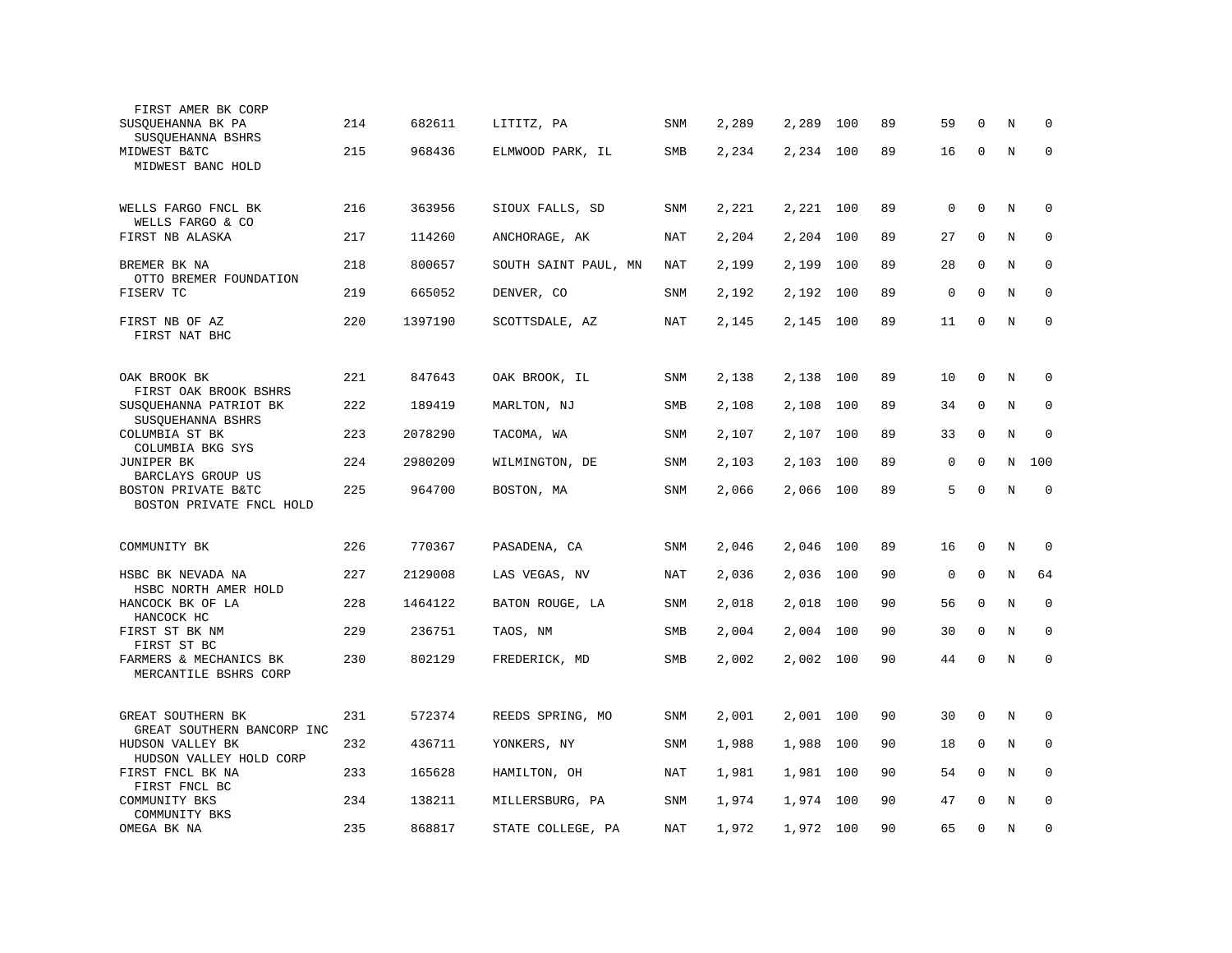| MACATAWA BK                                                       | 256 | 2634351 | HOLLAND, MI      | SNM        | 1,778 | 1,778 100 |     | 90 | 15           | 0            | N          | 0            |
|-------------------------------------------------------------------|-----|---------|------------------|------------|-------|-----------|-----|----|--------------|--------------|------------|--------------|
| BUSEY BK<br>FIRST BUSEY CORP                                      | 255 | 416245  | URBANA, IL       | SNM        | 1,781 | 1,781 100 |     | 90 | 20           | $\mathbf 0$  | N          | $\mathbf 0$  |
| CHINATRUST BK USA<br>CHINATRUST CAP CORP                          | 254 | 996260  | TORRANCE, CA     | SNM        | 1,785 | 1,785 100 |     | 90 | 17           | 0            | N          | 100          |
| WOODFOREST NB<br>WOODFOREST FNCL GROUP                            | 253 | 412751  | HOUSTON, TX      | NAT        | 1,787 | 1,787 100 |     | 90 | 76           | $\mathbf 0$  | N          | $\mathbf 0$  |
| 1867 WESTERN FC<br>PEOPLES BK NA<br>PEOPLES BC                    | 252 | 577128  | MARIETTA, OH     | NAT        | 1,812 | 1,812 100 |     | 90 | 50           | 0            | N          | 0            |
| BANK OF STOCKTON                                                  | 251 | 479268  | STOCKTON, CA     | SNM        | 1,813 | 1,813 100 |     | 90 | 15           | 0            | N          | 0            |
| STERLING NB<br>STERLING BC                                        | 250 | 64619   | NEW YORK, NY     | <b>NAT</b> | 1,817 | 1,817 100 |     | 90 | 6            | $\mathbf 0$  | Y          | $\mathbf{0}$ |
| AMERICAN CHARTERED BK<br>AMERICAN CHARTERED BC                    | 249 | 231242  | SCHAUMBURG, IL   | SNM        | 1,830 | 1,830 100 |     | 90 | 3            | $\mathbf 0$  | N          | $\mathbf 0$  |
| WEST COAST BK<br>WEST COAST BC                                    | 248 | 593865  | LAKE OSWEGO, OR  | SNM        | 1,844 | 1,844 100 |     | 90 | 44           | 0            | N          | 0            |
| BELVEDERE CAP PTNR LLC<br>AMERICAN ST BK<br>AMERICAN ST FNCL CORP | 247 | 822154  | LUBBOCK, TX      | SNM        | 1,857 | 1,857 100 |     | 90 | 27           | 0            | N          | 0            |
| PLACER SIERRA BK                                                  | 246 | 33772   | AUBURN, CA       | SMB        | 1,858 | 1,858 100 |     | 90 | 38           | $\mathbf 0$  | N          | $\mathbf 0$  |
| BANK OF AMERICA RI NA<br>BANK OF AMER CORP                        | 245 | 3344611 | PROVIDENCE, RI   | <b>NAT</b> | 1,867 | 1,867 100 |     | 90 | $\mathbf{0}$ | $\mathbf 0$  | $_{\rm N}$ | $\Omega$     |
| CALIFORNIA CMRC BK<br>CITIGROUP                                   | 244 | 750864  | CENTURY CITY, CA | SNM        | 1,874 | 1,640     | 88  | 90 | $\mathbf{1}$ | $\mathbf{0}$ | Y          | $\mathbf 0$  |
| <b>BANKERS BK</b><br>COMMUNITY FNCL SVC                           | 243 | 740931  | ATLANTA, GA      | SMB        | 1,875 | 1,875     | 100 | 90 | 0            | 0            | N          | 0            |
| ASSOCIATED BK MN NA<br>ASSOCIATED BANC-CORP                       | 242 | 870258  | MINNEAPOLIS, MN  | NAT        | 1,897 | 1,897 100 |     | 90 | 18           | 0            | N          | $\mathbf 0$  |
| BANK OF THE OZARKS<br>BANK OF THE OZARKS INC                      | 241 | 107244  | LITTLE ROCK, AR  | SNM        | 1,897 | 1,897 100 |     | 90 | 25           | $\mathbf 0$  | N          | $\mathbf 0$  |
| FIRST IN BK NA<br>FIRST IN CORP                                   | 240 | 889876  | INDIANAPOLIS, IN | NAT        | 1,912 | 1,912 100 |     | 90 | 9            | 0            | N          | 0            |
| PARK NB<br>PARK NAT CORP                                          | 239 | 489623  | NEWARK, OH       | NAT        | 1,921 | 1,921 100 |     | 90 | 32           | 0            | N          | 0            |
| FIRST CMNTY BK NA<br>FIRST CMNTY BSHRS                            | 238 | 2353595 | BLUEFIELD, VA    | NAT        | 1,923 | 1,923 100 |     | 90 | 51           | 0            | N          | 0            |
| STILLWATER NB&TC<br>SOUTHWEST BC                                  | 237 | 398350  | STILLWATER, OK   | NAT        | 1,966 | 1,966 100 |     | 90 | 10           | 0            | N          | $\mathbf 0$  |
| FIRST FNCL BK NA<br>FIRST FC                                      | 236 | 693345  | TERRE HAUTE, IN  | <b>NAT</b> | 1,970 | 1,970     | 100 | 90 | 36           | $\Omega$     | N          | $\mathbf 0$  |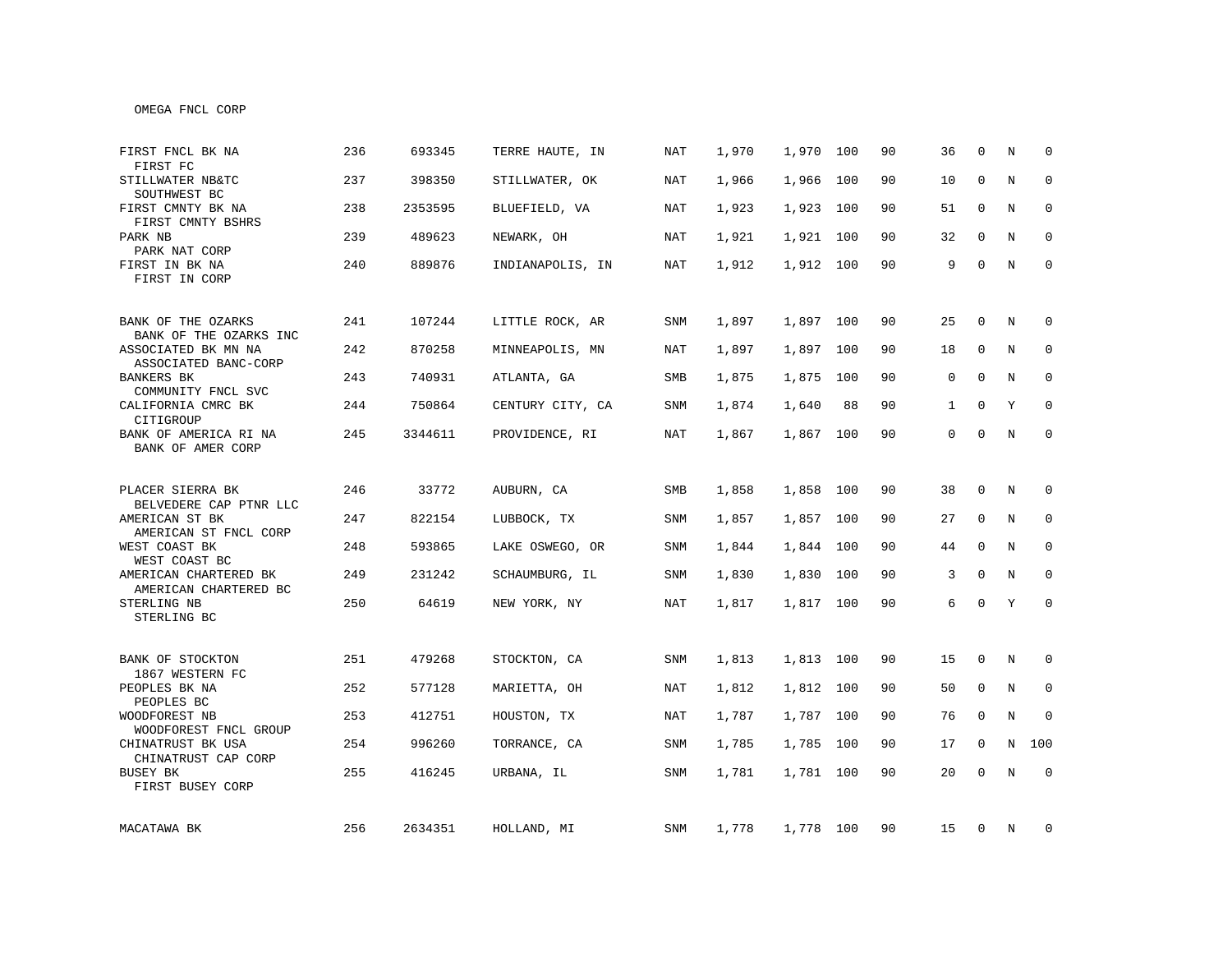| MACATAWA BC                                           |     |         |                  |            |       |           |     |    |    |              |   |             |
|-------------------------------------------------------|-----|---------|------------------|------------|-------|-----------|-----|----|----|--------------|---|-------------|
| WEST SUBURBAN BK                                      | 257 | 375034  | LOMBARD, IL      | <b>SNM</b> | 1,773 | 1,773     | 100 | 90 | 30 | $\mathbf 0$  | N | $\mathbf 0$ |
| WEST SUBURBAN BC<br>BANKERS TC NA                     | 258 | 811046  | DES MOINES, IA   | NAT        | 1,763 | 1,763     | 100 | 90 | 7  | $\mathbf{0}$ | N | 0           |
| BTC FC<br>LAKELAND BK                                 | 259 | 687009  | NEWFOUNDLAND, NJ | SNM        | 1,754 | 1,754     | 100 | 90 | 37 | $\mathbf 0$  | N | $\mathbf 0$ |
| LAKELAND BC                                           | 260 | 913856  |                  |            |       |           | 100 | 90 | 45 | $\mathbf 0$  | N | $\mathbf 0$ |
| PINNACLE BK<br>PINNACLE BC                            |     |         | PAPILLION, NE    | SNM        | 1,752 | 1,752     |     |    |    |              |   |             |
| COBIZ BK NA                                           | 261 | 56557   | DENVER, CO       | <b>NAT</b> | 1,746 | 1,746     | 100 | 90 | 14 | 0            | Ν | 0           |
| COBIZ                                                 |     |         |                  |            |       |           |     |    |    |              |   |             |
| FIRST NB&TC TREASURE COAST<br>SEACOAST BKG CORP OF FL | 262 | 34537   | STUART, FL       | NAT        | 1,739 | 1,739     | 100 | 90 | 33 | $\mathbf 0$  | N | $\mathbf 0$ |
| FIRST BK<br>FIRST BC                                  | 263 | 216922  | TROY, NC         | SNM        | 1,737 | 1,737     | 100 | 90 | 59 | $\mathbf 0$  | N | $\mathbf 0$ |
| BANKWEST OF NEVADA<br>WESTERN ALLIANCE BC             | 264 | 2197098 | LAS VEGAS, NV    | SNM        | 1,727 | 1,727     | 100 | 90 | 4  | $\Omega$     | N | $\Omega$    |
| TRI CTY BK<br>TRICO BSHRS                             | 265 | 100562  | CHICO, CA        | SNM        | 1,721 | 1,721     | 100 | 90 | 44 | $\mathbf 0$  | N | $\mathbf 0$ |
|                                                       |     |         |                  |            |       |           |     |    |    |              |   |             |
| FIRST CMRL BK<br>SYNOVUS FC                           | 266 | 44134   | BIRMINGHAM, AL   | <b>SNM</b> | 1,715 | 1,715 100 |     | 90 | 10 | $\mathbf{1}$ | N | 0           |
| NARA BK<br>NARA BC                                    | 267 | 1398580 | LOS ANGELES, CA  | SMB        | 1,715 | 1,715     | 100 | 90 | 16 | $\mathbf{0}$ | N | $\mathbf 0$ |
| BANK OF LANCASTER CTY NA<br>STERLING FNCL CORP        | 268 | 872711  | STRASBURG, PA    | NAT        | 1,713 | 1,713     | 100 | 90 | 34 | $\Omega$     | N | $\mathbf 0$ |
| MERCANTILE BK W MI<br>MERCANTILE BK CORP              | 269 | 2608754 | GRAND RAPIDS, MI | SNM        | 1,707 | 1,707     | 100 | 91 | 1  | 0            | N | 0           |
| FAR EAST NB<br>SINOPAC BC                             | 270 | 676160  | LOS ANGELES, CA  | NAT        | 1,701 | 1,690     | 99  | 91 | 11 | 1            | N | 100         |
|                                                       |     |         |                  |            |       |           |     |    |    |              |   |             |
| SOUTHSIDE BK<br>SOUTHSIDE BSHRS                       | 271 | 361167  | TYLER, TX        | <b>SNM</b> | 1,691 | 1,691     | 100 | 91 | 14 | $\mathbf 0$  | N | $\mathbf 0$ |
| UNIVEST NB&TC<br>UNIVEST CORP OF PA                   | 272 | 354310  | BLUE BELL, PA    | NAT        | 1,682 | 1,682     | 100 | 91 | 43 | $\mathbf 0$  | N | 0           |
| TOWNEBANK                                             | 273 | 2797724 | PORTSMOUTH, VA   | SNM        | 1,653 | 1,653     | 100 | 91 | 15 | $\mathbf 0$  | N | $\mathbf 0$ |
| CENTURY B&TC<br>CENTURY BC                            | 274 | 377908  | SOMERVILLE, MA   | SNM        | 1,651 | 1,651     | 100 | 91 | 19 | $\mathbf{0}$ | N | $\mathbf 0$ |
| CHEMICAL B&TC<br>CHEMICAL FC                          | 275 | 542649  | MIDLAND, MI      | SMB        | 1,643 | 1,643     | 100 | 91 | 61 | $\mathbf 0$  | N | $\mathbf 0$ |
|                                                       |     |         |                  |            |       |           |     |    |    |              |   |             |
| FREMONT BK<br>FREMONT BC                              | 276 | 739560  | FREMONT, CA      | SNM        | 1,633 | 1,633     | 100 | 91 | 20 | 0            | Ν | 0           |
| MERCANTILE PENINSULA BK<br>MERCANTILE BSHRS CORP      | 277 | 72614   | SELBYVILLE, DE   | SNM        | 1,629 | 1,629     | 100 | 91 | 39 | $\Omega$     | N | $\mathbf 0$ |
| <b>OCEAN NB</b>                                       | 278 | 252706  | PORTSMOUTH, NH   | NAT        | 1,626 | 1,626     | 100 | 91 | 42 | $\mathbf 0$  | N | $\mathbf 0$ |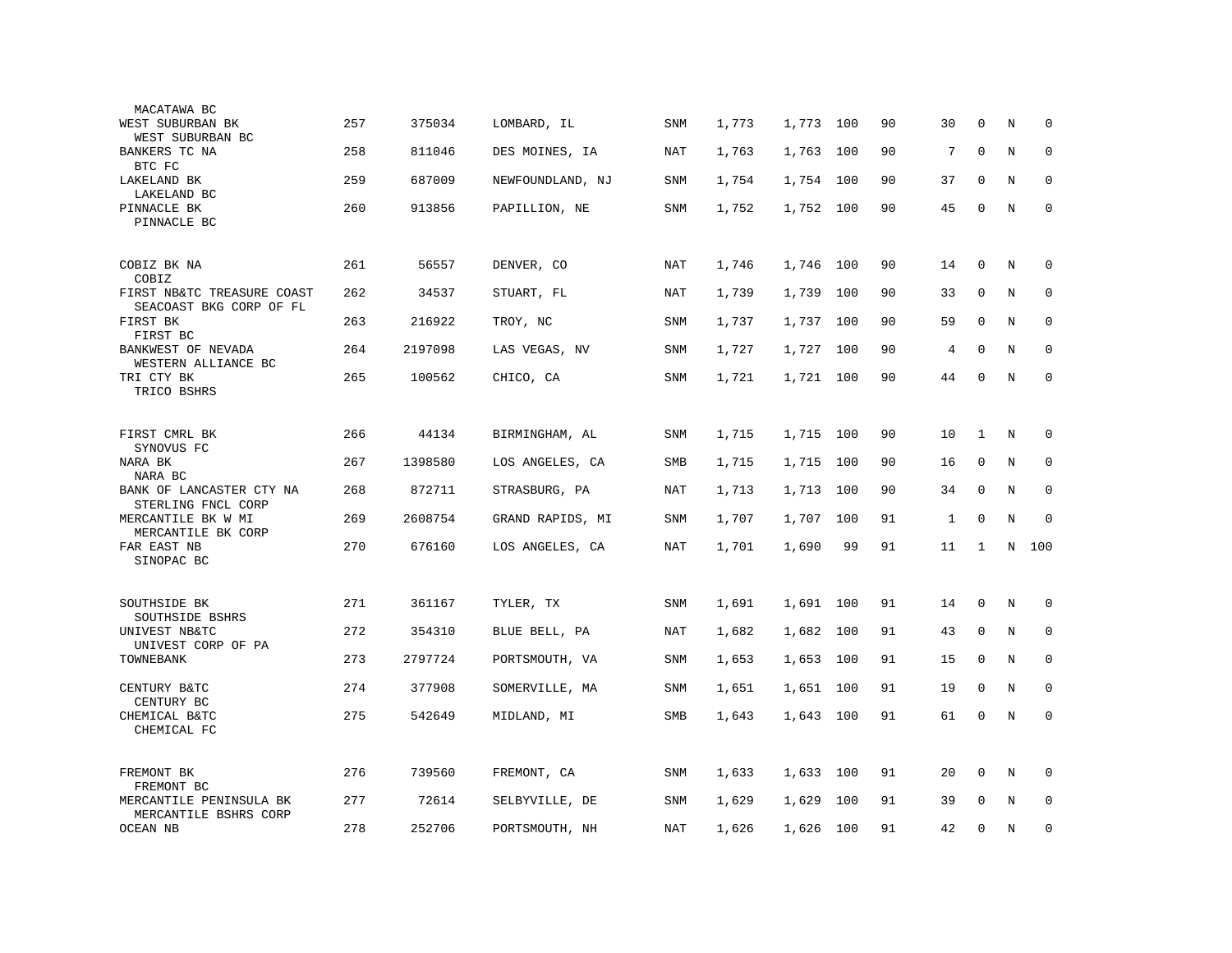| CHITTENDEN CORP                                                    |     |         |                      |            |       |           |     |    |    |              |         |             |
|--------------------------------------------------------------------|-----|---------|----------------------|------------|-------|-----------|-----|----|----|--------------|---------|-------------|
| GUARANTY B&TC<br>CENTENNIAL BK HOLD                                | 279 | 666657  | DENVER, CO           | SMB        | 1,616 | 1,616     | 100 | 91 | 14 | 0            | N       | 0           |
| STANDARD B&TC<br>STANDARD BSHRS                                    | 280 | 19730   | HICKORY HILLS, IL    | SNM        | 1,615 | 1,615     | 100 | 91 | 34 | $\mathbf 0$  | N       | $\mathbf 0$ |
|                                                                    |     |         |                      |            |       |           |     |    |    |              |         |             |
| VINEYARD BK<br>VINEYARD NAT BC                                     | 281 | 807665  | RANCHO CUCAMONGA, CA | SNM        | 1,613 | 1,613     | 100 | 91 | 8  | $\mathbf 0$  | N       | $\mathbf 0$ |
| TEXASBANK<br><b>DOSS</b>                                           | 282 | 491569  | FORT WORTH, TX       | SMB        | 1,613 | 1,613     | 100 | 91 | 26 | $\mathbf{0}$ | N       | $\mathbf 0$ |
| SHOREBANK<br>SHOREBANK CORP                                        | 283 | 141734  | CHICAGO, IL          | SNM        | 1,607 | 1,607     | 100 | 91 | 10 | 0            | N       | $\mathbf 0$ |
| AMARILLO NB<br>AMARILLO NAT BC                                     | 284 | 353555  | AMARILLO, TX         | NAT        | 1,600 | 1,600     | 100 | 91 | 14 | $\Omega$     | N       | $\mathbf 0$ |
| PACIFIC WESTERN NB<br>EGGEMEYER ADVISORY CORP                      | 285 | 494261  | SANTA MONICA, CA     | NAT        | 1,599 | 1,599     | 100 | 91 | 44 | $\mathbf 0$  | N       | $\mathbf 0$ |
| PACIFIC WESTERN NB                                                 | 285 | 494261  | SANTA MONICA, CA     | <b>NAT</b> |       |           |     |    |    |              |         |             |
| WJR CORP<br>MONROE BK & TR<br>MBT FC                               | 286 | 364449  | MONROE, MI           | SNM        | 1,584 | 1,584     | 100 | 91 | 22 | $\mathbf{0}$ | N       | 0           |
| BROADWAY NB<br>BROADWAY BSHRS                                      | 287 | 474254  | SAN ANTONIO, TX      | NAT        | 1,571 | 1,571 100 |     | 91 | 32 | $\mathbf 0$  | N       | $\mathbf 0$ |
| AMERICAN NAT BK<br>STURM FNCL GROUP INC                            | 288 | 828651  | DENVER, CO           | <b>NAT</b> | 1,566 | 1,566     | 100 | 91 | 33 | $\Omega$     | $\rm N$ | $\mathbf 0$ |
| FIFTH THIRD BK<br>FIFTH THIRD BC                                   | 289 | 1408069 | FRANKLIN, TN         | NAT        | 1,556 | 1,556 100 |     | 91 | 18 | $\mathbf 0$  | N       | 0           |
|                                                                    |     |         |                      |            |       |           |     |    |    |              |         |             |
| PARKWAY B&TC<br>PARKWAY BC                                         | 290 | 1001639 | HARWOOD HEIGHTS, IL  | SNM        | 1,551 | 1,551 100 |     | 91 | 17 | $\mathbf 0$  | N       | $\mathbf 0$ |
| COUNTY BK<br>CAPITAL CORP OF THE WEST                              | 291 | 191663  | MERCED, CA           | <b>SMB</b> | 1,542 | 1,542     | 100 | 91 | 17 | $\mathbf 0$  | N       | $\mathbf 0$ |
| LAKE CITY BK<br>LAKELAND FC                                        | 292 | 874845  | WARSAW, IN           | <b>SNM</b> | 1,537 | 1,537     | 100 | 91 | 43 | $\Omega$     | N       | $\mathbf 0$ |
| INTERCHANGE BK                                                     | 293 | 3506    | SADDLE BROOK, NJ     | SMB        | 1,528 | 1,528     | 100 | 91 | 28 | 0            | N       | $\mathbf 0$ |
| INTERCHANGE FNCL SVC CORP<br>OLD SECOND NB AURORA<br>OLD SECOND BC | 294 | 936136  | AURORA, IL           | <b>NAT</b> | 1,523 | 1,523     | 100 | 91 | 11 | $\mathbf{0}$ | N       | $\mathbf 0$ |
|                                                                    |     |         |                      |            |       |           |     |    |    |              |         |             |
| CENTIER BK<br>FIRST BSHRS                                          | 295 | 783648  | WHITING, IN          | SNM        | 1,508 | 1,508     | 100 | 91 | 23 | $\mathbf 0$  | N       | 0           |
| CENTER BK<br>CENTER FC                                             | 296 | 671464  | LOS ANGELES, CA      | SNM        | 1,502 | 1,502     | 100 | 91 | 6  | $\Omega$     | N       | $\mathbf 0$ |
| STATE FNCL BK NA<br>STATE FS CORP                                  | 297 | 925840  | HALES CORNERS, WI    | NAT        | 1,487 | 1,487     | 100 | 91 | 29 | $\mathbf 0$  | N       | $\mathbf 0$ |
| SOUTH CAROLINA B&T NA<br>SCBT FNCL CORP                            | 298 | 540926  | ORANGEBURG, SC       | NAT        | 1,483 | 1,483     | 100 | 91 | 31 | $\Omega$     | N       | $\mathbf 0$ |
| NORTHERN TR BK CA NA                                               | 299 | 846262  | SANTA BARBARA, CA    | NAT        | 1,482 | 1,482     | 100 | 91 | 10 | $\mathbf 0$  | Y       | $\mathsf 0$ |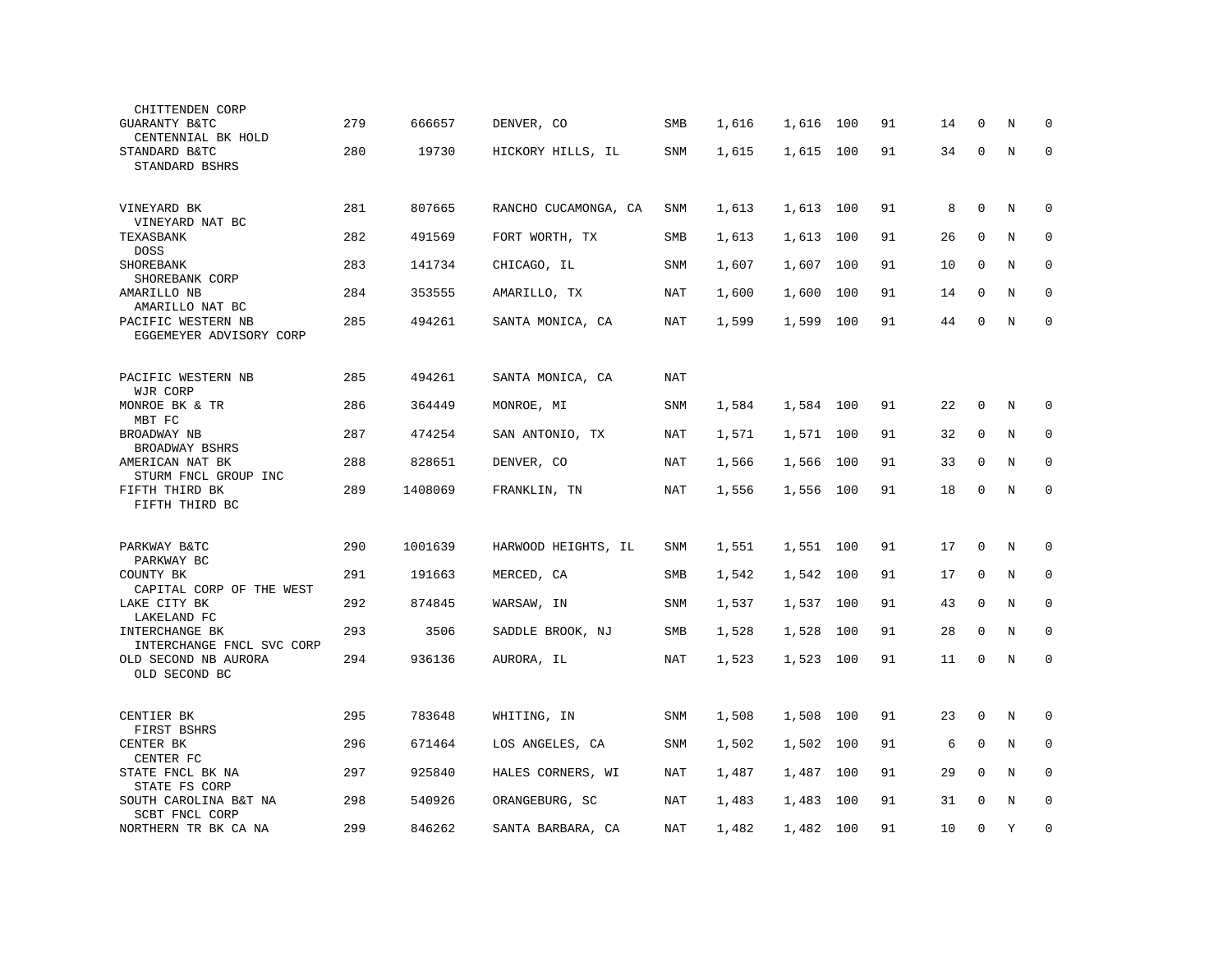### NORTHERN TR CORP

| AMERICAN NB<br>AMERICAN NAT CORP                      | 300 | 660655  | OMAHA, NE            | <b>NAT</b> | 1,478 | 1,478     | 100 | 91 | 25           | $\Omega$     | N       | $\Omega$    |
|-------------------------------------------------------|-----|---------|----------------------|------------|-------|-----------|-----|----|--------------|--------------|---------|-------------|
| <b>BANKPLUS</b><br><b>BANCPLUS CORP</b>               | 301 | 121642  | BELZONI, MS          | <b>SNM</b> | 1,476 | 1,476     | 100 | 91 | 47           | $\Omega$     | N       | $\mathbf 0$ |
| ALPINE BK<br>ALPINE BK OF CO                          | 302 | 260055  | GLENWOOD SPRINGS, CO | SNM        | 1,461 | 1,461     | 100 | 91 | 28           | $\Omega$     | N       | $\mathbf 0$ |
| WILSHIRE ST BK<br>WILSHIRE BC                         | 303 | 382667  | LOS ANGELES, CA      | SNM        | 1,455 | 1,455     | 100 | 91 | 12           | $\Omega$     | N       | $\mathbf 0$ |
| CARDINAL BK<br>CARDINAL FC                            | 304 | 2683014 | MCLEAN, VA           | SNM        | 1,454 | 1,454 100 |     | 91 | 18           | $\Omega$     | N       | $\Omega$    |
| MANUFACTURERS BK                                      | 305 | 930965  | LOS ANGELES, CA      | SNM        | 1,454 | 1,454 100 |     | 91 | 8            | $\mathbf 0$  | N       | 100         |
| STATE BK OF LONG ISLAND<br>STATE BC                   | 306 | 651103  | NEW HYDE PARK, NY    | SNM        | 1,451 | 1,451     | 100 | 91 | 14           | $\mathbf 0$  | $\rm N$ | 0           |
| COMMERCE BK HARRISBURG NA<br>PENNSYLVANIA COMMERCE BC | 307 | 775214  | CAMP HILL, PA        | NAT        | 1,450 | 1,450     | 100 | 91 | 22           | $\Omega$     | N       | $\mathbf 0$ |
| FIRST RGNL BK<br>FIRST RGNL BC                        | 308 | 974866  | LOS ANGELES, CA      | SNM        | 1,450 | 1,450     | 100 | 91 | 5            | $\Omega$     | $\rm N$ | $\mathbf 0$ |
| CITIZENS BK<br>CITIZENS FNCL GROUP                    | 309 | 3041983 | WILMINGTON, DE       | SNM        | 1,431 | 1,431 100 |     | 91 | 19           | $\Omega$     | N       | 100         |
| ORION BK<br>ORION BC                                  | 310 | 270036  | NAPLES, FL           | SMB        | 1,421 | 1,421     | 100 | 91 | 15           | 0            | N       | $\mathbf 0$ |
| SUFFOLK CTY NB<br>SUFFOLK BC                          | 311 | 799612  | RIVERHEAD, NY        | NAT        | 1,418 | 1,418     | 100 | 91 | 26           | $\mathbf 0$  | N       | $\mathbf 0$ |
| CENTRAL TR BK<br>CENTRAL BANCOMPANY INC               | 312 | 853952  | JEFFERSON CITY, MO   | SNM        | 1,415 | 1,415     | 100 | 91 | 8            | $\mathbf 0$  | N       | 0           |
| TIB INDEPENDENT BANKERSBANK<br>INDEPENDENT BKR FC     | 313 | 529958  | IRVING, TX           | SMB        | 1,396 | 1,396     | 100 | 91 | $\mathbf{1}$ | $\mathbf 0$  | N       | 0           |
| VIRGINIA CMRC BK<br>VIRGINIA CMRC BC                  | 314 | 1190074 | ARLINGTON, VA        | SMB        | 1,393 | 1,393 100 |     | 91 | 18           | $\mathbf 0$  | N       | 0           |
| INDEPENDENT BK<br>INDEPENDENT BK CORP                 | 315 | 636771  | BAY CITY, MI         | <b>SNM</b> | 1,384 | 1,384 100 |     | 91 | 28           | $\mathbf 0$  | N       | $\mathbf 0$ |
| STAR FNCL BK<br>STAR FNCL GRP                         | 316 | 547840  | FORT WAYNE, IN       | <b>SNM</b> | 1,382 | 1,382     | 100 | 91 | 37           | $\mathbf{0}$ | N       | $\mathbf 0$ |
| INTERVEST NB<br>INTERVEST BSHRS CORP                  | 317 | 2764258 | NEW YORK, NY         | NAT        | 1,379 | 1,379     | 100 | 91 | 5            | $\mathbf{0}$ | N       | $\mathbf 0$ |
| BANK RHODE ISLAND<br>BANCORP RHODE ISLAND             | 318 | 2434113 | EAST PROVIDENCE, RI  | SNM        | 1,378 | 1,378     | 100 | 91 | 13           | $\mathbf{0}$ | N       | $\mathbf 0$ |
| GREENE CTY BK<br>GREENE CTY BSHRS                     | 319 | 488439  | GREENEVILLE, TN      | <b>SNM</b> | 1,373 | 1,373 100 |     | 91 | 42           | $\mathbf 0$  | N       | $\mathbf 0$ |
| BURKE & HERBERT B&TC                                  | 320 | 933621  | ALEXANDRIA, VA       | SNM        | 1,371 | 1,371 100 |     | 91 | 15           | 0            | N       | 0           |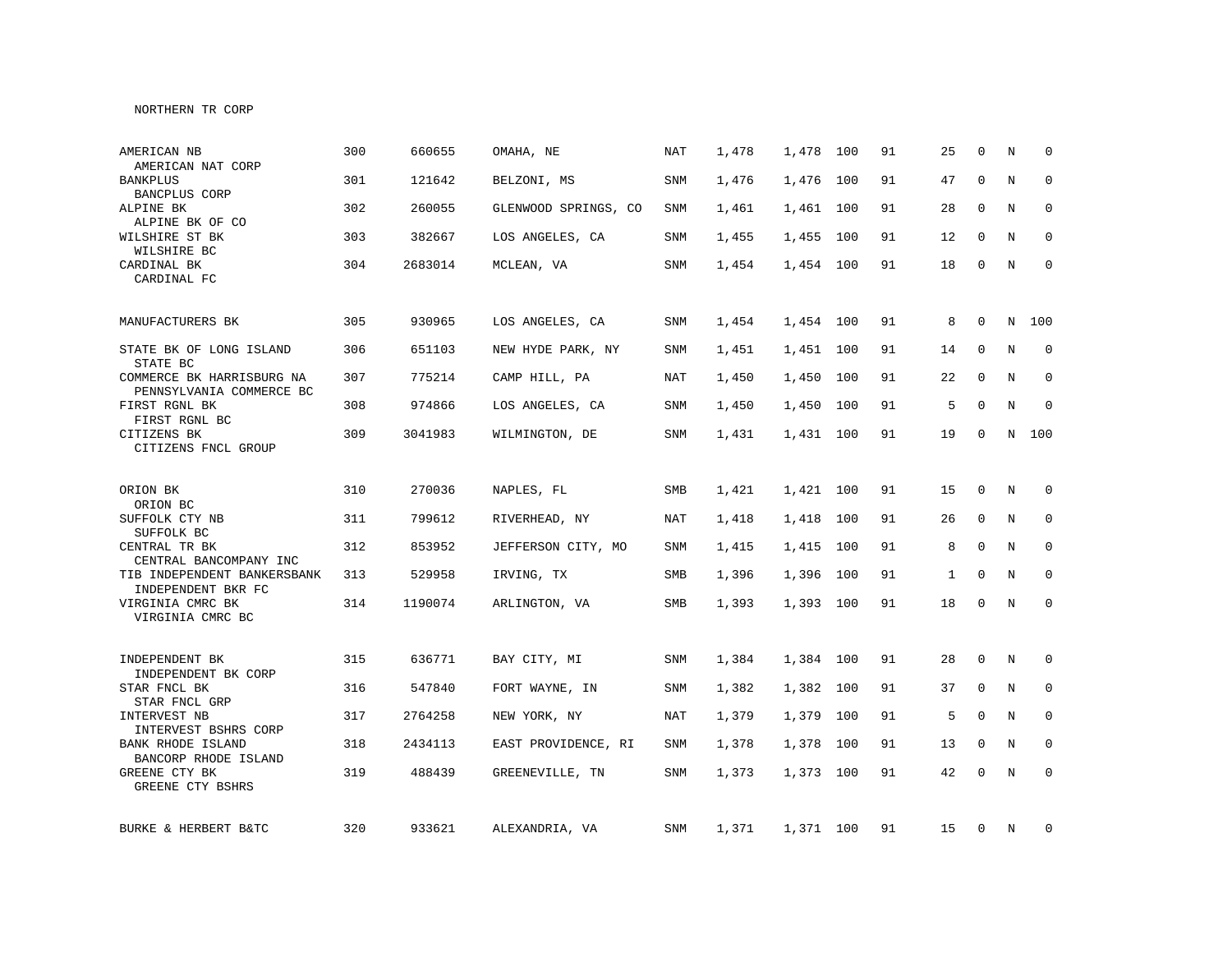| HILLS B&TC<br>HILLS BC                                | 321 | 731247  | HILLS, IA          | SNM        | 1,366 | 1,366     | 100 | 92 | 7  | $\mathbf 0$ | Ν       | $\mathbf 0$ |
|-------------------------------------------------------|-----|---------|--------------------|------------|-------|-----------|-----|----|----|-------------|---------|-------------|
| STATE NB<br>WJR CORP                                  | 322 | 2443478 | LUBBOCK, TX        | NAT        | 1,365 | 1,365     | 100 | 92 | 94 | $\mathbf 0$ | N       | $\mathbf 0$ |
| STATE NB<br>EGGEMEYER ADVISORY CORP                   | 322 | 2443478 | LUBBOCK, TX        | NAT        |       |           |     |    |    |             |         |             |
| <b>BANK</b><br>BANC CORP                              | 323 | 358635  | BIRMINGHAM, AL     | SMB        | 1,364 | 1,364 100 |     | 92 | 29 | $\mathsf 0$ | N       | $\mathbf 0$ |
| BANK OF COLORADO<br>PINNACLE BC                       | 324 | 255659  | FORT COLLINS, CO   | SNM        | 1,357 | 1,357 100 |     | 92 | 30 | $\mathbf 0$ | N       | 0           |
| FIDELITY BK<br>FIDELITY SOUTHERN CORP                 | 325 | 598534  | NORCROSS, GA       | <b>SNM</b> | 1,346 | 1,346     | 100 | 92 | 18 | 0           | $\rm N$ | 0           |
| <b>EXCHANGE BK</b><br>FRANK P DOYLE TR ARTICLE IX     | 326 | 507068  | SANTA ROSA, CA     | SNM        | 1,344 | 1,344 100 |     | 92 | 17 | $\mathbf 0$ | N       | $\mathbf 0$ |
| STATE B&T<br>STATE BSHRS                              | 327 | 929352  | FARGO, ND          | <b>SNM</b> | 1,332 | 1,332     | 100 | 92 | 10 | $\mathbf 0$ | N       | $\mathbf 0$ |
| MARQUETTE BK<br>MARQUETTE NAT CORP                    | 328 | 716833  | CHICAGO, IL        | <b>SMB</b> | 1,326 | 1,326 100 |     | 92 | 18 | $\mathbf 0$ | N       | $\mathbf 0$ |
| FIRST NB OF NV                                        | 329 | 411464  | RENO, NV           | NAT        | 1,325 | 1,325     | 100 | 92 | 9  | $\Omega$    | N       | $\mathbf 0$ |
| FIRST NAT BHC<br>FIRST MARINER BK<br>FIRST MARINER BC | 330 | 309570  | BALTIMORE, MD      | <b>SNM</b> | 1,324 | 1,324     | 100 | 92 | 24 | $\mathbf 0$ | N       | $\mathbf 0$ |
| FIRST NB&TC<br>HASTEN BSHRS                           | 331 | 399142  | KOKOMO, IN         | NAT        | 1,321 | 1,321     | 100 | 92 | 29 | $\mathbf 0$ | N       | $\mathbf 0$ |
| RESOURCE BK<br>FULTON FNCL CORP                       | 332 | 1216291 | VIRGINIA BEACH, VA | SMB        | 1,301 | 1,301     | 100 | 92 | 5  | $\mathbf 0$ | N       | 0           |
| CITIZENS NB<br>MERCANTILE BSHRS CORP                  | 333 | 229427  | LAUREL, MD         | NAT        | 1,301 | 1,301 100 |     | 92 | 25 | $\mathbf 0$ | N       | $\mathbf 0$ |
| SOUTHERN CMNTY B&TC<br>SOUTHERN CMNTY FC              | 334 | 2514547 | WINSTON-SALEM, NC  | SMB        | 1,297 | 1,297 100 |     | 92 | 17 | 0           | N       | 0           |
| FIRST NB<br>LAURITZEN CORP                            | 335 | 552451  | FORT COLLINS, CO   | NAT        | 1,295 | 1,295     | 100 | 92 | 7  | $\mathbf 0$ | N       | $\mathbf 0$ |
| FIRST UNITED B&TC<br>DURANT BC                        | 336 | 509950  | DURANT, OK         | <b>SNM</b> | 1,295 | 1,295     | 100 | 92 | 24 | $\mathbf 0$ | N       | $\mathbf 0$ |
| UNION B&TC<br>UNION BSHRS                             | 337 | 693224  | BOWLING GREEN, VA  | SMB        | 1,288 | 1,288     | 100 | 92 | 31 | $\mathbf 0$ | N       | $\mathbf 0$ |
| FIDUCIARY TC INTL<br>FRANKLIN RESOURCES               | 338 | 160614  | NEW YORK, NY       | SNM        | 1,288 | 1,238     | 96  | 92 | 0  | 1           | Y       | $\mathbf 0$ |
| BANK OF ALBUQUERQUE NA<br>BOK FC                      | 339 | 2727673 | ALBUQUERQUE, NM    | NAT        | 1,286 | 1,286     | 100 | 92 | 19 | $\mathbf 0$ | N       | 0           |
| COLUMBIA BK<br>COLUMBIA BC                            | 340 | 1189993 | COLUMBIA, MD       | SNM        | 1,282 | 1,282     | 100 | 92 | 24 | $\mathbf 0$ | N       | 0           |
| GLENS FALLS NB&TC                                     | 341 | 866000  | GLENS FALLS, NY    | NAT        | 1,271 | 1,271 100 |     | 92 | 26 | $\mathbf 0$ | N       | $\mathbf 0$ |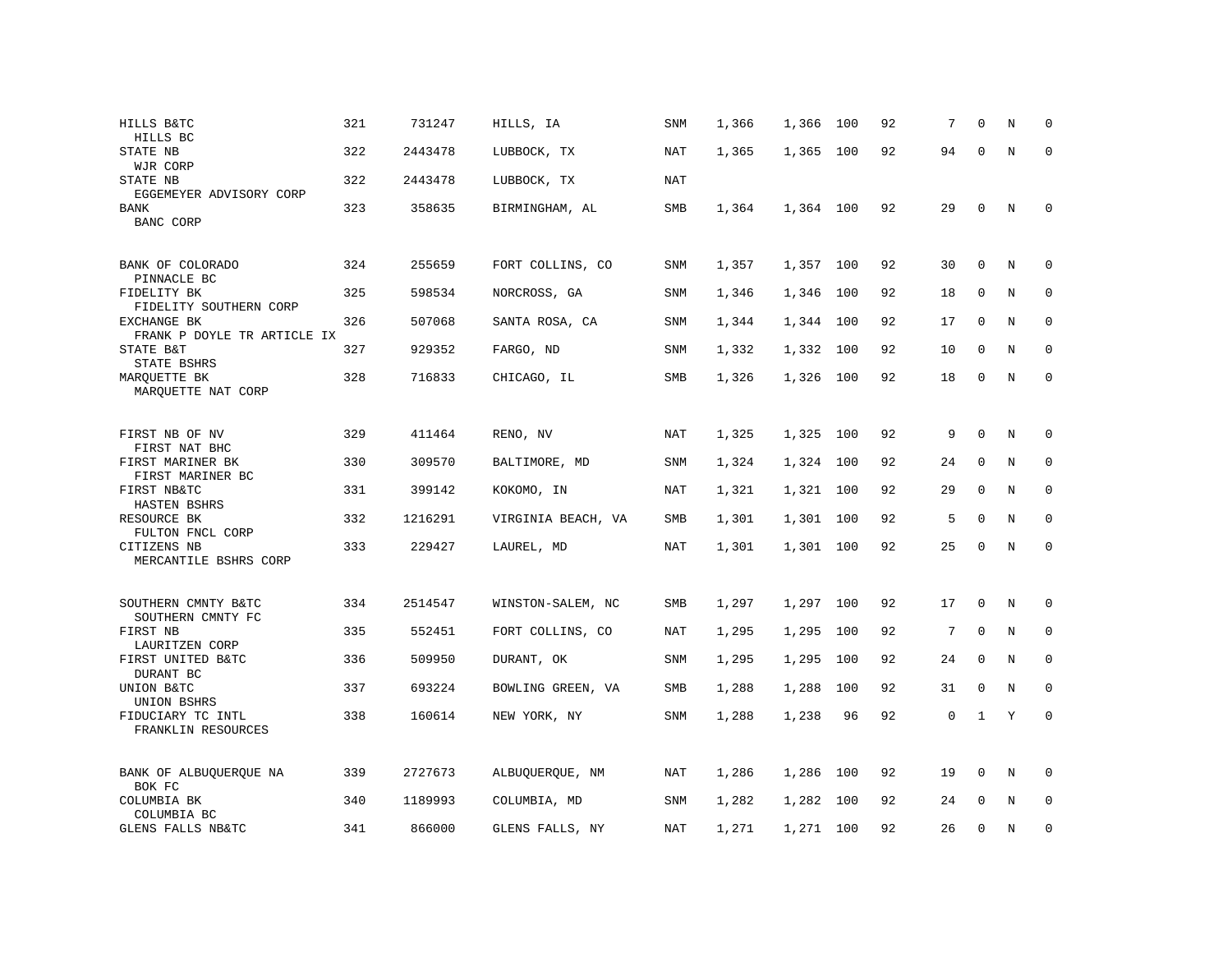| ARROW FC                                        |     |         |                     |            |       |           |     |    |    |             |         |              |
|-------------------------------------------------|-----|---------|---------------------|------------|-------|-----------|-----|----|----|-------------|---------|--------------|
| FARMERS & MRCH BK CENT CA<br>FARMERS & MRCHS BC | 342 | 808260  | LODI, CA            | SNM        | 1,264 | 1,264 100 |     | 92 | 16 | $\Omega$    | N       | $\Omega$     |
| FIRST NB OF ST LOUIS<br>CENTRAL BANCOMPANY INC  | 343 | 506249  | CLAYTON, MO         | NAT        | 1,261 | 1,261 100 |     | 92 | 10 | $\mathbf 0$ | N       | $\mathbf 0$  |
| STOCK YARDS B&TC                                | 344 | 317342  | LOUISVILLE, KY      | SNM        | 1,260 | 1,260 100 |     | 92 | 23 | $\mathbf 0$ | N       | $\Omega$     |
| S Y BANCORP INC                                 |     |         |                     |            |       |           |     |    |    |             |         |              |
| FIRST UNITED B&TC<br>FIRST UNITED CORP          | 345 | 61122   | OAKLAND, MD         | SNM        | 1,257 | 1,257 100 |     | 92 | 22 | 0           | N       | $\Omega$     |
| SUMITOMO TR & BKG CO USA                        | 346 | 925411  | HOBOKEN, NJ         | <b>SNM</b> | 1,251 | 1,251 100 |     | 92 | 0  | $\mathbf 0$ | Y       | 100          |
| UNION B&TC<br>FARMERS & MRCH INV                | 347 | 450856  | LINCOLN, NE         | SNM        | 1,245 | 1,245     | 100 | 92 | 28 | 0           | N       | $\mathbf 0$  |
| ROYAL BK AMERICA<br>ROYAL BSHRS OF PA           | 348 | 471217  | NARBERTH, PA        | SNM        | 1,243 | 1,243     | 100 | 92 | 22 | $\Omega$    | N       | $\mathbf 0$  |
| BRIDGEVIEW BK GRP<br>BRIDGEVIEW BC              | 349 | 312730  | BRIDGEVIEW, IL      | SNM        | 1,243 | 1,243 100 |     | 92 | 9  | $\mathbf 0$ | N       | 0            |
| COMMUNITY BK OF CENT CA<br>CENTRAL COAST BC     | 350 | 262068  | SALINAS, CA         | <b>SNM</b> | 1,241 | 1,241     | 100 | 92 | 9  | $\mathbf 0$ | N       | $\mathbf 0$  |
| BANK OF AMER CA NA<br>BANK OF AMER CORP         | 351 | 1443266 | SAN FRANCISCO, CA   | NAT        | 1,238 | 1,238     | 100 | 92 | 0  | 0           | N       | $\mathbf 0$  |
| FIRST NB<br>WJR CORP                            | 352 | 931766  | RANCHO SANTA FE, CA | NAT        | 1,237 | 1,237 100 |     | 92 | 50 | $\mathbf 0$ | N       | $\mathbf 0$  |
| FIRST NB<br>EGGEMEYER ADVISORY CORP             | 352 | 931766  | RANCHO SANTA FE, CA | <b>NAT</b> |       |           |     |    |    |             |         |              |
| NORTHERN TR BK NA                               | 353 | 943068  | PHOENIX, AZ         | NAT        | 1,235 | 1,235 100 |     | 92 | 10 | $\mathbf 0$ | Y       | $\Omega$     |
| NORTHERN TR CORP                                | 354 | 140018  |                     |            |       |           | 100 | 92 | 23 | 0           | N       | $\mathbf 0$  |
| LAFAYETTE AMBASSADOR BK<br>FULTON FNCL CORP     |     |         | EASTON, PA          | SMB        | 1,234 | 1,234     |     |    |    |             |         |              |
| LAKE FOREST B&TC<br>WINTRUST FC                 | 355 | 1917301 | LAKE FOREST, IL     | SMB        | 1,234 | 1,234     | 100 | 92 | 6  | $\mathbf 0$ | N       | $\mathbf 0$  |
| MAINSOURCE BK<br>MAINSOURCE FNCL GROUP          | 356 | 623445  | GREENSBURG, IN      | <b>SNM</b> | 1,232 | 1,232     | 100 | 92 | 49 | $\mathbf 0$ | N       | $\mathbf 0$  |
| SUNFLOWER BK NA<br>SUNFLOWER BK                 | 357 | 474759  | SALINA, KS          | NAT        | 1,231 | 1,231 100 |     | 92 | 34 | $\mathbf 0$ | N       | $\mathbf{0}$ |
| CHEMICAL BK SHORELINE                           | 358 | 963543  | BENTON HARBOR, MI   | SNM        | 1,228 | 1,228     | 100 | 92 | 37 | $\mathbf 0$ | N       | $\mathbf 0$  |
| CHEMICAL FC<br>COMMERCE BK NA                   | 359 | 500050  | WICHITA, KS         | NAT        | 1,221 | 1,221     | 100 | 92 | 30 | 0           | N       | $\mathbf 0$  |
| <b>COMMERCE BSHRS</b><br>SIMMONS FIRST NB       | 360 | 663245  | PINE BLUFF, AR      | NAT        | 1,214 | 1,214     | 100 | 92 | 37 | $\Omega$    | N       | $\mathbf 0$  |
| SIMMONS FIRST NATIONAL CORP<br>BLUE BALL NB     | 361 | 613213  | BLUE BALL, PA       | NAT        | 1,207 | 1,207     | 100 | 92 | 19 | $\Omega$    | N       | $\mathbf 0$  |
| PENNROCK FNCL SVC CORP<br>OAK HILL BK           | 362 | 623922  | JACKSON, OH         | SNM        | 1,207 | 1,207 100 |     | 92 | 30 | $\mathbf 0$ | $\rm N$ | $\mathbf 0$  |
|                                                 |     |         |                     |            |       |           |     |    |    |             |         |              |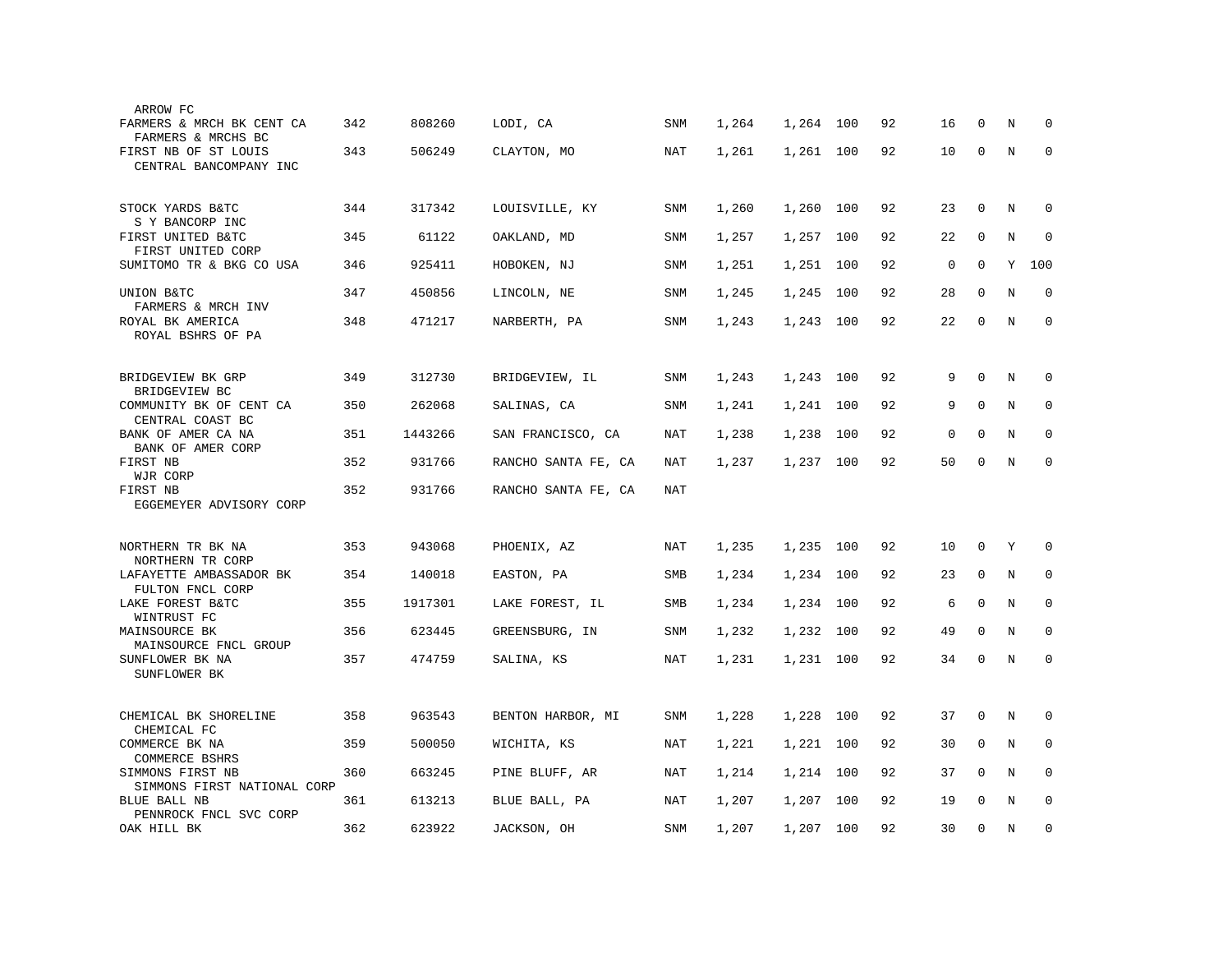## OAK HILL FNCL

| MERCHANTS & FARMERS BK<br>FIRST M & F CORP          | 363 | 844343  | KOSCIUSKO, MS       | SNM        | 1,205 | 1,205     | 100 | 92 | 37              | $\Omega$     | N | $\Omega$    |
|-----------------------------------------------------|-----|---------|---------------------|------------|-------|-----------|-----|----|-----------------|--------------|---|-------------|
| FIRST SECURITY BK<br>FIRST SECURITY BANCORP         | 364 | 673440  | SEARCY, AR          | SNM        | 1,198 | 1,198     | 100 | 92 | 19              | $\Omega$     | N | $\Omega$    |
| FIDELITY BK<br>FIDELITY BSHRS NC                    | 365 | 584920  | FUOUAY-VARINA, NC   | SNM        | 1,196 | 1,196     | 100 | 92 | 59              | $\Omega$     | N | $\Omega$    |
| FIRST BK<br>FIRST SOUTH BANCORP INC                 | 366 | 436159  | LEXINGTON, TN       | <b>SNM</b> | 1,195 | 1,195     | 100 | 92 | 34              | $\Omega$     | N | $\mathbf 0$ |
| HILLCREST BK<br>HILLCREST BSHRS                     | 367 | 400253  | OVERLAND PARK, KS   | SNM        | 1,195 | 1,195 100 |     | 92 | 22              | 0            | N | $\mathbf 0$ |
| KLEINBANK<br>KLEIN FNCL                             | 368 | 303550  | BIG LAKE, MN        | SNM        | 1,194 | 1,194 100 |     | 92 | 18              | 0            | N | 0           |
| AMERICAN NB TX<br>ANB HC                            | 369 | 599764  | TERRELL, TX         | NAT        | 1,194 | 1,194     | 100 | 92 | 28              | 0            | N | 0           |
| PULLMAN B&TC<br>FBOP CORP                           | 370 | 15536   | CHICAGO, IL         | SMB        | 1,190 | 1,190     | 100 | 92 | 8               | $\Omega$     | N | $\mathbf 0$ |
| METROPOLITAN NB<br>ROGERS BANCSHARES INC            | 371 | 874649  | LITTLE ROCK, AR     | NAT        | 1,189 | 1,189     | 100 | 92 | 34              | $\Omega$     | N | $\mathbf 0$ |
| SONOMA NB<br>NORTHERN EMPIRE BSHRS                  | 372 | 420868  | SANTA ROSA, CA      | NAT        | 1,187 | 1,187 100 |     | 92 | $7\overline{ }$ | $\Omega$     | N | $\mathbf 0$ |
| MAIN ST B&TC<br>MAIN ST TR                          | 373 | 251736  | CHAMPAIGN, IL       | SNM        | 1,184 | 1,184 100 |     | 92 | 15              | 0            | N | $\mathbf 0$ |
| F&M B&TC<br>ONE RICH HILL MINING LLC                | 374 | 405959  | TULSA, OK           | SMB        | 1,183 | 1,183     | 100 | 92 | 9               | $\mathbf 0$  | N | 0           |
| WEST BK<br>WEST BC                                  | 375 | 139740  | WEST DES MOINES, IA | SNM        | 1,178 | 1,178     | 100 | 92 | 8               | 0            | N | 0           |
| UNION CTR NB<br>CENTER BC                           | 376 | 29104   | UNION, NJ           | NAT        | 1,177 | 1,177 100 |     | 92 | 11              | $\mathbf 0$  | N | $\mathbf 0$ |
| CENTRAL B&TC<br>CENTRAL BSHRS                       | 377 | 1007015 | LEXINGTON, KY       | SNM        | 1,170 | 1,170 100 |     | 92 | 13              | $\mathbf 0$  | N | $\mathbf 0$ |
| LOS ALAMOS NB<br>TRINITY CAP CORP                   | 378 | 205654  | LOS ALAMOS, NM      | NAT        | 1,169 | 1,169 100 |     | 92 | 4               | $\mathbf 0$  | N | $\mathbf 0$ |
| PEAPACK GLADSTONE BK<br>PEAPACK GLADSTONE FNCL CORP | 379 | 236706  | GLADSTONE, NJ       | SMB        | 1,164 | 1,164 100 |     | 92 | 17              | $\mathbf 0$  | N | $\mathbf 0$ |
| BANK OF THE CASCADES<br>CASCADE BC                  | 380 | 17464   | BEND, OR            | <b>SNM</b> | 1,162 | 1,162 100 |     | 92 | 16              | $\mathbf 0$  | N | $\mathbf 0$ |
| CASCADE BK<br>CASCADE FC                            | 381 | 641476  | EVERETT, WA         | SNM        | 1,158 | 1,158     | 100 | 92 | 5               | $\mathbf 0$  | N | 0           |
| LONE STAR NB<br>LONE STAR NATL BSHRS TX             | 382 | 842460  | PHARR, TX           | NAT        | 1,151 | 1,151 100 |     | 92 | 9               | $\mathbf{0}$ | N | $\mathbf 0$ |
| COMMERCE B&TC                                       | 383 | 361055  | TOPEKA, KS          | SNM        | 1,147 | 1,147 100 |     | 92 | 21              | 0            | N | 0           |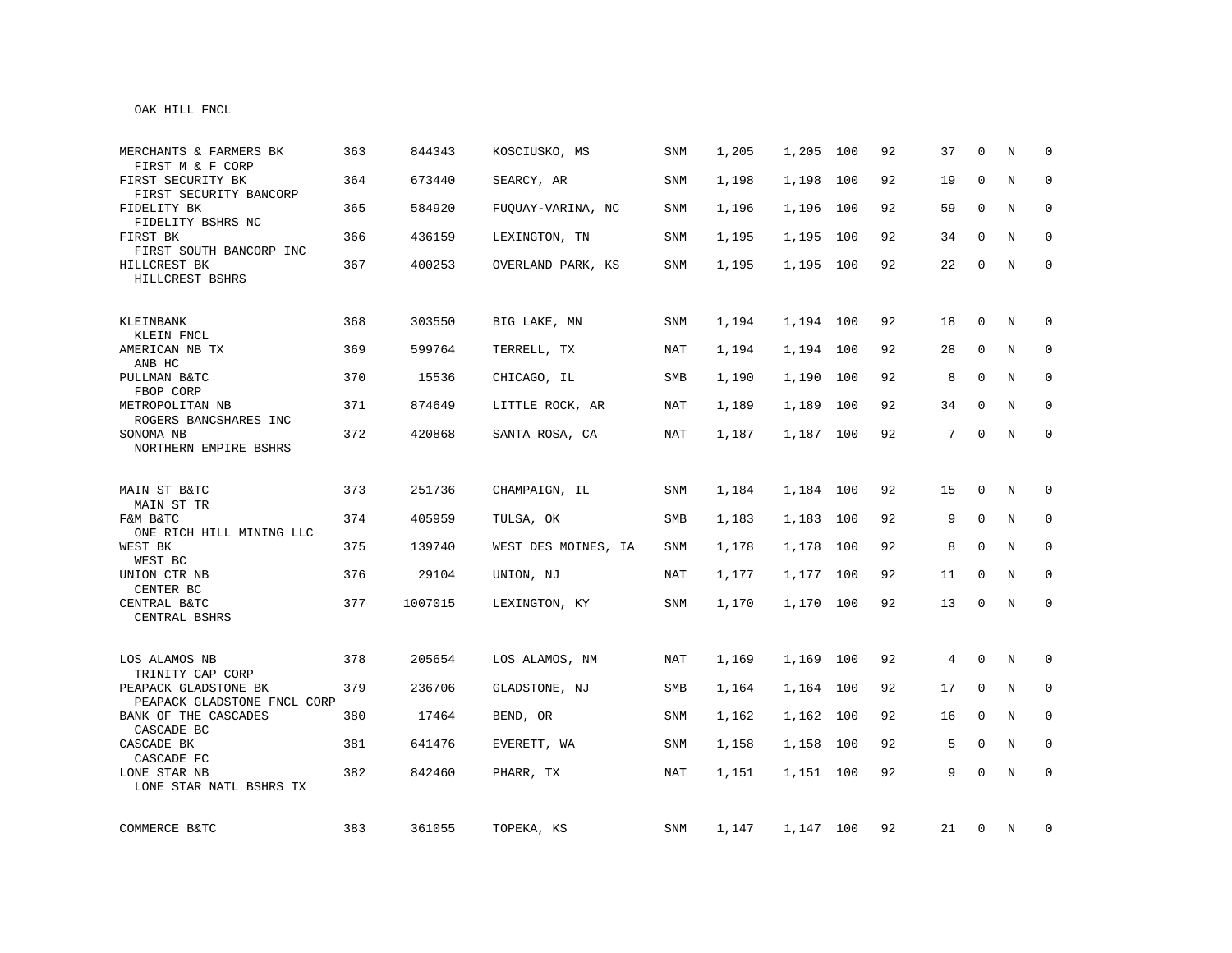| COMMERCE FNCL CORP ESOP                            |     |         |                   |            |       |           |     |    |    |              |   |             |
|----------------------------------------------------|-----|---------|-------------------|------------|-------|-----------|-----|----|----|--------------|---|-------------|
| ENTERPRISE BK & TR                                 | 384 | 1190476 | CLAYTON, MO       | <b>SNM</b> | 1,140 | 1,140     | 100 | 93 | 4  | $\Omega$     | N | $\Omega$    |
| ENTERPRISE FINANCIAL SVC CORP<br>MORTON CMNTY BK   | 385 | 825146  | MORTON, IL        | <b>SNM</b> | 1,139 | 1,139     | 100 | 93 | 5  | $\mathbf{0}$ | N | $\mathbf 0$ |
| HOMETOWN CMNTY BC ESOP & TR<br><b>BANK</b>         | 386 | 1407932 | WOODBURY, NJ      | <b>SNM</b> | 1,139 | 1,139     | 100 | 93 | 25 | $\mathbf 0$  | N | $\mathbf 0$ |
| FULTON FNCL CORP                                   |     |         |                   |            |       |           |     |    |    |              |   |             |
| BANK CALUMET NA<br><b>BANK CALUMET</b>             | 387 | 471945  | HAMMOND, IN       | NAT        | 1,122 | 1,119     | 100 | 93 | 17 | $\mathbf 0$  | N | $\mathbf 0$ |
|                                                    |     |         |                   |            |       |           |     |    |    |              |   |             |
| WELLS FARGO HSBC TRADE BK NA<br>WELLS FARGO & CO   | 388 | 2332808 | SAN FRANCISCO, CA | NAT        | 1,117 | 1,117     | 100 | 93 | 0  | $\mathbf 0$  | N | 20          |
| SOUTHERN NB OF TX<br>SNB BSHRS                     | 389 | 195353  | SUGAR LAND, TX    | NAT        | 1,108 | 1,108     | 100 | 93 | 5  | $\Omega$     | N | $\mathbf 0$ |
| AMERICANWEST BK<br>AMERICANWEST BC                 | 390 | 39475   | SPOKANE, WA       | <b>SNM</b> | 1,107 | 1,107     | 100 | 93 | 41 | $\mathbf 0$  | N | $\mathbf 0$ |
| CITIZENS & NORTHERN BK<br>CITIZENS & NORTHERN CORP | 391 | 895710  | WELLSBORO, PA     | SNM        | 1,104 | 1,104     | 100 | 93 | 17 | $\mathbf 0$  | N | $\mathbf 0$ |
| BAYLAKE BK                                         | 392 | 280044  | STURGEON BAY, WI  | SMB        | 1,104 | 1,104     | 100 | 93 | 28 | $\mathbf 0$  | N | $\mathbf 0$ |
| <b>BAYLAKE CORP</b>                                |     |         |                   |            |       |           |     |    |    |              |   |             |
| STEARNS BK NA<br>STEARNS FNCL SVC ESOP             | 393 | 141556  | ST CLOUD, MN      | NAT        | 1,102 | 1,102 100 |     | 93 | 5  | $\mathbf 0$  | N | $\mathbf 0$ |
| WHITAKER BK<br>WHITAKER BC                         | 394 | 1445943 | LEXINGTON, KY     | SMB        | 1,099 | 1,099     | 100 | 93 | 31 | $\mathbf 0$  | N | $\mathbf 0$ |
| HORIZON BK NA<br>HORIZON BC                        | 395 | 130541  | MICHIGAN CITY, IN | <b>NAT</b> | 1,097 | 1,097 100 |     | 93 | 14 | $\mathbf{0}$ | N | $\mathbf 0$ |
| HERITAGE BK OF CMRC                                | 396 | 2209553 | SAN JOSE, CA      | SMB        | 1,095 | 1,095     | 100 | 93 | 9  | $\mathbf 0$  | N | $\mathbf 0$ |
| HERITAGE CMRC CORP<br>CAMDEN NB                    | 397 | 593007  | CAMDEN, ME        | NAT        | 1,095 | 1,095 100 |     | 93 | 12 | $\Omega$     | N | $\mathbf 0$ |
| CAMDEN NAT CORP                                    |     |         |                   |            |       |           |     |    |    |              |   |             |
| BREMER BK NA                                       | 398 | 2516327 | FARGO, ND         | NAT        | 1,092 | 1,092     | 100 | 93 | 22 | $\mathbf 0$  | N | $\mathbf 0$ |
| OTTO BREMER FOUNDATION<br>NLSB                     | 399 | 5247    |                   | SNM        | 1,092 | 1,092     | 100 | 93 | 6  | $\mathbf 0$  | N | 100         |
| HARRIS FC                                          |     |         | PLAINFIELD, IL    |            |       |           |     |    |    |              |   |             |
| NATIONAL BK OF CMRC OF MS<br>NBC CAPITAL CORP      | 400 | 115641  | STARKVILLE, MS    | NAT        | 1,090 | 1,090     | 100 | 93 | 32 | $\Omega$     | N | $\mathbf 0$ |
| FIRST AMER BK<br>STARK BK GRP                      | 401 | 653648  | FORT DODGE, IA    | SMB        | 1,090 | 1,090     | 100 | 93 | 16 | $\mathbf 0$  | N | $\mathbf 0$ |
| TOMPKINS TC                                        | 402 | 433608  | ITHACA, NY        | <b>SNM</b> | 1,089 | 1,089     | 100 | 93 | 13 | $\mathbf 0$  | N | $\mathbf 0$ |
| TOMPKINS TRUSTCO                                   |     |         |                   |            |       |           |     |    |    |              |   |             |
| WELLS FARGO FNCL NB<br>WELLS FARGO & CO            | 403 | 1225761 | LAS VEGAS, NV     | NAT        | 1,083 | 1,083     | 100 | 93 | 0  | 0            | Ν | 0           |
| DACOTAH BK                                         | 404 | 256553  | ABERDEEN, SD      | SMB        | 1,081 | 1,081     | 100 | 93 | 29 | $\Omega$     | N | $\mathbf 0$ |
| DACOTAH BKS<br>AFFINITY BK                         | 405 | 1187391 | VENTURA, CA       | <b>SNM</b> | 1,079 | 1,079     | 100 | 93 | 2  | $\mathbf 0$  | N | $\mathbf 0$ |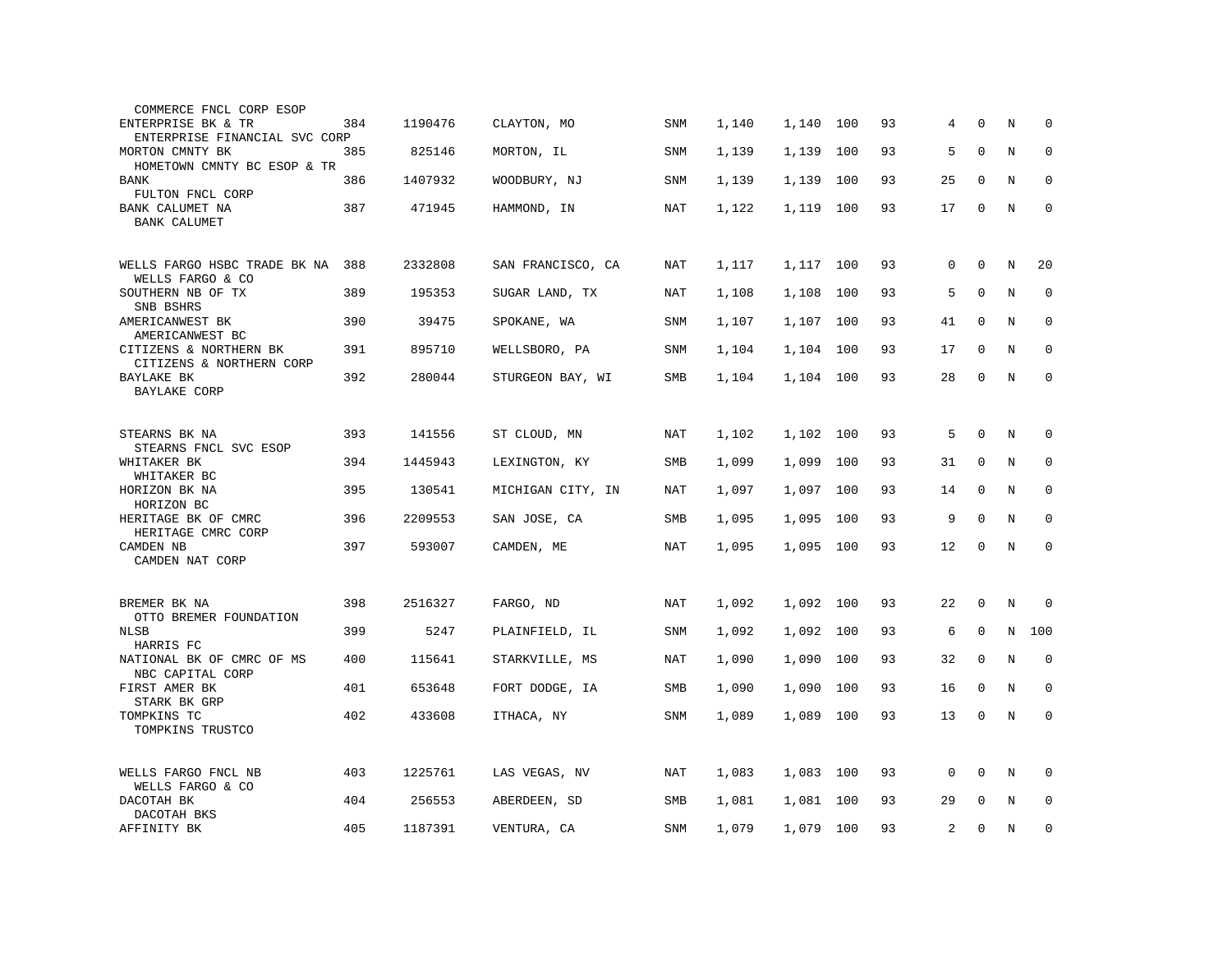| AFFINITY BK HOLD                                   |     |         |                       |            |       |           |     |    |             |             |         |             |
|----------------------------------------------------|-----|---------|-----------------------|------------|-------|-----------|-----|----|-------------|-------------|---------|-------------|
| FNB OF KS<br>LAURITZEN CORP                        | 406 | 2033123 | OVERLAND PARK, KS     | NAT        | 1,072 | 1,072     | 100 | 93 | 6           | $\Omega$    | N       | 0           |
| COMMERCE B&TC<br>COMMERCE BSHRS CORP               | 407 | 824000  | WORCESTER, MA         | <b>SNM</b> | 1,067 | 1,067     | 100 | 93 | 12          | $\mathbf 0$ | N       | $\mathbf 0$ |
| LIBERTY BANK OF ARKANSAS<br>LIBERTY BANCSHARES INC | 408 | 2967349 | JONESBORO, AR         | SNM        | 1,063 | 1,063     | 100 | 93 | 15          | $\mathbf 0$ | N       | $\mathbf 0$ |
| GREAT WESTERN BK<br>GREAT WESTERN BC               | 409 | 131650  | WATERTOWN, SD         | <b>SNM</b> | 1,062 | 1,062     | 100 | 93 | 25          | $\mathbf 0$ | N       | $\mathbf 0$ |
| COMMUNITY BKS OF CO<br>COMMUNITY BSHRS             | 410 | 785259  | GREENWOOD VILLAGE, CO | <b>SMB</b> | 1,061 | 1,061     | 100 | 93 | 23          | $\mathbf 0$ | N       | $\mathbf 0$ |
| ADVANTAGE BK<br>CAMCO FNCL CORP                    | 411 | 834979  | CAMBRIDGE, OH         | SNM        | 1,060 | 1,060     | 100 | 93 | 24          | $\Omega$    | N       | $\mathbf 0$ |
| MERCHANTS BK<br>GENERAL EDUC FUND                  | 412 | 166803  | BURLINGTON, VT        | SNM        | 1,058 | 1,058     | 100 | 93 | 36          | $\mathbf 0$ | N       | $\Omega$    |
| PALMETTO BK<br>PALMETTO BSHRS                      | 413 | 862824  | LAURENS, SC           | SNM        | 1,052 | 1,052     | 100 | 93 | 36          | 0           | N       | 0           |
| CITIZENS B&TC<br>YOUNG CORP                        | 414 | 381343  | CHILLICOTHE, MO       | SNM        | 1,049 | 1,049     | 100 | 93 | 24          | $\mathbf 0$ | N       | $\mathbf 0$ |
| CAPITAL CROSSING BK                                | 415 | 1167889 | BOSTON, MA            | <b>SNM</b> | 1,049 | 1,049     | 100 | 93 | $\mathsf 0$ | $\mathbf 0$ | N       | $\mathbf 0$ |
| UNITED CMNTY BK<br>UNITED CMNTY BK                 | 416 | 749121  | MURPHY, NC            | <b>SNM</b> | 1,046 | 1,046     | 100 | 93 | 18          | $\mathbf 0$ | N       | $\mathbf 0$ |
| STOCKMAN BK OF MT<br>STOCKMAN FC                   | 417 | 651859  | MILES CITY, MT        | SNM        | 1,042 | 1,042     | 100 | 93 | 20          | $\mathbf 0$ | N       | $\mathbf 0$ |
| BANK OF EDWARDSVILLE<br>BANC ED CORP               | 418 | 219343  | EDWARDSVILLE, IL      | SNM        | 1,038 | 1,038     | 100 | 93 | 14          | $\Omega$    | N       | 0           |
| GREAT WESTERN BK<br>GREAT WESTERN BC               | 419 | 465757  | OMAHA, NE             | <b>SNM</b> | 1,038 | 1,038     | 100 | 93 | 19          | $\mathbf 0$ | N       | $\mathbf 0$ |
| PREFERRED BK                                       | 420 | 1918344 | LOS ANGELES, CA       | <b>SNM</b> | 1,033 | 1,033     | 100 | 93 | 6           | $\mathbf 0$ | N       | $\mathbf 0$ |
| SOUTHERN B&TC<br>SOUTHERN BSHRS NC                 | 421 | 717924  | MOUNT OLIVE, NC       | <b>SNM</b> | 1,032 | 1,032     | 100 | 93 | 52          | $\mathbf 0$ | N       | $\mathbf 0$ |
| BANK OF GRANITE<br>BANK OF GRANITE CORP            | 422 | 470724  | GRANITE FALLS, NC     | SNM        | 1,032 | 1,032     | 100 | 93 | 17          | $\mathbf 0$ | N       | $\mathbf 0$ |
| ATHENS FIRST B&TC                                  | 423 | 947178  | ATHENS, GA            | SNM        | 1,027 | 1,027     | 100 | 93 | 13          | $\mathbf 0$ | N       | 0           |
| SYNOVUS FC<br>STOCKMENS BK<br>STOCKMENS BC         | 424 | 458263  | KINGMAN, AZ           | <b>SNM</b> | 1,024 | 1,024     | 100 | 93 | 37          | 0           | $\rm N$ | 0           |
| INTERAUDI BK                                       | 425 | 538802  | NEW YORK, NY          | SNM        | 1,022 | 1,018     | 100 | 93 | 1           | $\mathbf 0$ | Y       | $\mathbf 0$ |
| TIB BK OF THE KEYS<br>TIB FNCL CORP                | 426 | 267737  | KEY LARGO, FL         | <b>SNM</b> | 1,012 | 1,012     | 100 | 93 | 13          | $\Omega$    | N       | $\mathbf 0$ |
| HARRIS BK NA                                       | 427 | 528568  | SCOTTSDALE, AZ        | NAT        | 1,011 | 1,011 100 |     | 93 | 9           | $\mathbf 0$ | N       | 100         |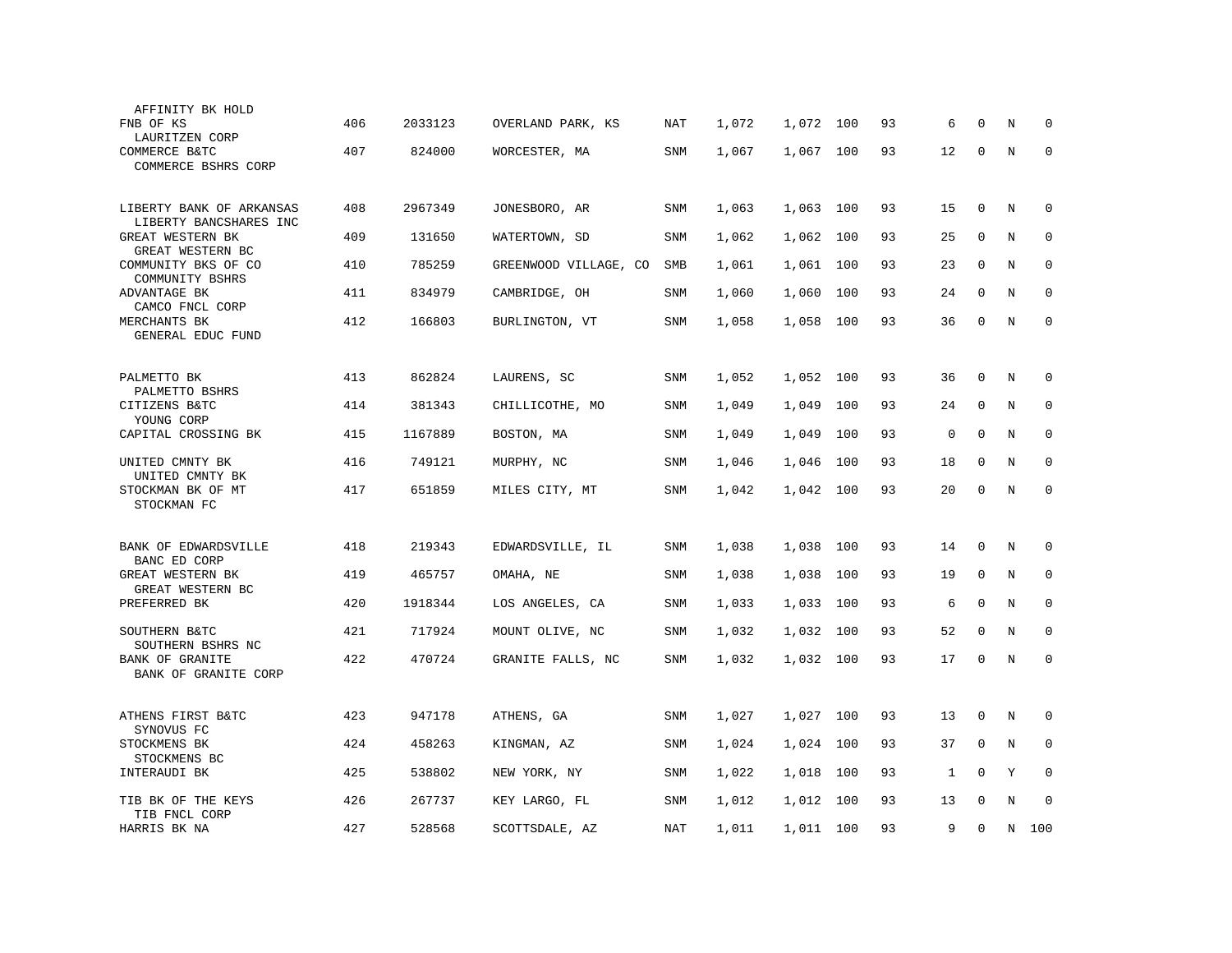| SUMMIT BK NA<br>SUMMIT BSHRS                              | 428 | 243151  | FORT WORTH, TX   | <b>NAT</b> | 1,008 | 1,008 | 100     | 93 | 10 | $\Omega$     | N       | $\Omega$     |
|-----------------------------------------------------------|-----|---------|------------------|------------|-------|-------|---------|----|----|--------------|---------|--------------|
| BOONE COUNTY NB OF COLUMBIA<br>CENTRAL BANCOMPANY INC     | 429 | 299046  | COLUMBIA, MO     | NAT        | 1,006 | 1,006 | 100     | 93 | 15 | 0            | N       | $\mathbf 0$  |
| BANK OF THE SIERRA<br>SIERRA BC                           | 430 | 662369  | PORTERVILLE, CA  | SNM        | 1,006 | 1,006 | 100     | 93 | 16 | 0            | N       | 0            |
| CANANDAIGUA NB&TC<br>CANANDAIGUA NAT CORP                 | 431 | 161602  | CANANDAIGUA, NY  | NAT        | 1,006 | 1,006 | 100     | 93 | 17 | $\Omega$     | N       | $\mathbf 0$  |
| STATE BK COUNTRYSIDE<br><b>SBC</b>                        | 432 | 225335  | COUNTRYSIDE, IL  | SNM        | 1,000 | 1,000 | 100     | 93 | 3  | $\Omega$     | N       | $\mathbf{0}$ |
| NATIONAL BK INDIANAPOLIS<br>NATIONAL BK INDIANAPOLIS CORP | 433 | 2132941 | INDIANAPOLIS, IN | <b>NAT</b> | 998   | 998   | 100     | 93 | 4  | $\mathbf{1}$ | N       | $\mathbf 0$  |
| INWOOD NB<br>INWOOD BSHRS                                 | 434 | 913753  | DALLAS, TX       | <b>NAT</b> | 997   | 997   | 100     | 93 | 17 | $\mathbf 0$  | N       | $\mathbf 0$  |
| MIDWEST BANKCENTRE<br>STUPP BROS INC                      | 435 | 657459  | LEMAY, MO        | <b>SMB</b> | 996   | 996   | 100     | 93 | 12 | 0            | N       | 0            |
| NORTHERN TR BK OF TX NA<br>NORTHERN TR CORP               | 436 | 980353  | DALLAS, TX       | NAT        | 995   | 995   | 100     | 93 | 7  | $\Omega$     | Y       | $\Omega$     |
| WILSON B&TC<br>WILSON BHC                                 | 437 | 159636  | LEBANON, TN      | <b>SNM</b> | 994   |       | 994 100 | 93 | 18 | $\mathbf{0}$ | N       | $\mathbf 0$  |
| YADKIN VALLEY B&TC                                        | 438 | 282329  | ELKIN, NC        | SNM        | 991   | 991   | 100     | 93 | 20 | 0            | N       | 0            |
| LEXINGTON ST BK<br>LSB BSHRS                              | 439 | 617024  | LEXINGTON, NC    | <b>SNM</b> | 989   | 989   | 100     | 93 | 26 | $\mathbf 0$  | N       | $\mathbf 0$  |
| FIRST NB OF LONG ISLAND<br>FIRST OF LONG ISLAND CORP      | 440 | 837000  | HUNTINGTON, NY   | NAT        | 988   | 988   | 100     | 93 | 24 | 0            | N       | 0            |
| AMERISERV FNCL BK<br>AMERISERV FNCL                       | 441 | 928618  | JOHNSTOWN, PA    | <b>SMB</b> | 988   | 988   | 100     | 93 | 24 | $\Omega$     | N       | 0            |
| INTER NB<br>INB FNCL CORP                                 | 442 | 894553  | MCALLEN, TX      | <b>NAT</b> | 988   | 988   | 100     | 93 | 8  | $\Omega$     | $\rm N$ | $\mathbf 0$  |
| FNB SOUTHEAST<br>FNB FNCL SVC CORP                        | 443 | 390925  | REIDSVILLE, NC   | <b>SMB</b> | 981   | 981   | 100     | 93 | 17 | 0            | N       | 0            |
| BERKSHIRE BK<br>BERKSHIRE BC                              | 444 | 1396764 | NEW YORK, NY     | <b>SNM</b> | 980   | 980   | 100     | 93 | 8  | $\mathbf 0$  | N       | $\mathbf 0$  |
| STATE BK<br>TEXAS UNITED BSHRS                            | 445 | 620453  | LA GRANGE, TX    | SNM        | 974   | 974   | 100     | 93 | 28 | 0            | N       | 0            |
| MERCANTILE SOUTHERN MD BK<br>MERCANTILE BSHRS CORP        | 446 | 489128  | LEONARDTOWN, MD  | SNM        | 967   | 967   | 100     | 93 | 17 | 0            | N       | $\mathbf 0$  |
| COMMERCIAL BK FL<br>COMMERCIAL BSHRS                      | 447 | 889036  | MIAMI, FL        | SMB        | 960   | 960   | 100     | 93 | 13 | $\mathbf{0}$ | N       | $\mathbf 0$  |
| BANK OF PENSACOLA                                         | 448 | 391838  | PENSACOLA, FL    | SNM        | 959   | 959   | 100     | 93 | 11 | 0            | N       | 0            |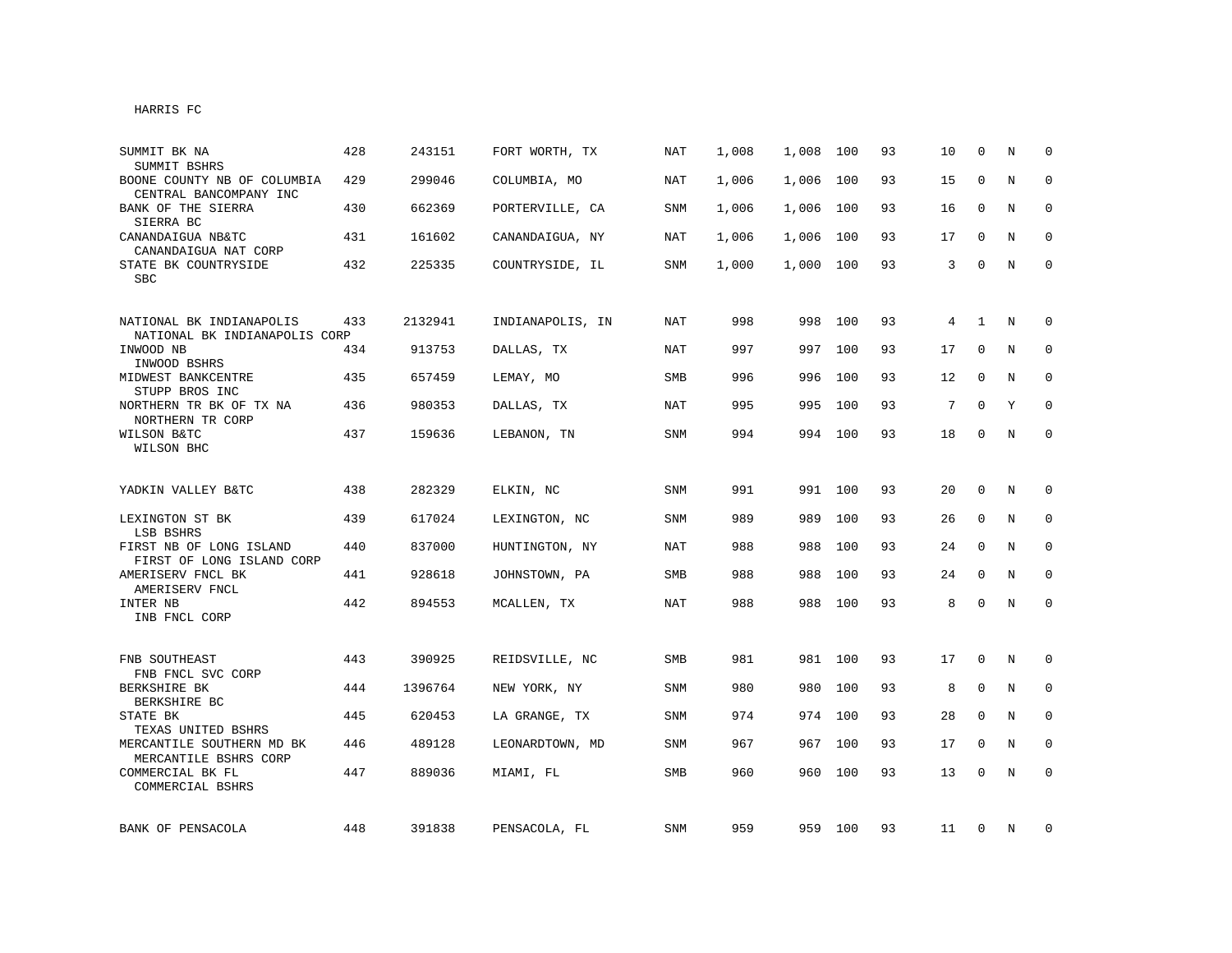| SYNOVUS FC<br>FIRST NAT CMNTY BK               | 449 | 239613  | DUNMORE, PA        | NAT        | 955 | 955 | 100     | 93 | 14           | 0            | N | 0           |
|------------------------------------------------|-----|---------|--------------------|------------|-----|-----|---------|----|--------------|--------------|---|-------------|
| FIRST NAT CMNTY BC<br>NORTH SHORE CMNTY B&T    | 450 | 2239288 | WILMETTE, IL       | <b>SMB</b> | 955 | 955 | 100     | 93 | 9            | $\mathbf 0$  | N | $\mathbf 0$ |
| WINTRUST FC<br>GEORGIAN BK                     | 451 | 3030969 | POWDER SPRINGS, GA | SNM        | 955 | 955 | 100     | 93 | 5            | 0            | N | $\mathbf 0$ |
| GEORGIAN BC<br>UNITED NB                       | 452 | 301668  | SAN MARINO, CA     | <b>NAT</b> | 951 |     | 951 100 | 93 | 7            | $\mathbf 0$  | N | $\Omega$    |
|                                                |     |         |                    |            |     |     |         |    |              |              |   |             |
| JP MORGAN TC NA                                | 453 | 2607382 | LOS ANGELES, CA    | NAT        | 948 | 948 | 100     | 93 | 3            | $\mathbf 0$  | Ν | 0           |
| JPMORGAN CHASE & CO<br>SECURITY NB&TC          | 454 | 429526  | SPRINGFIELD, OH    | <b>NAT</b> | 943 | 943 | 100     | 93 | 22           | 0            | N | 0           |
| PARK NAT CORP<br>BANTERRA BK                   | 455 | 502849  | MARION, IL         | SNM        | 941 | 941 | 100     | 93 | 27           | 0            | N | $\mathbf 0$ |
| BANTERRA CORP<br>PARK AVE BK                   | 456 | 104038  | VALDOSTA, GA       | <b>SMB</b> | 932 | 932 | 100     | 93 | 16           | $\mathbf 0$  | N | $\mathbf 0$ |
| PAB BSHRS<br>INTERNATIONAL BK OF MIAMI NA 457  |     | 666031  | CORAL GABLES, FL   | NAT        | 932 | 825 | 88      | 93 | $\mathbf{1}$ | $\mathbf{0}$ | Υ | 40          |
| GRANVALOR HOLD                                 |     |         |                    |            |     |     |         |    |              |              |   |             |
| ALLIANCE BK NA<br>ALLIANCE FC                  | 458 | 814216  | SYRACUSE, NY       | <b>NAT</b> | 932 |     | 932 100 | 93 | 15           | $\mathbf 0$  | N | 0           |
| FIRST NA<br>FIRST NAT LINCOLN CORP             | 459 | 439404  | DAMARISCOTTA, ME   | NAT        | 930 | 930 | 100     | 93 | 14           | $\mathbf 0$  | N | $\mathbf 0$ |
| NATIONAL EXCHANGE B&T<br>NEB CORP              | 460 | 722544  | FOND DU LAC, WI    | <b>NAT</b> | 930 | 930 | 100     | 93 | 21           | 0            | N | $\mathbf 0$ |
| MOODY NB<br>MOODY BSHRS                        | 461 | 253356  | GALVESTON, TX      | NAT        | 929 | 929 | 100     | 94 | 18           | $\mathbf 0$  | N | $\mathbf 0$ |
| COMMUNITY FIRST B&TC<br>FIRST FNCL BC          | 462 | 820310  | CELINA, OH         | <b>SMB</b> | 929 | 929 | 100     | 94 | 27           | $\Omega$     | N | $\mathbf 0$ |
|                                                |     |         |                    |            |     |     |         |    |              |              |   |             |
| HINSDALE B&TC<br>WINTRUST FC                   | 463 | 2119773 | HINSDALE, IL       | <b>SMB</b> | 927 | 927 | 100     | 94 | 5            | $\Omega$     | N | $\Omega$    |
| CITY BK<br>SOUTH PLAINS FNCL                   | 464 | 575254  | LUBBOCK, TX        | SNM        | 927 | 927 | 100     | 94 | 13           | $\mathbf 0$  | N | 0           |
| LEGACY BK OF TX<br>LEGACY TX GROUP             | 465 | 913267  | PLANO, TX          | <b>SMB</b> | 921 | 921 | 100     | 94 | 11           | 0            | N | 0           |
| SALIN B&TC<br>SALIN BSHRS                      | 466 | 123646  | INDIANAPOLIS, IN   | <b>SMB</b> | 919 | 919 | 100     | 94 | 31           | $\mathbf 0$  | N | $\mathbf 0$ |
| NORTH DALLAS B&TC                              | 467 | 490450  | DALLAS, TX         | SNM        | 917 | 917 | 100     | 94 | 4            | $\mathbf 0$  | N | $\mathbf 0$ |
|                                                |     |         |                    |            |     |     |         |    |              |              |   |             |
| CAPITAL BK<br>CAPITAL BK CORP                  | 468 | 2532662 | RALEIGH, NC        | SNM        | 916 | 916 | 100     | 94 | 23           | $\mathbf 0$  | N | $\mathbf 0$ |
| PACIFIC MERCANTILE BK<br>PACIFIC MERCANTILE BC | 469 | 2717012 | COSTA MESA, CA     | <b>SMB</b> | 913 | 913 | 100     | 94 | 5            | $\Omega$     | N | $\mathbf 0$ |
| LAFAYETTE B&TC NA                              | 470 | 308649  | LAFAYETTE, IN      | <b>NAT</b> | 913 | 913 | 100     | 94 | 18           | $\Omega$     | N | 0           |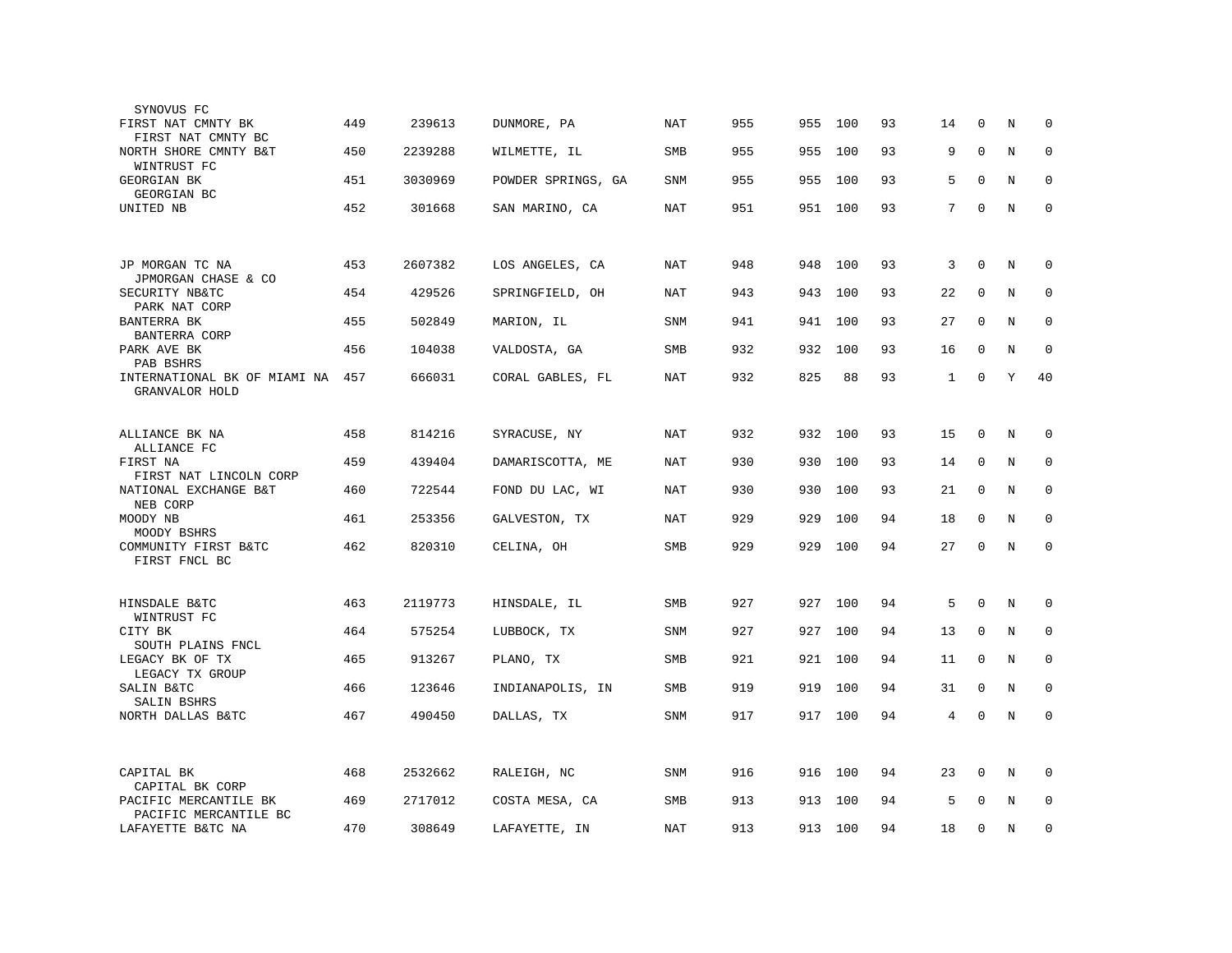| FIRST MRCH CORP<br>METROBANK NA<br>METROCORP BSHRS          | 471 | 189352  | HOUSTON, TX         | <b>NAT</b> | 910 | 910 | 100     | 94 | 14          | 0           | $\rm N$ | $\mathbf 0$ |
|-------------------------------------------------------------|-----|---------|---------------------|------------|-----|-----|---------|----|-------------|-------------|---------|-------------|
| EXTRACO BKS NA<br>EXTRACO CORP                              | 472 | 537560  | TEMPLE, TX          | NAT        | 905 | 905 | 100     | 94 | 12          | $\mathbf 0$ | N       | $\mathbf 0$ |
|                                                             |     |         |                     |            |     |     |         |    |             |             |         |             |
| ADAMS CTY NB<br>ACNB CORP                                   | 473 | 5210    | GETTYSBURG, PA      | <b>NAT</b> | 902 | 902 | 100     | 94 | 19          | 0           | N       | $\mathbf 0$ |
| SAND RIDGE BK                                               | 474 | 244345  | HIGHLAND, IN        | <b>SMB</b> | 902 | 902 | 100     | 94 | 14          | $\mathbf 0$ | N       | $\mathbf 0$ |
| FIRST FNCL BC<br>FIRSTBANK OF COLORADO<br>FIRSTBANK HC      | 475 | 288853  | LAKEWOOD, CO        | SNM        | 899 | 899 | 100     | 94 | 5           | $\Omega$    | N       | $\Omega$    |
| LEESPORT BK<br>LEESPORT FNCL CORP                           | 476 | 678717  | WYOMISSING, PA      | SNM        | 896 | 896 | 100     | 94 | 20          | $\mathbf 0$ | N       | $\mathbf 0$ |
| CROSS COUNTRY BK                                            | 477 | 2467670 | WILMINGTON, DE      | SNM        | 894 | 894 | 100     | 94 | $\mathbf 0$ | $\mathbf 0$ | N       | $\mathbf 0$ |
|                                                             |     |         |                     |            |     |     |         |    |             |             |         |             |
| ENTERPRISE B&TC                                             | 478 | 1356768 | LOWELL, MA          | SNM        | 893 | 893 | 100     | 94 | 11          | 0           | Ν       | $\mathbf 0$ |
| ENTERPRISE BC<br>MERCANTILE CTY BK<br>MERCANTILE BSHRS CORP | 479 | 610623  | ELKTON, MD          | SNM        | 893 | 893 | 100     | 94 | 17          | $\mathbf 0$ | N       | $\mathbf 0$ |
| WILMINGTON TR OF PA<br>WILMINGTON TR CORP                   | 480 | 551315  | VILLANOVA, PA       | <b>SMB</b> | 893 | 893 | 100     | 94 | 2           | $\Omega$    | N       | 0           |
| CITIZENS NB OF MERIDIAN<br>CITIZENS NAT BANC CORP           | 481 | 69333   | MERIDIAN, MS        | NAT        | 891 | 891 | 100     | 94 | 23          | $\Omega$    | N       | $\mathbf 0$ |
| BANK OF UTICA                                               | 482 | 254317  | UTICA, NY           | SNM        | 890 | 890 | 100     | 94 | 0           | $\mathbf 0$ | $\rm N$ | $\mathbf 0$ |
|                                                             |     |         |                     |            |     |     |         |    |             |             |         |             |
| WESTMINSTER UNION BK<br>MERCANTILE BSHRS CORP               | 483 | 526229  | WESTMINSTER, MD     | <b>SNM</b> | 889 | 889 | 100     | 94 | 18          | $\mathbf 0$ | N       | $\mathbf 0$ |
| CHEMICAL BK W<br>CHEMICAL FC                                | 484 | 886343  | WALKER, MI          | <b>SNM</b> | 888 | 888 | 100     | 94 | 31          | $\mathbf 0$ | N       | $\mathbf 0$ |
| <b>GLENVIEW ST BK</b><br>CUMMINS-AMER CORP                  | 485 | 750239  | GLENVIEW, IL        | SNM        | 885 | 885 | 100     | 94 | 5           | 0           | N       | $\mathbf 0$ |
| MARATHON NB OF NY<br>MARATHON BKG CORP                      | 486 | 1416327 | ASTORIA, NY         | NAT        | 884 | 884 | 100     | 94 | 10          | 0           | N       | 78          |
| PREMIERWEST BK<br>PREMIERWEST BC                            | 487 | 1457003 | MEDFORD, OR         | SNM        | 877 | 877 | 100     | 94 | 30          | 0           | N       | $\mathbf 0$ |
|                                                             |     |         |                     |            |     |     |         |    |             |             |         |             |
| FIRST NB&TC<br>FNB CORP                                     | 488 | 591825  | ASHEBORO, NC        | <b>NAT</b> | 872 |     | 872 100 | 94 | 21          | $\mathbf 0$ | N       | $\Omega$    |
| BANK OF KY<br>BANK OF KY FNCL CORP                          | 489 | 1459034 | CRESTVIEW HILLS, KY | SNM        | 872 | 872 | 100     | 94 | 22          | $\mathbf 0$ | N       | $\mathbf 0$ |
| PINNACLE NB<br>PINNACLE FNCL PTNR                           | 490 | 2925666 | NASHVILLE, TN       | NAT        | 872 | 872 | 100     | 94 | 6           | $\mathbf 0$ | N       | $\mathbf 0$ |
| FIRST VICTORIA NB<br>MOW/RPW MGMT II                        | 491 | 488167  | VICTORIA, TX        | <b>NAT</b> | 868 | 868 | 100     | 94 | 9           | $\Omega$    | N       | $\Omega$    |
| FLAG BK                                                     | 492 | 203333  | ATLANTA, GA         | SNM        | 854 | 854 | 100     | 94 | 21          | $\mathbf 0$ | N       | $\mathbf 0$ |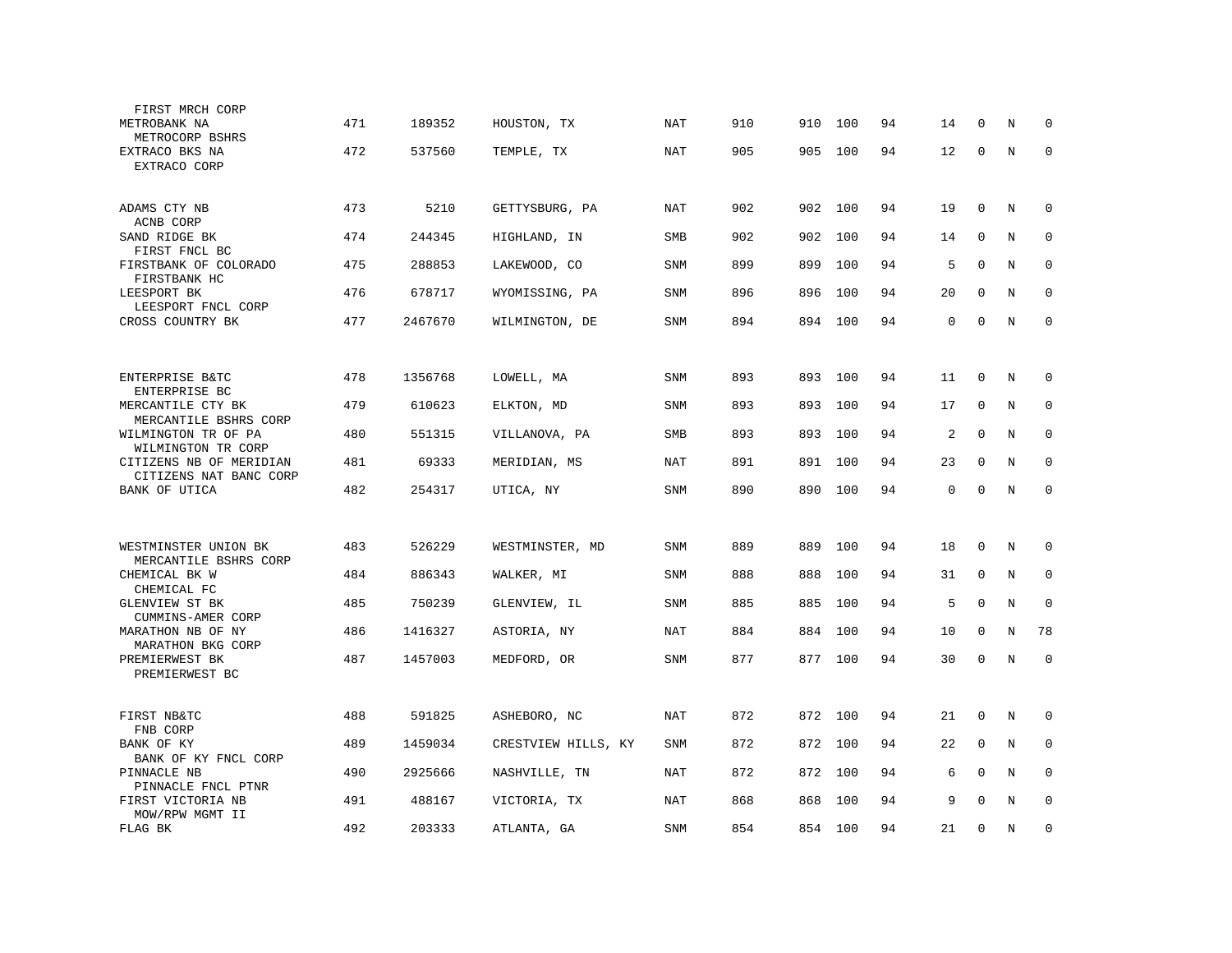| HOMEFEDERAL BK<br>HOME FED BC                        | 493 | 832470  | COLUMBUS, IN     | SMB        | 848 | 848     | 100     | 94 | 3  | $\Omega$     | N           | $\Omega$     |
|------------------------------------------------------|-----|---------|------------------|------------|-----|---------|---------|----|----|--------------|-------------|--------------|
| HEARTLAND B&TC<br>HEARTLAND BC                       | 494 | 426534  | BLOOMINGTON, IL  | SNM        | 846 | 846     | 100     | 94 | 16 | $\mathbf{0}$ | N           | $\mathbf 0$  |
| MERIDIAN BANK NA<br>MARQUETTE FNCL CO                | 495 | 978369  | WICKENBURG, AZ   | NAT        | 844 | 844     | 100     | 94 | 9  | $\Omega$     | N           | $\mathbf 0$  |
| FIRST FARMERS & MRCH NB<br>FIRST FARMERS & MRCH CORP | 496 | 150035  | COLUMBIA, TN     | NAT        | 844 | 844     | 100     | 94 | 24 | $\mathbf 0$  | N           | $\mathbf 0$  |
| AMERICAN BK OF TX<br>NORTH AMER BSHRS                | 497 | 627658  | SHERMAN, TX      | SNM        | 843 |         | 843 100 | 94 | 21 | $\Omega$     | N           | $\mathbf{0}$ |
| FIRST FNCL BK NA<br>FIRST FNCL BSHRS                 | 498 | 470050  | ABILENE, TX      | NAT        | 841 |         | 841 100 | 94 | 9  | $\mathbf 0$  | N           | $\mathbf 0$  |
| FOUNDERS BK<br>PEOTONE BC                            | 499 | 554745  | WORTH, IL        | <b>SNM</b> | 836 | 836     | 100     | 94 | 10 | $\mathbf{0}$ | N           | $\mathbf 0$  |
| NORTHRIM BK<br>NORTHRIM BC                           | 500 | 1718188 | ANCHORAGE, AK    | SNM        | 836 | 836     | 100     | 94 | 9  | $\Omega$     | N           | $\mathbf{0}$ |
| HOME NB<br>HNB CORP                                  | 501 | 518952  | BLACKWELL, OK    | <b>NAT</b> | 835 | 835 100 |         | 94 | 17 | $\mathbf 0$  | N           | 0            |
| LIBERTYVILLE B&TC<br>WINTRUST FC                     | 502 | 2339795 | LIBERTYVILLE, IL | SMB        | 834 |         | 834 100 | 94 | 7  | $\mathbf 0$  | N           | 0            |
| BAC FL BK                                            | 503 | 725732  | MIAMI, FL        | SNM        | 831 |         | 831 100 | 94 | 0  | $\mathbf 0$  | Y           | $\mathbf 0$  |
| FARMERS NB                                           | 504 | 680813  | CANFIELD, OH     | <b>NAT</b> | 830 | 830     | 100     | 94 | 17 | $\mathbf{0}$ | N           | $\mathbf 0$  |
| FARMERS NAT BC<br>FSGBANK NA<br>FIRST SCTY GRP       | 505 | 2920737 | CHATTANOOGA, TN  | <b>NAT</b> | 829 | 829     | 100     | 94 | 26 | $\Omega$     | N           | $\mathbf 0$  |
| HORIZON BK NA<br>BIG SANDY HC                        | 506 | 515353  | LIMON, CO        | <b>NAT</b> | 826 | 826     | 100     | 94 | 7  | $\mathbf{0}$ | N           | $\mathbf 0$  |
| TOTALBANK<br>TOTAL BSHRS CORP                        | 507 | 790534  | MIAMI, FL        | SNM        | 822 |         | 822 100 | 94 | 16 | $\mathbf 0$  | Y           | $\mathbf 0$  |
| CENTENNIAL BK W<br>CENTENNIAL BK HOLD                | 508 | 83450   | FORT COLLINS, CO | <b>SMB</b> | 816 |         | 816 100 | 94 | 12 | $\mathbf 0$  | N           | $\mathbf 0$  |
| FIRST NB OF CHESTER CTY<br>FIRST CHESTER CTY CORP    | 509 | 23812   | WEST CHESTER, PA | NAT        | 816 | 816     | 100     | 94 | 15 | $\mathbf 0$  | N           | $\mathbf{0}$ |
| BANK OF MARIN                                        | 510 | 1436204 | CORTE MADERA, CA | SNM        | 814 | 814     | 100     | 94 | 5  | $\mathbf 0$  | N           | 0            |
| FIRST MID-IL B&T NA<br>FIRST MID-IL BSHRS            | 511 | 762447  | MATTOON, IL      | NAT        | 811 | 811     | 100     | 94 | 21 | $\mathbf{0}$ | N           | $\mathbf{0}$ |
| FIRST NB IN SIOUX FALLS<br>MINNEHAHA BSHRS           | 512 | 326858  | SIOUX FALLS, SD  | NAT        | 810 | 810     | 100     | 94 | 15 | $\mathbf 0$  | $\mathbf N$ | $\mathbf 0$  |
| EMPRISE BK                                           | 513 | 65858   | WICHITA, KS      | SNM        | 806 |         | 806 100 | 94 | 30 | 0            | N           | 0            |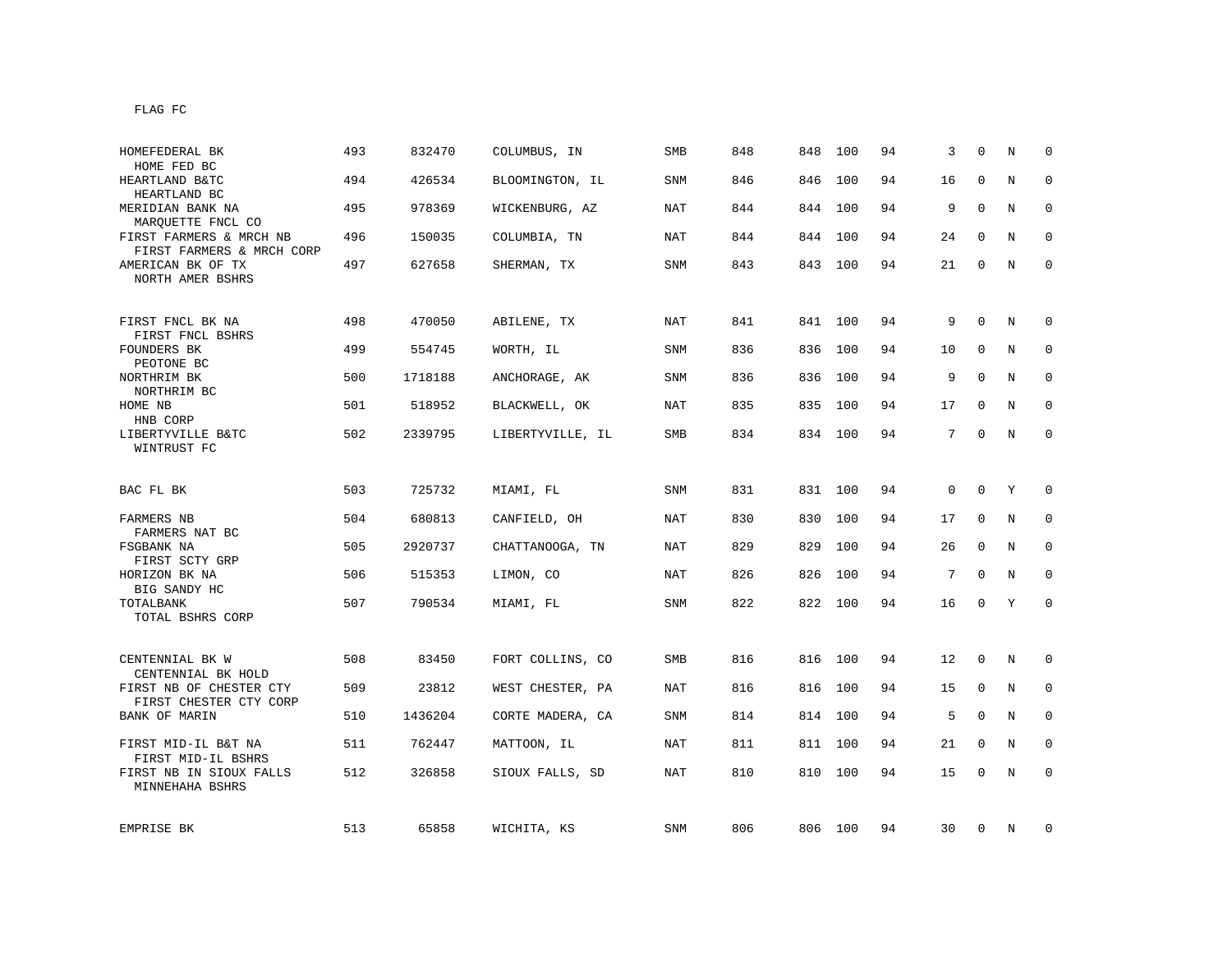| EMPRISE FC                                      |     |         |                    |            |     |     |         |    |             |              |         |             |
|-------------------------------------------------|-----|---------|--------------------|------------|-----|-----|---------|----|-------------|--------------|---------|-------------|
| ALIANT BK                                       | 514 | 861434  | ALEXANDER CITY, AL | SMB        | 805 | 805 | 100     | 94 | 12          | $\mathbf 0$  | N       | $\mathbf 0$ |
| ALIANT FNCL CORP                                |     |         |                    |            |     |     |         |    |             |              |         |             |
| DUBUQUE B&TC                                    | 515 | 642549  | DUBUQUE, IA        | <b>SNM</b> | 803 | 803 | 100     | 94 | 8           | $\mathbf{0}$ | N       | 0           |
| HEARTLAND FNCL USA<br>FIRST ST BK               | 516 | 126254  | UNION CITY, TN     | SNM        | 801 | 801 | 100     | 94 | 22          | $\mathbf{0}$ | N       | $\mathbf 0$ |
| COMMUNITY FIRST BANCSHARES INC                  |     |         |                    |            |     |     |         |    |             |              |         |             |
| FOOTHILL INDEP BK                               | 517 | 181169  | GLENDORA, CA       | SMB        | 798 | 798 | 100     | 94 | 11          | $\mathbf 0$  | N       | $\mathbf 0$ |
| FOOTHILL INDEPENDENT BC                         |     |         |                    |            |     |     |         |    |             |              |         |             |
|                                                 |     |         |                    |            |     |     |         |    |             |              |         |             |
| BANK OF SMITHTOWN                               | 518 | 475215  | SMITHTOWN, NY      | SMB        | 794 |     | 794 100 | 94 | 10          | 0            | $\rm N$ | 0           |
| SMITHTOWN BC                                    |     |         |                    |            |     |     |         |    |             |              |         |             |
| CENTURY BK NA                                   | 519 | 896566  | TEXARKANA, TX      | NAT        | 794 | 794 | 100     | 94 | 14          | $\mathbf 0$  | N       | $\mathbf 0$ |
| CENTURY BSHRS                                   |     |         |                    |            |     |     |         |    |             |              |         |             |
| LORAIN NB<br>LNB BC                             | 520 | 39420   | LORAIN, OH         | <b>NAT</b> | 791 | 791 | 100     | 94 | 20          | $\mathbf{0}$ | N       | $\mathbf 0$ |
| PLANTERS B&TC OF VA                             | 521 | 985620  | STAUNTON, VA       | <b>SMB</b> | 791 | 791 | 100     | 94 | 21          | $\Omega$     | N       | $\Omega$    |
| VIRGINIA FNCL GROUP                             |     |         |                    |            |     |     |         |    |             |              |         |             |
| FIRST SOUTH BK                                  | 522 | 883874  | WASHINGTON, NC     | <b>SNM</b> | 790 | 790 | 100     | 94 | 21          | $\Omega$     | N       | $\mathbf 0$ |
| FIRST SOUTH BC                                  |     |         |                    |            |     |     |         |    |             |              |         |             |
|                                                 |     |         |                    |            |     |     |         |    |             |              |         |             |
| FIRST MRCH BK NA                                | 523 | 17147   | MUNCIE, IN         | <b>NAT</b> | 790 | 790 | 100     | 94 | 12          | $\mathbf 0$  | N       | 0           |
| FIRST MRCH CORP                                 |     |         |                    |            |     |     |         |    |             |              |         |             |
| ANB FNCL NAT ASSOC                              | 524 | 2203355 | ROGERS, AR         | NAT        | 789 | 789 | 100     | 94 | 9           | $\mathbf{0}$ | N       | $\mathbf 0$ |
| ANB BANCSHARES INC<br>FLORIDA CMNTY BK          | 525 | 92630   | IMMOKALEE, FL      | <b>SNM</b> | 788 | 788 | 100     | 94 | 4           | $\Omega$     | N       | $\mathbf 0$ |
| FLORIDA CMNTY BK                                |     |         |                    |            |     |     |         |    |             |              |         |             |
| FIRST CITIZENS NB                               | 526 | 133850  | DYERSBURG, TN      | <b>NAT</b> | 787 | 787 | 100     | 94 | 17          | $\mathbf 0$  | N       | 0           |
| FIRST CITIZENS BANCSHARES INC                   |     |         |                    |            |     |     |         |    |             |              |         |             |
| ASSOCIATED BK CHICAGO                           | 527 | 336932  | CHICAGO, IL        | <b>SNM</b> | 786 | 786 | 100     | 94 | 5           | $\Omega$     | N       | $\mathbf 0$ |
| ASSOCIATED BANC-CORP                            |     |         |                    |            |     |     |         |    |             |              |         |             |
|                                                 |     |         |                    |            |     |     |         |    |             |              |         |             |
| BOREL PRIVATE B&TC                              | 528 | 208169  | SAN MATEO, CA      | <b>SNM</b> | 786 | 786 | 100     | 94 | 0           | $\mathbf{0}$ | N       | $\mathbf 0$ |
| BOSTON PRIVATE FNCL HOLD                        |     |         |                    |            |     |     |         |    |             |              |         |             |
| GEORGIA B&TC OF AUGUSTA                         | 529 | 1402610 | AUGUSTA, GA        | SNM        | 785 | 785 | 100     | 94 | 8           | $\mathbf 0$  | N       | 0           |
| GEORGIA BK FC<br>REPUBLIC FIRST BK              | 530 | 1216321 | PHILADELPHIA, PA   | SNM        | 780 | 780 | 100     | 94 | 9           | $\mathbf{0}$ | N       | $\mathbf 0$ |
| REPUBLIC FIRST BC                               |     |         |                    |            |     |     |         |    |             |              |         |             |
| COLUMBIA RIVER BK                               | 531 | 644178  | THE DALLES, OR     | <b>SNM</b> | 780 | 780 | 100     | 94 | 16          | $\mathbf{0}$ | N       | $\Omega$    |
| COLUMBIA BC                                     |     |         |                    |            |     |     |         |    |             |              |         |             |
| MERCANTILE NB IN                                | 532 | 236649  | HAMMOND, IN        | <b>NAT</b> | 776 | 776 | 100     | 94 | 14          | $\mathbf 0$  | N       | 100         |
| HARRIS FC                                       |     |         |                    |            |     |     |         |    |             |              |         |             |
|                                                 |     |         |                    |            |     |     |         |    |             |              |         |             |
| PEOPLES B&TC                                    | 533 | 237936  | SELMA, AL          | SMB        | 776 | 776 | 100     | 94 | 26          | 0            | N       | 0           |
| PEOPLES BANCTRUST CO                            |     |         |                    |            |     |     |         |    |             |              |         |             |
| FIRST BK HIGHLAND PARK<br>BANK HIGHLAND PARK FC | 534 | 804338  | HIGHLAND PARK, IL  | <b>SNM</b> | 775 | 775 | 100     | 94 | $\mathbf 0$ | $\Omega$     | N       | $\mathbf 0$ |
| FIRST-KNOX NB                                   | 535 | 273523  | MOUNT VERNON, OH   | <b>NAT</b> | 774 | 774 | 100     | 94 | 16          | $\mathbf{0}$ | N       | $\mathbf 0$ |
|                                                 |     |         |                    |            |     |     |         |    |             |              |         |             |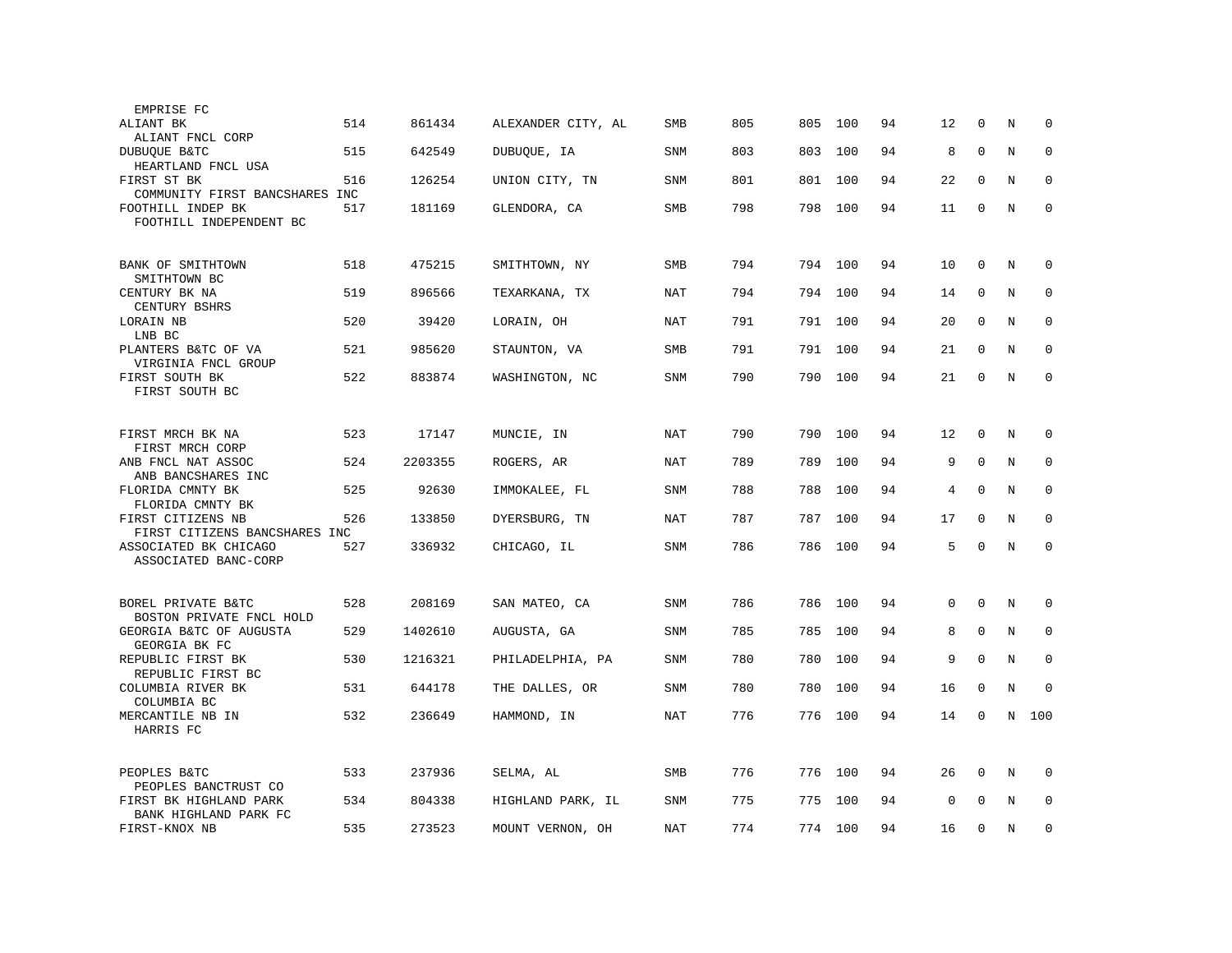| PARK NAT CORP<br>FIRST NB OF SHELBY                 | 536 | 86527   | SHELBY, NC           | NAT        | 774 | 774     | 100     | 94 | 13           | 0           | N       | 0           |
|-----------------------------------------------------|-----|---------|----------------------|------------|-----|---------|---------|----|--------------|-------------|---------|-------------|
| COPPERMARK BK<br>COPPERMARK BSHRS                   | 537 | 36054   | OKLAHOMA CITY, OK    | <b>SNM</b> | 773 | 773     | 100     | 94 | 9            | $\mathbf 0$ | N       | $\mathbf 0$ |
| CASTLE BK NA<br>LAURITZEN CORP                      | 538 | 779539  | DE KALB, IL          | NAT        | 771 | 771 100 |         | 94 | 9            | $\mathbf 0$ | $\rm N$ | 0           |
| FIRST CITIZENS NB<br>FIRST CITIZENS FC              | 539 | 186744  | MASON CITY, IA       | <b>NAT</b> | 770 | 770     | 100     | 94 | 9            | $\mathbf 0$ | N       | $\mathbf 0$ |
| COMMUNITY NB<br>COMMUNITY BC                        | 540 | 175560  | ESCONDIDO, CA        | <b>NAT</b> | 769 | 769     | 100     | 94 | 7            | $\mathbf 0$ | N       | $\mathbf 0$ |
| WESTBANK<br>WESTBANK CORP                           | 541 | 893800  | WEST SPRINGFIELD, MA | <b>SNM</b> | 768 | 768     | 100     | 94 | 17           | $\Omega$    | N       | $\Omega$    |
| SIGNATURE BK<br>CITY BANCORP                        | 542 | 2582591 | SPRINGFIELD, MO      | SNM        | 763 | 763     | 100     | 94 | 6            | $\Omega$    | N       | $\mathbf 0$ |
| FIRST NB<br>FNB CORP                                | 543 | 1009420 | CHRISTIANSBURG, VA   | NAT        | 762 |         | 762 100 | 94 | 15           | 0           | N       | 0           |
| COMMERCE BK OF WA NA<br>ZIONS BC                    | 544 | 1198641 | SEATTLE, WA          | <b>NAT</b> | 760 | 760     | 100     | 94 | $\mathbf 0$  | $\mathbf 0$ | N       | 0           |
| BARRINGTON B&TC NA<br>WINTRUST FC                   | 545 | 2508751 | BARRINGTON, IL       | <b>NAT</b> | 760 | 760     | 100     | 94 | 2            | $\mathbf 0$ | N       | $\mathbf 0$ |
| DEUTSCHE BK TR CO DE<br>TAUNUS CORP                 | 546 | 304913  | WILMINGTON, DE       | <b>SNM</b> | 759 | 759     | 100     | 94 | $\mathsf 0$  | $\mathbf 0$ | N       | 100         |
| LEBANON VALLEY FARMERS BK<br>FULTON FNCL CORP       | 547 | 674513  | LEBANON, PA          | SMB        | 756 | 756     | 100     | 94 | 12           | 0           | N       | $\mathbf 0$ |
| CITY BK                                             | 548 | 456474  | LYNNWOOD, WA         | <b>SNM</b> | 755 | 755     | 100     | 94 | 8            | $\Omega$    | N       | $\Omega$    |
| WILBER NB<br>WILBER CORP                            | 549 | 875918  | ONEONTA, NY          | NAT        | 754 | 754     | 100     | 94 | 18           | $\mathbf 0$ | N       | $\mathbf 0$ |
| RIVER CITY BK<br>RCB CORP                           | 550 | 253468  | SACRAMENTO, CA       | <b>SNM</b> | 753 | 753     | 100     | 94 | 11           | $\mathbf 0$ | N       | 0           |
| CITIZENS FIRST BK<br>VILLAGES BC                    | 551 | 1867983 | THE VILLAGES, FL     | <b>SNM</b> | 753 | 753     | 100     | 94 | $\mathbf{1}$ | $\mathbf 0$ | N       | $\mathbf 0$ |
| BANK OF TAMPA<br>TAMPA BKG CO                       | 552 | 273336  | TAMPA, FL            | SNM        | 752 | 752     | 100     | 94 | 8            | $\mathbf 0$ | N       | $\mathbf 0$ |
| NORTH VALLEY BK<br>NORTH VALLEY BC                  | 553 | 808167  | REDDING, CA          | SMB        | 752 | 752     | 100     | 94 | 19           | $\mathbf 0$ | N       | 0           |
| WOORI AMER BK                                       | 554 | 384018  | NEW YORK, NY         | SNM        | 751 | 751     | 100     | 94 | 11           | 0           | Ν       | 100         |
| FIRST FSB<br>FIRST FNCL SERVICE CORP                | 555 | 368175  | ELIZABETHTOWN, KY    | <b>SNM</b> | 750 | 750     | 100     | 94 | 13           | $\mathbf 0$ | $\rm N$ | $\mathbf 0$ |
| FIRST INDEPENDENT BK<br>FIRST INDEPENDENT INV GROUP | 556 | 6972    | VANCOUVER, WA        | <b>SNM</b> | 749 | 749     | 100     | 95 | 19           | $\Omega$    | N       | $\mathbf 0$ |
| CITRUS & CHEM BK                                    | 557 | 391137  | BARTOW, FL           | SNM        | 748 | 748     | 100     | 95 | 6            | $\mathbf 0$ | $\rm N$ | $\mathbf 0$ |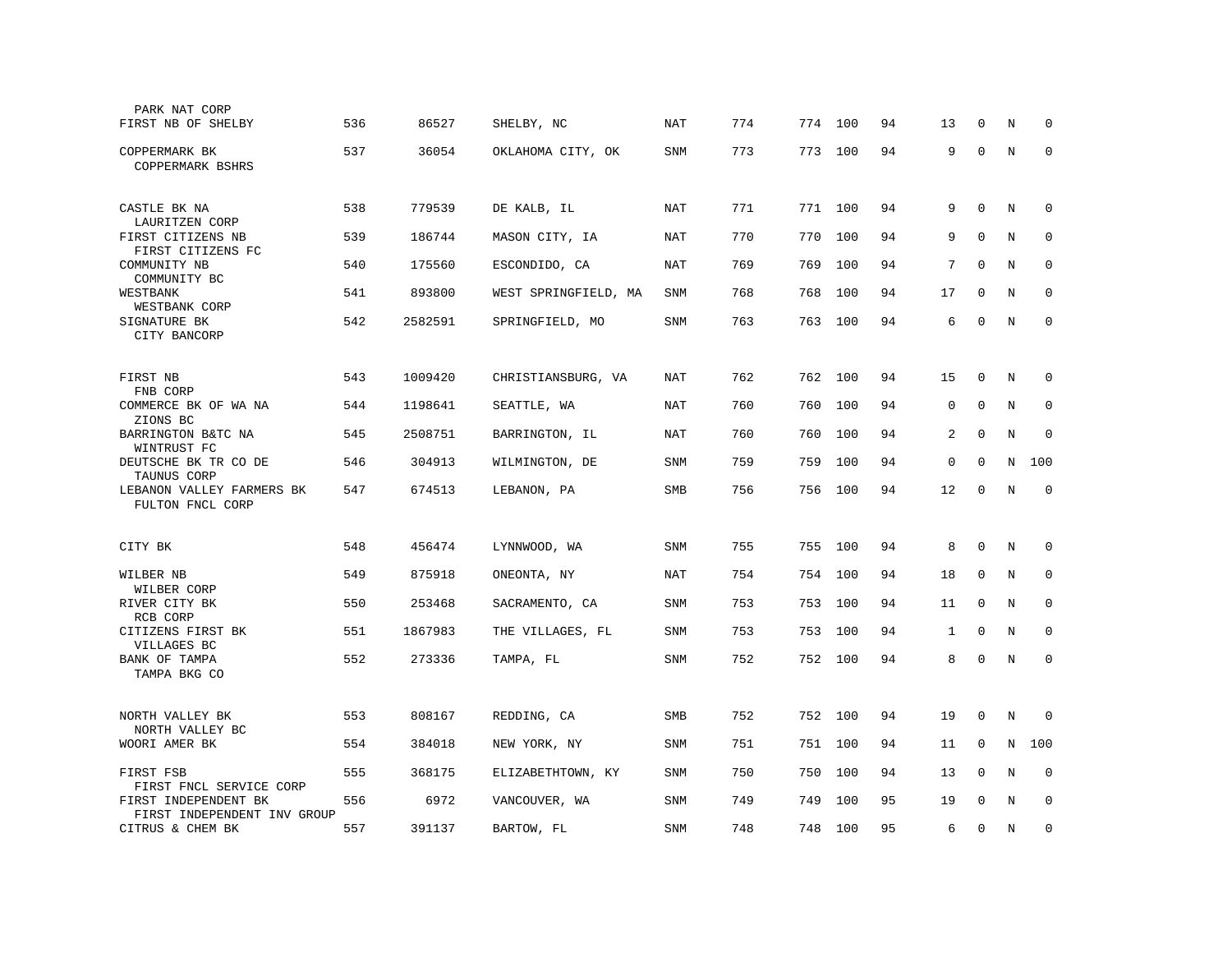CITRUS & CHEM BC

| PROSPERITY BK<br>PROSPERITY BKG CO                      | 558 | 879532  | SAINT AUGUSTINE, FL | <b>SNM</b> | 748 | 748 | 100     | 95 | 7  | $\Omega$    | N           | $\Omega$     |
|---------------------------------------------------------|-----|---------|---------------------|------------|-----|-----|---------|----|----|-------------|-------------|--------------|
| CENTURY NB<br>PARK NAT CORP                             | 559 | 195072  | ZANESVILLE, OH      | <b>NAT</b> | 745 | 745 | 100     | 95 | 11 | $\mathbf 0$ | N           | $\mathbf 0$  |
| JEFFERSON B&TC<br>DELTA BANCSHARES COMPANY              | 560 | 598954  | EUREKA, MO          | SNM        | 741 |     | 741 100 | 95 | 4  | $\mathbf 0$ | N           | $\mathbf 0$  |
| INDIAN RIVER NB<br>ALABAMA NBC                          | 561 | 576439  | VERO BEACH, FL      | NAT        | 741 | 741 | 100     | 95 | 8  | $\Omega$    | $\mathbf N$ | $\mathbf 0$  |
| CITIZENS BK & SVG CO<br>CBS BANC CORP                   | 562 | 594433  | RUSSELLVILLE, AL    | <b>SNM</b> | 739 | 739 | 100     | 95 | 21 | 0           | N           | $\mathbf{0}$ |
| WYOMING CTY BK<br>FINANCIAL INST                        | 563 | 464116  | WARSAW, NY          | SNM        | 738 | 738 | 100     | 95 | 14 | $\Omega$    | N           | $\mathbf 0$  |
| COUNTY NB<br>CNB FNCL CORP                              | 564 | 399517  | CLEARFIELD, PA      | <b>NAT</b> | 738 | 738 | 100     | 95 | 19 | $\mathbf 0$ | N           | 0            |
| FIRST ST BK EAST DETROIT<br>FIRST ST FC                 | 565 | 113740  | EASTPOINTE, MI      | SNM        | 738 | 738 | 100     | 95 | 11 | 0           | N           | 0            |
| BANK OF HANOVER & TC<br>STERLING FNCL CORP              | 566 | 438715  | HANOVER, PA         | SNM        | 737 |     | 737 100 | 95 | 14 | $\Omega$    | N           | $\mathbf 0$  |
| BANCORP BK<br><b>BANCORP</b>                            | 567 | 2858960 | WILMINGTON, DE      | <b>SNM</b> | 736 |     | 736 100 | 95 | 0  | $\mathbf 0$ | N           | $\mathbf 0$  |
| REPUBLIC BK OF CHICAGO                                  | 568 | 671334  | DARIEN, IL          | SNM        | 736 |     | 736 100 | 95 | 9  | $\mathbf 0$ | N           | 0            |
| REPUBLIC BC CO<br>STATE B&TC                            | 569 | 736448  | GREENWOOD, MS       | SNM        | 732 |     | 732 100 | 95 | 23 | $\mathbf 0$ | N           | $\mathbf 0$  |
| STATE BK & TR CO ESOP<br>MOUNTAIN WEST BK<br>GLACIER BC | 570 | 2114282 | COEUR D'ALENE, ID   | SNM        | 731 |     | 731 100 | 95 | 12 | 0           | N           | 0            |
| COMMUNITY B&TC<br>COMMUNITY BSHRS                       | 571 | 184937  | CORNELIA, GA        | SNM        | 729 | 729 | 100     | 95 | 35 | 0           | N           | $\mathbf 0$  |
| CITYWIDE BKS<br>CITYWIDE BKS CO                         | 572 | 697754  | AURORA, CO          | SNM        | 727 |     | 727 100 | 95 | 12 | $\mathbf 0$ | N           | $\mathbf{0}$ |
| SILVER ST BK<br>SILVER ST BC                            | 573 | 2479310 | HENDERSON, NV       | SNM        | 726 | 726 | 100     | 95 | 5  | 0           | N           | 0            |
| CAMBRIDGE TC<br>CAMBRIDGE BC                            | 574 | 736206  | CAMBRIDGE, MA       | SNM        | 726 | 726 | 100     | 95 | 9  | $\mathbf 0$ | N           | 7            |
| BNC NB<br><b>BNCCORP</b>                                | 575 | 2358769 | PHOENIX, AZ         | NAT        | 725 | 725 | 100     | 95 | 14 | 0           | N           | 0            |
| SPIRITBANK<br>SPIRIT BC                                 | 576 | 142955  | TULSA, OK           | SNM        | 725 | 725 | 100     | 95 | 14 | 0           | N           | 0            |
| BRAND BKG CO<br>BRAND GRP HOLD                          | 577 | 701736  | LAWRENCEVILLE, GA   | SMB        | 724 | 724 | 100     | 95 | 5  | $\mathbf 0$ | N           | $\mathbf 0$  |
| MONTGOMERY FIRST NB                                     | 578 | 613558  | SIKESTON, MO        | NAT        | 723 |     | 723 100 | 95 | 11 | 0           | N           | 0            |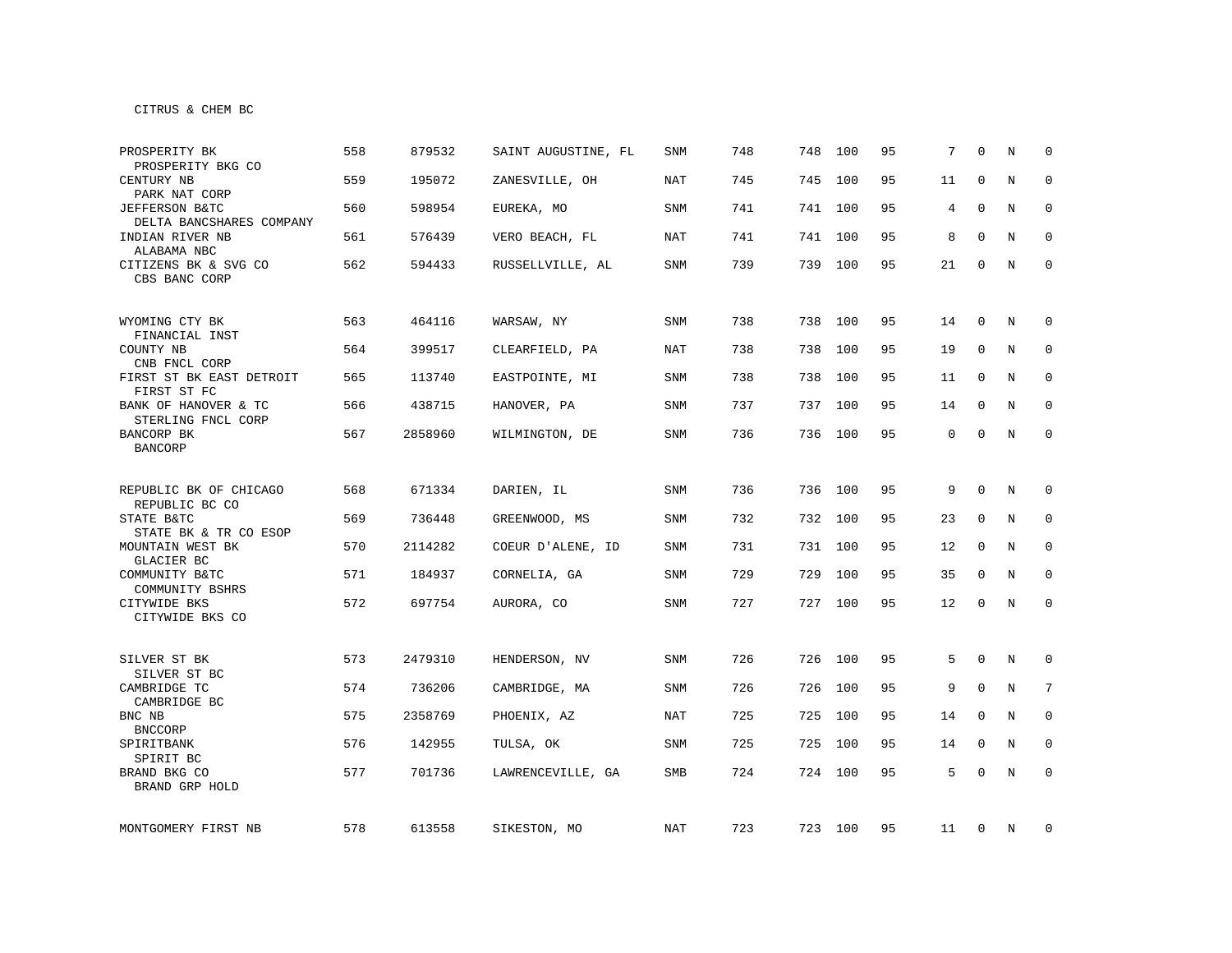| MONTGOMERY BANCORP INC<br>TEMECULA VALLEY BK                    | 579 | 2522681 | TEMECULA, CA       | <b>SMB</b> | 723 | 723 | 100     | 95 | 3  | $\mathbf 0$ | N       | $\mathbf 0$ |
|-----------------------------------------------------------------|-----|---------|--------------------|------------|-----|-----|---------|----|----|-------------|---------|-------------|
| TEMECULA VALLEY BC<br>CONWAY NB                                 | 580 | 631422  | CONWAY, SC         | NAT        | 721 | 721 | 100     | 95 | 12 | 0           | N       | $\mathbf 0$ |
| CNB CORP<br>AUSTIN BK TX NA                                     | 581 | 548351  | JACKSONVILLE, TX   | NAT        | 718 | 718 | 100     | 95 | 50 | 0           | N       | $\mathbf 0$ |
| JANE AUSTIN CHAPMAN LP<br>AUSTIN BK TX NA<br>JSA FAM LP         | 581 | 548351  | JACKSONVILLE, TX   | <b>NAT</b> |     |     |         |    |    |             |         |             |
| <b>BANK OF NASHVILLE</b>                                        | 582 | 1407521 | NASHVILLE, TN      | <b>SNM</b> | 718 | 718 | 100     | 95 | 7  | $\mathbf 0$ | N       | $\mathbf 0$ |
| SYNOVUS FC<br>INTERNATIONAL BK OF CMRC                          | 583 | 230759  | BROWNSVILLE, TX    | <b>SNM</b> | 717 | 717 | 100     | 95 | 10 | $\Omega$    | N       | $\mathbf 0$ |
| INTERNATIONAL BSHRS CORP<br><b>BANKTRUST</b>                    | 584 | 576130  | MOBILE, AL         | <b>SNM</b> | 715 | 715 | 100     | 95 | 16 | $\mathbf 0$ | N       | $\mathbf 0$ |
| BANCTRUST FNCL GRP<br>FIRST FIDELITY BK NA<br>FIRST FIDELITY BC | 585 | 106359  | OKLAHOMA CITY, OK  | NAT        | 715 | 715 | 100     | 95 | 17 | $\Omega$    | N       | $\Omega$    |
| WAINWRIGHT B&TC                                                 | 586 | 689302  | BOSTON, MA         | <b>SNM</b> | 714 | 714 | 100     | 95 | 6  | $\mathbf 0$ | N       | $\mathbf 0$ |
|                                                                 |     |         |                    |            |     |     |         |    |    |             |         |             |
| OHIO VALLEY BK CO<br>OHIO VALLEY BC                             | 587 | 498317  | GALLIPOLIS, OH     | <b>SNM</b> | 712 |     | 712 100 | 95 | 14 | $\mathbf 0$ | N       | $\mathbf 0$ |
| SAVINGS BK OF MENDOCINO CTY                                     | 588 | 146663  | UKIAH, CA          | SNM        | 711 | 711 | 100     | 95 | 9  | $\mathbf 0$ | N       | $\mathbf 0$ |
| FIRST B&TC<br>FIRST BC                                          | 589 | 223322  | LEBANON, VA        | SMB        | 711 |     | 711 100 | 95 | 16 | $\mathbf 0$ | N       | $\mathbf 0$ |
| FIRST NB OF FORT SMITH<br>FIRST BANK CORP                       | 590 | 397540  | FORT SMITH, AR     | <b>NAT</b> | 710 | 710 | 100     | 95 | 11 | $\Omega$    | N       | $\mathbf 0$ |
| CHEMUNG CANAL TC<br>CHEMUNG FC                                  | 591 | 884303  | ELMIRA, NY         | SMB        | 709 | 709 | 100     | 95 | 13 | $\mathbf 0$ | N       | $\mathbf 0$ |
|                                                                 |     |         |                    |            |     |     |         |    |    |             |         |             |
| RCB BK<br>RCB HC                                                | 592 | 945053  | CLAREMORE, OK      | <b>SNM</b> | 708 | 708 | 100     | 95 | 12 | $\mathbf 0$ | N       | $\mathbf 0$ |
| PEOPLES BK<br>PEOPLES BC OF NC                                  | 593 | 220527  | NEWTON, NC         | <b>SNM</b> | 707 | 707 | 100     | 95 | 16 | $\mathbf 0$ | N       | $\mathbf 0$ |
| GREAT LAKES BK NA<br>GREAT LAKES FNCL RESOURCE ESOP             | 594 | 395836  | BLUE ISLAND, IL    | NAT        | 707 | 707 | 100     | 95 | 10 | $\Omega$    | N       | $\mathbf 0$ |
| INDEPENDENT BK WEST MI<br>INDEPENDENT BK CORP                   | 595 | 938644  | GRAND RAPIDS, MI   | <b>SNM</b> | 707 | 707 | 100     | 95 | 14 | $\mathbf 0$ | N       | $\mathbf 0$ |
| MISSOURI ST B&TC<br>TRUSTCORP FINANCIAL INC                     | 596 | 602851  | CLAYTON, MO        | SNM        | 705 | 705 | 100     | 95 | 6  | $\Omega$    | N       | $\Omega$    |
| WHIDBEY ISLAND BK<br>WASHINGTON BKG CO                          | 597 | 63078   | OAK HARBOR, WA     | SNM        | 704 | 704 | 100     | 95 | 12 | 0           | $\rm N$ | 0           |
| TRI CITY NB<br>TRI CITY BSHRS CORP                              | 598 | 242444  | OAK CREEK, WI      | NAT        | 699 | 699 | 100     | 95 | 28 | $\mathbf 0$ | N       | $\mathbf 0$ |
| TOWN NORTH BK NA                                                | 599 | 384652  | FARMERS BRANCH, TX | NAT        | 698 | 698 | 100     | 95 | 0  | $\Omega$    | N       | $\mathbf 0$ |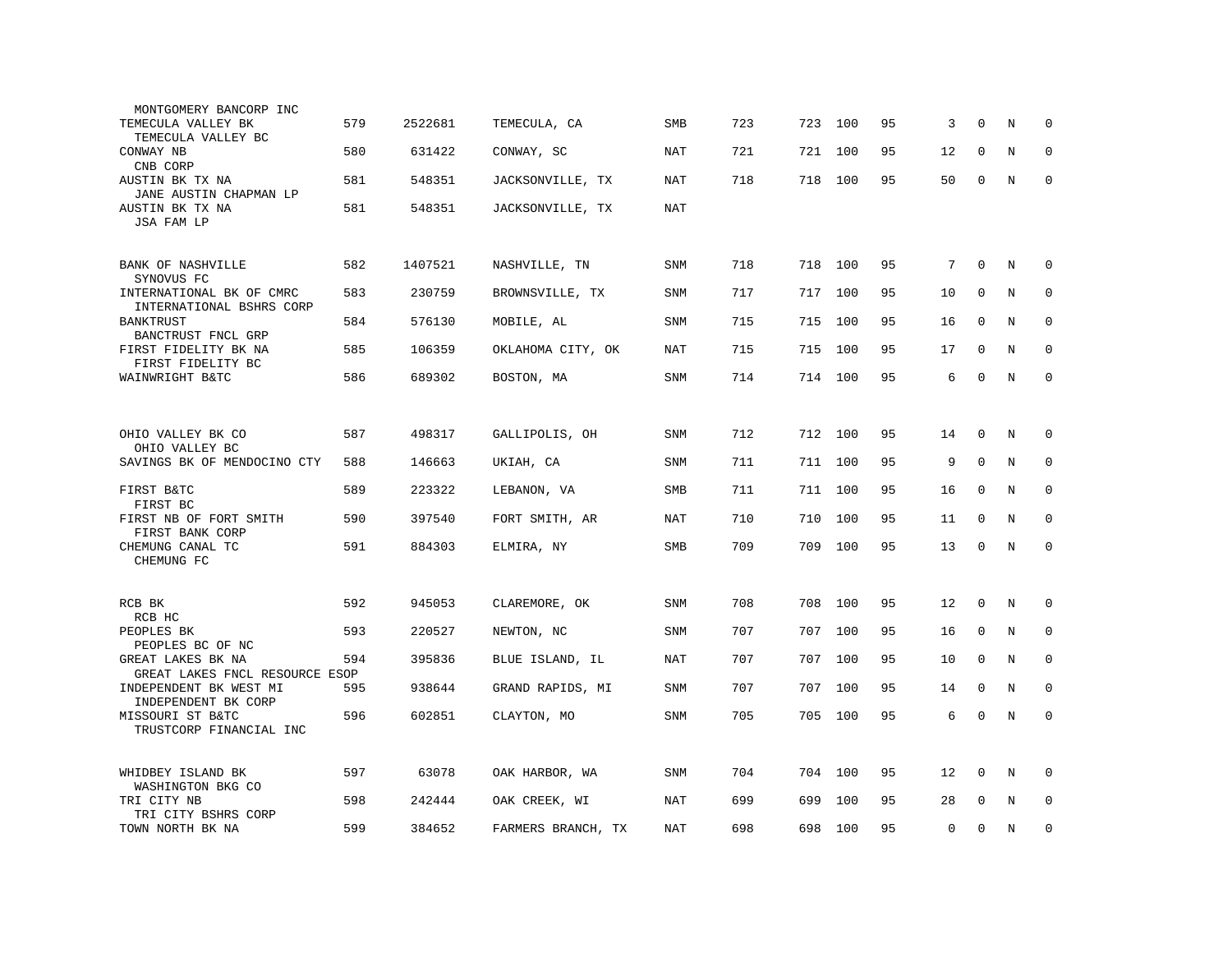| CU BK SHARES<br>CUMBERLAND BK                 | 600 | 732570  | FRANKLIN, TN       | <b>SMB</b> | 697 | 697 | 100     | 95 | 13             | 0            | N       | 0           |
|-----------------------------------------------|-----|---------|--------------------|------------|-----|-----|---------|----|----------------|--------------|---------|-------------|
| CIVITAS BANKGROUP<br>OLD POINT NB OF PHOEBUS  | 601 | 186221  | HAMPTON, VA        | NAT        | 695 | 695 | 100     | 95 | 19             | $\mathbf 0$  | N       | $\mathbf 0$ |
| OLD POINT FC                                  |     |         |                    |            |     |     |         |    |                |              |         |             |
| FARMERS & MRCH ST BK<br>FARMERS & MRCH BC     | 602 | 214414  | ARCHBOLD, OH       | SNM        | 693 |     | 693 100 | 95 | 12             | $\mathbf 0$  | Ν       | 0           |
| ALLIANCE BK CORP<br>ALLIANCE BSHRS CORP       | 603 | 2712978 | FAIRFAX, VA        | <b>SMB</b> | 691 |     | 691 100 | 95 | 4              | $\mathbf 0$  | N       | 0           |
| INDEPENDENT BK EAST MI<br>INDEPENDENT BK CORP | 604 | 144043  | TROY, MI           | <b>SNM</b> | 691 | 691 | 100     | 95 | 24             | $\mathbf 0$  | N       | $\mathbf 0$ |
| PEOPLES BK<br>PEOPLES BC                      | 605 | 455972  | LYNDEN, WA         | SNM        | 688 | 688 | 100     | 95 | 13             | $\Omega$     | N       | $\Omega$    |
| BRYN MAWR TC<br>BRYN MAWR BK CORP             | 606 | 765019  | BRYN MAWR, PA      | SMB        | 686 | 686 | 100     | 95 | 14             | 0            | N       | $\Omega$    |
|                                               |     |         |                    |            |     |     |         |    |                |              |         |             |
| MIDDLEBURG BK<br>MIDDLEBURG FC                | 607 | 679826  | MIDDLEBURG, VA     | SMB        | 685 | 685 | 100     | 95 | 6              | 0            | N       | 0           |
| COMMUNITY BK DEARBORN<br>DEARBORN BC          | 608 | 2171100 | DEARBORN, MI       | SNM        | 684 | 684 | 100     | 95 | $7\phantom{.}$ | $\mathbf 0$  | N       | 0           |
| <b>GLACIER BK</b><br>GLACIER BC               | 609 | 2634191 | KALISPELL, MT      | SMB        | 684 | 684 | 100     | 95 | 9              | $\mathbf 0$  | N       | $\mathbf 0$ |
| IRWIN B&TC<br>IBT BC                          | 610 | 938523  | IRWIN, PA          | <b>SNM</b> | 681 | 681 | 100     | 95 | 11             | $\mathbf 0$  | N       | $\mathbf 0$ |
| BAR HARBOR BK & TR CO<br>BAR HARBOR BSHRS     | 611 | 522605  | BAR HARBOR, ME     | SNM        | 680 | 680 | 100     | 95 | 10             | 0            | N       | $\mathbf 0$ |
| CITIZENS FIRST NB                             | 612 | 669443  | PRINCETON, IL      | NAT        | 680 | 680 | 100     | 95 | 13             | 0            | N       | $\Omega$    |
| PRINCETON NAT BC<br>JACKSON ST BK & TR        | 613 | 14258   | JACKSON, WY        | <b>SMB</b> | 678 | 678 | 100     | 95 | 3              | $\mathbf 0$  | N       | $\mathbf 0$ |
| UNITED BC OF WY                               |     |         |                    |            |     |     | 100     |    |                | $\mathbf 0$  | N       | $\mathbf 0$ |
| AMERICAN BK NA<br>AMERICAN BK HOLDING CORP    | 614 | 807955  | CORPUS CHRISTI, TX | NAT        | 678 | 678 |         | 95 | 11             |              |         |             |
| LIBERTYBANK<br>LIBERTY FNCL GROUP             | 615 | 650674  | EUGENE, OR         | <b>SNM</b> | 678 | 678 | 100     | 95 | $\mathbf 0$    | $\mathbf 0$  | N       | 0           |
| NEXITY BK<br>NEXITY FC                        | 616 | 509231  | BIRMINGHAM, AL     | SNM        | 678 | 678 | 100     | 95 | 0              | $\mathbf{0}$ | N       | $\mathbf 0$ |
| PANHANDLE ST BK                               | 617 | 257868  | SANDPOINT, ID      | SNM        | 677 | 677 | 100     | 95 | 14             | $\mathbf 0$  | N       | $\mathbf 0$ |
| INTERMOUNTAIN CMNTY BC<br>GATEWAY B&TC        | 618 | 2748650 | ELIZABETH CITY, NC | SMB        | 677 | 677 | 100     | 95 | 17             | 0            | N       | 0           |
| GATEWAY FNCL HOLD<br>CASHMERE VALLEY BK       | 619 | 574976  | CASHMERE, WA       | <b>SNM</b> | 676 | 676 | 100     | 95 | 6              | $\mathbf 0$  | N       | $\mathbf 0$ |
| CASHMERE VALLEY FC<br>MUTUAL BK               | 620 | 754433  | HARVEY, IL         | SNM        | 676 | 676 | 100     | 95 | 3              | $\Omega$     | N       | $\mathbf 0$ |
| FIRST MUTUAL BC IL<br>FIRST NB OF OLATHE      | 621 | 456456  | OLATHE, KS         | <b>NAT</b> | 675 | 675 | 100     | 95 | 7              | $\mathbf{0}$ | $\rm N$ | $\mathbf 0$ |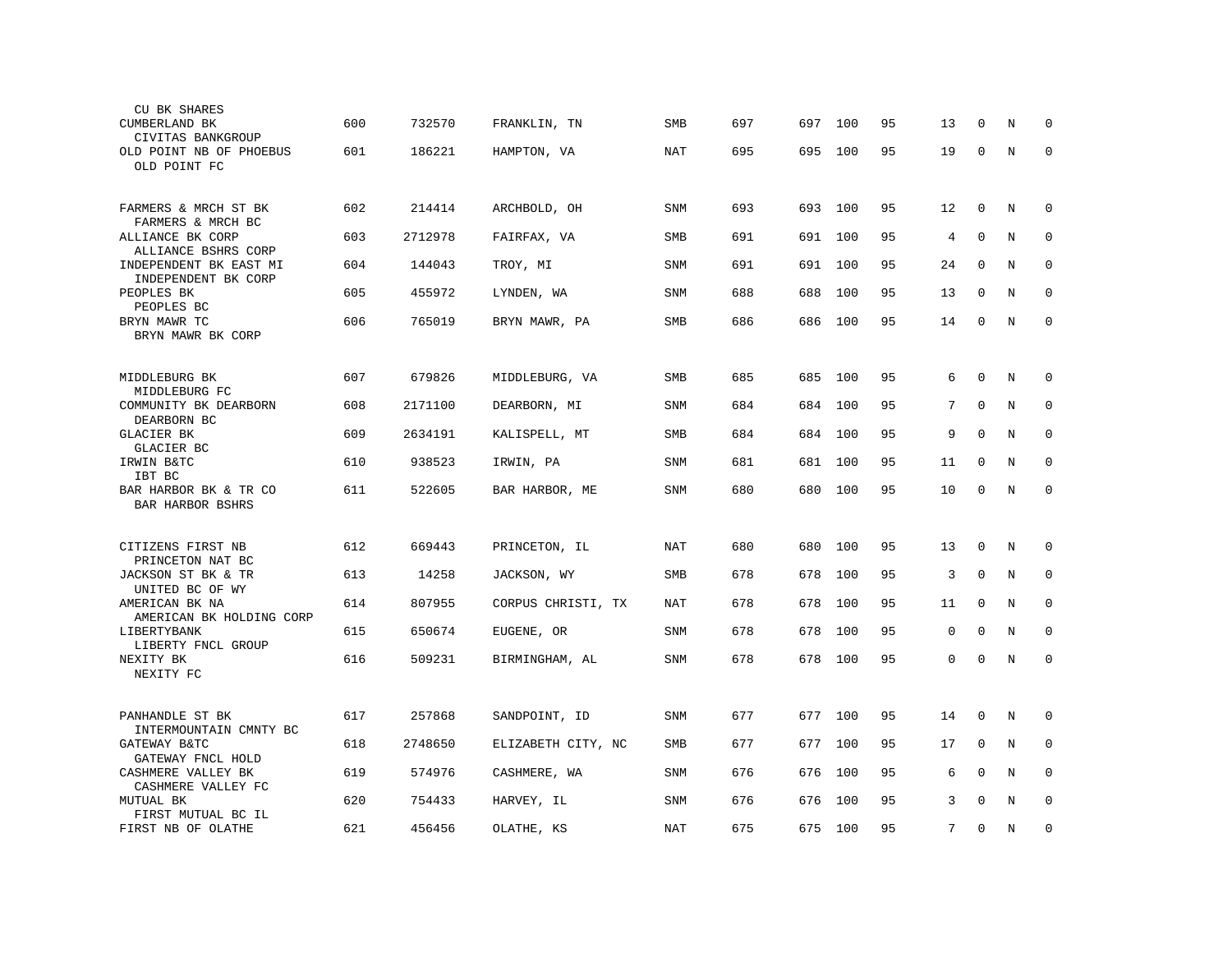## FIRST OLATHE BSHRS

| BANK OF BLUE VALLEY<br>BLUE VALLEY BC                           | 622 | 1421161 | OVERLAND PARK, KS | <b>SMB</b> | 675 | 675 | 100     | 95 | 4              | $\Omega$     | N | $\Omega$     |
|-----------------------------------------------------------------|-----|---------|-------------------|------------|-----|-----|---------|----|----------------|--------------|---|--------------|
| FIRST CAP BK<br>FIRST CAP BC                                    | 623 | 627135  | NORCROSS, GA      | <b>SNM</b> | 674 | 674 | 100     | 95 | 3              | $\Omega$     | N | $\mathbf 0$  |
| AMALGAMATED BK CHICAGO<br>AMALGAMATED INV CO                    | 624 | 397531  | CHICAGO, IL       | SNM        | 673 | 673 | 100     | 95 | 0              | $\Omega$     | N | $\mathbf 0$  |
| MONTECITO B&T<br>MONTECITO BC                                   | 625 | 514066  | SANTA BARBARA, CA | SNM        | 673 | 673 | 100     | 95 | 5              | 0            | N | 0            |
| MONROE BK<br>MONROE BC                                          | 626 | 220545  | BLOOMINGTON, IN   | <b>SNM</b> | 673 |     | 673 100 | 95 | 12             | $\mathbf 0$  | N | $\mathbf{0}$ |
| PARK BK                                                         | 627 | 200640  | MILWAUKEE, WI     | SNM        | 671 |     | 671 100 | 95 | 7              | 0            | N | 0            |
| BANKMANAGERS CORP<br>BROADWAY BK                                | 628 | 268734  | CHICAGO, IL       | SNM        | 671 |     | 671 100 | 95 | 2              | $\Omega$     | N | $\mathbf 0$  |
| FIRST B&TC<br>FIRSTRUST CORP                                    | 629 | 1862719 | NEW ORLEANS, LA   | SNM        | 668 | 668 | 100     | 95 | 10             | $\Omega$     | N | 0            |
| FIRST INTERNATIONAL B&TC<br>WATFORD CITY BSHRS                  | 630 | 236153  | WATFORD CITY, ND  | SNM        | 668 | 668 | 100     | 95 | 14             | 0            | N | 0            |
| COOPERATIVE BK<br>COOPERATIVE BSHRS                             | 631 | 642370  | WILMINGTON, NC    | SNM        | 667 |     | 667 100 | 95 | 19             | 0            | N | 0            |
| FIRST FNCL BK                                                   | 632 | 770572  | DOWNINGTOWN, PA   | <b>SNM</b> | 667 |     | 667 100 | 95 | 9              | $\mathbf 0$  | N | $\mathbf 0$  |
| CHESTER VALLEY BC<br>BREMER BK NA                               | 633 | 824550  | SAINT CLOUD, MN   | NAT        | 666 |     | 666 100 | 95 | 4              | $\mathbf{0}$ | N | $\mathbf 0$  |
| OTTO BREMER FOUNDATION<br>RIVER VALLEY ST BK<br>RIVER VALLEY BC | 634 | 163549  | ROTHSCHILD, WI    | SNM        | 666 |     | 666 100 | 95 | 14             | $\mathbf 0$  | N | $\mathbf 0$  |
| UNIONBANK<br>UNIONBANCORP                                       | 635 | 457547  | STREATOR, IL      | SMB        | 665 |     | 665 100 | 95 | 20             | $\mathbf 0$  | N | $\mathbf 0$  |
| PEOPLES BK<br>PEOPLES FC                                        | 636 | 870539  | BILOXI, MS        | SNM        | 664 |     | 664 100 | 95 | 17             | $\mathbf 0$  | N | $\mathbf 0$  |
| BANK OF WESTERN MA<br>CHITTENDEN CORP                           | 637 | 387000  | SPRINGFIELD, MA   | SNM        | 664 |     | 664 100 | 95 | 11             | $\mathbf 0$  | N | $\mathbf 0$  |
| DELAWARE CTY B&TC<br>DCB FNCL CORP                              | 638 | 616410  | LEWIS CENTER, OH  | SNM        | 664 | 664 | 100     | 95 | 15             | $\mathbf 0$  | N | 0            |
| FIRST PREMIER BK<br>UNITED NAT CORP                             | 639 | 374653  | SIOUX FALLS, SD   | SMB        | 663 | 663 | 100     | 95 | 12             | 0            | N | 0            |
| SOUTH TX NB<br>LAREDO NAT BSHRS                                 | 640 | 755551  | LAREDO, TX        | <b>NAT</b> | 663 | 663 | 100     | 95 | $7\phantom{.}$ | $\Omega$     | N | 100          |
| AMERICAN T&SB<br>ATBANCORP                                      | 641 | 596848  | DUBUQUE, IA       | SMB        | 660 | 660 | 100     | 95 | 9              | $\Omega$     | N | $\mathbf 0$  |
| CITIZENS & FARMERS BK                                           | 642 | 928421  | WEST POINT, VA    | SNM        | 660 |     | 660 100 | 95 | 13             | 0            | N | 0            |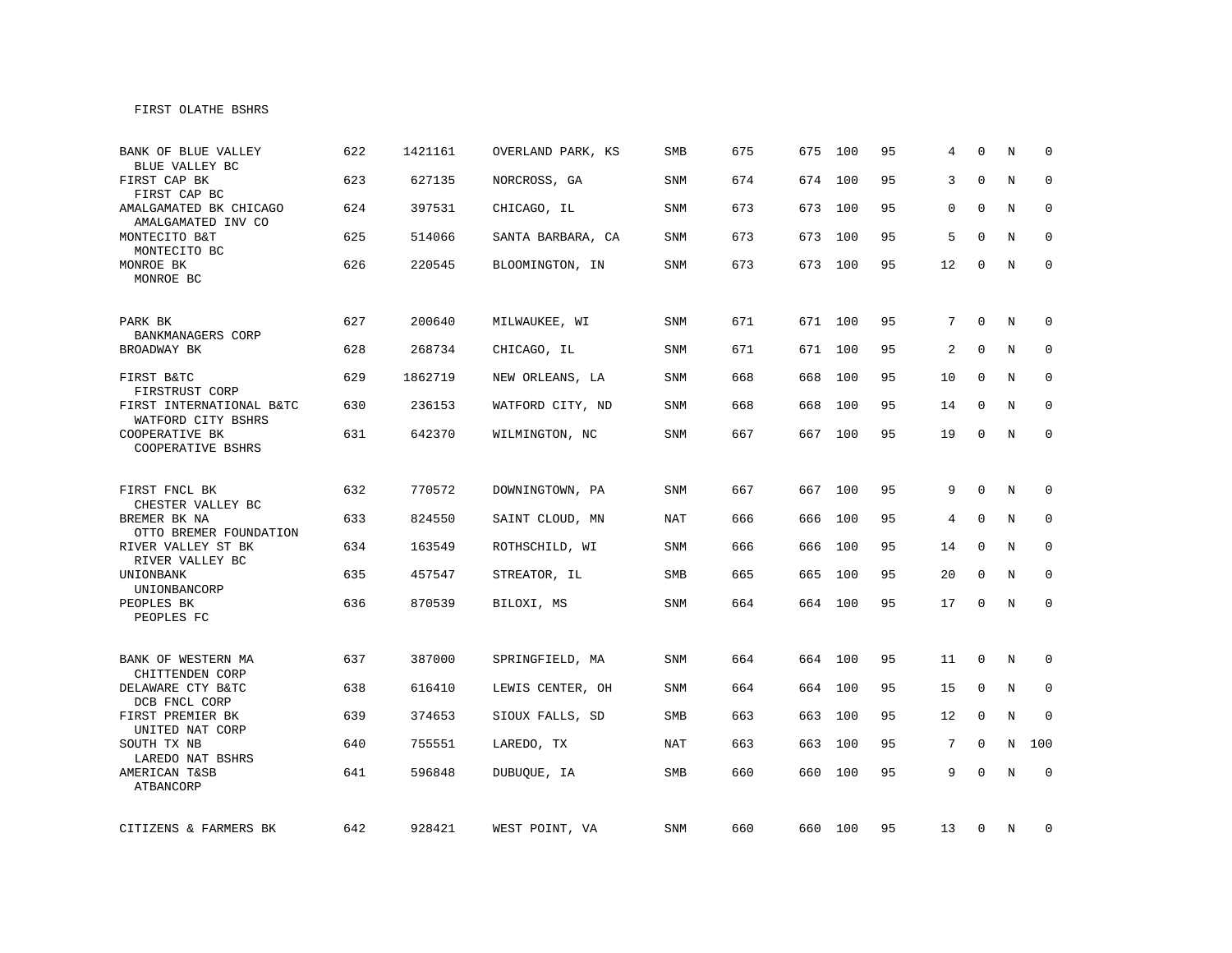| C&F FC                                       |     |         |                       |            |     |     |         |    |              |              |         |             |
|----------------------------------------------|-----|---------|-----------------------|------------|-----|-----|---------|----|--------------|--------------|---------|-------------|
| FIRST B&T<br>FISHBACK FC                     | 643 | 77851   | BROOKINGS, SD         | SNM        | 659 | 659 | 100     | 95 | 4            | $\Omega$     | N       | 0           |
| SECURITY BK OF BIBB CTY<br>SECURITY BK CORP  | 644 | 1221558 | MACON, GA             | <b>SNM</b> | 659 | 659 | 100     | 95 | 8            | $\Omega$     | N       | $\mathbf 0$ |
| HIGH POINT B&TC<br>HIGH POINT BK CORP        | 645 | 49821   | HIGH POINT, NC        | SNM        | 657 | 657 | 100     | 95 | 7            | $\mathbf 0$  | N       | $\mathbf 0$ |
| CRESCENT B&TC<br>CRESCENT BKG CO             | 646 | 1391170 | JASPER, GA            | SNM        | 657 | 657 | 100     | 95 | 9            | $\mathbf 0$  | N       | $\mathbf 0$ |
| FIRST NB OF VALPARAISO<br>FINA BC            | 647 | 703141  | VALPARAISO, IN        | NAT        | 655 | 655 | 100     | 95 | 13           | $\mathbf 0$  | N       | 0           |
| GAINESVILLE B&TC<br><b>GB&amp;T BSHRS</b>    | 648 | 1164329 | GAINESVILLE, GA       | SNM        | 655 | 655 | 100     | 95 | 11           | $\mathbf{0}$ | N       | $\mathbf 0$ |
| NATIONAL BK OF GENEVA<br>FINANCIAL INST      | 649 | 715809  | GENEVA, NY            | <b>NAT</b> | 655 | 655 | 100     | 95 | 10           | $\mathbf 0$  | N       | $\mathbf 0$ |
| HOME ST BK NA<br>HOME ST BC                  | 650 | 696430  | CRYSTAL LAKE, IL      | NAT        | 654 | 654 | 100     | 95 | 4            | $\mathbf 0$  | N       | $\mathbf 0$ |
| SUMMIT BK<br>SUMMIT BANCORP INC              | 651 | 2505787 | ARKADELPHIA, AR       | SNM        | 653 | 653 | 100     | 95 | 14           | $\mathbf 0$  | N       | $\mathbf 0$ |
| WESTSTAR BK<br>VAIL BKS                      | 652 | 352857  | VAIL, CO              | SMB        | 653 | 653 | 100     | 95 | 23           | $\mathbf{0}$ | N       | $\mathbf 0$ |
| NEW FRONTIER BK<br>NEW FRONTIER BC           | 653 | 2694935 | GREELEY, CO           | <b>SNM</b> | 653 | 653 | 100     | 95 | $\mathbf{1}$ | 0            | N       | 0           |
| QUAD CTY B&TC<br>QCR HOLD                    | 654 | 2142155 | BETTENDORF, IA        | <b>SMB</b> | 652 | 652 | 100     | 95 | 5            | $\mathbf 0$  | N       | $\mathbf 0$ |
| LAKESIDE BK<br>LAKESIDE BC                   | 655 | 201834  | CHICAGO, IL           | SNM        | 651 |     | 651 100 | 95 | 5            | $\mathbf 0$  | N       | $\mathbf 0$ |
| EMPIRE BK<br>CENTRAL BANCOMPANY INC          | 656 | 290052  | SPRINGFIELD, MO       | <b>SNM</b> | 651 |     | 651 100 | 95 | 13           | $\mathbf 0$  | N       | $\mathbf 0$ |
| FIRST NAT BK OF CO<br>LAURITZEN CORP         | 657 | 888758  | BOULDER, CO           | NAT        | 650 | 650 | 100     | 95 | 8            | $\Omega$     | N       | $\mathbf 0$ |
| FIRST ST BK CENTRAL TX<br>CENTRAL CMNTY CORP | 658 | 751759  | TEMPLE, TX            | <b>SNM</b> | 649 | 649 | 100     | 95 | 19           | 0            | $\rm N$ | 0           |
| AMERICAN BK<br>AMERICAN BC                   | 659 | 34153   | SAINT PAUL, MN        | <b>SMB</b> | 647 | 647 | 100     | 95 | 14           | $\mathbf 0$  | N       | $\mathbf 0$ |
| NATIONAL B&TC<br>ESOP NB&T FNCL GROUP        | 660 | 328423  | WILMINGTON, OH        | <b>NAT</b> | 647 | 647 | 100     | 95 | 17           | $\mathbf 0$  | N       | 0           |
| BREMER BK NA<br>OTTO BREMER FOUNDATION       | 661 | 995450  | GRAND FORKS, ND       | <b>NAT</b> | 646 | 646 | 100     | 95 | 13           | $\mathbf 0$  | N       | $\mathbf 0$ |
| TWIN CITY BK<br>HOME BANCSHARES INC          | 662 | 2907484 | NORTH LITTLE ROCK, AR | SNM        | 644 | 644 | 100     | 95 | 12           | $\mathbf 0$  | N       | $\mathbf 0$ |
| TEXAS B&TC<br>OVERTON FC                     | 663 | 949154  | LONGVIEW, TX          | <b>SNM</b> | 642 | 642 | 100     | 95 | 7            | $\Omega$     | N       | $\Omega$    |
| FIRST NB&TC NEWTOWN                          | 664 | 1007417 | NEWTOWN, PA           | NAT        | 642 | 642 | 100     | 95 | 14           | $\mathbf 0$  | N       | $\mathsf 0$ |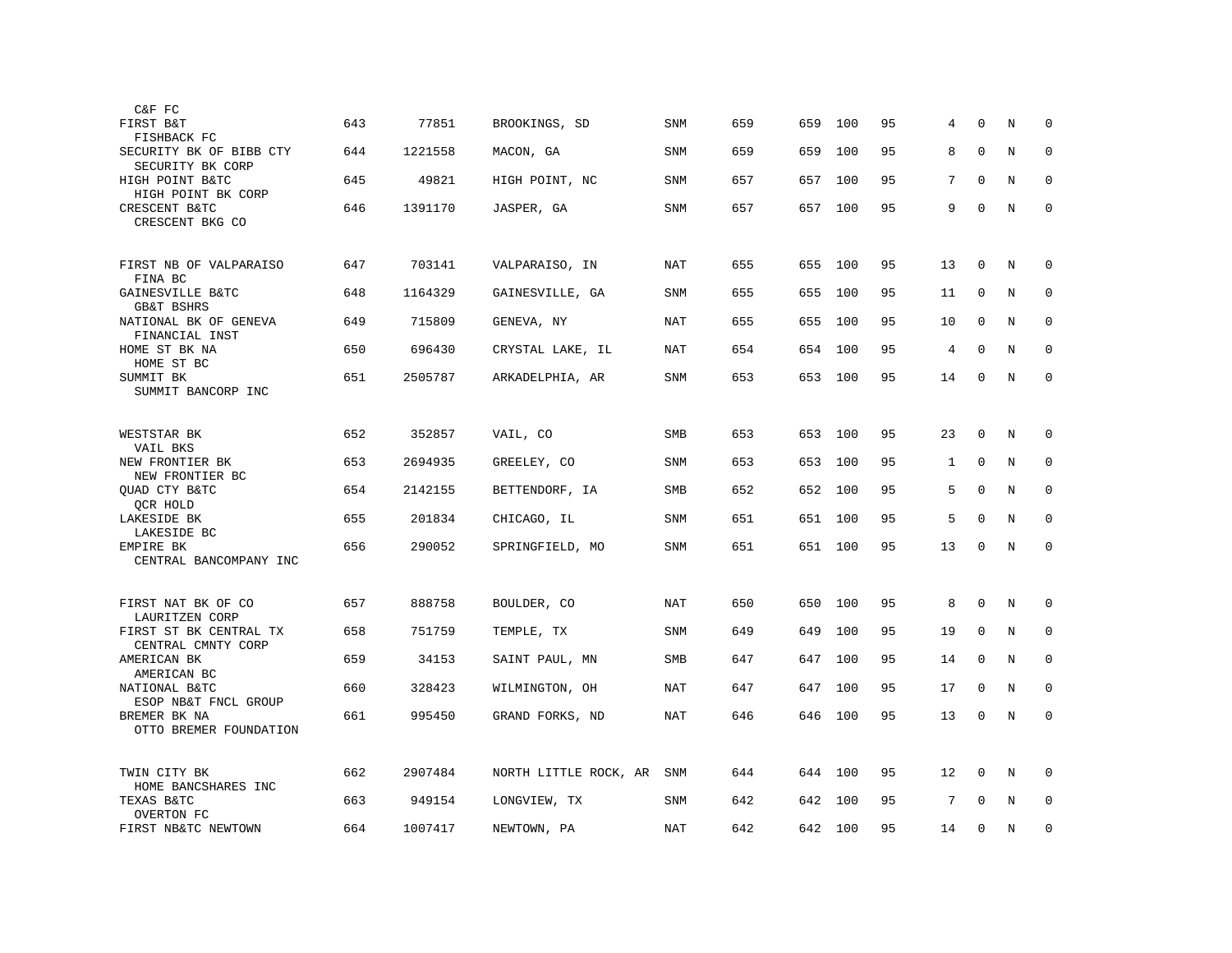| FNB BC                                            |     |         |                      |            |     |     |     |    |    |             |         |             |
|---------------------------------------------------|-----|---------|----------------------|------------|-----|-----|-----|----|----|-------------|---------|-------------|
| VANGUARD B&TC<br>SYNOVUS FC                       | 665 | 293736  | VALPARAISO, FL       | <b>SNM</b> | 641 | 641 | 100 | 95 | 9  | $\Omega$    | N       | $\mathbf 0$ |
| CENTRAL IL BK<br>CIB MARINE BSHRS                 | 666 | 340742  | CHAMPAIGN, IL        | <b>SNM</b> | 640 | 640 | 100 | 95 | 17 | 0           | N       | $\mathbf 0$ |
| NORTHBROOK B&TC<br>WINTRUST FC                    | 667 | 2938198 | NORTHBROOK, IL       | SMB        | 640 | 640 | 100 | 95 | 3  | $\mathbf 0$ | N       | $\mathbf 0$ |
| CITIZENS NB<br>HENDERSON CITIZENS BSHRS           | 668 | 56351   | HENDERSON, TX        | NAT        | 636 | 636 | 100 | 95 | 15 | $\mathbf 0$ | N       | $\mathbf 0$ |
| COMMUNITY BK SOUTHERN IN<br>COMMUNITY BANK SHARES | 669 | 54375   | NEW ALBANY, IN       | SNM        | 635 | 635 | 100 | 95 | 8  | 0           | $\rm N$ | 0           |
| COMMUNITY BK OF NEVADA<br>COMMUNITY BC            | 670 | 2319676 | LAS VEGAS, NV        | SMB        | 632 | 632 | 100 | 95 | 4  | $\mathbf 0$ | N       | $\mathbf 0$ |
| VALLEY VIEW ST BK<br>VALLEY VIEW BSHRS            | 671 | 339951  | OVERLAND PARK, KS    | <b>SNM</b> | 632 | 632 | 100 | 96 | 9  | $\Omega$    | N       | $\mathbf 0$ |
| OZAUKEE BK                                        | 672 | 180649  | CEDARBURG, WI        | <b>SNM</b> | 632 | 632 | 100 | 96 | 6  | $\mathbf 0$ | N       | $\mathbf 0$ |
| FIRST NORTHERN BK<br>FIRST NORTHERN CMNTY BC      | 673 | 783161  | DIXON, CA            | <b>SNM</b> | 632 | 632 | 100 | 96 | 6  | $\mathbf 0$ | N       | 0           |
| SUMMIT CMNTY BK<br>SUMMIT FNCL GROUP              | 674 | 2372774 | MOOREFIELD, WV       | <b>SNM</b> | 630 | 630 | 100 | 96 | 7  | $\mathbf 0$ | N       | $\mathbf 0$ |
| UNION BK<br>FIRST OLATHE BSHRS                    | 675 | 687858  | KANSAS CITY, MO      | <b>SNM</b> | 629 | 629 | 100 | 96 | 9  | $\mathbf 0$ | N       | $\mathbf 0$ |
| FIRST NB MANITOWOC<br>FIRST MANITOWOC BC          | 676 | 594947  | MANITOWOC, WI        | <b>NAT</b> | 625 | 625 | 100 | 96 | 9  | $\mathbf 0$ | N       | $\mathbf 0$ |
| BANK OF THE WEST<br>WEST FNCL                     | 677 | 1447639 | EL PASO, TX          | SMB        | 625 | 625 | 100 | 96 | 5  | $\mathbf 0$ | N       | $\mathbf 0$ |
| CUSTODIAL TC<br>BEAR STEARNS CO                   | 678 | 931319  | PRINCETON, NJ        | <b>SNM</b> | 625 | 625 | 100 | 96 | 0  | $\mathbf 0$ | N       | $\mathbf 0$ |
| TRADITIONAL BK<br>TRADITIONAL BC                  | 679 | 786210  | MOUNT STERLING, KY   | <b>SNM</b> | 621 | 621 | 100 | 96 | 10 | $\Omega$    | N       | $\mathbf 0$ |
| BARNES BKG CO<br>BARNES BC                        | 680 | 868376  | KAYSVILLE, UT        | <b>SMB</b> | 620 | 620 | 100 | 96 | 5  | $\mathbf 0$ | N       | $\mathbf 0$ |
| UNITED B&TC<br>SYNOVUS FC                         | 681 | 900137  | SAINT PETERSBURG, FL | SMB        | 619 | 619 | 100 | 96 | 6  | $\mathbf 0$ | N       | $\mathbf 0$ |
| CITIZENS 1ST BK                                   | 682 | 869663  | TYLER, TX            | SNM        | 619 | 619 | 100 | 96 | 6  | $\mathbf 0$ | N       | $\mathbf 0$ |
| UNITED SCTY BK<br>UNITED SCTY BSHRS               | 683 | 1162017 | FRESNO, CA           | <b>SMB</b> | 618 | 618 | 100 | 96 | 8  | $\mathbf 0$ | N       | $\mathbf 0$ |
| ALERUS FNCL NA<br>ALERUS FC                       | 684 | 933256  | GRAND FORKS, ND      | NAT        | 618 | 618 | 100 | 96 | 10 | $\mathbf 0$ | N       | 0           |
| MARINE BK SPRINGFIELD<br>MARINE BC                | 685 | 258445  | SPRINGFIELD, IL      | <b>SNM</b> | 618 | 618 | 100 | 96 | 5  | $\Omega$    | N       | $\mathbf 0$ |
| FIRST BKG CTR                                     | 686 | 41647   | BURLINGTON, WI       | <b>SMB</b> | 617 | 617 | 100 | 96 | 16 | $\mathbf 0$ | N       | $\mathbf 0$ |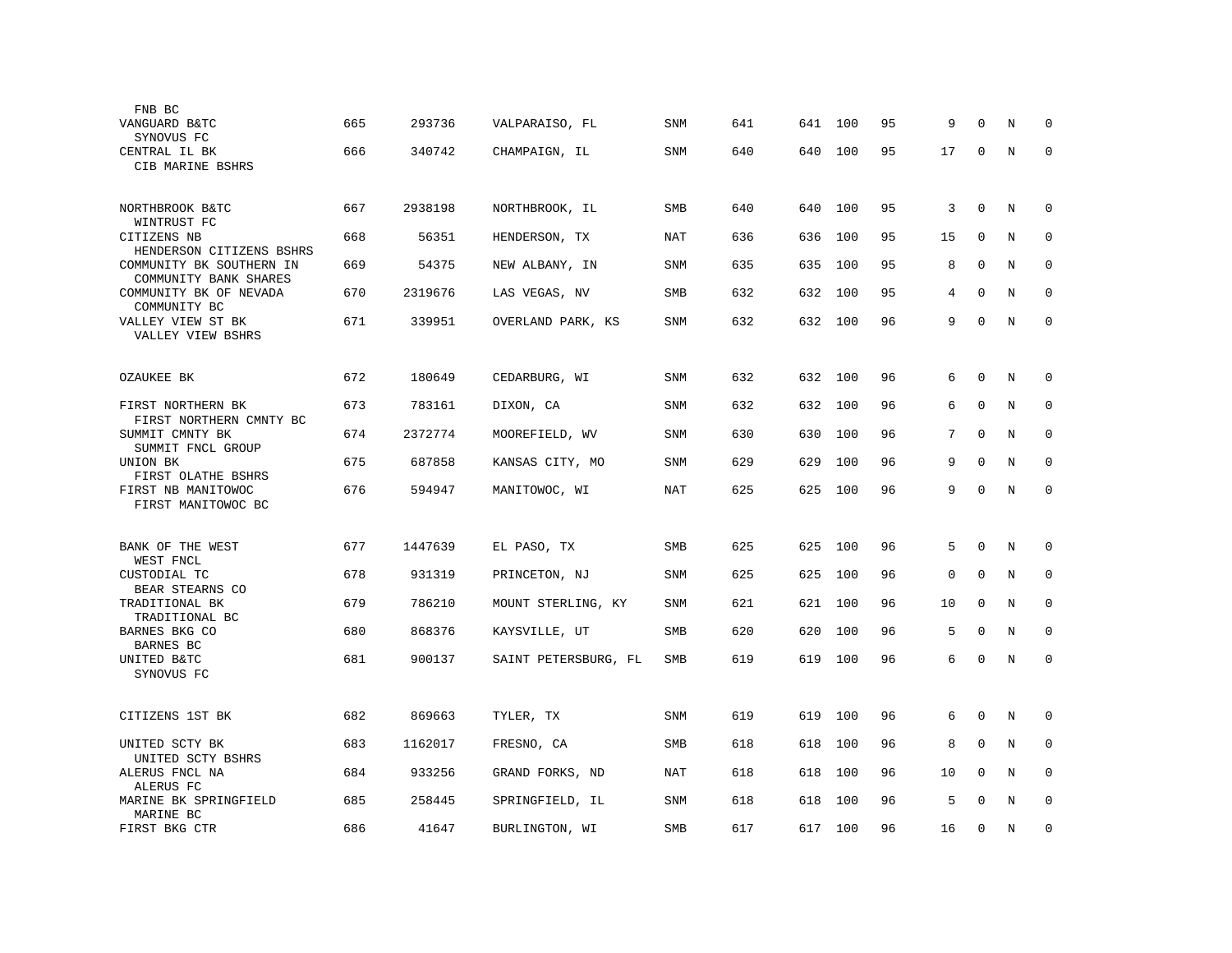| BANK OF WAUKEGAN<br>NORTHERN ST FC         | 687 | 545042  | WAUKEGAN, IL       | SNM        | 617 | 617 | 100     | 96 | 5           | $\Omega$    | N | $\mathbf 0$  |
|--------------------------------------------|-----|---------|--------------------|------------|-----|-----|---------|----|-------------|-------------|---|--------------|
| PREMIER BK<br>PREMIER BANCSHARES INC       | 688 | 2302379 | JEFFERSON CITY, MO | SNM        | 617 | 617 | 100     | 96 | 5           | $\mathbf 0$ | N | $\mathbf 0$  |
| FIRST WASHINGTON ST BK<br>FULTON FNCL CORP | 689 | 1412598 | WINDSOR, NJ        | SNM        | 617 | 617 | 100     | 96 | 12          | 0           | N | $\mathbf 0$  |
| AMERICAN NB&TC<br>AMERICAN NAT BSHRS       | 690 | 958727  | DANVILLE, VA       | NAT        | 616 | 616 | 100     | 96 | 13          | 0           | N | 0            |
| WAUKESHA ST BK                             | 691 | 290249  | WAUKESHA, WI       | SNM        | 616 |     | 616 100 | 96 | 13          | 0           | N | 0            |
|                                            |     |         |                    |            |     |     |         |    |             |             |   |              |
| FIRST SECURITY BK MISSOULA<br>GLACIER BC   | 692 | 652351  | MISSOULA, MT       | <b>SMB</b> | 616 |     | 616 100 | 96 | $7^{\circ}$ | $\Omega$    | N | $\mathbf 0$  |
| GREAT FL BK                                | 693 | 3277876 | MIAMI, FL          | SNM        | 614 |     | 614 100 | 96 | $\mathbf 0$ | $\mathbf 0$ | N | 0            |
| MINOTOLA NB                                | 694 | 680617  | VINELAND, NJ       | NAT        | 613 |     | 613 100 | 96 | 12          | 0           | N | 0            |
| HERITAGE BK<br>HERITAGE FC                 | 695 | 881478  | OLYMPIA, WA        | SNM        | 612 | 612 | 100     | 96 | 9           | $\mathbf 0$ | N | 0            |
| FIRST NB TX<br>FIRST CMNTY BSHRS           | 696 | 613950  | KILLEEN, TX        | <b>NAT</b> | 610 |     | 610 100 | 96 | 107         | $\mathbf 0$ | N | $\Omega$     |
|                                            |     |         |                    |            |     |     |         |    |             |             |   |              |
| CENTRAL NB<br>CENTRAL OF KS                | 697 | 234355  | JUNCTION CITY, KS  | NAT        | 609 | 609 | 100     | 96 | 34          | $\mathbf 0$ | N | $\mathbf 0$  |
| BLACKHAWK ST BK<br>BLACKHAWK BC            | 698 | 890742  | MILAN, IL          | SNM        | 608 | 608 | 100     | 96 | 4           | 0           | N | $\mathbf 0$  |
| SOUTHWEST CMNTY BK<br>SOUTHWEST CMNTY BC   | 699 | 2635901 | ENCINITAS, CA      | SNM        | 608 | 608 | 100     | 96 | 7           | $\mathbf 0$ | N | 0            |
| AMERICAN RIVER BK<br>AMERICAN RIVER BSHRS  | 700 | 735768  | SACRAMENTO, CA     | <b>SNM</b> | 605 | 605 | 100     | 96 | 10          | $\mathbf 0$ | N | $\mathbf{0}$ |
| FIRST ST BK<br>HENRY CTY BSHRS             | 701 | 151331  | STOCKBRIDGE, GA    | <b>SNM</b> | 605 |     | 605 100 | 96 | 5           | $\mathbf 0$ | N | $\mathbf{0}$ |
|                                            |     |         |                    |            |     |     |         |    |             |             |   |              |
| FIRST GUARANTY BK                          | 702 | 422433  | HAMMOND, LA        | SNM        | 605 | 605 | 100     | 96 | 17          | 0           | N | 0            |
| CAVALRY BKG<br>CAVALRY BC                  | 703 | 461870  | MURFREESBORO, TN   | SMB        | 604 | 604 | 100     | 96 | 8           | 0           | N | 0            |
| CENTRUE BK<br>CENTRUE FC                   | 704 | 212979  | KANKAKEE, IL       | SNM        | 603 | 603 | 100     | 96 | 15          | $\mathbf 0$ | N | $\mathbf 0$  |
| FIRST UNITED SCTY BK<br>UNITED SCTY BSHRS  | 705 | 259330  | THOMASVILLE, AL    | <b>SNM</b> | 602 | 602 | 100     | 96 | 18          | 0           | N | $\mathbf 0$  |
| KITSAP BK<br>OLYMPIC BC                    | 706 | 584377  | PORT ORCHARD, WA   | SNM        | 602 | 602 | 100     | 96 | 19          | $\mathbf 0$ | N | $\mathbf 0$  |
|                                            |     |         |                    |            |     |     |         |    |             |             |   |              |
| PARISH NB                                  | 707 | 651037  | BOGALUSA, LA       | NAT        | 601 |     | 601 100 | 96 | 15          | 0           | N | 0            |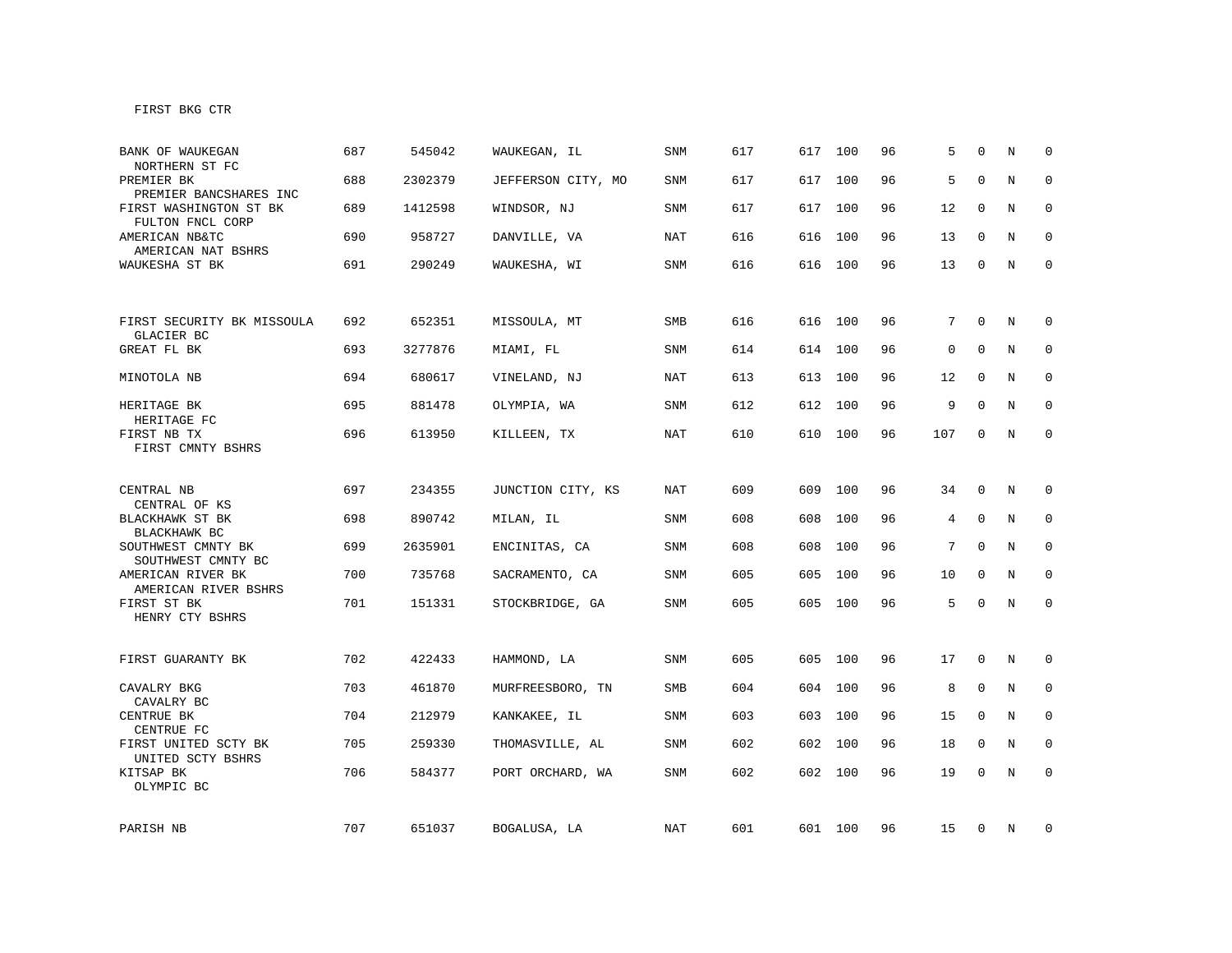| PARISH NAT CORP                                   |     |         |                      |            |     |     |     |    |              |              |   |             |
|---------------------------------------------------|-----|---------|----------------------|------------|-----|-----|-----|----|--------------|--------------|---|-------------|
| AUBURNBANK<br>AUBURN NBC                          | 708 | 749635  | AUBURN, AL           | <b>SMB</b> | 601 | 601 | 100 | 96 | 6            | $\mathbf 0$  | N | $\mathbf 0$ |
| GREAT WESTERN BK<br>GREAT WESTERN BC              | 709 | 813844  | CLIVE, IA            | <b>SNM</b> | 600 | 600 | 100 | 96 | 35           | $\mathbf 0$  | N | $\mathbf 0$ |
| EAGLEBANK<br>EAGLE BC                             | 710 | 2652092 | BETHESDA, MD         | <b>SMB</b> | 599 | 599 | 100 | 96 | 9            | $\mathbf{0}$ | N | $\mathbf 0$ |
| FIRST ST CMNTY BK<br>FIRST STATE BANCSHARES INC   | 711 | 707354  | FARMINGTON, MO       | SNM        | 598 | 598 | 100 | 96 | 16           | 0            | N | $\mathbf 0$ |
| INTEGRITY BK                                      | 712 | 2922339 | ALPHARETTA, GA       | SNM        | 598 | 598 | 100 | 96 | 2            | $\mathbf 0$  | N | $\mathbf 0$ |
| INTEGRITY BSHES<br>REPUBLIC NB                    | 713 | 2745565 | HOUSTON, TX          | <b>NAT</b> | 597 | 597 | 100 | 96 | 3            | $\mathbf 0$  | N | $\mathbf 0$ |
| REPUBLIC BSHRS TX<br>RIVERSIDE BK                 | 714 | 789136  | MARIETTA, GA         | <b>SNM</b> | 595 | 595 | 100 | 96 | 6            | $\mathbf 0$  | N | $\mathbf 0$ |
| ABS INV LLC<br>VENTURE BK                         | 715 | 452270  | LACEY, WA            | <b>SNM</b> | 593 | 593 | 100 | 96 | 11           | $\Omega$     | N | $\Omega$    |
| VENTURE FNCL GROUP<br>CITIZENS BK<br>CITIZENS HC  | 716 | 29636   | PHILADELPHIA, MS     | SNM        | 592 | 592 | 100 | 96 | 18           | $\mathbf 0$  | N | $\mathbf 0$ |
|                                                   |     |         |                      |            |     |     |     |    |              |              |   |             |
| ARMED FORCES BK NA<br>DICKINSON FC II             | 717 | 983457  | FORT LEAVENWORTH, KS | NAT        | 592 | 592 | 100 | 96 | 42           | $\mathbf 0$  | N | 0           |
| COCONUT GROVE BK<br>COCONUT GROVE BSHRS           | 718 | 648130  | MIAMI, FL            | SMB        | 591 | 591 | 100 | 96 | 2            | $\mathbf 0$  | N | $\mathbf 0$ |
| BANK OF AMER FORK<br>PEOPLES UT BC                | 719 | 984379  | AMERICAN FORK, UT    | SNM        | 590 | 590 | 100 | 96 | 7            | $\mathbf 0$  | N | $\mathbf 0$ |
| VINTAGE BK<br>NORTH BAY BC                        | 720 | 91866   | NAPA, CA             | SMB        | 590 | 590 | 100 | 96 | 8            | $\mathbf 0$  | N | $\mathbf 0$ |
| <b>CNLBANK</b><br><b>CNLBANCSHARES</b>            | 721 | 2596262 | ORLANDO, FL          | SNM        | 588 | 588 | 100 | 96 | $\mathbf{1}$ | $\mathbf{0}$ | N | $\mathbf 0$ |
|                                                   |     |         |                      |            |     |     |     |    |              |              |   |             |
| JOHNSON BK AZ NA<br>JOHNSON FNCL GRP              | 722 | 436467  | PHOENIX, AZ          | NAT        | 587 | 587 | 100 | 96 | 4            | $\Omega$     | N | $\Omega$    |
| BANK OF UT<br>BOU BC                              | 723 | 933975  | OGDEN, UT            | <b>SMB</b> | 586 | 586 | 100 | 96 | 13           | $\mathbf 0$  | N | 0           |
| UNITED HERITAGE BK<br>UNITED HERITAGE BSHRS OF FL | 724 | 3004803 | ORLANDO, FL          | <b>SNM</b> | 585 | 585 | 100 | 96 | 6            | $\Omega$     | N | $\mathbf 0$ |
| WESTERN SIERRA NB<br>WESTERN SIERRA BC            | 725 | 7166    | CAMERON PARK, CA     | <b>NAT</b> | 584 | 584 | 100 | 96 | 12           | $\mathbf 0$  | N | $\mathbf 0$ |
| FIRST BK RICHMOND NA<br>FIRST MUTUAL RICHMOND     | 726 | 419675  | RICHMOND, IN         | <b>NAT</b> | 584 | 584 | 100 | 96 | 4            | 0            | N | $\mathbf 0$ |
| CARROLLTON BK<br>CBX CORP                         | 727 | 1001648 | CARROLLTON, IL       | SNM        | 582 | 582 | 100 | 96 | 6            | $\mathbf 0$  | N | $\mathbf 0$ |
| ADIRONDACK TC<br>ADIRONDACK TR CO ESOT            | 728 | 645317  | SARATOGA SPRINGS, NY | SMB        | 580 | 580 | 100 | 96 | 8            | $\mathbf 0$  | N | $\mathbf 0$ |
| FARMERS & MRCH TC OF CHMRSBR                      | 729 | 289515  | CHAMBERSBURG, PA     | SNM        | 580 | 580 | 100 | 96 | 13           | $\Omega$     | N | $\mathbf 0$ |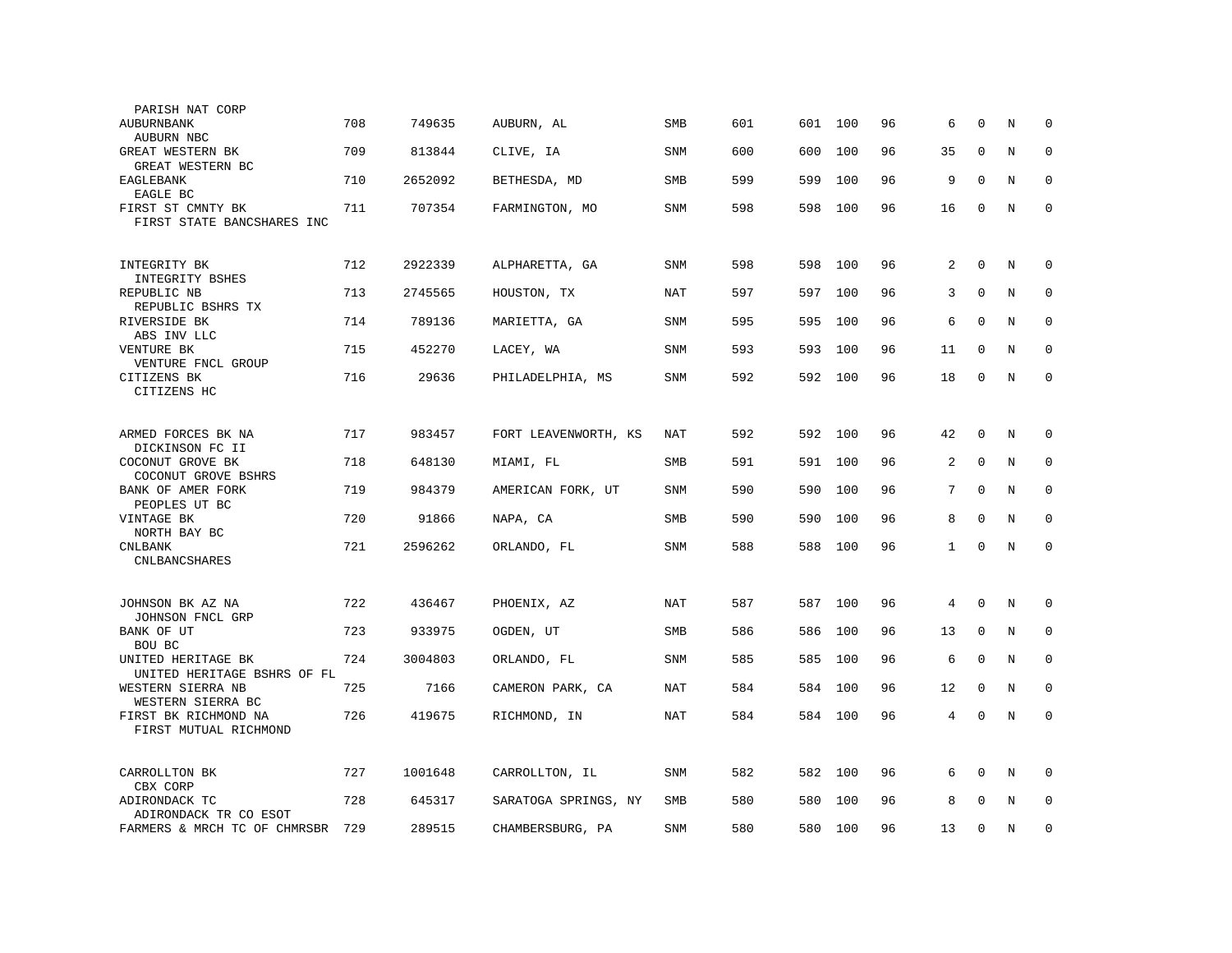| FRANKLIN FNCL SVC CORP                               |     |         |                   |            |     |     |     |    |              |             |         |             |
|------------------------------------------------------|-----|---------|-------------------|------------|-----|-----|-----|----|--------------|-------------|---------|-------------|
| HIGHLANDS UNION BK<br>HIGHLANDS BSHRS                | 730 | 969424  | ABINGDON, VA      | SMB        | 580 | 580 | 100 | 96 | 10           | $\Omega$    | N       | $\Omega$    |
| FIRST ST BK OF THE FL                                | 731 | 191935  | KEY WEST, FL      | <b>SNM</b> | 578 | 578 | 100 | 96 | 6            | $\mathbf 0$ | N       | $\mathbf 0$ |
|                                                      |     |         |                   |            |     |     |     |    |              |             |         |             |
| UNITY BK<br>UNITY BC                                 | 732 | 1890525 | CLINTON, NJ       | <b>SNM</b> | 576 | 576 | 100 | 96 | 11           | 0           | N       | $\mathbf 0$ |
| CAPITALBANK<br>COMMUNITY CAPITAL CORP                | 733 | 1356535 | GREENWOOD, SC     | SMB        | 575 | 575 | 100 | 96 | 15           | 0           | N       | 0           |
| BANK OF CMRC                                         | 734 | 324863  | IDAHO FALLS, ID   | <b>SNM</b> | 574 | 574 | 100 | 96 | 13           | $\mathbf 0$ | N       | $\mathbf 0$ |
| NORTHEAST BK<br>NORTHEAST BC                         | 735 | 468806  | AUBURN, ME        | SMB        | 573 | 573 | 100 | 96 | 10           | $\Omega$    | N       | $\mathbf 0$ |
| SLADES FERRY TC<br>SLADES FERRY BC                   | 736 | 500407  | SOMERSET, MA      | SNM        | 571 | 571 | 100 | 96 | 10           | $\mathbf 0$ | $\rm N$ | $\mathbf 0$ |
|                                                      |     |         |                   |            |     |     |     |    |              |             |         |             |
| QUAKERTOWN NB<br>QNB CORP                            | 737 | 852713  | QUAKERTOWN, PA    | NAT        | 571 | 571 | 100 | 96 | 9            | $\mathbf 0$ | N       | 0           |
| ORRSTOWN BK<br>ORRSTOWN FNCL SVC                     | 738 | 342410  | SHIPPENSBURG, PA  | SMB        | 570 | 570 | 100 | 96 | 14           | 0           | $\rm N$ | 0           |
| SECURITY NB SIOUX CITY<br>SECURITY NAT CORP          | 739 | 418249  | SIOUX CITY, IA    | NAT        | 570 | 570 | 100 | 96 | 3            | $\mathbf 0$ | N       | $\mathbf 0$ |
| K BK<br>K CAP CORP                                   | 740 | 357375  | OWINGS MILLS, MD  | SNM        | 570 | 570 | 100 | 96 | 8            | $\mathbf 0$ | N       | $\mathbf 0$ |
| FIRST NAT B&TC<br>CENTRE 1 BC                        | 741 | 207845  | BELOIT, WI        | NAT        | 570 | 570 | 100 | 96 | 11           | $\mathbf 0$ | N       | $\mathbf 0$ |
|                                                      |     |         |                   |            |     |     |     |    |              |             |         |             |
| TEAMBANK NA<br>TEAM FNCL ESOP                        | 742 | 181851  | PAOLA, KS         | <b>NAT</b> | 569 | 569 | 100 | 96 | 14           | $\mathbf 0$ | N       | $\mathbf 0$ |
| BANK OF THE ORIENT<br>ORIENT BC                      | 743 | 777366  | SAN FRANCISCO, CA | <b>SMB</b> | 568 | 563 | 99  | 96 | 9            | 1           | Υ       | $\mathbf 0$ |
| EXCEL BK MN<br>EXCEL BC                              | 744 | 131351  | MINNEAPOLIS, MN   | SNM        | 568 | 568 | 100 | 96 | $\mathbf{1}$ | $\mathbf 0$ | N       | $\mathbf 0$ |
| MITSUBISHI TR & BKG CORP USA                         | 745 | 128511  | NEW YORK, NY      | <b>SNM</b> | 568 | 156 | 28  | 96 | 0            | $\mathbf 0$ | Υ       | 100         |
| SUBURBAN B&TC<br>SUBURBAN IL BC                      | 746 | 591937  | ELMHURST, IL      | SNM        | 567 | 567 | 100 | 96 | 6            | $\mathbf 0$ | N       | $\mathbf 0$ |
|                                                      |     |         |                   |            |     |     |     |    |              |             |         |             |
| RELIANCE BK<br>RELIANCE BANCSHARES INC               | 747 | 2769589 | DES PERES, MO     | SNM        | 566 | 566 | 100 | 96 | 7            | $\mathbf 0$ | N       | $\mathbf 0$ |
| BYRON BK<br>OAK FC                                   | 748 | 945941  | BYRON CENTER, MI  | SMB        | 565 | 565 | 100 | 96 | 11           | $\mathbf 0$ | N       | $\mathbf 0$ |
| MERCANTILE EASTERN SHORE BK<br>MERCANTILE BSHRS CORP | 749 | 872421  | CHESTERTOWN, MD   | SNM        | 565 | 565 | 100 | 96 | 18           | $\Omega$    | N       | $\mathbf 0$ |
| PENN SECURITY B&TC<br>PENSECO FNCL SVC CORP          | 750 | 528616  | SCRANTON, PA      | SNM        | 565 | 565 | 100 | 96 | 8            | $\Omega$    | N       | $\mathbf 0$ |
| FIRST CMNTY BK NA                                    | 751 | 2328230 | HOUSTON, TX       | NAT        | 564 | 564 | 100 | 96 | 17           | $\mathbf 0$ | N       | $\mathbf 0$ |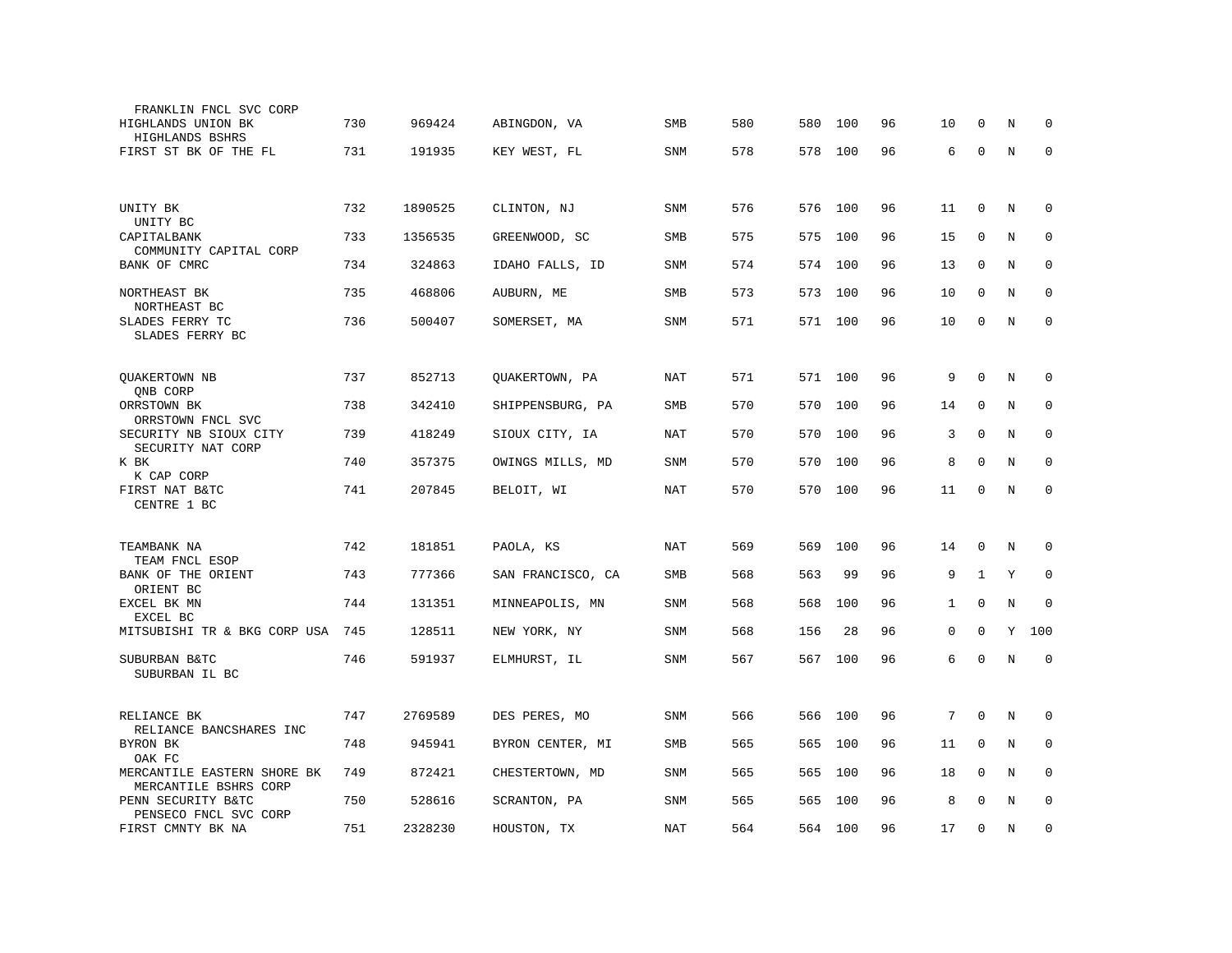FIRST CMNTY CAP CORP

| GUARANTY BOND BK<br>GUARANTY BSHRS                 | 752 | 112163  | MOUNT PLEASANT, TX | <b>SNM</b> | 564 | 564 | 100     | 96 | 10 | $\mathbf 0$  | N | $\Omega$     |
|----------------------------------------------------|-----|---------|--------------------|------------|-----|-----|---------|----|----|--------------|---|--------------|
| BANK OF NC<br>BNC BC                               | 753 | 1908082 | THOMASVILLE, NC    | <b>SNM</b> | 564 | 564 | 100     | 96 | 6  | $\mathbf{0}$ | N | $\mathbf 0$  |
| FARMERS & MRCH ST BK<br>F&M HC                     | 754 | 245566  | BOISE, ID          | SNM        | 563 | 563 | 100     | 96 | 8  | $\Omega$     | N | $\mathbf 0$  |
| FIRST NB&TC<br>OUEENSBOROUGH CO                    | 755 | 960935  | LOUISVILLE, GA     | NAT        | 561 | 561 | 100     | 96 | 18 | $\Omega$     | N | $\mathbf 0$  |
| UNITED BK<br>UNITED BC                             | 756 | 37435   | ZEBULON, GA        | <b>SNM</b> | 561 |     | 561 100 | 96 | 12 | 0            | N | $\mathbf{0}$ |
| SAN JOAQUIN BK                                     | 757 | 91969   | BAKERSFIELD, CA    | <b>SNM</b> | 561 | 561 | 100     | 96 | 3  | $\Omega$     | N | $\mathbf 0$  |
| COMMUNITY BK OF MS<br>COMMUNITY BSHRS ESOP         | 758 | 460033  | FOREST, MS         | SNM        | 559 | 559 | 100     | 96 | 7  | $\mathbf{0}$ | N | $\mathbf 0$  |
| FIRST MORRIS B&TC                                  | 759 | 926203  | MORRISTOWN, NJ     | SNM        | 558 | 558 | 100     | 96 | 8  | $\Omega$     | N | 0            |
| JERSEY SHORE ST BK<br>PENNS WOODS BC               | 760 | 732918  | JERSEY SHORE, PA   | <b>SNM</b> | 558 | 558 | 100     | 96 | 12 | $\Omega$     | N | $\mathbf 0$  |
| EPHRATA NB<br>HIBSHMAN TR FOR EPHRATA NB STK       | 761 | 425911  | EPHRATA, PA        | <b>NAT</b> | 558 | 558 | 100     | 96 | 4  | $\mathbf{0}$ | N | $\mathbf{0}$ |
| BRIDGEHAMPTON NB                                   | 762 | 23504   | BRIDGEHAMPTON, NY  | NAT        | 557 |     | 557 100 | 96 | 10 | $\mathbf 0$  | N | 0            |
| BRIDGE BC<br>WORLD FNCL NETWORK NB                 | 763 | 1391778 | GAHANNA, OH        | <b>NAT</b> | 556 | 556 | 100     | 96 | 0  | $\mathbf 0$  | N | $\mathbf 0$  |
| GRABILL BK<br>INDEPENDENT ALLI BK                  | 764 | 435349  | GRABILL, IN        | <b>SNM</b> | 556 | 556 | 100     | 96 | 5  | $\mathbf{0}$ | N | $\mathbf 0$  |
| US CENTURY BK                                      | 765 | 3146150 | MIAMI, FL          | <b>SNM</b> | 556 | 556 | 100     | 96 | 0  | $\Omega$     | N | $\mathbf 0$  |
| ISABELLA B&T<br>IBT BC                             | 766 | 74140   | MOUNT PLEASANT, MI | SMB        | 555 |     | 555 100 | 96 | 14 | $\mathbf 0$  | N | $\mathbf 0$  |
| PACIFIC CONTINENTAL BK<br>PACIFIC CONTINENTAL CORP | 767 | 693662  | EUGENE, OR         | SNM        | 554 |     | 554 100 | 96 | 9  | $\mathbf 0$  | N | 0            |
| GREATER CMNTY BK<br>GREATER CMNTY BC               | 768 | 367208  | TOTOWA, NJ         | SNM        | 554 | 554 | 100     | 96 | 6  | $\mathbf 0$  | N | $\mathbf{0}$ |
| FIRST DAKOTA NB<br>FIRST DAKOTA FC                 | 769 | 441256  | YANKTON, SD        | <b>NAT</b> | 553 | 553 | 100     | 96 | 11 | $\mathbf{0}$ | N | $\mathbf 0$  |
| GULF COAST B&TC                                    | 770 | 1458608 | NEW ORLEANS, LA    | SNM        | 552 | 552 | 100     | 96 | 7  | $\mathbf 0$  | N | 0            |
| METROBANK NA<br>METROCORP                          | 771 | 729637  | DAVENPORT, IA      | NAT        | 551 | 551 | 100     | 96 | 16 | $\Omega$     | N | $\mathbf 0$  |
| EXCHANGE NB OF JEFFERSON CIT                       | 772 | 640451  | JEFFERSON CITY, MO | NAT        | 548 |     | 548 100 | 96 | 6  | $\mathbf 0$  | N | 0            |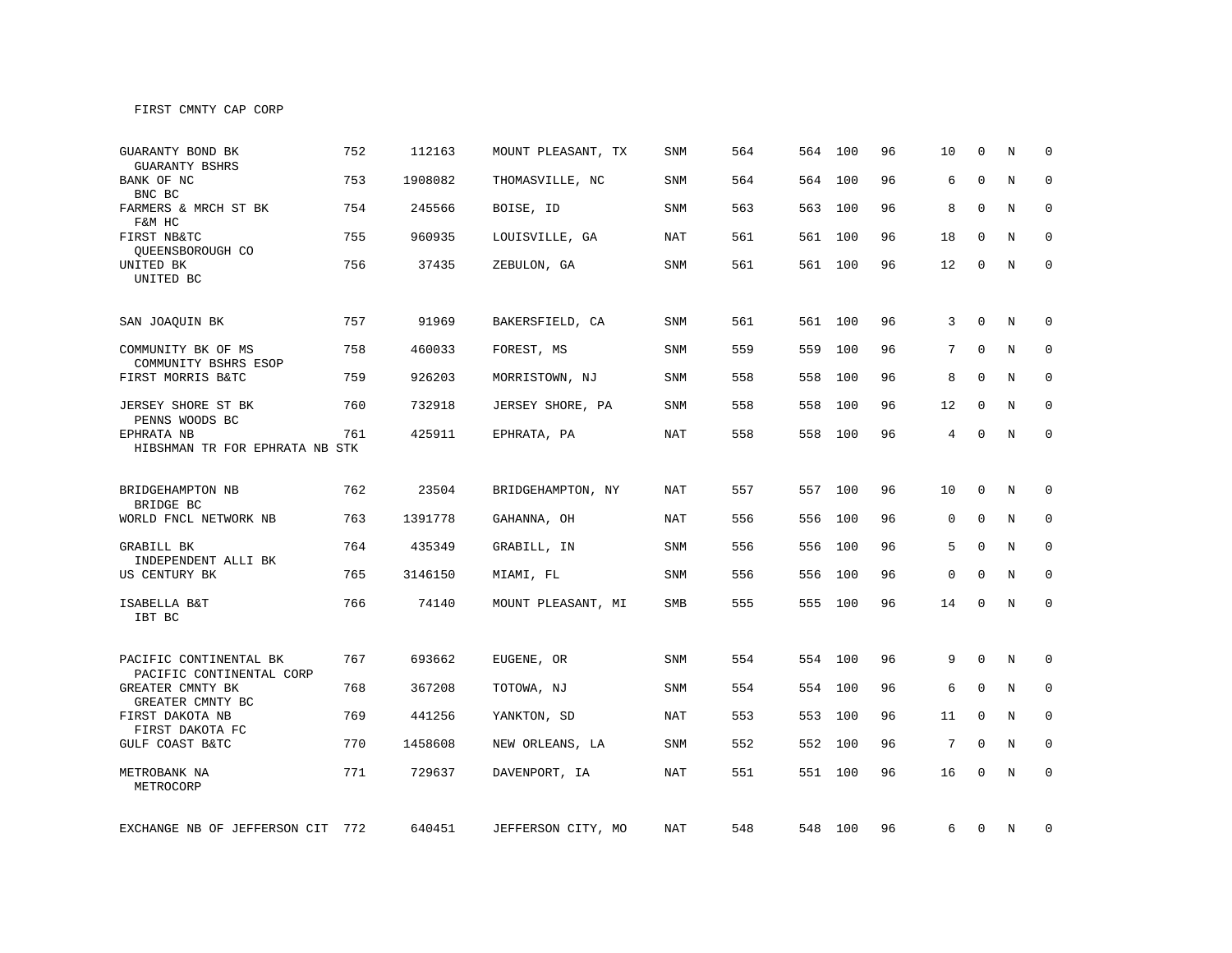| EXCHANGE NAT BANCSHARES INC                           |     |         |                            |            |     |     |         |    |             |             |         |             |
|-------------------------------------------------------|-----|---------|----------------------------|------------|-----|-----|---------|----|-------------|-------------|---------|-------------|
| FIRST NB OF NORTHERN CA<br>FNB BC                     | 773 | 167060  | SOUTH SAN FRANCISCO, CANAT |            | 546 | 546 | 100     | 96 | 14          | 0           | N       | 0           |
| WARREN BK<br>WARREN BC                                | 774 | 2685504 | WARREN, MI                 | <b>SMB</b> | 546 | 546 | 100     | 96 | 2           | $\mathbf 0$ | N       | $\mathbf 0$ |
| UNION BK CO<br>UNITED BSHRS                           | 775 | 780218  | COLUMBUS GROVE, OH         | <b>SNM</b> | 545 | 545 | 100     | 96 | 13          | $\mathbf 0$ | N       | $\mathbf 0$ |
| FIRST COLLINSVILLE BK<br>FIRST CO BANCORP INC         | 776 | 1459717 | COLLINSVILLE, IL           | SNM        | 544 | 544 | 100     | 96 | 4           | $\mathbf 0$ | $\rm N$ | $\Omega$    |
| COMMUNITY BK OF TRI-CTY<br>TRI-COUNTY FC              | 777 | 697978  | WALDORF, MD                | SMB        | 543 | 543 | 100     | 96 | 8           | $\mathbf 0$ | N       | $\mathbf 0$ |
| STATE BK THE LAKES<br>WINTRUST FC                     | 778 | 595430  | ANTIOCH, IL                | <b>SNM</b> | 542 | 542 | 100     | 96 | 3           | $\mathbf 0$ | N       | $\mathbf 0$ |
| EAST CAROLINA BK<br>ECB BC                            | 779 | 580726  | ENGELHARD, NC              | <b>SNM</b> | 541 | 541 | 100     | 96 | 17          | $\mathbf 0$ | N       | $\mathbf 0$ |
| JEFFERSON ST BK<br><b>JEFFERSON BSHRS</b>             | 780 | 45560   | SAN ANTONIO, TX            | <b>SNM</b> | 540 | 540 | 100     | 96 | 8           | $\Omega$    | N       | $\mathbf 0$ |
| WESTERN NB<br>WNB BSHRS                               | 781 | 778466  | ODESSA, TX                 | NAT        | 540 | 540 | 100     | 96 | 5           | $\mathbf 0$ | N       | $\mathbf 0$ |
| LONG ISLAND CMRL BK<br>LONG ISLAND FNCL CORP          | 782 | 1438589 | ISLANDIA, NY               | SNM        | 539 | 539 | 100     | 96 | 10          | $\mathbf 0$ | N       | $\mathbf 0$ |
| FIRST B&TC EAST TX<br>DIBOLL ST BSHRS                 | 783 | 642259  | DIBOLL, TX                 | SNM        | 539 | 539 | 100     | 96 | 13          | $\mathbf 0$ | N       | $\mathbf 0$ |
| TRUST ONE BK<br>SYNOVUS FC                            | 784 | 2331838 | MEMPHIS, TN                | <b>SNM</b> | 539 | 539 | 100     | 96 | 6           | $\mathbf 0$ | N       | 0           |
| FIRST PENN BK<br>PSB BC                               | 785 | 833271  | PHILADELPHIA, PA           | SMB        | 539 | 539 | 100     | 96 | 12          | $\mathbf 0$ | N       | 0           |
| NODAWAY VALLEY BK<br>NODAWAY VALLEY BSHRS             | 786 | 770657  | MARYVILLE, MO              | <b>SNM</b> | 539 | 539 | 100     | 96 | 8           | $\mathbf 0$ | N       | $\mathbf 0$ |
| LEBANON CITIZENS NB<br>LCNB CORP                      | 787 | 785923  | LEBANON, OH                | NAT        | 538 | 538 | 100     | 96 | 20          | 0           | N       | 0           |
| FIRST GULF BK NA<br>ALABAMA NBC                       | 788 | 2608905 | PENSACOLA, FL              | NAT        | 538 | 538 | 100     | 96 | 11          | $\mathbf 0$ | N       | 0           |
| ALLIANCE BK<br>ALLIANCE BSHRS CA                      | 789 | 720465  | CULVER CITY, CA            | <b>SNM</b> | 538 | 538 | 100     | 96 | $\mathbf 0$ | $\Omega$    | N       | $\mathbf 0$ |
| UMB NB OF AMER<br>UMB FC                              | 790 | 597555  | SALINA, KS                 | <b>NAT</b> | 537 | 537 | 100     | 96 | 13          | 0           | N       | 0           |
| EAGLE B&TC OF MISSOURI<br>JEFFERSON COUNTY BANCSHARES | 791 | 846356  | HILLSBORO, MO              | SNM        | 536 | 536 | 100     | 96 | 8           | $\mathbf 0$ | N       | $\mathbf 0$ |
| BCPBANK NA<br>BCP INTERNACIONAL II SGPS SOCI          | 792 | 2944715 | NEWARK, NJ                 | NAT        | 535 | 535 | 100     | 96 | 13          | $\mathbf 0$ | N       | $\mathbf 0$ |
| COMMUNITY ST BK NA<br>VAN DIEST INV CO                | 793 | 790543  | ANKENY, IA                 | <b>NAT</b> | 535 | 535 | 100     | 96 | 7           | $\Omega$    | N       | $\mathbf 0$ |
| IOWA ST B&TC                                          | 794 | 836843  | IOWA CITY, IA              | <b>SNM</b> | 534 |     | 534 100 | 96 | 5           | $\mathbf 0$ | N       | $\Omega$    |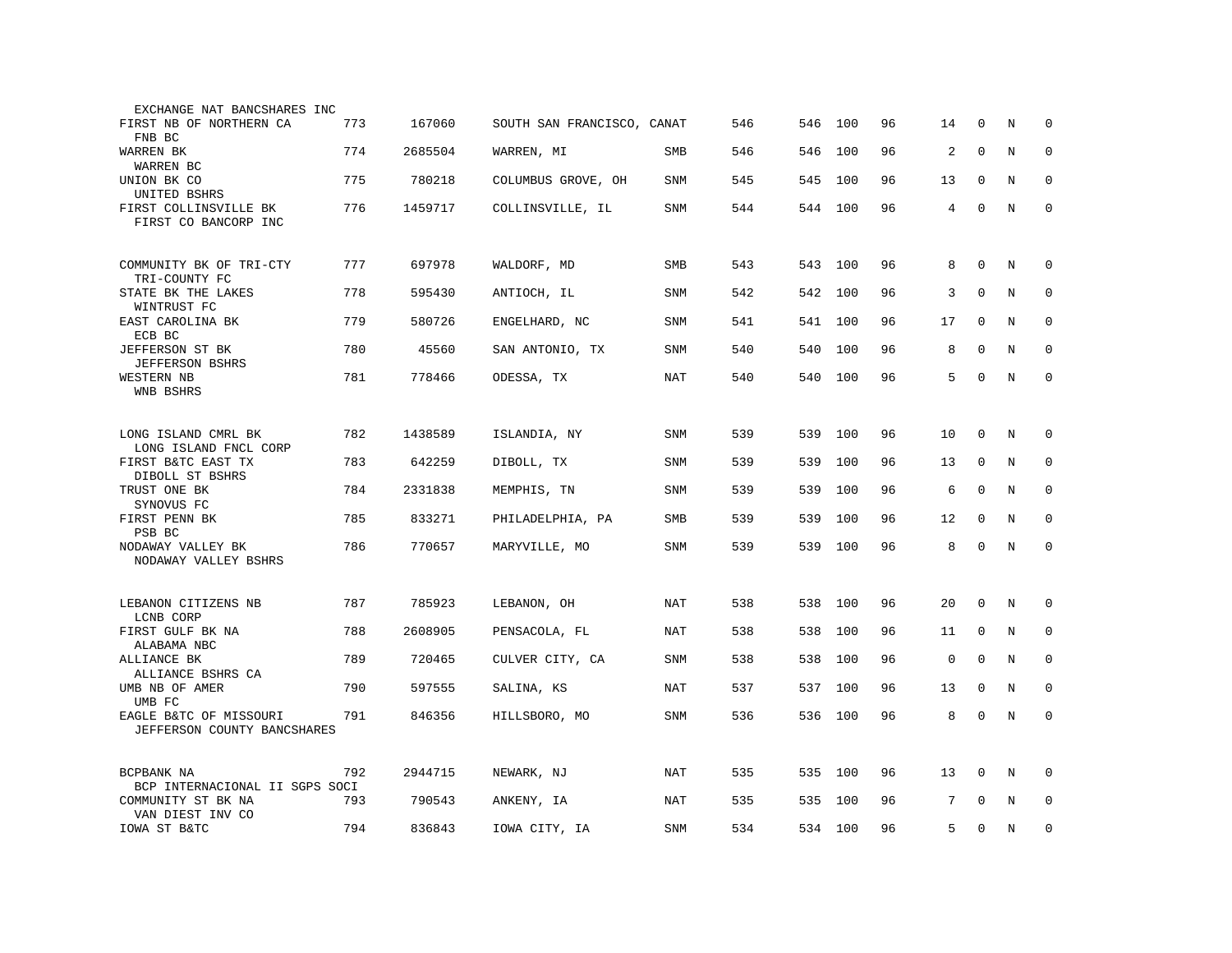| ISB FC                                                 |     |         |                       |            |     |     |     |    |                |              |         |             |
|--------------------------------------------------------|-----|---------|-----------------------|------------|-----|-----|-----|----|----------------|--------------|---------|-------------|
| FIDELITY DEPOSIT & DISCOUNT<br>FIDELITY D&D BC INC     | 795 | 1007819 | DUNMORE, PA           | <b>SNM</b> | 533 | 533 | 100 | 96 | 11             | 0            | N       | $\mathbf 0$ |
| DARBY B&TC<br>DBT HC                                   | 796 | 446336  | VIDALIA, GA           | <b>SNM</b> | 532 | 532 | 100 | 96 | 5              | $\mathbf 0$  | N       | 0           |
| SOMERSET VALLEY BK                                     | 797 | 1916612 | SOMERVILLE, NJ        | <b>SNM</b> | 532 | 532 | 100 | 96 | 10             | $\mathbf 0$  | N       | $\mathbf 0$ |
| SVB FNCL SVC<br>COMMUNITY B&TC<br>COMM BC              | 798 | 151818  | CLARKS SUMMIT, PA     | SMB        | 531 | 531 | 100 | 96 | 16             | $\mathbf 0$  | N       | 0           |
| BREMER BK NA<br>OTTO BREMER FOUNDATION                 | 799 | 268556  | ALEXANDRIA, MN        | NAT        | 531 | 531 | 100 | 96 | 7              | $\Omega$     | N       | 0           |
| COMMUNITY BK<br>COMMUNITY BSHRS                        | 800 | 594134  | BLOUNTSVILLE, AL      | SNM        | 530 | 530 | 100 | 96 | 20             | $\mathbf 0$  | N       | 0           |
| <b>BANK OF CASTILE</b><br>TOMPKINS TRUSTCO             | 801 | 165806  | CASTILE, NY           | <b>SNM</b> | 530 | 530 | 100 | 96 | 12             | $\mathbf 0$  | N       | $\mathbf 0$ |
| SECURITY BK OF KANSAS CITY<br>VALLEY VIEW BSHRS        | 802 | 1009354 | KANSAS CITY, KS       | SNM        | 529 | 529 | 100 | 96 | 7              | $\mathbf 0$  | N       | 0           |
| SECURITY ST B&TC<br>SECURITY HC                        | 803 | 247355  | FREDERICKSBURG, TX    | SNM        | 529 | 529 | 100 | 96 | 14             | $\mathbf 0$  | N       | 0           |
| BREMER BK NA<br>OTTO BREMER FOUNDATION                 | 804 | 503453  | MENOMONIE, WI         | <b>NAT</b> | 529 | 529 | 100 | 96 | 15             | $\mathbf{0}$ | N       | $\mathbf 0$ |
| SAVANNAH BK NA<br>SAVANNAH BC                          | 805 | 1466489 | SAVANNAH, GA          | <b>NAT</b> | 528 | 528 | 100 | 96 | 4              | $\mathbf 0$  | N       | $\mathbf 0$ |
| SUMMIT NB<br>SUMMIT BC                                 | 806 | 1167393 | ATLANTA, GA           | NAT        | 527 | 527 | 100 | 96 | 7              | $\mathbf 0$  | N       | $\mathbf 0$ |
| MERCANTILE T&SB<br>MERCANTILE BANCORP INC              | 807 | 481542  | QUINCY, IL            | <b>SNM</b> | 527 | 527 | 100 | 96 | 5              | $\Omega$     | N       | 0           |
| JAMES MONROE BK<br>JAMES MONROE BC                     | 808 | 2684132 | ARLINGTON, VA         | SMB        | 526 | 526 | 100 | 97 | 6              | $\mathbf 0$  | N       | $\mathbf 0$ |
| VOYAGER BK<br>VOYAGER FS CORP                          | 809 | 430670  | EDEN PRAIRIE, MN      | <b>SNM</b> | 526 | 526 | 100 | 97 | 3              | $\Omega$     | N       | $\mathbf 0$ |
| KENTUCKY BK<br>KENTUCKY BSHRS INC                      | 810 | 373115  | PARIS, KY             | <b>SNM</b> | 525 | 525 | 100 | 97 | 11             | $\mathbf 0$  | N       | 0           |
| FIRST AR VALLEY BK<br>LIBERTY BANCSHARES INC           | 811 | 701240  | RUSSELLVILLE, AR      | SNM        | 524 | 524 | 100 | 97 | 6              | $\mathbf{0}$ | N       | $\mathbf 0$ |
| PREMIER BK<br>FULTON FNCL CORP                         | 812 | 1954294 | DOYLESTOWN, PA        | SMB        | 522 | 522 | 100 | 97 | 6              | $\mathbf 0$  | N       | 0           |
| CITIZENS BK<br>CITCO CMNTY BSHRS                       | 813 | 778738  | ELIZABETHTON, TN      | SNM        | 522 | 522 | 100 | 97 | 13             | 0            | N       | 0           |
| PEOPLES NB MCLEANSBORO<br>MARKET STREET BANCSHARES INC | 814 | 375043  | MCLEANSBORO, IL       | NAT        | 521 | 521 | 100 | 97 | 13             | $\mathbf 0$  | N       | 0           |
| BANK OF WALNUT CREEK<br>BWC FC                         | 815 | 18368   | WALNUT CREEK, CA      | SNM        | 521 | 521 | 100 | 97 | 6              | $\Omega$     | N       | 0           |
| VILLAGE B&TC                                           | 816 | 2298995 | ARLINGTON HEIGHTS, IL | SMB        | 520 | 520 | 100 | 97 | $\overline{2}$ | $\mathbf 0$  | $\rm N$ | $\mathbf 0$ |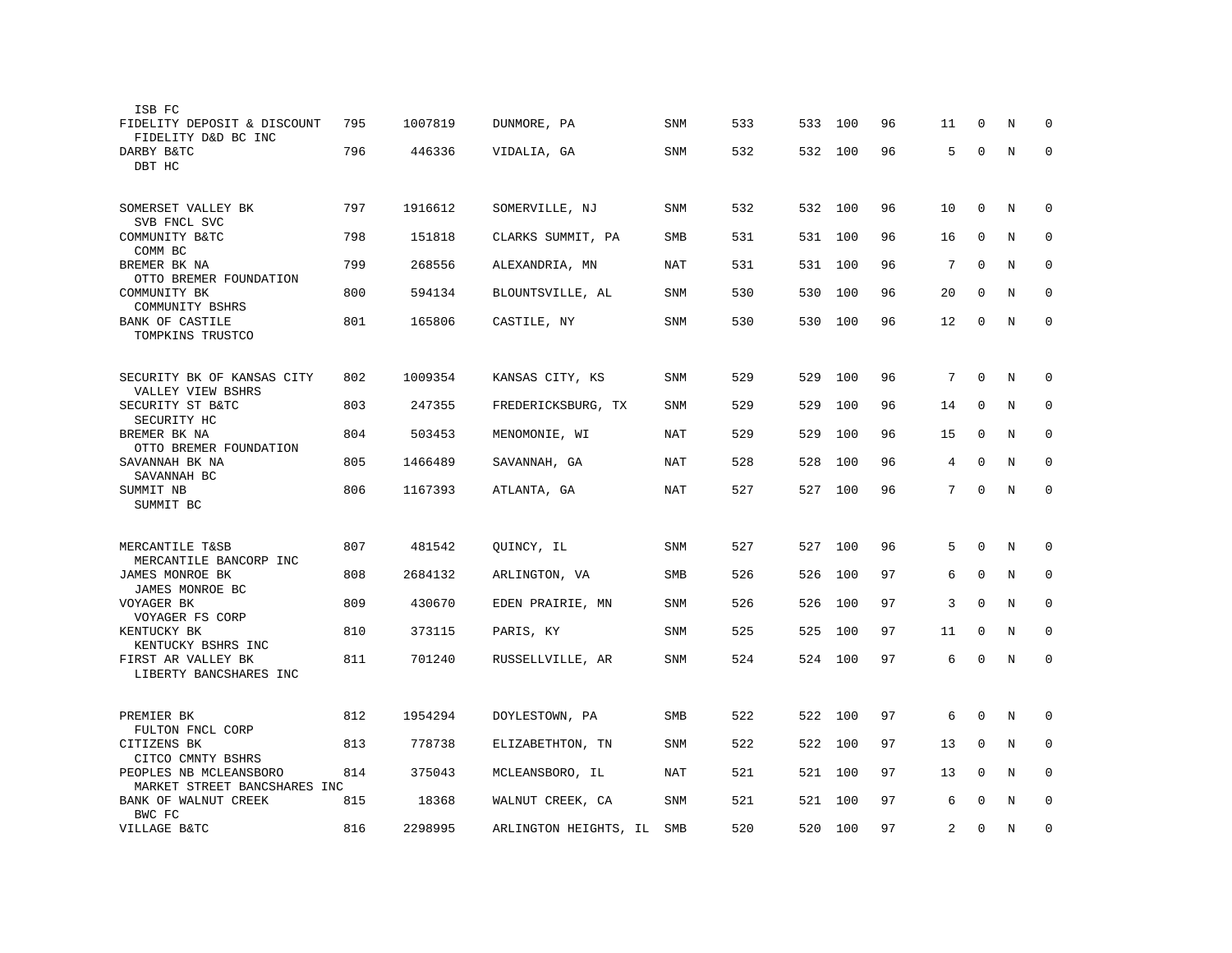## WINTRUST FC

| CITIZENS B&TC OF W GA<br>SYNOVUS FC                  | 817 | 557933  | CARROLLTON, GA    | SNM        | 520 | 520 | 100     | 97 | 10              | $\mathbf 0$  | N           | $\Omega$     |
|------------------------------------------------------|-----|---------|-------------------|------------|-----|-----|---------|----|-----------------|--------------|-------------|--------------|
| FIRST NB OF JASPER<br>SYNOVUS FC                     | 818 | 157838  | JASPER, AL        | <b>NAT</b> | 520 | 520 | 100     | 97 | 8               | $\Omega$     | N           | $\Omega$     |
| LIBERTY BK<br>LIBERTY BANCSHARES INC                 | 819 | 2352235 | SPRINGFIELD, MO   | SNM        | 519 | 519 | 100     | 97 | 8               | $\Omega$     | N           | $\Omega$     |
| OMNI BK<br>OMNI BSHRS                                | 820 | 1229424 | METAIRIE, LA      | SNM        | 519 | 519 | 100     | 97 | 9               | $\mathbf 0$  | N           | 0            |
| UNION TC<br>UNION BSHRS                              | 821 | 563907  | ELLSWORTH, ME     | SMB        | 519 |     | 519 100 | 97 | 11              | 0            | N           | $\mathbf 0$  |
| NORTHSIDE CMNTY BK<br>ALIKAT INV                     | 822 | 2533119 | GURNEE, IL        | <b>SMB</b> | 519 | 519 | 100     | 97 | 2               | $\Omega$     | N           | $\Omega$     |
| OXFORD BK<br>OXFORD BK CORP                          | 823 | 448040  | OXFORD, MI        | <b>SNM</b> | 518 | 518 | 100     | 97 | 5               | $\Omega$     | $\mathbf N$ | $\mathbf 0$  |
| FARMERS BK & CAPITAL TC<br>FARMERS CAPITAL BANK CORP | 824 | 728742  | FRANKFORT, KY     | <b>SNM</b> | 518 | 518 | 100     | 97 | 4               | $\Omega$     | N           | $\mathbf 0$  |
| FIRST SIGNATURE B&TC<br>JOHN HANCOCK HOLDINGS DE LLC | 825 | 204808  | PORTSMOUTH, NH    | <b>SNM</b> | 517 |     | 517 100 | 97 | 0               | $\mathbf 0$  | N           | 100          |
| SOUTH VALLEY B&TC<br>SOUTH VALLEY BC                 | 826 | 906063  | KLAMATH FALLS, OR | SNM        | 516 |     | 516 100 | 97 | 8               | 0            | N           | $\mathbf 0$  |
| APPALACHIAN CMNTY BK                                 | 827 | 2280552 | ELLIJAY, GA       | <b>SNM</b> | 516 |     | 516 100 | 97 | 5               | $\Omega$     | N           | 0            |
| APPALACHIAN BSHRS<br>FIRST BUS BK<br>FIRST BUS FS    | 828 | 537449  | MADISON, WI       | SNM        | 515 | 515 | 100     | 97 | 0               | $\mathbf{0}$ | $\mathbf N$ | $\mathbf 0$  |
| BARABOO NB<br>BARABOO BC                             | 829 | 24949   | BARABOO, WI       | <b>NAT</b> | 515 | 515 | 100     | 97 | 10              | $\mathbf 0$  | N           | $\mathbf 0$  |
| CITIZENS UNION BK<br>LEA M MCMULLAN TR               | 830 | 65746   | SHELBYVILLE, KY   | SNM        | 515 |     | 515 100 | 97 | 12              | $\mathbf 0$  | N           | $\mathbf 0$  |
| FLAGSHIP B&TC<br>CHITTENDEN CORP                     | 831 | 1162147 | WORCESTER, MA     | SNM        | 515 |     | 515 100 | 97 | $7\overline{ }$ | $\mathbf 0$  | N           | $\mathbf 0$  |
| MIDSOUTH BK NA<br>MIDSOUTH BC                        | 832 | 223331  | LAFAYETTE, LA     | NAT        | 512 |     | 512 100 | 97 | 19              | 0            | N           | 0            |
| NORTHWEST GA BK<br>N W SVC CORP                      | 833 | 712031  | RINGGOLD, GA      | SNM        | 509 | 509 | 100     | 97 | $7\overline{ }$ | $\mathbf 0$  | N           | $\mathbf 0$  |
| AMERICAN BK<br>AMERICAN BK INC                       | 834 | 2580243 | ALLENTOWN, PA     | SMB        | 509 | 509 | 100     | 97 | 0               | $\mathbf 0$  | N           | $\mathbf 0$  |
| PARK BK<br>PARK BC                                   | 835 | 403946  | MADISON, WI       | <b>SNM</b> | 509 | 509 | 100     | 97 | 10              | $\mathbf 0$  | N           | $\mathbf 0$  |
| TOWER B&TC<br>TOWER FC                               | 836 | 2744063 | FORT WAYNE, IN    | SMB        | 508 |     | 508 100 | 97 | 4               | $\mathbf 0$  | N           | $\mathbf{0}$ |
| WEST GA NB                                           | 837 | 147839  | CARROLLTON, GA    | NAT        | 508 |     | 508 100 | 97 | 6               | 0            | N           | 0            |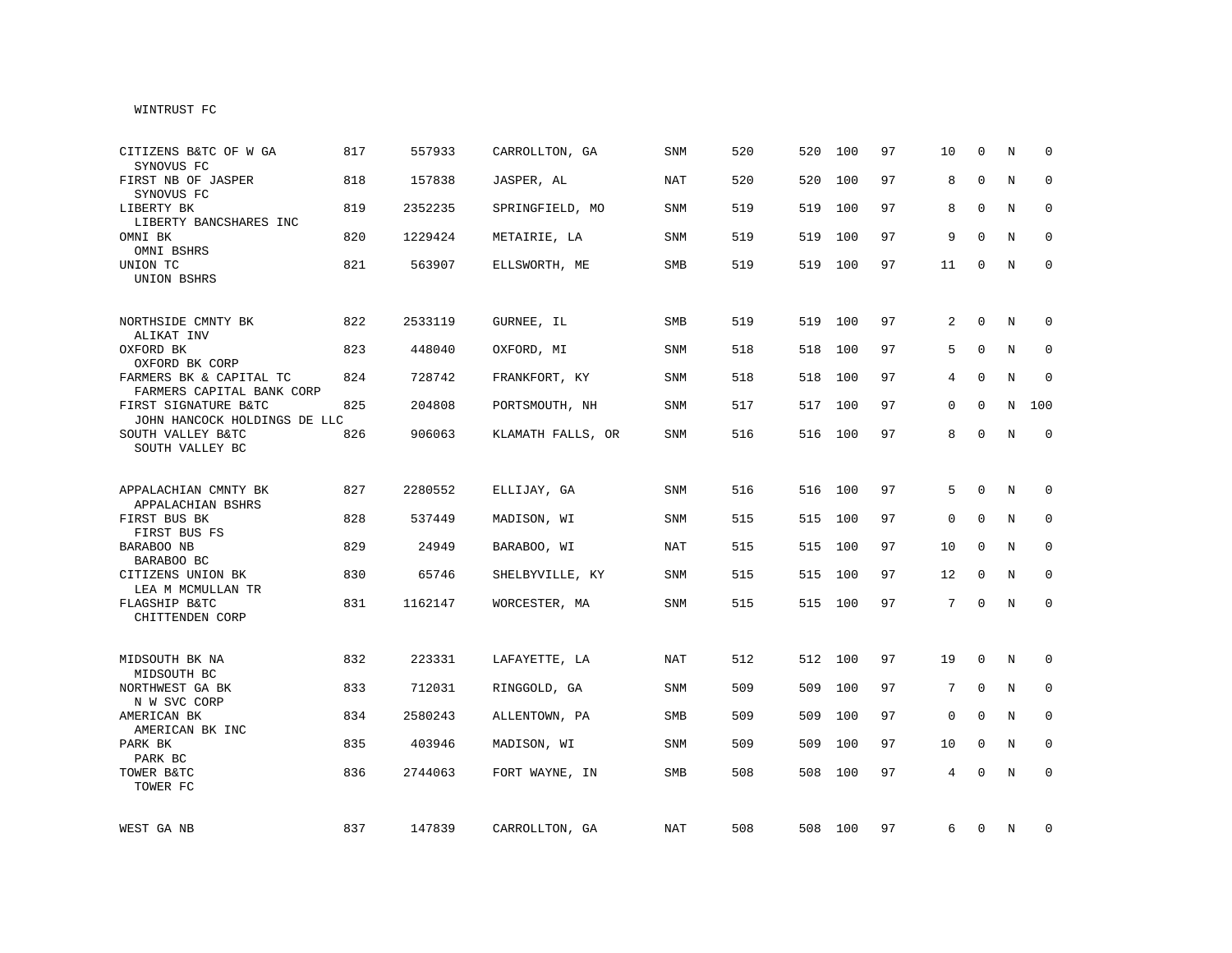| WGNB CORP<br>CITIZENS NB                                       | 838 | 717737  | SEVIERVILLE, TN | NAT        | 507 | 507     | 100     | 97 | 16           | 0           | N       | 0           |
|----------------------------------------------------------------|-----|---------|-----------------|------------|-----|---------|---------|----|--------------|-------------|---------|-------------|
| CNB BSHRS<br>DESERT CMNTY BK                                   | 839 | 155263  | VICTORVILLE, CA | <b>SMB</b> | 507 | 507     | 100     | 97 | 6            | $\mathbf 0$ | N       | $\mathbf 0$ |
| CENTRAL PROGRESSIVE BK                                         | 840 | 185037  | LACOMBE, LA     | <b>SNM</b> | 507 | 507     | 100     | 97 | 13           | 0           | N       | 0           |
| BLOSSMAN BSHRS<br>RICHLAND TC<br>PARK NAT CORP                 | 841 | 695228  | MANSFIELD, OH   | <b>SNM</b> | 507 | 507 100 |         | 97 | 12           | $\mathbf 0$ | $\rm N$ | $\mathbf 0$ |
| FIRST CITIZENS NB<br>CITIZENS FNCL SVC                         | 842 | 978118  | MANSFIELD, PA   | <b>NAT</b> | 507 | 507     | 100     | 97 | 17           | $\mathbf 0$ | N       | $\mathbf 0$ |
| NEW MEXICO B&TC<br>HEARTLAND FNCL USA                          | 843 | 2649122 | ALBUQUERQUE, NM | SNM        | 506 | 506     | 100     | 97 | 11           | 0           | N       | 0           |
| MIZUHO CORPORATE BK OF CA                                      | 844 | 742560  | LOS ANGELES, CA | SNM        | 506 | 506     | 100     | 97 | 1            | $\mathbf 0$ | Y       | 100         |
| HINSBROOK B&T                                                  | 845 | 428547  | WILLOWBROOK, IL | <b>SMB</b> | 506 | 506     | 100     | 97 | 4            | $\Omega$    | N       | $\mathbf 0$ |
| HINSBROOK BSHRS<br>PIONEER B&TC<br>FORBES FIRST FINANCIAL CORP | 846 | 669751  | MAPLEWOOD, MO   | <b>SNM</b> | 505 | 505     | 100     | 97 | 13           | 0           | N       | $\mathbf 0$ |
| ARCHER BK                                                      | 847 | 323035  | CHICAGO, IL     | <b>SNM</b> | 504 |         | 504 100 | 97 | 8            | $\mathbf 0$ | N       | 0           |
| METROPOLITAN BK GRP<br>TRANSATLANTIC BK                        | 848 | 972237  | MIAMI, FL       | <b>SMB</b> | 503 | 503     | 100     | 97 | 6            | $\mathbf 0$ | N       | $\mathbf 0$ |
| COLORADO ST B&TC NA                                            | 849 | 658559  | DENVER, CO      | NAT        | 503 | 503     | 100     | 97 | 3            | $\mathbf 0$ | N       | $\mathbf 0$ |
| BOK FC<br>NATIONAL REPUBLIC BK CHICAGO                         | 850 | 215130  | CHICAGO, IL     | NAT        | 503 | 503     | 100     | 97 | 1            | $\mathbf 0$ | N       | $\mathbf 0$ |
| FIRST NB OF BERWICK<br>FIRST KEYSTONE CORP                     | 851 | 790918  | BERWICK, PA     | <b>NAT</b> | 503 | 503     | 100     | 97 | 9            | $\Omega$    | N       | $\Omega$    |
| D L EVANS BK                                                   | 852 | 543262  | BURLEY, ID      | <b>SNM</b> | 503 | 503     | 100     | 97 | 11           | $\mathbf 0$ | N       | 0           |
| D L EVANS BC<br><b>BANKWEST</b>                                | 853 | 540551  | PIERRE, SD      | <b>SNM</b> | 502 | 502     | 100     | 97 | 11           | $\mathbf 0$ | N       | $\mathbf 0$ |
| SOUTH DAKOTA BSHRS<br>UNITED CMNTY BK                          | 854 | 439338  |                 | <b>SNM</b> | 501 | 501     | 100     | 97 | 9            | $\mathbf 0$ | N       | $\mathbf 0$ |
| UNITED CMNTY BC                                                |     |         | CHATHAM, IL     |            |     |         |         |    |              |             |         |             |
| COMMONWEALTH B&TC<br>COMMONWEALTH BANCSHARES INC               | 855 | 189044  | LOUISVILLE, KY  | SNM        | 499 | 499     | 100     | 97 | 11           | $\mathbf 0$ | N       | $\mathbf 0$ |
| BRIDGE BK NA<br>BRIDGE CAP HOLD                                | 856 | 3025406 | SAN JOSE, CA    | <b>NAT</b> | 499 | 499     | 100     | 97 | $\mathbf{1}$ | $\mathbf 0$ | N       | $\mathbf 0$ |
| NATIONAL B&TC OF SYCAMORE<br>NI BSHRS CORP                     | 857 | 534345  | SYCAMORE, IL    | NAT        | 499 | 499     | 100     | 97 | 6            | $\mathbf 0$ | Ν       | $\mathbf 0$ |
| CITIZENS BK<br>EMPLOYEE STOCK BONUS TR EMPL                    | 858 | 961259  | FARMINGTON, NM  | <b>SNM</b> | 498 | 498     | 100     | 97 | 5            | $\Omega$    | N       | $\mathbf 0$ |
| PARTNERS MUNICIPAL BK                                          | 859 | 516305  | UTICA, NY       | SNM        | 498 | 498     | 100     | 97 | 0            | $\mathbf 0$ | N       | $\mathbf 0$ |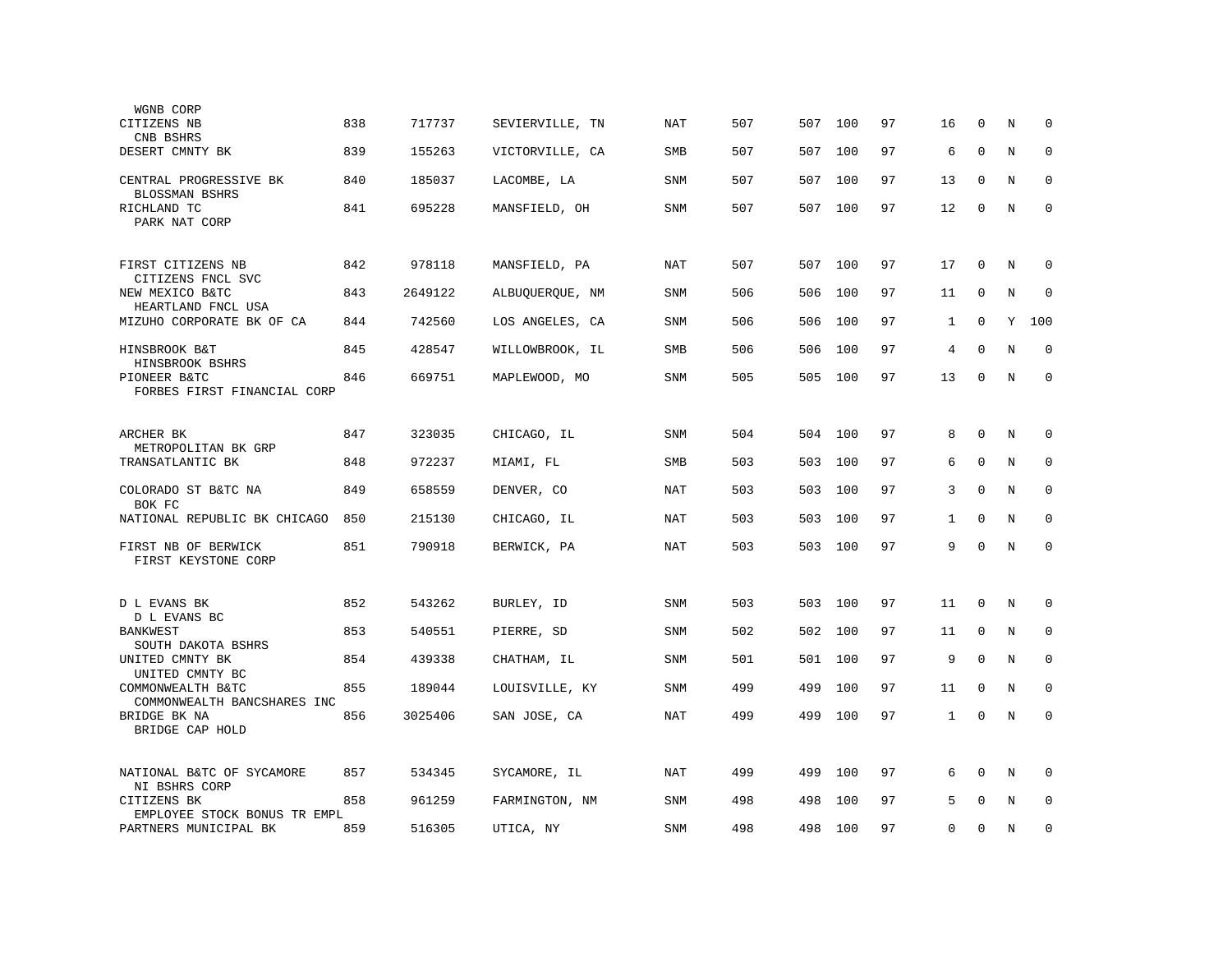| FIRST B&TC OF IL<br>HERSHENHORN BC                      | 860 | 646444  | PALATINE, IL     | SNM        | 497 | 497 | 100     | 97 | 1            | $\mathbf 0$ | N | $\Omega$    |
|---------------------------------------------------------|-----|---------|------------------|------------|-----|-----|---------|----|--------------|-------------|---|-------------|
| HERITAGE OAKS BK<br>HERITAGE OAKS BC                    | 861 | 797467  | PASO ROBLES, CA  | <b>SNM</b> | 496 | 496 | 100     | 97 | 11           | $\mathbf 0$ | N | $\mathbf 0$ |
| SUPERIOR SVG OF NEW ENGLAND<br>NORTH FORK BC            | 862 | 110404  | BRANFORD, CT     | NAT        | 496 | 496 | 100     | 97 | $\mathbf{1}$ | $\mathbf 0$ | N | $\mathbf 0$ |
| SECURITY FIRST BK                                       | 863 | 276850  | SIDNEY, NE       | <b>SNM</b> | 496 | 496 | 100     | 97 | 20           | $\mathbf 0$ | N | $\mathbf 0$ |
| STOCKMENS FC<br>INSOUTH BK<br>INDEPENDENT SO BSHRS ESOT | 864 | 329550  | BROWNSVILLE, TN  | <b>SNM</b> | 496 | 496 | 100     | 97 | 9            | $\mathbf 0$ | N | 0           |
| CENTRA BK<br>CENTRA FNCL HOLD                           | 865 | 2856500 | MORGANTOWN, WV   | SNM        | 495 | 495 | 100     | 97 | 6            | $\mathbf 0$ | N | $\mathbf 0$ |
| ONE UNITED BK                                           | 866 | 935308  | BOSTON, MA       | SNM        | 494 |     | 494 100 | 97 | 8            | $\mathbf 0$ | N | $\mathbf 0$ |
|                                                         |     |         |                  |            |     |     |         |    |              |             |   |             |
| MERCHANTS BK NA<br>MERCHANTS FNCL GROUP                 | 867 | 779351  | WINONA, MN       | NAT        | 493 | 493 | 100     | 97 | 7            | $\Omega$    | N | $\mathbf 0$ |
| SOUTH SIDE T&SB PEORIA<br>MID IL BC                     | 868 | 662640  | PEORIA, IL       | SNM        | 493 | 493 | 100     | 97 | 9            | $\mathbf 0$ | N | $\mathbf 0$ |
| COASTAL BK OF GA<br>SYNOVUS FC                          | 869 | 300531  | BRUNSWICK, GA    | <b>SNM</b> | 492 | 492 | 100     | 97 | 6            | $\mathbf 0$ | N | $\mathbf 0$ |
| AMERICAN BUS BK                                         | 870 | 2734729 | LOS ANGELES, CA  | <b>SNM</b> | 492 | 492 | 100     | 97 | 0            | $\Omega$    | N | $\mathbf 0$ |
| FIRST NB<br>CAPITOL BC                                  | 871 | 355858  | FT. PIERRE, SD   | <b>NAT</b> | 491 | 491 | 100     | 97 | 14           | $\mathbf 0$ | N | $\mathbf 0$ |
| BANK OF TN<br>BANCTENN CORP                             | 872 | 340135  | KINGSPORT, TN    | <b>SNM</b> | 491 | 491 | 100     | 97 | 8            | $\mathbf 0$ | N | $\mathbf 0$ |
| FIRST NB<br>LAURITZEN CORP                              | 873 | 181459  | NORTH PLATTE, NE | NAT        | 490 | 490 | 100     | 97 | 5            | $\mathbf 0$ | N | 0           |
| AMERICAN HERITAGE BK<br>AMERICAN BC                     | 874 | 311050  | SAPULPA, OK      | SMB        | 490 | 490 | 100     | 97 | 10           | $\mathbf 0$ | N | $\mathbf 0$ |
| TENNESSEE ST BK<br>TENNESSEE ST BSHRS                   | 875 | 479839  | PIGEON FORGE, TN | SMB        | 489 | 489 | 100     | 97 | 12           | $\mathbf 0$ | N | $\Omega$    |
| FARMERS B&TC<br>MAGNOLIA BANKING CORP                   | 876 | 12946   | MAGNOLIA, AR     | SNM        | 489 | 489 | 100     | 97 | 11           | $\mathbf 0$ | N | $\mathbf 0$ |
| CRYSTAL LAKE B&TC NA<br>WINTRUST FC                     | 877 | 2624400 | CRYSTAL LAKE, IL | NAT        | 489 | 489 | 100     | 97 | 4            | $\mathbf 0$ | N | $\mathbf 0$ |
| FIRST AMER B&TC<br>ONE AMER CORP                        | 878 | 101037  | VACHERIE, LA     | <b>SNM</b> | 488 | 488 | 100     | 97 | 20           | $\mathbf 0$ | N | $\mathbf 0$ |
| AMERICAN BK CMRC<br>AMERICO BSHRS                       | 879 | 215662  | WOLFFORTH, TX    | <b>SNM</b> | 487 | 487 | 100     | 97 | 7            | $\mathbf 0$ | N | $\mathbf 0$ |
| SKAGIT ST BK                                            | 880 | 227179  | BURLINGTON, WA   | <b>SNM</b> | 486 | 486 | 100     | 97 | 11           | $\Omega$    | N | $\Omega$    |
| PEOPLES ST BK                                           | 881 | 340144  | WAUSAU, WI       | <b>SNM</b> | 486 | 486 | 100     | 97 | 5            | $\mathbf 0$ | N | 0           |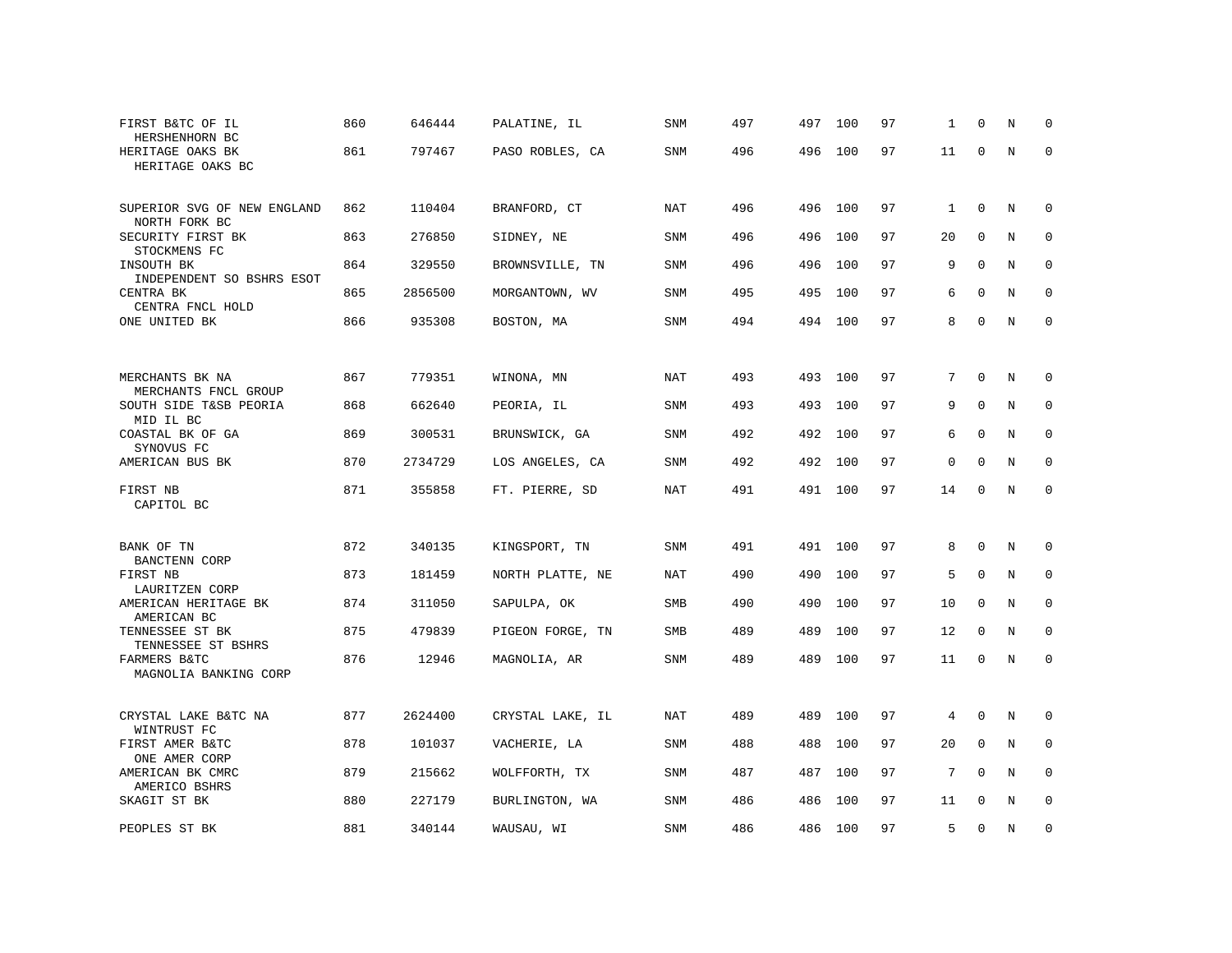| PEOPLES ST BK<br>PSB GROUP                                    | 882 | 749046  | HAMTRAMCK, MI   | SNM        | 486 | 486     | 100 | 97 | 10           | $\Omega$     | N | $\Omega$     |
|---------------------------------------------------------------|-----|---------|-----------------|------------|-----|---------|-----|----|--------------|--------------|---|--------------|
| CEDARS BK                                                     | 883 | 1156221 | LOS ANGELES, CA | <b>SNM</b> | 486 | 486     | 100 | 97 | 2            | $\mathbf 0$  | N | $\mathbf 0$  |
| FIRST VOLUNTEER BK OF TENNES<br>FIRST VOLUNTEER CORP          | 884 | 234739  | CHATTANOOGA, TN | SNM        | 485 | 485     | 100 | 97 | 20           | 0            | N | 0            |
| <b>BANKFIRST</b><br>MARSHALL BANKFIRST CORP                   | 885 | 2352507 | SIOUX FALLS, SD | <b>SMB</b> | 484 | 484     | 100 | 97 | 4            | $\Omega$     | N | $\mathbf 0$  |
| FIRST NB OF PALMERTON<br>PALM BC                              | 886 | 186717  | PALMERTON, PA   | NAT        | 484 | 484 100 |     | 97 | 8            | $\Omega$     | N | $\mathbf{0}$ |
| CITIZENS BKG CO<br>FIRST CITIZENS BC                          | 887 | 542528  | SANDUSKY, OH    | <b>SMB</b> | 483 | 483     | 100 | 97 | 8            | $\Omega$     | N | $\mathbf 0$  |
| NATIONAL BK OF BLACKSBURG<br>NATIONAL BSHRS                   | 888 | 754929  | BLACKSBURG, VA  | <b>NAT</b> | 483 | 483     | 100 | 97 | 15           | $\mathbf 0$  | N | $\mathbf 0$  |
| FARMERS & MRCH BK<br>F&M FC                                   | 889 | 741330  | CLARKSVILLE, TN | <b>SNM</b> | 483 | 483     | 100 | 97 | 8            | 0            | N | 0            |
| FARMERS B&TC NA<br>FARMERS ENT                                | 890 | 482156  | GREAT BEND, KS  | NAT        | 482 | 482     | 100 | 97 | 6            | $\Omega$     | N | $\Omega$     |
| HAGERSTOWN TC<br>FULTON FNCL CORP                             | 891 | 822529  | HAGERSTOWN, MD  | <b>SNM</b> | 482 | 482 100 |     | 97 | 11           | $\mathbf{0}$ | N | $\mathbf 0$  |
| WASHINGTON FIRST INTL BK                                      | 892 | 1450620 | SEATTLE, WA     | SNM        | 482 | 482     | 100 | 97 | 2            | $\mathbf 0$  | N | $\Omega$     |
| WASHINGTON FIRST FNCL GROUP<br>BANK OF NY DE<br>BANK OF NY CO | 893 | 488318  | NEWARK, DE      | <b>SNM</b> | 481 | 480     | 100 | 97 | $\mathbf{0}$ | $\mathbf{1}$ | N | $\mathbf 0$  |
| FIRST NB<br>FIRST PARAGOULD BANKSHARES INC                    | 894 | 42448   | PARAGOULD, AR   | NAT        | 480 | 480     | 100 | 97 | 7            | $\mathbf 0$  | N | 0            |
| UNITED B&T<br>UNITED BC                                       | 895 | 401148  | TECUMSEH, MI    | SNM        | 480 | 480     | 100 | 97 | 14           | 0            | N | 0            |
| MISSION BK<br>VALLEY VIEW BSHRS                               | 896 | 170051  | MISSION, KS     | <b>SNM</b> | 480 | 480     | 100 | 97 | 4            | $\Omega$     | N | $\mathbf 0$  |
| NEW PEOPLES BK<br>NEW PEOPLES BSHRS                           | 897 | 2736451 | HONAKER, VA     | <b>SMB</b> | 479 | 479     | 100 | 97 | 19           | 0            | N | 0            |
| BANK OF EAST ASIA USA NA<br>EAST ASIA HC                      | 898 | 1015560 | NEW YORK, NY    | NAT        | 478 | 478     | 100 | 97 | 2            | 0            | N | 100          |
| SECURITY NB OF OMAHA<br>SECURITY NAT CORP                     | 899 | 844053  | OMAHA, NE       | NAT        | 477 | 477     | 100 | 97 | 10           | $\mathbf 0$  | N | 0            |
| MOUNTAIN WEST BK NA<br>MOUNTAIN WEST FC                       | 900 | 1861927 | HELENA, MT      | NAT        | 477 | 477     | 100 | 97 | 8            | $\mathbf 0$  | N | $\mathbf 0$  |
| FIRST NB OF SANTA FE<br>NEW MEXICO BANQUEST CORP              | 901 | 787253  | SANTA FE, NM    | NAT        | 477 | 477     | 100 | 97 | 8            | $\Omega$     | N | $\Omega$     |
| ALBANY B&TC NA                                                | 902 | 2732    | CHICAGO, IL     | NAT        | 476 | 476 100 |     | 97 | 3            | 0            | N | 0            |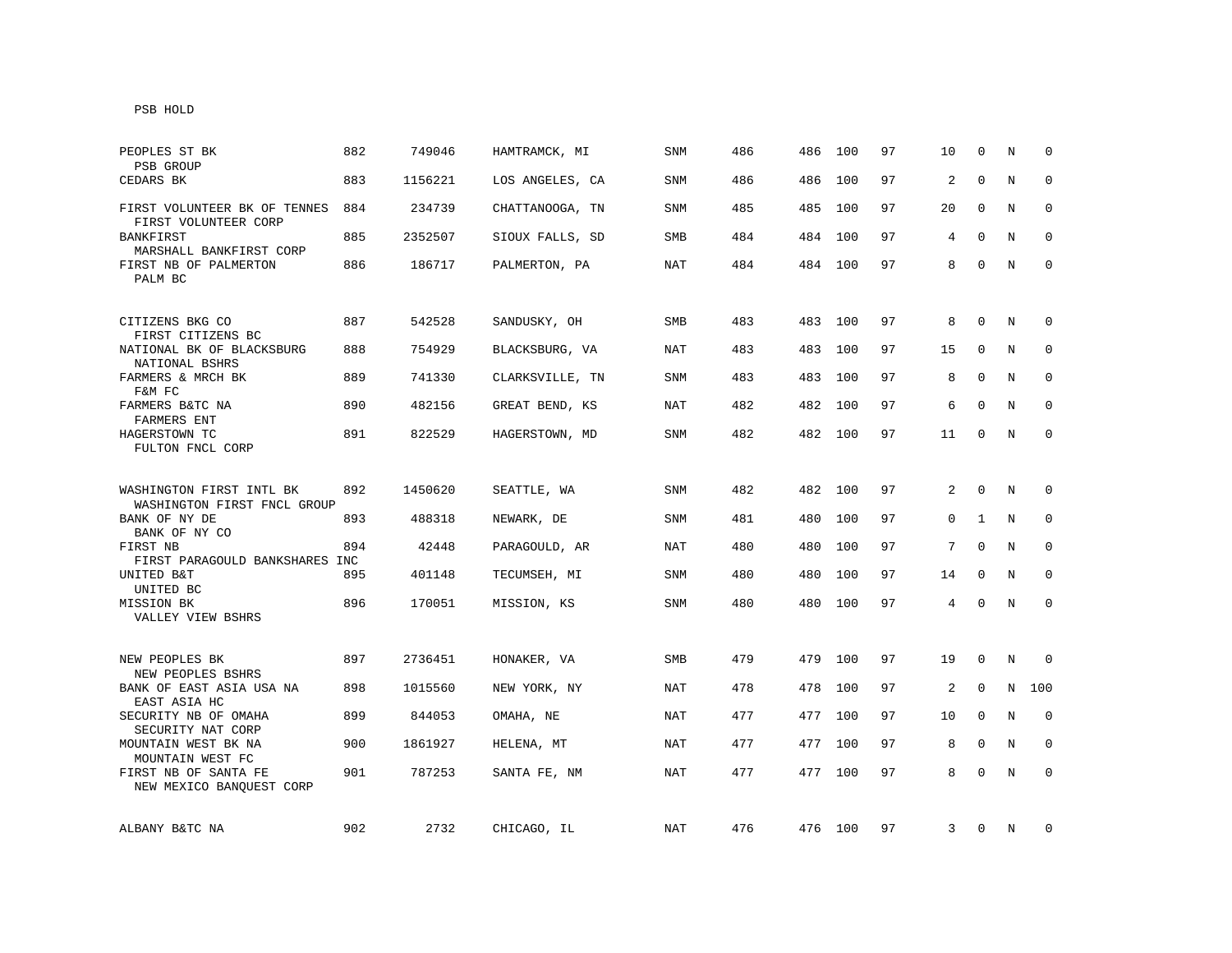| ALBANK CORP                                               |     |         |                  |            |     |     |     |    |    |              |   |             |
|-----------------------------------------------------------|-----|---------|------------------|------------|-----|-----|-----|----|----|--------------|---|-------------|
| INDEPENDENCE BK OF KY<br>INDEPENDENCE BANCSHARES INC      | 903 | 648242  | OWENSBORO, KY    | SNM        | 476 | 476 | 100 | 97 | 19 | $\Omega$     | N | $\Omega$    |
| WAUCHULA ST BK<br>CREWS BKG CORP                          | 904 | 200435  | WAUCHULA, FL     | <b>SNM</b> | 476 | 476 | 100 | 97 | 3  | $\mathbf{0}$ | N | $\mathbf 0$ |
| ANNAPOLIS BKG&TC<br>MERCANTILE BSHRS CORP                 | 905 | 809324  | ANNAPOLIS, MD    | SMB        | 475 | 475 | 100 | 97 | 10 | $\mathbf 0$  | N | $\mathbf 0$ |
| ALLIANCE BK OF AZ<br>WESTERN ALLIANCE BC                  | 906 | 3138146 | PHOENIX, AZ      | <b>SNM</b> | 475 | 475 | 100 | 97 | 0  | $\mathbf{0}$ | N | $\mathbf 0$ |
|                                                           |     |         |                  |            |     |     |     |    |    |              |   |             |
| ACCESS NB<br>ACCESS NAT CORP                              | 907 | 2859903 | RESTON, VA       | NAT        | 475 | 475 | 100 | 97 | 3  | $\mathbf{0}$ | N | $\mathbf 0$ |
| METROPOLITAN NB<br>MARSHFIELD INV CO ESOP TRUST           | 908 | 294256  | SPRINGFIELD, MO  | NAT        | 474 | 474 | 100 | 97 | 12 | $\mathbf 0$  | N | $\mathbf 0$ |
| BANK OF THE COMMONWEALTH<br>COMMONWEALTH BSHRS            | 909 | 821120  | NORFOLK, VA      | SMB        | 474 | 474 | 100 | 97 | 8  | $\mathbf 0$  | N | 0           |
| CITIZENS BK MUKWONAGO<br>CITIZENS BK HOLD                 | 910 | 783844  | MUKWONAGO, WI    | <b>SNM</b> | 473 | 473 | 100 | 97 | 9  | $\Omega$     | N | $\Omega$    |
| SKYLANDS CMNTY BK<br>FULTON FNCL CORP                     | 911 | 1484595 | HACKETTSTOWN, NJ | SNM        | 473 | 473 | 100 | 97 | 7  | $\mathbf 0$  | N | $\mathbf 0$ |
|                                                           |     |         |                  |            |     |     |     |    |    |              |   |             |
| FIRST NB IN HOWELL<br>FNBH BC                             | 912 | 755047  | HOWELL, MI       | NAT        | 473 | 473 | 100 | 97 | 5  | $\mathbf{0}$ | N | 0           |
| ROYAL AMER BK<br>ROYAL AMER CORP                          | 913 | 1857087 | INVERNESS, IL    | SMB        | 473 | 473 | 100 | 97 | 3  | $\mathbf{0}$ | N | $\mathbf 0$ |
| CITIZENS NB<br>CITIZENS                                   | 914 | 315629  | EVANS CITY, PA   | NAT        | 471 | 471 | 100 | 97 | 17 | $\mathbf 0$  | N | $\mathbf 0$ |
| COMMERCIAL BK                                             | 915 | 438238  | THOMASVILLE, GA  | SNM        | 470 | 470 | 100 | 97 | 3  | $\mathbf{0}$ | N | $\mathbf 0$ |
| SYNOVUS FC<br>UNITED BK IA<br>IDA GROVE BSHRS             | 916 | 738040  | IDA GROVE, IA    | SNM        | 469 | 469 | 100 | 97 | 11 | $\mathbf 0$  | N | $\mathbf 0$ |
|                                                           |     |         |                  |            |     |     |     |    |    |              |   |             |
| ALPINE BK IL<br>LANDMARK FNCL GRP                         | 917 | 813947  | ROCKFORD, IL     | SNM        | 469 | 469 | 100 | 97 | 5  | $\mathbf{0}$ | N | $\mathbf 0$ |
| CAMERON ST BK<br>CAMERON BSHRS                            | 918 | 472335  | LAKE CHARLES, LA | <b>SNM</b> | 469 | 469 | 100 | 97 | 25 | $\mathbf 0$  | N | $\mathbf 0$ |
| INDEPENDENT BK SOUTH MI<br>INDEPENDENT BK CORP            | 919 | 405744  | LESLIE, MI       | <b>SNM</b> | 469 | 469 | 100 | 97 | 16 | $\mathbf 0$  | N | $\mathbf 0$ |
| BUTTE CMNTY BK                                            | 920 | 1821976 | CHICO, CA        | SNM        | 469 | 469 | 100 | 97 | 4  | $\mathbf 0$  | N | $\mathbf 0$ |
| COMMUNITY VALLEY BC<br>FIRST ST BK<br>HOME BANCSHARES INC | 921 | 456045  | CONWAY, AR       | <b>SNM</b> | 468 | 468 | 100 | 97 | 6  | $\mathbf 0$  | N | $\mathbf 0$ |
|                                                           |     |         |                  |            |     |     |     |    |    |              |   |             |
| REDDING BK OF CMRC<br>BANK OF CMRC HOLD                   | 922 | 933863  | REDDING, CA      | SNM        | 468 | 468 | 100 | 97 | 2  | $\mathbf 0$  | N | $\mathbf 0$ |
| COAST BK OF FL<br>COAST FNCL HOLD                         | 923 | 2904344 | BRADENTON, FL    | SNM        | 468 | 468 | 100 | 97 | 0  | $\Omega$     | N | $\mathbf 0$ |
| BLUE RIDGE B&TC                                           | 924 | 935250  | INDEPENDENCE, MO | <b>SNM</b> | 467 | 467 | 100 | 97 | 10 | $\mathbf{0}$ | N | $\mathbf 0$ |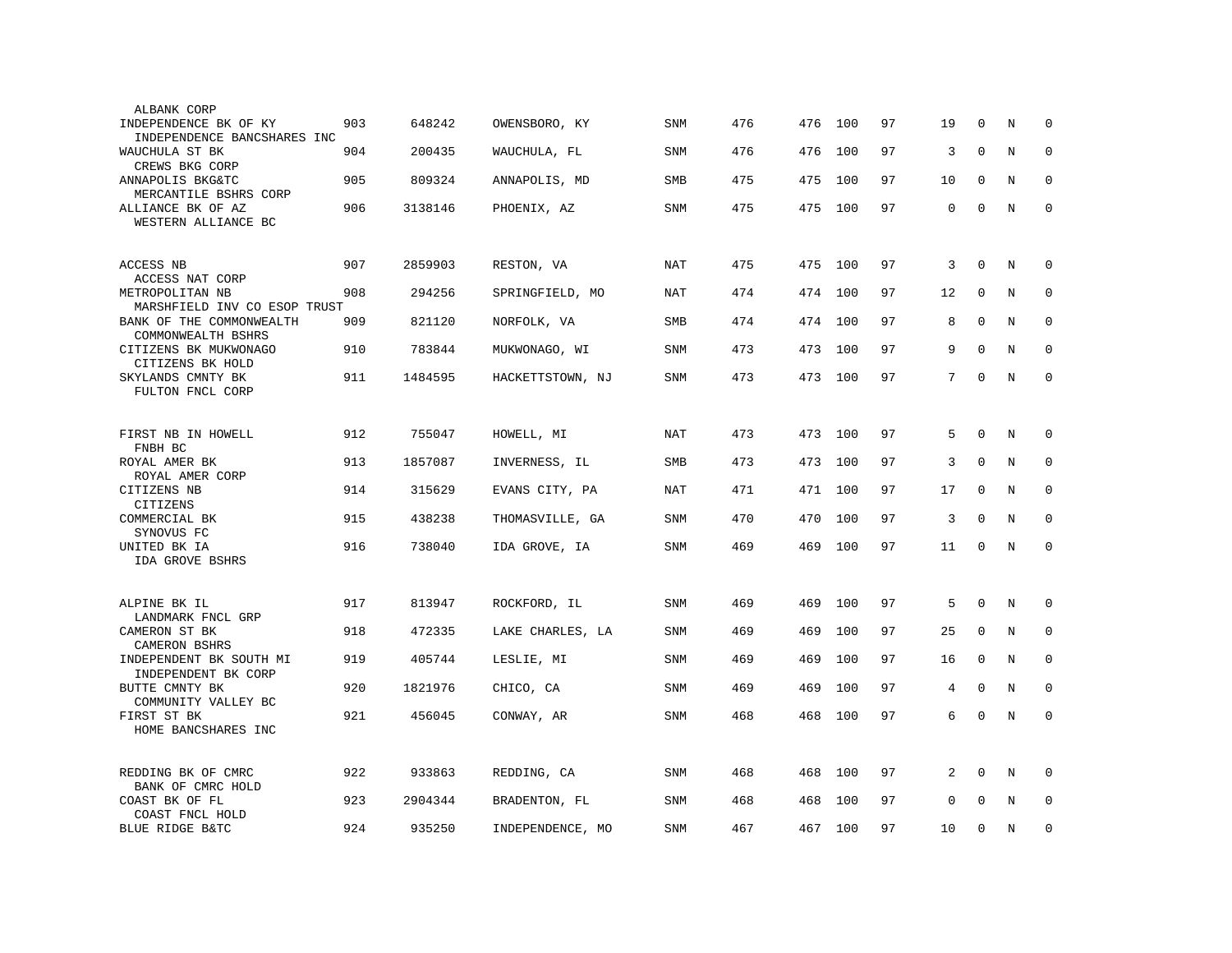| BLUE RIDGE BSHRS<br>ARTHUR ST BK                                       | 925 | 591320  | UNION, SC           | SNM        | 467 |     | 467 100 | 97 | 48 | 0            | N       | $\Omega$    |
|------------------------------------------------------------------------|-----|---------|---------------------|------------|-----|-----|---------|----|----|--------------|---------|-------------|
| JCO VENTURES LLC<br>ARTHUR ST BK<br>HAO MGMT CO LLC                    | 925 | 591320  | UNION, SC           | <b>SNM</b> |     |     |         |    |    |              |         |             |
|                                                                        |     |         |                     |            |     |     |         |    |    |              |         |             |
| ARTHUR ST BK<br>FOJ MGMT CO LLC                                        | 925 | 591320  | UNION, SC           | SNM        |     |     |         |    |    |              |         |             |
| FIRSTBANK OF SOUTH JEFFCO<br>FIRSTBANK HC                              | 926 | 328553  | LITTLETON, CO       | SNM        | 467 |     | 467 100 | 97 | 4  | $\mathbf{0}$ | N       | $\mathbf 0$ |
| FIRSTBANK SW NA<br>FIRSTPERRYTON BC                                    | 927 | 840363  | AMARILLO, TX        | <b>NAT</b> | 465 | 465 | 100     | 97 | 8  | $\mathbf{0}$ | N       | $\mathbf 0$ |
| MAHOPAC NB<br>TOMPKINS TRUSTCO                                         | 928 | 521804  | MAHOPAC, NY         | <b>NAT</b> | 465 | 465 | 100     | 97 | 4  | $\Omega$     | N       | $\Omega$    |
| FIRST NB<br>GREATBANC                                                  | 929 | 26233   | CHICAGO HEIGHTS, IL | NAT        | 465 | 465 | 100     | 97 | 5  | $\Omega$     | N       | $\Omega$    |
|                                                                        |     |         |                     |            |     |     |         |    |    |              |         |             |
| PRAIRIE B&TC<br>PRAIRIE FC                                             | 930 | 1936320 | BRIDGEVIEW, IL      | SMB        | 464 | 464 | 100     | 97 | 4  | 0            | N       | 0           |
| FIRST FARMERS B&T<br>FIRST FARMERS FC                                  | 931 | 139843  | CONVERSE, IN        | SMB        | 464 | 464 | 100     | 97 | 13 | $\mathbf 0$  | N       | $\mathbf 0$ |
| <b>GUARANTY BK</b><br>GUARANTY FEDERAL BSHRS INC                       | 932 | 131173  | SPRINGFIELD, MO     | <b>SNM</b> | 464 | 464 | 100     | 97 | 2  | $\mathbf{0}$ | N       | $\mathbf 0$ |
| PLANTERS B&TC                                                          | 933 | 972648  | INDIANOLA, MS       | <b>SNM</b> | 463 | 463 | 100     | 97 | 13 | $\mathbf{0}$ | N       | $\mathbf 0$ |
| PLANTERS HOLDING COMPANY<br>COMMUNITY BK OF FL<br>COMMUNITY BK OF S FL | 934 | 999430  | HOMESTEAD, FL       | SNM        | 462 | 462 | 100     | 97 | 20 | 0            | N       | $\mathbf 0$ |
|                                                                        |     |         |                     |            |     |     |         |    |    |              |         |             |
| UMB BK COLORADO NA<br>UMB FC                                           | 935 | 593753  | DENVER, CO          | NAT        | 462 | 462 | 100     | 97 | 11 | $\Omega$     | N       | $\Omega$    |
| FIRST CMRL BK OF FL<br>FCB FL BC                                       | 936 | 2737029 | ORLANDO, FL         | SMB        | 462 | 462 | 100     | 97 | 5  | $\mathbf 0$  | N       | 0           |
| LINCOLN ST BK<br>MERCHANTS & MFR BC                                    | 937 | 969349  | MILWAUKEE, WI       | SNM        | 461 | 461 | 100     | 97 | 16 | $\mathbf 0$  | N       | 0           |
| RIVERSIDE BK OF THE GULF COA<br>RIVERSIDE GULF COAST BKG CO            | 938 | 2616076 | CAPE CORAL, FL      | <b>SMB</b> | 461 | 461 | 100     | 97 | 13 | $\mathbf 0$  | N       | $\mathbf 0$ |
| PARAGON CMRL BK<br>PARAGON CMRL CORP                                   | 939 | 2806626 | RALEIGH, NC         | SNM        | 461 | 461 | 100     | 97 | 0  | $\mathbf 0$  | N       | $\mathbf 0$ |
|                                                                        |     |         |                     |            |     |     |         |    |    |              |         |             |
| NATIONAL BK OF KANSAS CITY<br>AMERI-NATIONAL CORP                      | 940 | 2747587 | LEAWOOD, KS         | NAT        | 460 | 460 | 100     | 97 | 2  | $\mathbf 0$  | N       | 0           |
| FIRST CMNTY BK NA<br>FIRST CMNTY CORP                                  | 941 | 2328137 | LEXINGTON, SC       | NAT        | 460 | 460 | 100     | 97 | 8  | 0            | N       | 0           |
| BANK OF THE PACIFIC                                                    | 942 | 307679  | ABERDEEN, WA        | SNM        | 460 | 460 | 100     | 97 | 15 | $\mathbf 0$  | N       | $\mathbf 0$ |
| PACIFIC FC<br>BATH NB                                                  | 943 | 66903   | BATH, NY            | NAT        | 459 | 459 | 100     | 97 | 15 | $\Omega$     | N       | $\mathbf 0$ |
| FINANCIAL INST<br>PUTNAM CTY BK                                        | 944 | 417626  | HURRICANE, WV       | SMB        | 459 | 459 | 100     | 97 | 2  | $\mathbf 0$  | $\rm N$ | $\mathsf 0$ |
|                                                                        |     |         |                     |            |     |     |         |    |    |              |         |             |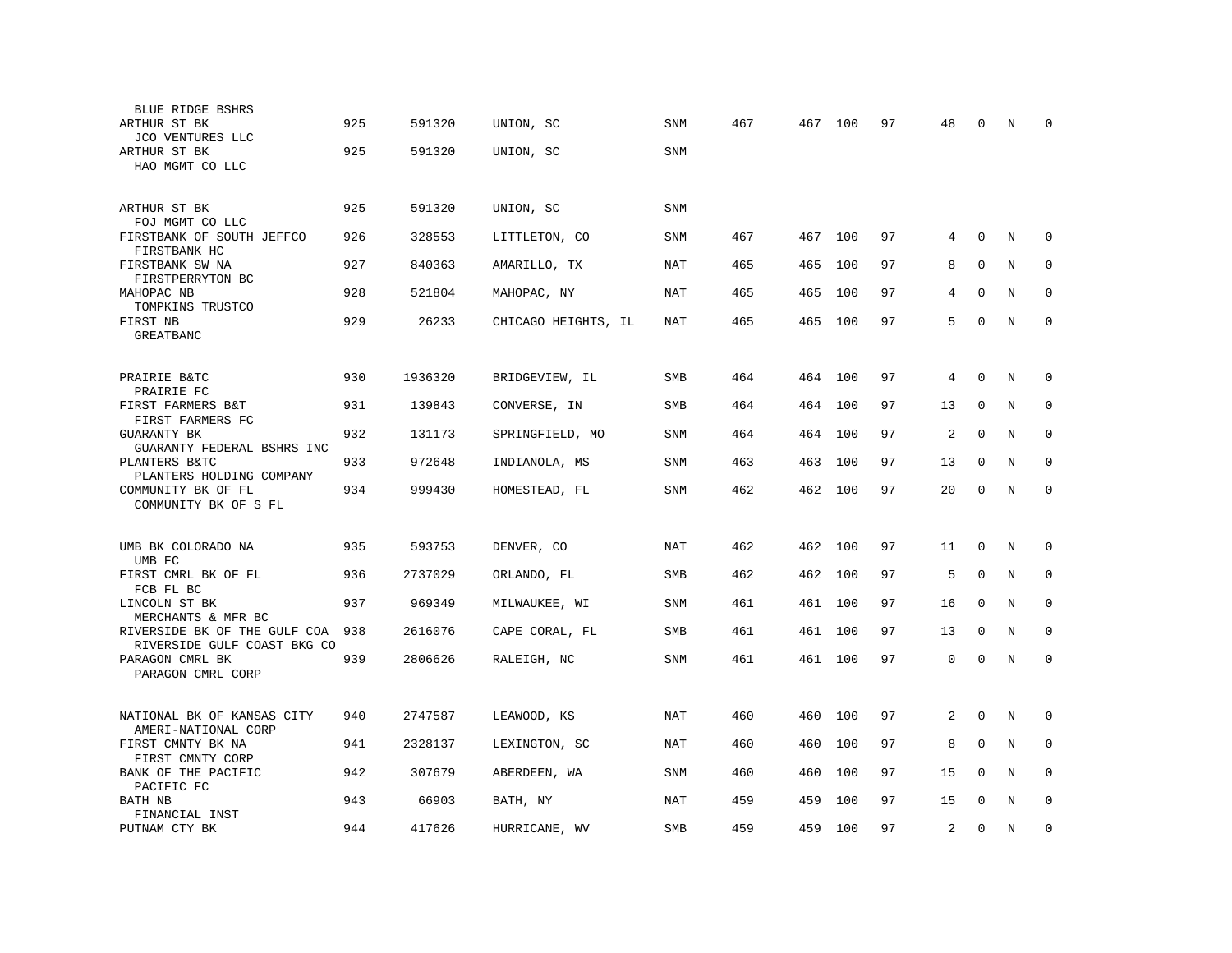## PUTNAM BSHRS

| VALLEY BK<br>RIVER VALLEY BC                                      | 945 | 2085177 | MOLINE, IL         | SNM        | 459 | 459 | 100     | 97 | 6               | $\Omega$     | N | $\Omega$    |
|-------------------------------------------------------------------|-----|---------|--------------------|------------|-----|-----|---------|----|-----------------|--------------|---|-------------|
| SAEHAN BK<br>SAEHAN BC                                            | 946 | 1865680 | LOS ANGELES, CA    | SNM        | 457 | 457 | 100     | 97 | 7               | $\Omega$     | N | $\Omega$    |
| ATLANTIC STEWARDSHIP BK<br>STEWARDSHIP FNCL CORP                  | 947 | 527507  | MIDLAND PARK, NJ   | <b>SNM</b> | 456 | 456 | 100     | 97 | 5               | $\Omega$     | N | $\mathbf 0$ |
| PULASKI B&TC<br>PULASKI INVESTMENT CORP                           | 948 | 1146    | LITTLE ROCK, AR    | <b>SMB</b> | 456 | 456 | 100     | 97 | 11              | 0            | N | $\mathbf 0$ |
| AMERICAN B&TC NA<br>AMBANK HOLD                                   | 949 | 2733263 | DAVENPORT, IA      | NAT        | 456 |     | 456 100 | 97 | 5               | $\Omega$     | N | $\mathbf 0$ |
| FARMERS & MRCH BK<br>F&M FC                                       | 950 | 348720  | GRANITE QUARRY, NC | SNM        | 456 | 456 | 100     | 97 | 9               | $\Omega$     | N | 0           |
| FIRST NATION BK<br>SYNOVUS FC                                     | 951 | 304034  | COVINGTON, GA      | SNM        | 455 | 455 | 100     | 97 | 9               | $\mathbf 0$  | N | 0           |
| INDEPENDENT BK<br>INDEPENDENT HOLDINGS INC                        | 952 | 2666400 | MEMPHIS, TN        | SNM        | 455 | 455 | 100     | 97 | 3               | $\Omega$     | N | 0           |
| KANSAS ST BK OF MANHATTAN<br>MANHATTAN BC                         | 953 | 160959  | MANHATTAN, KS      | <b>SNM</b> | 455 |     | 455 100 | 97 | 4               | $\Omega$     | N | $\mathbf 0$ |
| BANKFIRST FINANCIAL SVC<br>BANKFIRST CAP CORP                     | 954 | 914648  | MACON, MS          | <b>SNM</b> | 454 |     | 454 100 | 97 | 10              | $\Omega$     | N | $\mathbf 0$ |
| FIRST FINANCIAL BK                                                | 955 | 48374   | EL DORADO, AR      | <b>SMB</b> | 454 |     | 454 100 | 97 | 6               | 0            | N | $\mathbf 0$ |
| FIRST FINANCIAL BANC CORP<br>CROGHAN COLONIAL BK<br>CROGHAN BSHRS | 956 | 362717  | FREMONT, OH        | <b>SMB</b> | 454 |     | 454 100 | 97 | 12              | $\mathbf 0$  | N | $\mathbf 0$ |
| TALBOT BK OF EASTON MD<br>SHORE BSHRS                             | 957 | 796125  | EASTON, MD         | SNM        | 454 |     | 454 100 | 97 | 5               | $\mathbf 0$  | N | $\mathbf 0$ |
| DNB FIRST NA<br>DNB FNCL CORP                                     | 958 | 71318   | DOWNINGTOWN, PA    | NAT        | 454 |     | 454 100 | 97 | 9               | $\mathbf 0$  | N | $\mathbf 0$ |
| COMMERCE BK<br>INTERNATIONAL BSHRS CORP                           | 959 | 625159  | LAREDO, TX         | SNM        | 454 |     | 454 100 | 97 | 5               | $\mathbf{0}$ | N | $\mathbf 0$ |
| INDEPENDENT BKR BK<br><b>BANKERS BC</b>                           | 960 | 343341  | SPRINGFIELD, IL    | SMB        | 453 |     | 453 100 | 97 | 0               | $\mathbf 0$  | N | $\mathbf 0$ |
| CATAWBA VALLEY BK<br>INTEGRITY FNCL CORP                          | 961 | 2356336 | HICKORY, NC        | <b>SNM</b> | 453 | 453 | 100     | 97 | 11              | $\mathbf 0$  | N | $\mathbf 0$ |
| UNION COLONY BK<br>LAURITZEN CORP                                 | 962 | 440352  | GREELEY, CO        | SMB        | 453 | 453 | 100     | 97 | $7\overline{ }$ | $\mathbf 0$  | N | 0           |
| FARMERS ST BK<br>NEIGHBOR INS AGY                                 | 963 | 1006148 | MARION, IA         | <b>SNM</b> | 452 | 452 | 100     | 97 | 5               | 0            | N | $\mathbf 0$ |
| SOUTHWEST MO BK<br>SOUTHWEST MO BC                                | 964 | 760854  | CARTHAGE, MO       | SNM        | 452 |     | 452 100 | 97 | 9               | $\mathbf{0}$ | N | $\mathbf 0$ |
| PLUMAS BK                                                         | 965 | 670467  | QUINCY, CA         | SNM        | 451 |     | 451 100 | 97 | 14              | 0            | N | 0           |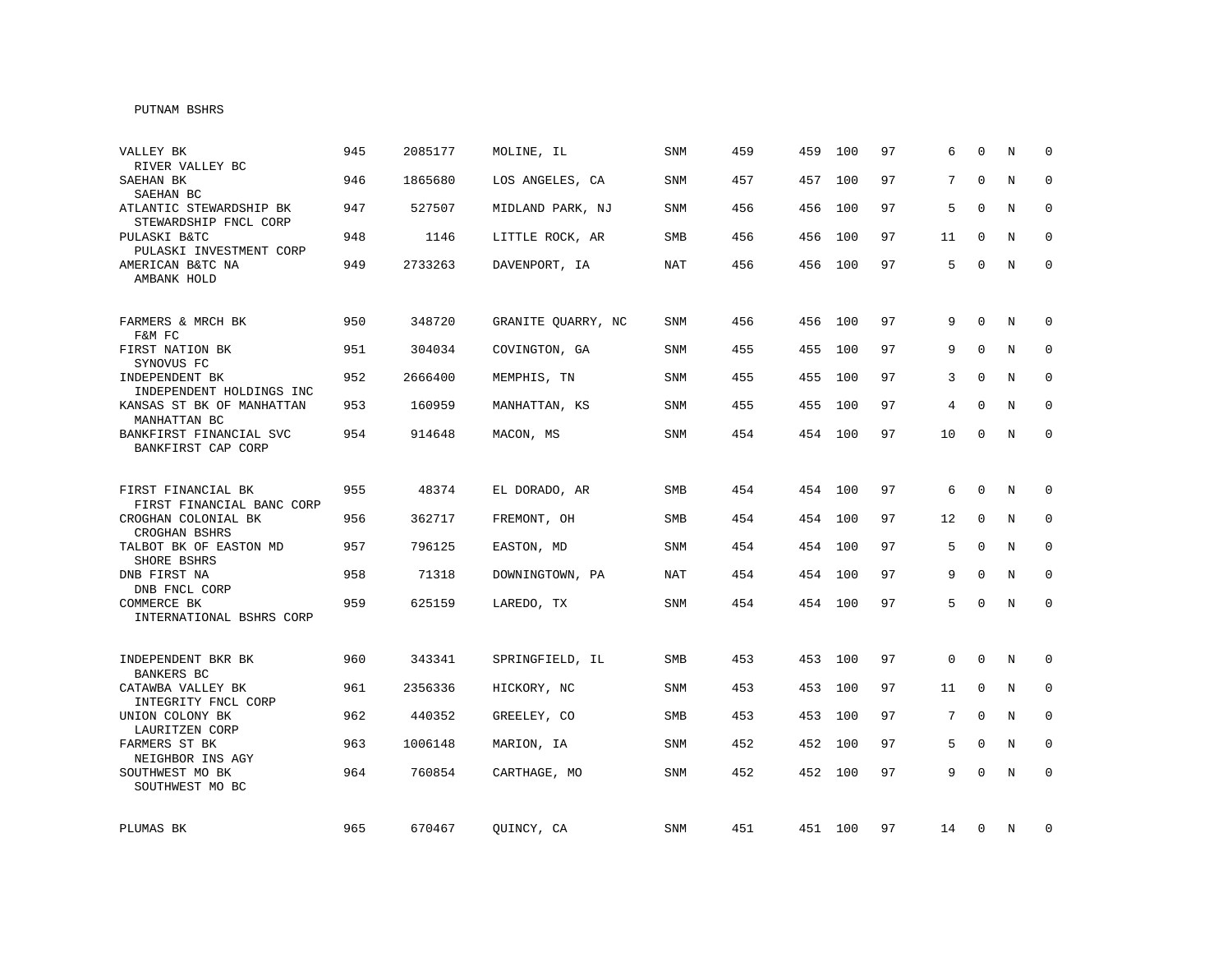| PLUMAS BC                                           |     |         |                   |            |     |     |     |    |          |              |   |             |
|-----------------------------------------------------|-----|---------|-------------------|------------|-----|-----|-----|----|----------|--------------|---|-------------|
| SABINE ST B&TC<br>SABINE BSHRS                      | 966 | 125855  | MANY, LA          | SNM        | 451 | 451 | 100 | 97 | 27       | 0            | N | 0           |
| COMMERCE NB<br>FIRST MRCH CORP                      | 967 | 1866762 | COLUMBUS, OH      | NAT        | 451 | 451 | 100 | 97 | 4        | $\mathbf 0$  | N | $\mathbf 0$ |
| CENTRAL VALLEY CMNTY BK<br>CENTRAL VALLEY CMNTY BC  | 968 | 703767  | CLOVIS, CA        | <b>SNM</b> | 450 | 450 | 100 | 97 | 7        | $\Omega$     | N | $\mathbf 0$ |
| FIRST ST BK OF CA<br>BOSTON PRIVATE FNCL HOLD       | 969 | 193461  | GRANADA HILLS, CA | <b>SNM</b> | 450 | 450 | 100 | 97 | 4        | $\mathbf 0$  | N | $\Omega$    |
| EVANS NB<br>EVANS BC                                | 970 | 292908  | ANGOLA, NY        | NAT        | 450 | 450 | 100 | 97 | 7        | $\mathbf 0$  | N | $\mathbf 0$ |
| BANK OF WASHINGTON<br>DIAMOND BANCORP INC           | 971 | 565750  | WASHINGTON, MO    | <b>SNM</b> | 450 | 450 | 100 | 98 | 3        | $\Omega$     | N | $\mathbf 0$ |
| BANKERS BK OF THE WEST<br>BANKERS BK OF THE WEST BC | 972 | 732758  | DENVER, CO        | SMB        | 449 | 449 | 100 | 98 | 0        | $\mathbf 0$  | N | $\mathbf 0$ |
| LANDMARK NB<br>LANDMARK BC INC                      | 973 | 481177  | MANHATTAN, KS     | NAT        | 448 | 448 | 100 | 98 | 15       | $\Omega$     | N | $\mathbf 0$ |
| BROTHERHOOD B&TC<br>INTERNATIONAL BHOOD BOILERMKRS  | 974 | 246657  | KANSAS CITY, KS   | SNM        | 448 | 448 | 100 | 98 | 7        | $\mathbf 0$  | N | $\mathbf 0$ |
|                                                     | 975 | 976226  |                   | <b>SMB</b> | 448 | 448 | 100 | 98 | 7        | $\mathbf{0}$ | N | $\mathbf 0$ |
| FAUQUIER BK<br>FAUQUIER BSHRS                       |     |         | WARRENTON, VA     |            |     |     |     | 98 |          | $\mathbf 0$  |   | $\mathbf 0$ |
| CHAMBERS BK<br>CHAMBERS BANCSHARES INC              | 976 | 517049  | DANVILLE, AR      | SNM        | 447 | 447 | 100 |    | 8        |              | N |             |
| BLOOMINGDALE B&T<br>BB&T BSHRS CORP                 | 977 | 1887516 | BLOOMINGDALE, IL  | SMB        | 447 | 447 | 100 | 98 | 3        | $\mathbf 0$  | N | $\mathbf 0$ |
| FIRST BK<br>FIRST NAT CORP                          | 978 | 899428  | STRASBURG, VA     | SMB        | 447 | 447 | 100 | 98 | 8        | $\mathbf 0$  | N | $\mathbf 0$ |
| FOUR OAKS B&TC<br>FOUR OAKS FINCORP                 | 979 | 292524  | FOUR OAKS, NC     | SMB        | 447 | 447 | 100 | 98 | 11       | $\Omega$     | N | $\mathbf 0$ |
| PREMIER BK                                          | 980 | 33259   | MAPLEWOOD, MN     | <b>SNM</b> | 446 | 446 | 100 | 98 | 4        | $\mathbf 0$  | N | $\mathbf 0$ |
| STATE BK OF CROSS PLAINS<br>SBCP BC                 | 981 | 525549  | CROSS PLAINS, WI  | SNM        | 446 | 446 | 100 | 98 | 4        | $\mathbf 0$  | N | $\mathbf 0$ |
| IDAHO INDEPENDENT BK                                | 982 | 2110640 | COEUR D'ALENE, ID | <b>SNM</b> | 446 | 446 | 100 | 98 | 8        | $\Omega$     | N | $\mathbf 0$ |
| COMMUNITY TR BK<br>CTB FNCL CORP                    | 983 | 667757  | CHOUDRANT, LA     | SNM        | 445 | 445 | 100 | 98 | 8        | 0            | N | 0           |
| COMMUNITY B&TC<br>COMMUNITY BANC-CORP SHEBOYGAN     | 984 | 1393624 | SHEBOYGAN, WI     | <b>SNM</b> | 445 | 445 | 100 | 98 | 5        | $\mathbf 0$  | N | $\mathbf 0$ |
| FIRST CMRL BK OF HUNTSVILLE<br>SYNOVUS FC           | 985 | 130635  | HUNTSVILLE, AL    | SNM        | 445 | 445 | 100 | 98 | 6        | $\mathbf 0$  | N | $\mathbf 0$ |
| SOLVAY BK<br>SOLVAY BC                              | 986 | 722816  | SOLVAY, NY        | <b>SMB</b> | 444 | 444 | 100 | 98 | 7        | $\Omega$     | N | $\mathbf 0$ |
| ST JOSEPH CAP BK                                    | 987 | 2474940 | MISHAWAKA, IN     | SNM        | 444 | 444 | 100 | 98 | $\Omega$ | $\Omega$     | N | $\Omega$    |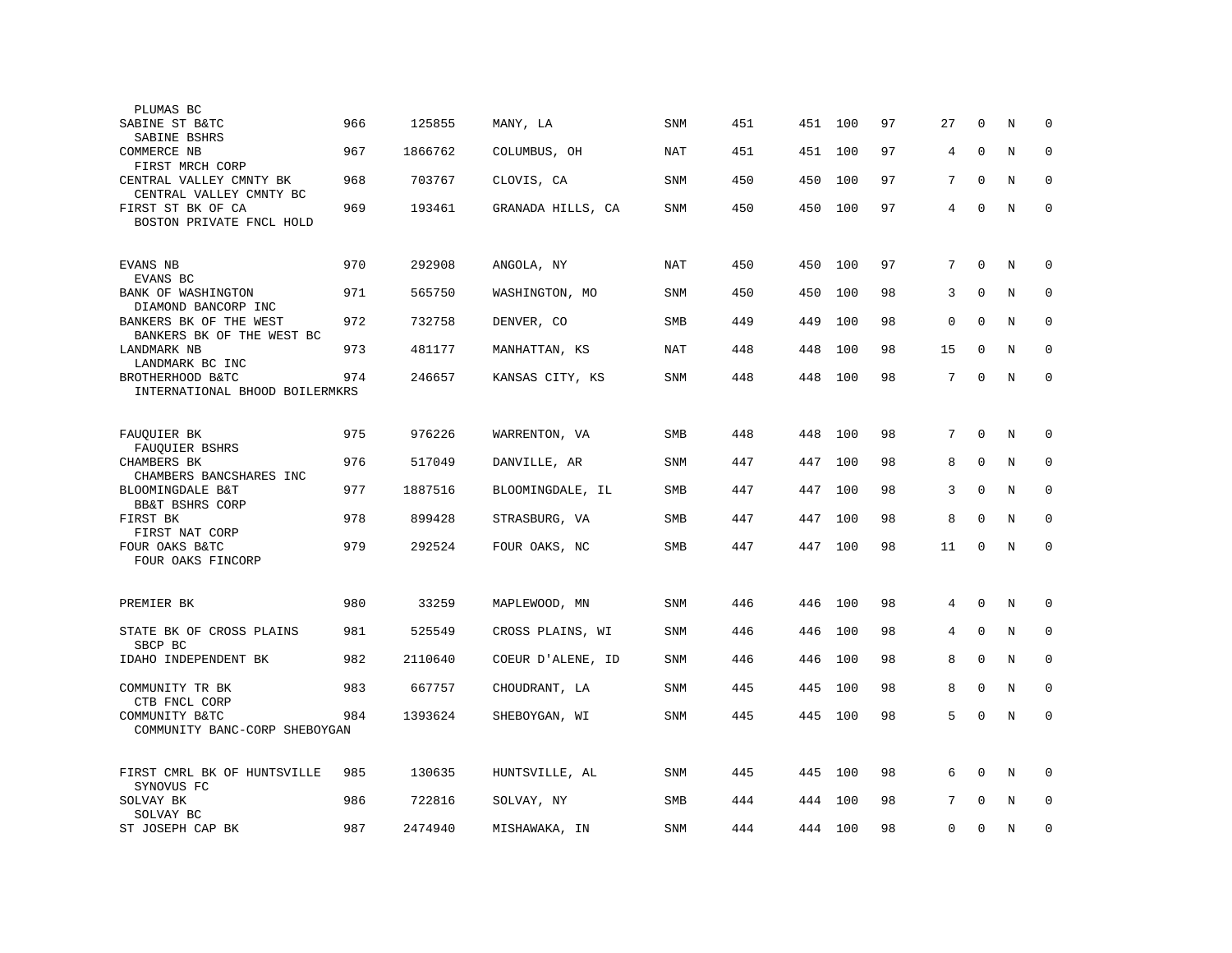| ST JOSEPH CAP CORP                                   |      |         |                       |            |     |     |         |    |              |              |   |             |
|------------------------------------------------------|------|---------|-----------------------|------------|-----|-----|---------|----|--------------|--------------|---|-------------|
| FIRST NB&TC<br>SOUTHERN NB                           | 988  | 697231  | FORT WALTON BEACH, FL | NAT        | 444 | 444 | 100     | 98 | 12           | 0            | N | 0           |
| OXFORD B&T<br>OXFORD FC                              | 989  | 647432  | ADDISON, IL           | <b>SNM</b> | 444 | 444 | 100     | 98 | 4            | $\mathbf{0}$ | N | $\Omega$    |
| WESTERN SCTY BK<br>GLACIER BC                        | 990  | 2999845 | BILLINGS, MT          | SMB        | 443 | 443 | 100     | 98 | 8            | $\mathbf 0$  | N | $\mathbf 0$ |
| INTERCREDIT BK NA                                    | 991  | 44433   | MIAMI, FL             | <b>NAT</b> | 443 | 443 | 100     | 98 | 4            | $\mathbf 0$  | N | $\mathbf 0$ |
| CITIZENS BK                                          | 992  | 126834  | CARTHAGE, TN          | <b>SNM</b> | 443 | 443 | 100     | 98 | 8            | $\mathbf 0$  | N | $\mathbf 0$ |
| FIRST BK OF THE S                                    | 993  | 2860066 | LAWRENCEVILLE, GA     | <b>SNM</b> | 442 | 442 | 100     | 98 | 3            | $\Omega$     | N | $\mathbf 0$ |
| GWINNETT CMRL GRP<br>FIDELITY BK<br>FIDELITY BSHRS   | 994  | 9357    | EDINA, MN             | SNM        | 442 | 442 | 100     | 98 | $\mathbf{1}$ | $\Omega$     | N | $\Omega$    |
| BPD BK<br>BPD HOLDING                                | 995  | 66015   | NEW YORK, NY          | SMB        | 442 | 411 | 93      | 98 | 0            | $\mathbf{1}$ | Υ | 99          |
| STATE BK OF SOUTHERN UT<br>SOUTHERN UT BC            | 996  | 656470  | CEDAR CITY, UT        | <b>SNM</b> | 442 | 442 | 100     | 98 | 9            | $\mathbf{0}$ | N | $\mathbf 0$ |
| HERITAGE BK<br>FRONT RANGE CAP CORP                  | 997  | 283054  | LOUISVILLE, CO        | SMB        | 441 | 441 | 100     | 98 | 12           | $\mathbf{0}$ | N | $\mathbf 0$ |
| FIRST NB OF PULASKI<br>FIRST PULASKI NAT CORP        | 998  | 972732  | PULASKI, TN           | <b>NAT</b> | 441 | 441 | 100     | 98 | 7            | $\mathbf{0}$ | N | $\mathbf 0$ |
| NEWFIELD NB<br>NEWFIELD BC                           | 999  | 632410  | NEWFIELD, NJ          | NAT        | 441 |     | 441 100 | 98 | 7            | $\mathbf 0$  | N | $\mathbf 0$ |
| FIRST SECURITY BK<br>INTER-MOUNTAIN BC               | 1000 | 633154  | BOZEMAN, MT           | SNM        | 440 | 440 | 100     | 98 | 5            | $\Omega$     | N | $\Omega$    |
| WEST POINTE B&TC<br>WEST POINTE BANCORP INC          | 1001 | 1824285 | BELLEVILLE, IL        | <b>SNM</b> | 440 | 440 | 100     | 98 | 3            | $\mathbf 0$  | N | $\mathbf 0$ |
| CENTRAL NB<br>CENTRABANC CORP                        | 1002 | 428060  | WACO, TX              | <b>NAT</b> | 439 | 439 | 100     | 98 | 2            | $\mathbf{0}$ | N | $\mathbf 0$ |
| SECOND B&TC<br>VIRGINIA FNCL GROUP                   | 1003 | 831727  | CULPEPER, VA          | <b>SMB</b> | 439 | 439 | 100     | 98 | 8            | $\mathbf 0$  | N | $\mathbf 0$ |
| FIRST NB OF LITCHFIELD<br>FIRST LITCHFIELD FNCL CORP | 1004 | 695705  | LITCHFIELD, CT        | NAT        | 439 | 439 | 100     | 98 | 7            | $\mathbf 0$  | N | $\mathbf 0$ |
| COUNTRY CLUB BK NA<br>CCB CORP                       | 1005 | 625654  | SHAWNEE MISSION, KS   | NAT        | 439 | 439 | 100     | 98 | 11           | $\mathbf 0$  | N | $\mathbf 0$ |
| STARION FNCL<br>STARION BC                           | 1006 | 2009605 | BISMARCK, ND          | <b>SNM</b> | 439 | 439 | 100     | 98 | 6            | $\mathbf 0$  | N | 0           |
| COMMUNITY B&TC                                       | 1007 | 1463086 | WOLFEBORO, NH         | SNM        | 436 | 436 | 100     | 98 | 5            | $\mathbf 0$  | N | $\mathbf 0$ |
| CORTLAND SVG & BKG CO<br>CORTLAND BC                 | 1008 | 846619  | CORTLAND, OH          | SMB        | 436 | 436 | 100     | 98 | 13           | $\Omega$     | N | $\mathbf 0$ |
| CENTRAL BK                                           | 1009 | 622774  | PROVO, UT             | SNM        | 435 | 435 | 100     | 98 | 7            | $\mathbf{0}$ | N | $\mathbf 0$ |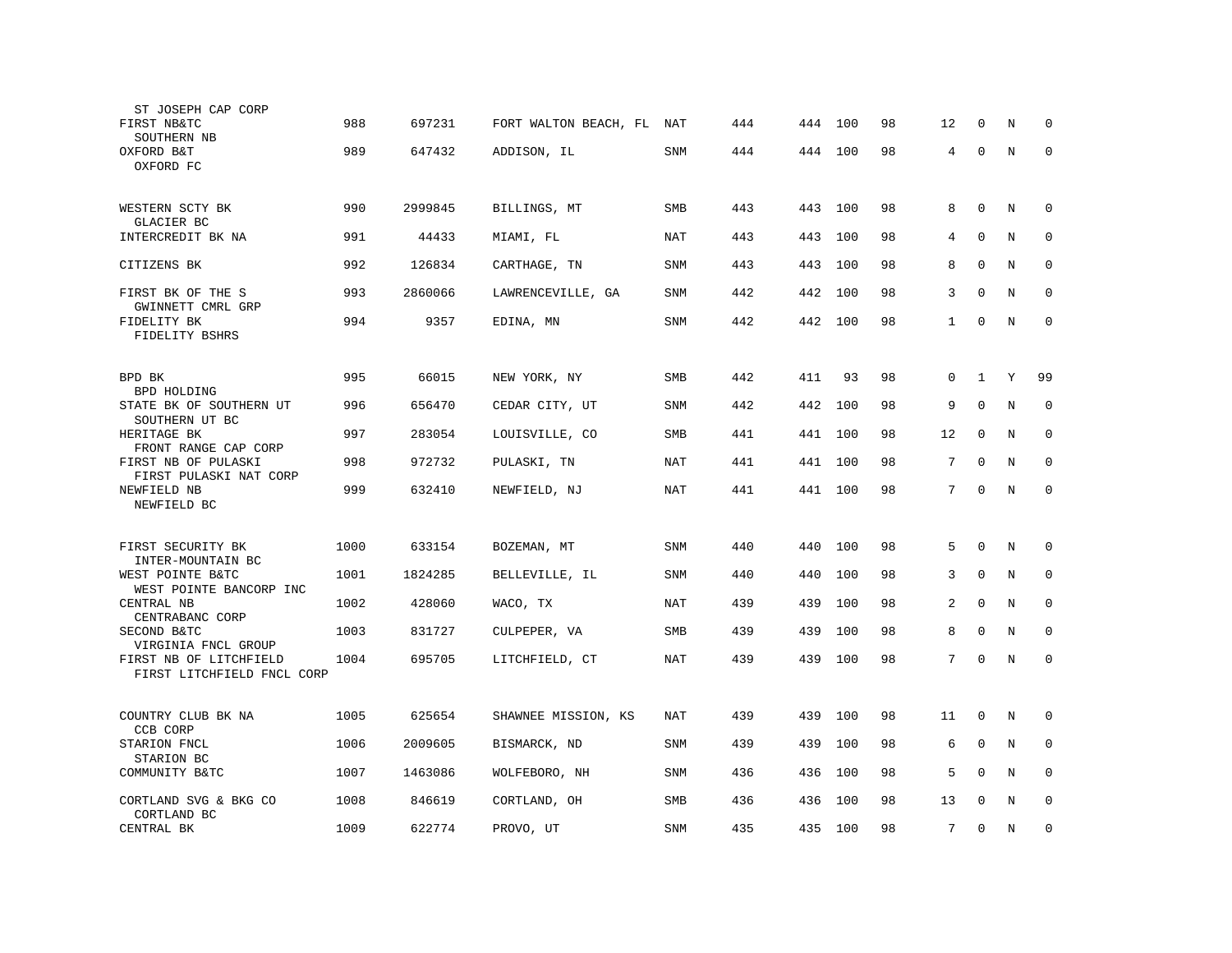| BANK OF BARTLETT                                                                   | 1010 | 225559  | BARTLETT, TN       | <b>SMB</b> | 435 | 435 | 100     | 98 | 6              | $\Omega$    | N | $\Omega$    |
|------------------------------------------------------------------------------------|------|---------|--------------------|------------|-----|-----|---------|----|----------------|-------------|---|-------------|
| WEST TENNESSEE BANCSHARES INC<br>HERITAGE BK                                       | 1011 | 666554  | WOOD RIVER, NE     | SNM        | 435 | 435 | 100     | 98 | 11             | $\Omega$    | N | $\mathbf 0$ |
| HERITAGE GROUP<br>BANK/FIRST CITIZENS BK                                           | 1012 | 813732  | CLEVELAND, TN      | <b>SNM</b> | 434 |     | 434 100 | 98 | 9              | $\Omega$    | N | 0           |
| FIRST CITIZENS BC<br>COMMERCIAL B&TC                                               | 1013 | 467658  | PARIS, TN          | SNM        | 434 |     | 434 100 | 98 | 7              | 0           | N | $\mathbf 0$ |
| COMMERCIAL HOLDING COMPANY<br>CUMBERLAND VALLEY NB&TC<br>CUMBERLAND VALLEY FNCL CO | 1014 | 647218  | EAST BERNSTADT, KY | NAT        | 434 |     | 434 100 | 98 | 18             | 0           | N | $\mathbf 0$ |
| PENINSULA BK                                                                       | 1015 | 61533   | ENGLEWOOD, FL      | SNM        | 433 |     | 433 100 | 98 | 5              | $\Omega$    | N | $\mathbf 0$ |
| HAWAII NB<br>HAWAII NAT BSHRS                                                      | 1016 | 915065  | HONOLULU, HI       | <b>NAT</b> | 433 |     | 433 100 | 98 | 15             | 0           | N | $\mathbf 0$ |
| BANK OF CLARKE CTY<br>EAGLE FNCL SVC                                               | 1017 | 753324  | BERRYVILLE, VA     | SMB        | 433 |     | 433 100 | 98 | 11             | 0           | N | $\mathbf 0$ |
| GEORGIA B&TC<br>SYNOVUS FC                                                         | 1018 | 1165540 | CALHOUN, GA        | <b>SNM</b> | 432 |     | 432 100 | 98 | 2              | 0           | N | 0           |
| <b>BUILDERS BK</b><br><b>BUILDERS FC</b>                                           | 1019 | 2595975 | CHICAGO, IL        | <b>SNM</b> | 431 |     | 431 100 | 98 | $\mathbf{0}$   | $\Omega$    | N | $\Omega$    |
| PEOPLES BK A CODORUS VALLEY                                                        | 1020 | 556815  | GLEN ROCK, PA      | SNM        | 431 |     | 431 100 | 98 | 11             | $\mathbf 0$ | N | 0           |
| CODORUS VALLEY BC<br>RED RIVER BK                                                  | 1021 | 2743244 | ALEXANDRIA, LA     | SMB        | 431 |     | 431 100 | 98 | 7              | $\mathbf 0$ | N | $\mathbf 0$ |
| RED RIVER BSHRS<br>BANK OF SOUTHSIDE VA<br>BANK OF SOUTHSIDE VA CORP               | 1022 | 610128  | CARSON, VA         | SNM        | 431 |     | 431 100 | 98 | 14             | 0           | N | $\mathbf 0$ |
| STATE B&TC<br>RURBAN FNCL CORP                                                     | 1023 | 614313  | DEFIANCE, OH       | <b>SMB</b> | 430 |     | 430 100 | 98 | 13             | $\mathbf 0$ | N | $\mathbf 0$ |
| COMMUNITY CENTRAL BK<br>COMMUNITY CENTRAL BK CORP                                  | 1024 | 2443535 | MOUNT CLEMENS, MI  | SNM        | 430 |     | 430 100 | 98 | $\overline{a}$ | $\Omega$    | N | $\mathbf 0$ |
| NATIONAL BK OF FREDERICKSBUR 1025<br>MERCANTILE BSHRS CORP                         |      | 246321  | FREDERICKSBURG, VA | NAT        | 428 | 428 | 100     | 98 | $7^{\circ}$    | $\mathbf 0$ | N | 0           |
| CENTRAL CA BK<br>WESTERN SIERRA BC                                                 | 1026 | 2688895 | SONORA, CA         | SMB        | 428 | 428 | 100     | 98 | 8              | 0           | N | 0           |
| NORTH CMNTY BK<br>METROPOLITAN BK GRP                                              | 1027 | 129732  | CHICAGO, IL        | SNM        | 428 | 428 | 100     | 98 | 13             | $\mathbf 0$ | N | $\mathbf 0$ |
| SEA ISLAND BK<br>SYNOVUS FC                                                        | 1028 | 1632    | STATESBORO, GA     | SNM        | 428 | 428 | 100     | 98 | 5              | $\Omega$    | N | 0           |
| PALOS B&TC<br>PALOS BSHRS                                                          | 1029 | 859945  | PALOS HEIGHTS, IL  | SNM        | 428 | 428 | 100     | 98 | 3              | $\Omega$    | N | $\mathbf 0$ |
| LABE BK                                                                            | 1030 | 686271  | CHICAGO, IL        | SNM        | 428 |     | 428 100 | 98 | 0              | 0           | N | 0           |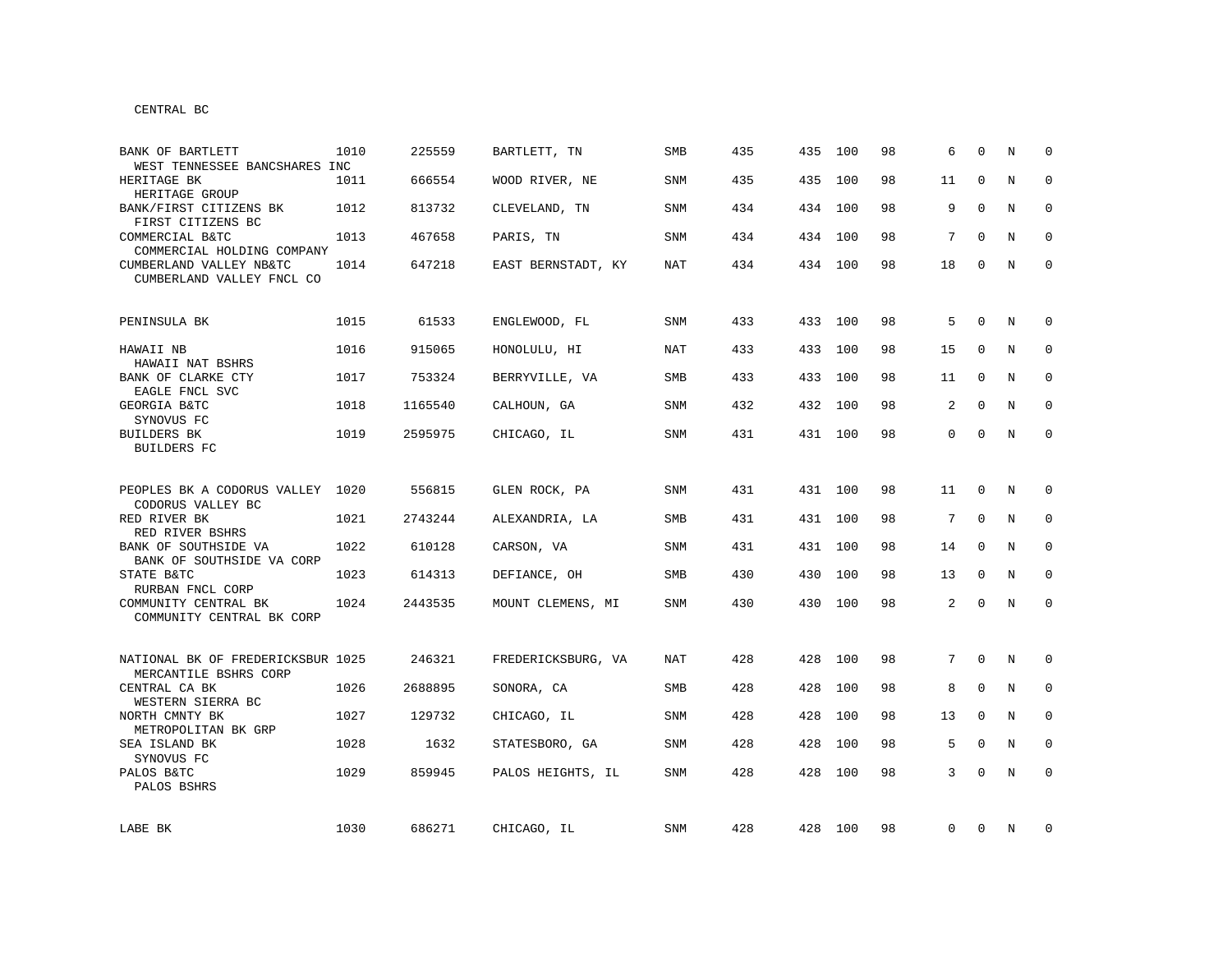| LDF                                                         |      |         |                    |            |     |     |     |    |              |              |   |             |
|-------------------------------------------------------------|------|---------|--------------------|------------|-----|-----|-----|----|--------------|--------------|---|-------------|
| LANDMARK BK NA<br>LANDRUM COMPANY                           | 1031 | 864752  | ADA, OK            | NAT        | 427 | 427 | 100 | 98 | 15           | 0            | N | $\mathbf 0$ |
| UNION NAT CMNTY BK<br>UNION NAT FNCL CORP                   | 1032 | 43511   | MOUNT JOY, PA      | NAT        | 426 | 426 | 100 | 98 | 8            | $\Omega$     | N | $\mathbf 0$ |
| JEFFERSON BK OF MO<br>CENTRAL BANCOMPANY INC                | 1033 | 854454  | JEFFERSON CITY, MO | <b>SNM</b> | 426 | 426 | 100 | 98 | 3            | $\Omega$     | N | $\Omega$    |
| HIGHLAND BK<br>HIGHLAND BSHRS                               | 1034 | 764058  | SAINT MICHAEL, MN  | <b>SNM</b> | 426 | 426 | 100 | 98 | 6            | $\mathbf 0$  | N | $\mathbf 0$ |
| FARMERS BK FRANKFORT IN<br>FARMERS BC                       | 1035 | 423449  | FRANKFORT, IN      | <b>SNM</b> | 426 | 426 | 100 | 98 | 7            | $\Omega$     | N | $\mathbf 0$ |
| PINEBANK NA                                                 | 1036 | 1866726 | MIAMI, FL          | NAT        | 425 | 424 | 100 | 98 | 0            | $\Omega$     | Y | $\mathbf 0$ |
| 1ST CENTENNIAL BK<br>1ST CENTENNIAL BC                      | 1037 | 1463705 | REDLANDS, CA       | SNM        | 425 | 425 | 100 | 98 | $\mathbf{1}$ | $\Omega$     | N | $\Omega$    |
| CITIZENS NB<br>CITIZENS NBC                                 | 1038 | 673132  | ATHENS, TN         | NAT        | 425 | 425 | 100 | 98 | 7            | $\Omega$     | N | $\mathbf 0$ |
| FIRST NB AMES IA<br>AMES NAT CORP                           | 1039 | 820048  | AMES, IA           | NAT        | 424 | 424 | 100 | 98 | 3            | $\mathbf 0$  | N | $\mathbf 0$ |
| CAPITAL B&TC<br>CAPITAL BC                                  | 1040 | 2199252 | NASHVILLE, TN      | <b>SNM</b> | 424 | 424 | 100 | 98 | 5            | $\mathbf{0}$ | N | $\mathbf 0$ |
| CENTRAL BK LAKE OF THE OZARK 1041<br>CENTRAL BANCOMPANY INC |      | 1015243 | OSAGE BEACH, MO    | SNM        | 424 | 424 | 100 | 98 | 6            | $\mathbf{0}$ | N | $\mathbf 0$ |
| VALLEY BK<br>VALLEY FC                                      | 1042 | 2303086 | ROANOKE, VA        | SMB        | 424 | 424 | 100 | 98 | 7            | $\Omega$     | N | $\mathbf 0$ |
| SECURITY PACIFIC BK<br>SECURITY PACIFIC BC                  | 1043 | 128164  | LOS ANGELES, CA    | <b>SNM</b> | 423 | 423 | 100 | 98 | 2            | $\Omega$     | N | $\Omega$    |
| SOMERSET TC<br>SOMERSET TR HC                               | 1044 | 212522  | SOMERSET, PA       | SMB        | 423 | 423 | 100 | 98 | 26           | $\Omega$     | N | $\Omega$    |
| SOMERSET TC<br>PNC FNCL SVC GROUP                           | 1044 | 212522  | SOMERSET, PA       | SMB        |     |     |     |    |              |              |   |             |
| FIRST CMNTY BK<br>FIRST CMNTY BSHRS                         | 1045 | 735852  | LEES SUMMIT, MO    | <b>SNM</b> | 423 | 423 | 100 | 98 | 12           | $\mathbf 0$  | N | 0           |
| WAYNE BK<br>NORWOOD FNCL                                    | 1046 | 59316   | HONESDALE, PA      | <b>SNM</b> | 423 | 423 | 100 | 98 | 9            | $\mathbf 0$  | N | $\mathbf 0$ |
| ORANGE CTY TC                                               | 1047 | 176101  | MIDDLETOWN, NY     | <b>SMB</b> | 422 | 422 | 100 | 98 | 3            | $\mathbf 0$  | N | $\Omega$    |
| FIRST BK FNCL CENTRE<br>OCONOMOWOC BSHRS                    | 1048 | 806846  | OCONOMOWOC, WI     | <b>SNM</b> | 421 | 421 | 100 | 98 | 6            | $\Omega$     | N | $\Omega$    |
| CITIZENS BK<br>CITIZENS BNCSHS OF BATESVILLE                | 1049 | 856748  | BATESVILLE, AR     | SMB        | 421 | 421 | 100 | 98 | 8            | $\mathbf 0$  | N | $\mathbf 0$ |
| COMMUNITY NB<br>COMMUNITY BC                                | 1050 | 923752  | CHANUTE, KS        | <b>NAT</b> | 421 | 421 | 100 | 98 | 19           | $\Omega$     | N | $\mathbf 0$ |
| AMERICAN BK NORTH                                           | 1051 | 716655  | NASHWAUK, MN       | SNM        | 421 | 421 | 100 | 98 | 14           | $\mathbf{0}$ | N | $\mathbf 0$ |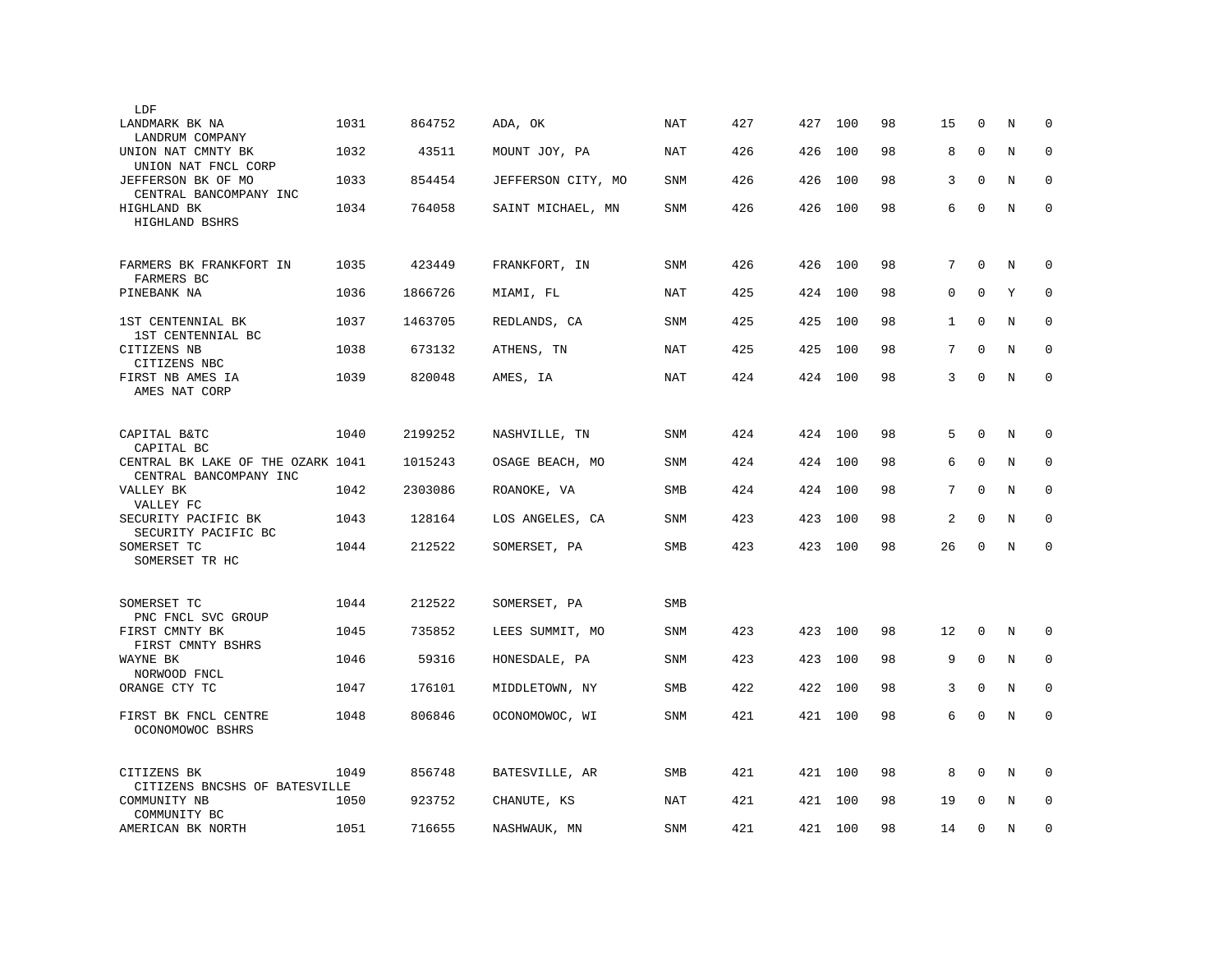| MESABA BSHRS                                       |      |         |                      |            |     |         |     |    |              |              |   |             |
|----------------------------------------------------|------|---------|----------------------|------------|-----|---------|-----|----|--------------|--------------|---|-------------|
| BLACKHAWK ST BK<br>BLACKHAWK BC                    | 1052 | 27548   | BELOIT, WI           | SNM        | 421 | 421     | 100 | 98 | 7            | $\Omega$     | N | 0           |
| LUBBOCK NB<br>COMMERCE NAT FNCL SVC                | 1053 | 766258  | LUBBOCK, TX          | NAT        | 421 | 421 100 |     | 98 | $7^{\circ}$  | $\mathbf 0$  | N | $\mathbf 0$ |
| NICOLET NB<br>NICOLET BSHRS                        | 1054 | 2941068 | GREEN BAY, WI        | NAT        | 421 | 421     | 100 | 98 | $\mathbf{1}$ | $\mathbf{0}$ | N | $\mathbf 0$ |
| ESPIRITO SANTO BK                                  | 1055 | 729132  | MIAMI, FL            | <b>SNM</b> | 420 | 420     | 100 | 98 | $\mathbf 0$  | $\mathbf{0}$ | Y | 17          |
| FIRST SECURITY BK<br>SECURITY CAPITAL CORP         | 1056 | 718145  | BATESVILLE, MS       | <b>SNM</b> | 420 | 420     | 100 | 98 | 15           | $\mathbf 0$  | N | $\mathbf 0$ |
| RBS NAT BK<br>CITIZENS FNCL GROUP                  | 1057 | 3295928 | BRIDGEPORT, CT       | <b>NAT</b> | 420 | 420     | 100 | 98 | $\mathbf 0$  | $\Omega$     | N | 80          |
| LEGACY BK<br>MIDSTATE BC                           | 1058 | 320052  | HINTON, OK           | SNM        | 419 | 419     | 100 | 98 | 12           | $\mathbf 0$  | N | $\mathbf 0$ |
| PRIVATE BK<br>PRIVATEBANCORP                       | 1059 | 1404463 | BLOOMFIELD HILLS, MI | SNM        | 419 | 419     | 100 | 98 | $\mathbf{1}$ | $\mathbf 0$  | N | $\Omega$    |
| HOME ST BK<br>LOVELAND SCTY                        | 1060 | 89751   | LOVELAND, CO         | SNM        | 419 | 419     | 100 | 98 | 5            | $\mathbf{0}$ | N | $\mathbf 0$ |
| CITY NB&TC<br>CNB BC                               | 1061 | 845108  | GLOVERSVILLE, NY     | NAT        | 419 | 419     | 100 | 98 | 8            | $\mathbf 0$  | N | $\mathbf 0$ |
| FIRST NB<br>WAUPACA BC                             | 1062 | 466642  | WAUPACA, WI          | <b>NAT</b> | 419 | 419     | 100 | 98 | 5            | $\mathbf{0}$ | N | $\mathbf 0$ |
| AMERICAN CMNTY BK<br>AMERICAN CMNTY BSHRS          | 1063 | 2745743 | MONROE, NC           | <b>SNM</b> | 418 | 418     | 100 | 98 | 12           | $\mathbf 0$  | N | $\mathbf 0$ |
| SOUTHERN COMMERCIAL BK<br>SOUTHERN BANCSHARES CORP | 1064 | 420457  | SAINT LOUIS, MO      | SMB        | 417 | 417     | 100 | 98 | 9            | $\Omega$     | N | $\mathbf 0$ |
| ALLIANCE BK<br>TEXAS SECURITY FIRST BSHRS          | 1065 | 176464  | SULPHUR SPRINGS, TX  | <b>SNM</b> | 417 | 417     | 100 | 98 | 8            | $\mathbf 0$  | N | $\mathbf 0$ |
| CB&T BK OF MIDDLE GA<br>SYNOVUS FC                 | 1066 | 23036   | WARNER ROBINS, GA    | <b>SNM</b> | 417 | 417     | 100 | 98 | 5            | $\Omega$     | N | $\mathbf 0$ |
| FIRST INTERNET BK IN                               | 1067 | 2758613 | INDIANAPOLIS, IN     | <b>SNM</b> | 416 | 416     | 100 | 98 | 0            | $\mathbf 0$  | N | $\mathbf 0$ |
| GERMAN AMERICAN BK<br>GERMAN AMERICAN BANCORP      | 1068 | 37640   | JASPER, IN           | SNM        | 415 | 415     | 100 | 98 | 10           | $\mathbf 0$  | N | $\mathbf 0$ |
| PATRIOT NB<br>PATRIOT NAT BC                       | 1069 | 2236821 | STAMFORD, CT         | <b>NAT</b> | 415 | 415     | 100 | 98 | 6            | $\mathbf 0$  | N | $\mathbf 0$ |
| FIRST NB OF HUTCHINSON<br>FIRST KS BSHRS           | 1070 | 754853  | HUTCHINSON, KS       | NAT        | 415 | 415     | 100 | 98 | 5            | $\mathbf 0$  | N | $\mathbf 0$ |
| UNITED BK MI<br>UNITED CMNTY FC                    | 1071 | 150044  | GRAND RAPIDS, MI     | <b>SNM</b> | 415 | 415     | 100 | 98 | 12           | $\Omega$     | N | $\Omega$    |
| BANK ANN ARBOR<br>ARBOR BC                         | 1072 | 2390929 | ANN ARBOR, MI        | SNM        | 414 | 414     | 100 | 98 | $\mathbf 0$  | $\Omega$     | N | $\mathbf 0$ |
| MILLENNIUM BK NA                                   | 1073 | 2767763 | RESTON, VA           | NAT        | 414 | 414     | 100 | 98 | 6            | 0            | N | $\mathbf 0$ |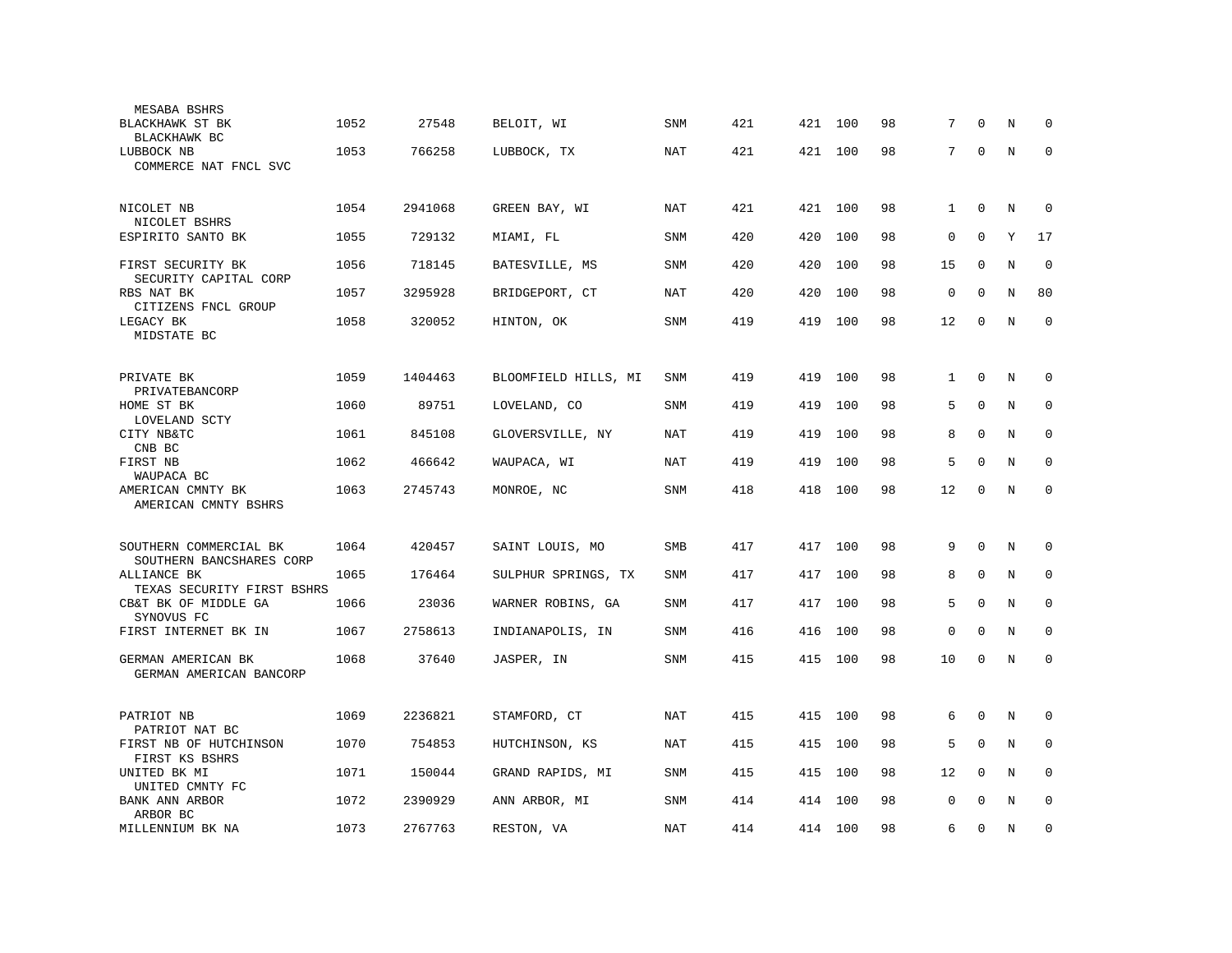### MILLENNIUM BSHRS CORP

| BANK OF SPRINGFIELD<br>SPRING BC          | 1074 | 248240  | SPRINGFIELD, IL   | SNM        | 414 | 414 | 100     | 98 | $\mathbf{1}$ | $\Omega$    | N | $\Omega$     |
|-------------------------------------------|------|---------|-------------------|------------|-----|-----|---------|----|--------------|-------------|---|--------------|
| NEVADA FIRST BK<br>INTERMOUNTAIN FIRST BC | 1075 | 2646523 | LAS VEGAS, NV     | <b>SMB</b> | 413 | 413 | 100     | 98 | 4            | $\Omega$    | N | $\mathbf 0$  |
| FRONTIER ST BK                            | 1076 | 632858  | OKLAHOMA CITY, OK | SNM        | 413 | 413 | 100     | 98 | $\mathbf 0$  | $\Omega$    | N | $\mathbf{0}$ |
| <b>BANK INDEP</b><br>BANCINDEPENDENT      | 1077 | 539032  | SHEFFIELD, AL     | SMB        | 413 | 413 | 100     | 98 | 15           | $\Omega$    | N | $\mathbf 0$  |
| SOUTHERN NH B&TC                          | 1078 | 113601  | SALEM, NH         | <b>SNM</b> | 413 |     | 413 100 | 98 | 5            | $\mathbf 0$ | N | $\mathbf 0$  |
|                                           |      |         |                   |            |     |     |         |    |              |             |   |              |
| BEVERLY NB<br>BEVERLY NAT CORP            | 1079 | 161107  | BEVERLY, MA       | <b>NAT</b> | 413 | 413 | 100     | 98 | 8            | $\mathbf 0$ | N | 0            |
| COSMOPOLITAN B&T<br>FBOP CORP             | 1080 | 1864629 | CHICAGO, IL       | <b>SNM</b> | 412 | 412 | 100     | 98 | 0            | $\mathbf 0$ | N | 0            |
| FALCON INTL BK<br>FALCON BSHRS INC        | 1081 | 564557  | LAREDO, TX        | <b>SNM</b> | 411 |     | 411 100 | 98 | 4            | $\Omega$    | N | $\mathbf 0$  |
| NATIONAL BK<br>NATIONAL BSHRS             | 1082 | 2949710 | BETTENDORF, IA    | <b>NAT</b> | 410 | 410 | 100     | 98 | 6            | $\Omega$    | N | $\Omega$     |
| CITIZENS NB<br>CARDINAL BANCORP INC       | 1083 | 870650  | MAPLEWOOD, MO     | NAT        | 410 | 410 | 100     | 98 | 5            | $\mathbf 0$ | N | $\Omega$     |
|                                           |      |         |                   |            |     |     |         |    |              |             |   |              |
| FIRST BKR TC NA<br>FIRST BKR TRUSTSHARES  | 1084 | 344647  | QUINCY, IL        | NAT        | 410 | 410 | 100     | 98 | 10           | $\mathbf 0$ | N | $\Omega$     |
| CHB AMER BK                               | 1085 | 1494914 | NEW YORK, NY      | <b>SNM</b> | 410 | 410 | 100     | 98 | 2            | $\mathbf 0$ | N | 100          |
| FIRST NB<br>BRYAN FAM MGMT TR             | 1086 | 113151  | BRYAN, TX         | <b>NAT</b> | 410 | 410 | 100     | 98 | 2            | $\mathbf 0$ | N | 0            |
| MIDAMERICA NB<br>MIDAMERICA NAT BSHRS     | 1087 | 510938  | CANTON, IL        | NAT        | 410 | 410 | 100     | 98 | 7            | $\mathbf 0$ | N | 0            |
| PEACHTREE BK<br>PB FNCL SVC CORP          | 1088 | 2735913 | DULUTH, GA        | <b>SMB</b> | 410 | 410 | 100     | 98 | 3            | $\Omega$    | N | $\mathbf 0$  |
|                                           |      |         |                   |            |     |     |         |    |              |             |   |              |
| COMMERCIAL BK<br>ROBERTSON HC LP          | 1089 | 497039  | HARROGATE, TN     | <b>SMB</b> | 409 | 409 | 100     | 98 | 11           | $\mathbf 0$ | N | 0            |
| FIRST NB OF MO<br>CENTRAL BANCOMPANY INC  | 1090 | 704559  | LEES SUMMIT, MO   | <b>NAT</b> | 409 | 409 | 100     | 98 | 10           | $\mathbf 0$ | N | $\mathbf 0$  |
| CITIZENS SECURITY B&TC<br>MABREY BC       | 1091 | 139553  | BIXBY, OK         | <b>SMB</b> | 409 | 409 | 100     | 98 | 8            | $\mathbf 0$ | N | $\mathbf 0$  |
| FIRST NB OF IPSWICH<br>FIRST IPSWICH BC   | 1092 | 442806  | IPSWICH, MA       | <b>NAT</b> | 409 | 409 | 100     | 98 | 12           | $\mathbf 0$ | N | $\mathbf 0$  |
| FIRST UNITED BK<br>CRETE BC               | 1093 | 38535   | CRETE, IL         | <b>SNM</b> | 408 | 408 | 100     | 98 | 2            | $\mathbf 0$ | N | $\mathbf 0$  |
|                                           |      |         |                   |            |     |     |         |    |              |             |   |              |
| MID PENN BK                               | 1094 | 786612  | MILLERSBURG, PA   | SNM        | 408 |     | 408 100 | 98 | 13           | 0           | N | 0            |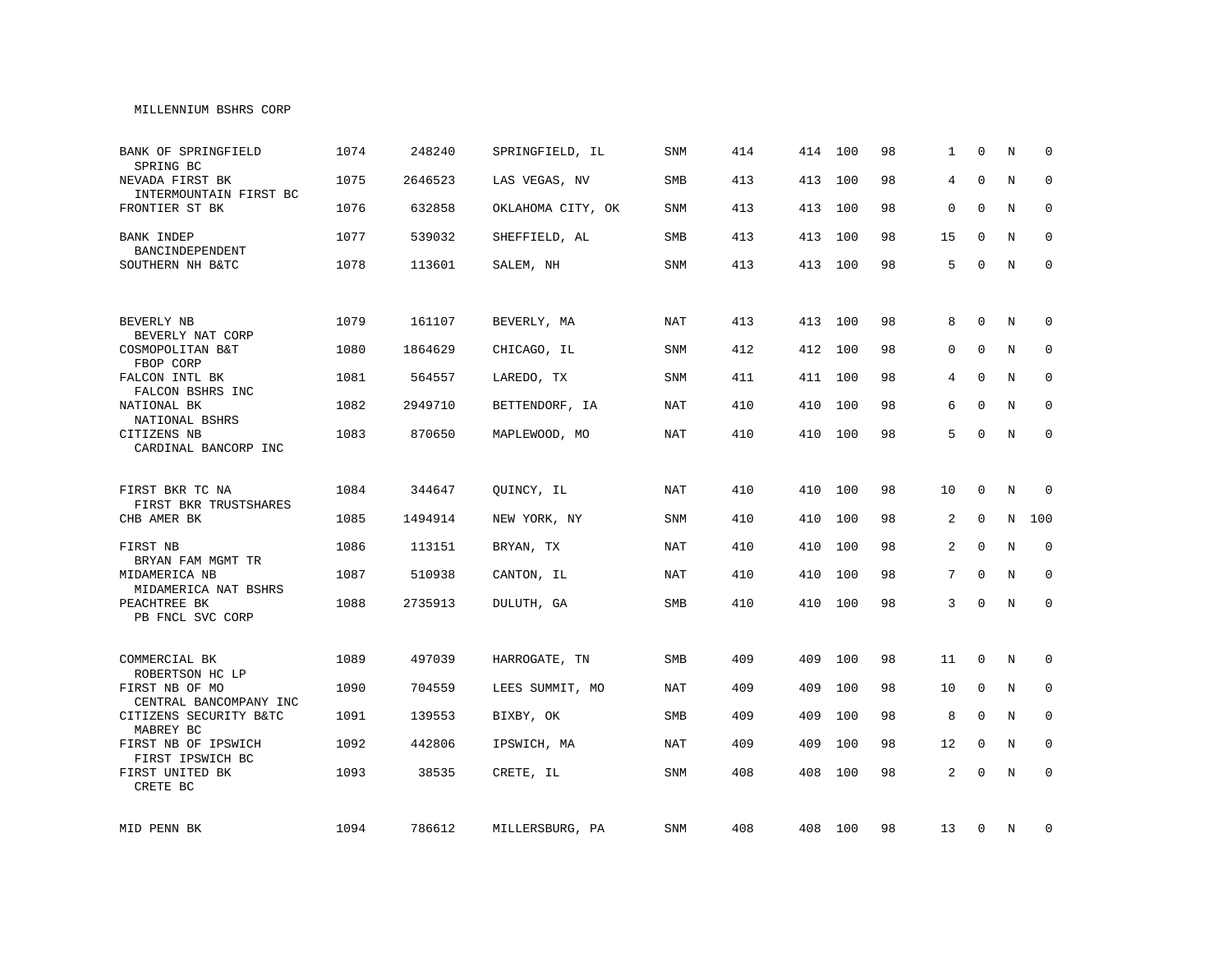| MID PENN BC                                                |      |         |                       |            |     |     |     |    |    |              |         |             |
|------------------------------------------------------------|------|---------|-----------------------|------------|-----|-----|-----|----|----|--------------|---------|-------------|
| BESSEMER TC<br><b>BESSEMER GROUP</b>                       | 1095 | 7009    | WOODBRIDGE, NJ        | SNM        | 408 | 408 | 100 | 98 | 0  | $\mathbf 0$  | N       | $\mathbf 0$ |
| CITIZENS NB<br>CITIZENS BSHRS                              | 1096 | 738013  | BLUFFTON, OH          | NAT        | 407 | 407 | 100 | 98 | 7  | $\mathbf 0$  | N       | $\mathbf 0$ |
| ROSE ROCK BK                                               | 1097 | 3338656 | OKLAHOMA CITY, OK     | <b>SNM</b> | 407 | 407 | 100 | 98 | 6  | $\mathbf 0$  | N       | $\mathbf 0$ |
| OLNEY BSHRS OF TX<br>BANK MIDWEST MN IA NA<br>GOODENOW BC  | 1098 | 45551   | FAIRMONT, MN          | <b>NAT</b> | 406 | 406 | 100 | 98 | 6  | $\mathbf 0$  | $\rm N$ | $\Omega$    |
| FIRST NB&TC OF COLUMBUS<br>LAURITZEN CORP                  | 1099 | 77758   | COLUMBUS, NE          | NAT        | 406 | 406 | 100 | 98 | 4  | $\mathbf 0$  | N       | $\mathbf 0$ |
| HOMESTAR BK<br>HOMESTAR FNCL GROUP                         | 1100 | 300036  | MANTENO, IL           | <b>SNM</b> | 406 | 406 | 100 | 98 | 3  | $\mathbf{0}$ | N       | $\mathbf 0$ |
| HABERSHAM BK<br>HABERSHAM BC                               | 1101 | 270335  | CLARKESVILLE, GA      | <b>SNM</b> | 405 | 405 | 100 | 98 | 8  | $\mathbf 0$  | N       | $\mathbf 0$ |
| MID-WISCONSIN BK<br>MID-WISCONSIN FNCL SVC                 | 1102 | 645054  | MEDFORD, WI           | <b>SNM</b> | 405 | 405 | 100 | 98 | 10 | $\Omega$     | N       | $\mathbf 0$ |
| FIRST UNITED BK<br>PLAINS BC                               | 1103 | 578255  | DIMMITT, TX           | SNM        | 404 | 404 | 100 | 98 | 8  | $\mathbf 0$  | N       | $\mathbf 0$ |
| CALVIN B TAYLOR BKG CO BERLI 1104<br>CALVIN B TAYLOR BSHRS |      | 39327   | BERLIN, MD            | <b>SNM</b> | 404 | 404 | 100 | 98 | 9  | $\Omega$     | N       | $\mathbf 0$ |
| CITIZENS NB<br>FIRST CITIZENS BSHRS                        | 1105 | 552161  | WAXAHACHIE, TX        | NAT        | 404 | 404 | 100 | 98 | 10 | $\mathbf 0$  | N       | $\mathbf 0$ |
| NORTH SIDE B&TC                                            | 1106 | 615217  | CINCINNATI, OH        | SMB        | 404 | 404 | 100 | 98 | 6  | $\mathbf 0$  | N       | $\mathbf 0$ |
| FIRST NB<br>FIRST NATIONAL SECURITY CO                     | 1107 | 324649  | HOT SPRINGS, AR       | <b>NAT</b> | 403 | 403 | 100 | 98 | 17 | $\mathbf 0$  | N       | $\mathbf 0$ |
| ATLANTIC CENTRAL BKR BK                                    | 1108 | 959715  | CAMP HILL, PA         | SMB        | 403 | 403 | 100 | 98 | 1  | $\Omega$     | N       | $\mathbf 0$ |
| BERLIN CITY BK                                             | 1109 | 30502   | BERLIN, NH            | <b>SNM</b> | 403 | 403 | 100 | 98 | 10 | $\mathbf 0$  | N       | 0           |
| NORTHWAY FNCL<br>NB NA                                     | 1110 | 526135  | COMMERCE, GA          | NAT        | 403 | 403 | 100 | 98 | 4  | $\mathbf 0$  | N       | 0           |
| NBANK CORP<br>ALLIANCE BK                                  | 1111 | 166652  | NEW ULM, MN           | <b>SNM</b> | 402 | 402 | 100 | 98 | 7  | $\Omega$     | N       | $\mathbf 0$ |
| ALLIANCE FS<br>FIRSTBANK OF BOULDER                        | 1112 | 616755  | BOULDER, CO           | <b>SNM</b> | 402 | 402 | 100 | 98 | 5  | $\mathbf 0$  | N       | 0           |
| FIRSTBANK HC<br>SALISBURY B&TC<br>SALISBURY BC             | 1113 | 821906  | LAKEVILLE, CT         | <b>SNM</b> | 402 | 402 | 100 | 98 | 6  | $\mathbf 0$  | N       | $\mathbf 0$ |
| FIRSTBANK OF TECH CTR<br>FIRSTBANK HC                      | 1114 | 271855  | GREENWOOD VILLAGE, CO | SNM        | 402 | 402 | 100 | 98 | 3  | $\mathbf 0$  | N       | 0           |
| JUNIATA VALLEY BK<br>JUNIATA VALLEY FNCL CORP              | 1115 | 215710  | MIFFLINTOWN, PA       | <b>SNM</b> | 401 | 401 | 100 | 98 | 10 | $\Omega$     | N       | $\mathbf 0$ |
| NATIONAL CITY BK                                           | 1116 | 303345  | NEW ALBANY, IN        | NAT        | 401 | 401 | 100 | 98 | 14 | $\Omega$     | N       | $\Omega$    |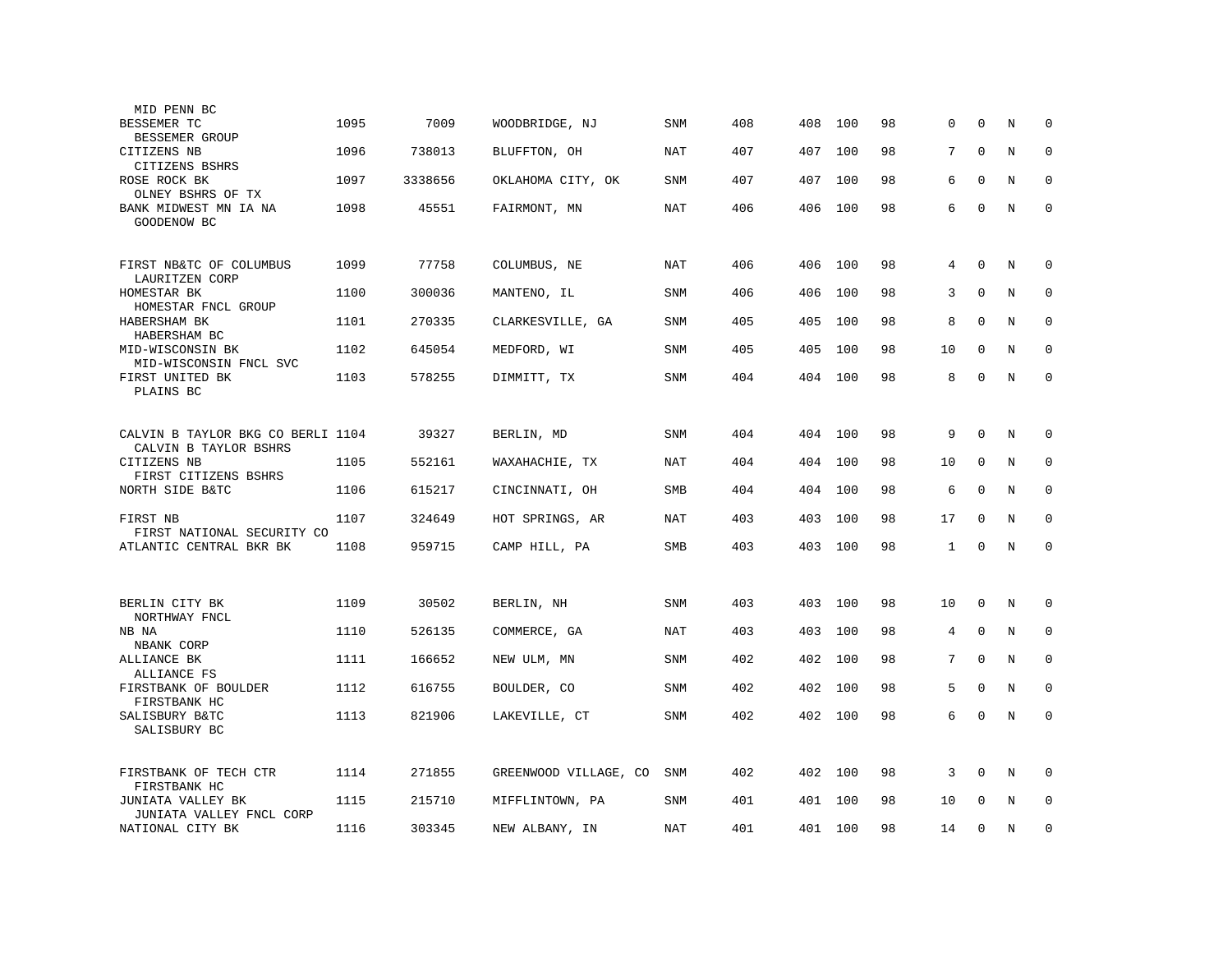| NATIONAL CITY CORP<br>EVANGELINE B&TC               | 1117 | 372538  | VILLE PLATTE, LA   | <b>SNM</b> | 401 | 401     | 100 | 98 | 7           | $\Omega$     | N       | $\mathbf 0$ |
|-----------------------------------------------------|------|---------|--------------------|------------|-----|---------|-----|----|-------------|--------------|---------|-------------|
| EVANGELINE BSHRS<br>HEARTLAND BK<br>HEARTLAND BC    | 1118 | 853112  | GAHANNA, OH        | SMB        | 400 | 400     | 100 | 98 | 9           | $\mathbf 0$  | N       | $\mathbf 0$ |
| CORTRUST BK NA<br>HOPKINS FC                        | 1119 | 61355   | MITCHELL, SD       | <b>NAT</b> | 400 | 400     | 100 | 98 | 20          | $\mathbf 0$  | N       | $\mathbf 0$ |
| BUSINESS BK OF NEVADA<br>BUSINESS BK CORP           | 1120 | 2352815 | LAS VEGAS, NV      | SMB        | 399 | 399     | 100 | 98 | 5           | $\mathbf 0$  | N       | $\mathbf 0$ |
| FIRST NB OF TN                                      | 1121 | 283737  | LIVINGSTON, TN     | NAT        | 399 | 399     | 100 | 98 | 3           | $\Omega$     | N       | $\mathbf 0$ |
| SOUTHSIDE BK<br>EASTERN VA BSHRS                    | 1122 | 790721  | TAPPAHANNOCK, VA   | SMB        | 399 | 399     | 100 | 98 | 15          | $\mathbf 0$  | N       | $\mathbf 0$ |
| BAYONNE CMNTY BK<br>BCB BC                          | 1123 | 2954059 | BAYONNE, NJ        | <b>SNM</b> | 399 | 399     | 100 | 98 | 0           | $\Omega$     | N       | $\mathbf 0$ |
| 1ST SUMMIT BK<br>1ST SUMMIT BC OF JOHNSTOWN         | 1124 | 526519  | JOHNSTOWN, PA      | SNM        | 399 | 399     | 100 | 98 | 13          | $\mathbf 0$  | N       | 0           |
| CENTRAL BANK USA INC<br>PORTER BANCORP INC          | 1125 | 522847  | GREENSBURG, KY     | SNM        | 399 | 399     | 100 | 98 | 10          | $\mathbf 0$  | N       | 0           |
| BRITTON & KOONTZ BK NA<br>BRITTON & KOONTZ CAP CORP | 1126 | 539939  | NATCHEZ, MS        | <b>NAT</b> | 398 | 398     | 100 | 98 | 5           | $\mathbf 0$  | N       | $\mathbf 0$ |
| EFFINGHAM ST BK<br>MIDLAND STATES BANCORP INC       | 1127 | 773247  | EFFINGHAM, IL      | SMB        | 398 | 398     | 100 | 98 | 7           | $\mathbf{0}$ | N       | $\mathbf 0$ |
| SECOND NB<br>PARK NAT CORP                          | 1128 | 236519  | GREENVILLE, OH     | NAT        | 397 | 397 100 |     | 98 | 9           | $\Omega$     | N       | $\mathbf 0$ |
| FIRST SOUTHERN NB<br>FIRST SOUTHERN BC              | 1129 | 702612  | LANCASTER, KY      | <b>NAT</b> | 397 | 397     | 100 | 98 | 16          | $\mathbf 0$  | N       | $\mathbf 0$ |
| FIRST NB SD<br>LAURITZEN CORP                       | 1130 | 379359  | YANKTON, SD        | <b>NAT</b> | 397 | 397     | 100 | 98 | 5           | $\mathbf 0$  | N       | $\mathbf 0$ |
| NORTH HOUSTON BK<br>FBOP CORP                       | 1131 | 215756  | HOUSTON, TX        | <b>SNM</b> | 397 | 397     | 100 | 98 | 1           | $\Omega$     | N       | $\mathbf 0$ |
| F&M BK-IA<br>CITIZENS BKG CORP                      | 1132 | 689740  | MARSHALLTOWN, IA   | SMB        | 397 | 397     | 100 | 98 | 10          | $\mathbf 0$  | N       | $\mathbf 0$ |
| MORRILL & JANES B&TC<br>MORRILL BSHRS               | 1133 | 680354  | MERRIAM, KS        | SNM        | 397 | 397     | 100 | 98 | 6           | $\mathbf 0$  | N       | $\mathbf 0$ |
| BANK OF WHITMAN<br>BANK OF WHITMAN ESOP             | 1134 | 123178  | COLFAX, WA         | SMB        | 396 | 396     | 100 | 98 | 15          | $\mathbf 0$  | N       | $\mathbf 0$ |
| CHARTER BK EAU CLAIRE                               | 1135 | 160650  | EAU CLAIRE, WI     | SNM        | 396 | 396     | 100 | 98 | $\mathbf 0$ | $\mathbf 0$  | N       | $\mathbf 0$ |
| CORNERSTONE BK NA<br>FIRST YORK BC                  | 1136 | 403151  | YORK, NE           | <b>NAT</b> | 396 | 396     | 100 | 98 | 19          | $\mathbf 0$  | N       | 0           |
| SOUTHCOAST CMNTY BK<br>SOUTHCOAST FC                | 1137 | 2713555 | MOUNT PLEASANT, SC | SNM        | 396 | 396     | 100 | 98 | 6           | $\Omega$     | N       | $\mathbf 0$ |
| CENTRAL VA BK                                       | 1138 | 436823  | POWHATAN, VA       | SMB        | 395 | 395     | 100 | 98 | 8           | $\mathbf 0$  | $\rm N$ | $\mathbf 0$ |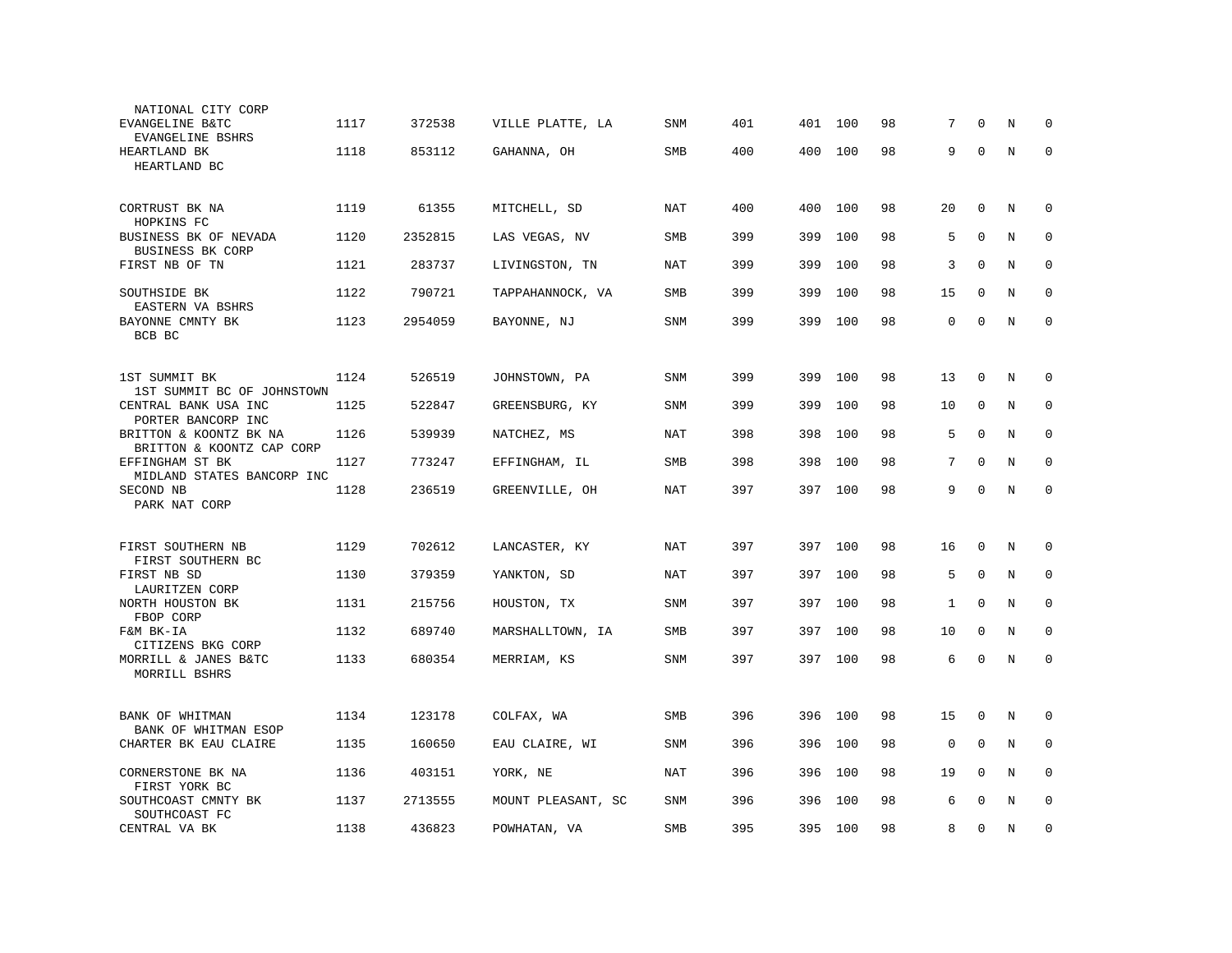### CENTRAL VA BSHRS

| KISHACOOUILLAS VALLEY NB<br>KISH BC                | 1139 | 600419  | BELLEVILLE, PA    | <b>NAT</b> | 395 | 395 | 100     | 98 | 9            | $\Omega$     | N | $\Omega$    |
|----------------------------------------------------|------|---------|-------------------|------------|-----|-----|---------|----|--------------|--------------|---|-------------|
| HORIZON CAP BK                                     | 1140 | 286466  | HOUSTON, TX       | <b>SNM</b> | 395 | 395 | 100     | 98 | 4            | $\Omega$     | N | $\mathbf 0$ |
| PEOPLES BK OF N AL<br>ALTRUST FS                   | 1141 | 60330   | CULLMAN, AL       | <b>SNM</b> | 395 | 395 | 100     | 98 | 25           | $\Omega$     | N | $\Omega$    |
| STERLING BK<br>SYNOVUS FC                          | 1142 | 1366909 | MONTGOMERY, AL    | SNM        | 394 | 394 | 100     | 98 | 3            | $\Omega$     | N | $\mathbf 0$ |
| PADUCAH B&TC<br>PADUCAH BANK SHARES INC            | 1143 | 285740  | PADUCAH, KY       | SNM        | 394 |     | 394 100 | 98 | 7            | $\Omega$     | N | $\mathbf 0$ |
| INDEPENDENT BK                                     | 1144 | 122854  | MCKINNEY, TX      | <b>SNM</b> | 393 | 393 | 100     | 98 | 12           | 0            | N | 0           |
| INDEPENDENT BK GRP<br>PREMIER VALLEY BK            | 1145 | 3028902 | FRESNO, CA        | <b>SNM</b> | 393 | 393 | 100     | 98 | 3            | $\mathbf{0}$ | N | $\mathbf 0$ |
| COMMUNITY WEST BK NA<br>COMMUNITY WEST BSHRS       | 1146 | 1412712 | GOLETA, CA        | NAT        | 393 | 393 | 100     | 98 | $\mathbf{1}$ | $\Omega$     | N | $\mathbf 0$ |
| NATIONAL BK<br>NATIONAL UNITED BSHRS               | 1147 | 322056  | GATESVILLE, TX    | <b>NAT</b> | 393 | 393 | 100     | 98 | 6            | $\Omega$     | N | $\mathbf 0$ |
| CRESCENT ST BK<br>CRESCENT FC                      | 1148 | 2756785 | CARY, NC          | SNM        | 393 |     | 393 100 | 98 | 8            | $\mathbf 0$  | N | $\mathbf 0$ |
| PLATTE VALLEY ST B&TC                              | 1149 | 10858   | KEARNEY, NE       | <b>SMB</b> | 392 | 392 | 100     | 98 | 4            | $\Omega$     | N | 0           |
| LAURITZEN CORP<br>S&C BK<br>S&C BANCO              | 1150 | 25852   | NEW RICHMOND, WI  | SNM        | 392 | 392 | 100     | 98 | 20           | $\Omega$     | N | $\mathbf 0$ |
| SOUTHEASTERN BK<br>SOUTHEASTERN BKG CORP           | 1151 | 210238  | DARIEN, GA        | SNM        | 392 |     | 392 100 | 98 | 15           | $\Omega$     | N | $\mathbf 0$ |
| FIRST NB OF FL                                     | 1152 | 252836  | MILTON, FL        | <b>NAT</b> | 392 | 392 | 100     | 98 | 7            | $\mathbf 0$  | N | $\mathbf 0$ |
| TOWN & COUNTRY BK<br>TOWN & COUNTRY BANCSHARES INC | 1153 | 487357  | SALEM, MO         | SNM        | 391 |     | 391 100 | 98 | 9            | $\mathbf 0$  | N | $\mathbf 0$ |
| METRO BK                                           | 1154 | 1394621 | PELL CITY, AL     | SNM        | 391 |     | 391 100 | 98 | 5            | $\mathbf 0$  | N | 0           |
| BANK OF MISSOURI<br>RELIABLE COMMUNITY BANCSHARES  | 1155 | 330855  | PERRYVILLE, MO    | <b>SNM</b> | 391 | 391 | 100     | 98 | 6            | $\Omega$     | N | $\Omega$    |
| WISCONSIN CMNTY BK<br>HEARTLAND FNCL USA           | 1156 | 463342  | COTTAGE GROVE, WI | <b>SNM</b> | 391 | 391 | 100     | 98 | 5            | $\mathbf 0$  | N | $\mathbf 0$ |
| MINNWEST BK MV<br>MINNWEST CORP                    | 1157 | 302656  | REDWOOD FALLS, MN | <b>SNM</b> | 391 | 391 | 100     | 98 | 7            | $\mathbf 0$  | N | $\mathbf 0$ |
| WESTERN BK<br>WESTERN BSHRS                        | 1158 | 829256  | SAINT PAUL, MN    | <b>SNM</b> | 390 | 390 | 100     | 98 | 5            | $\mathbf 0$  | N | $\mathbf 0$ |
| MERRILL MRCH BK                                    | 1159 | 421203  | BANGOR, ME        | SMB        | 390 |     | 390 100 | 98 | 9            | 0            | N | 0           |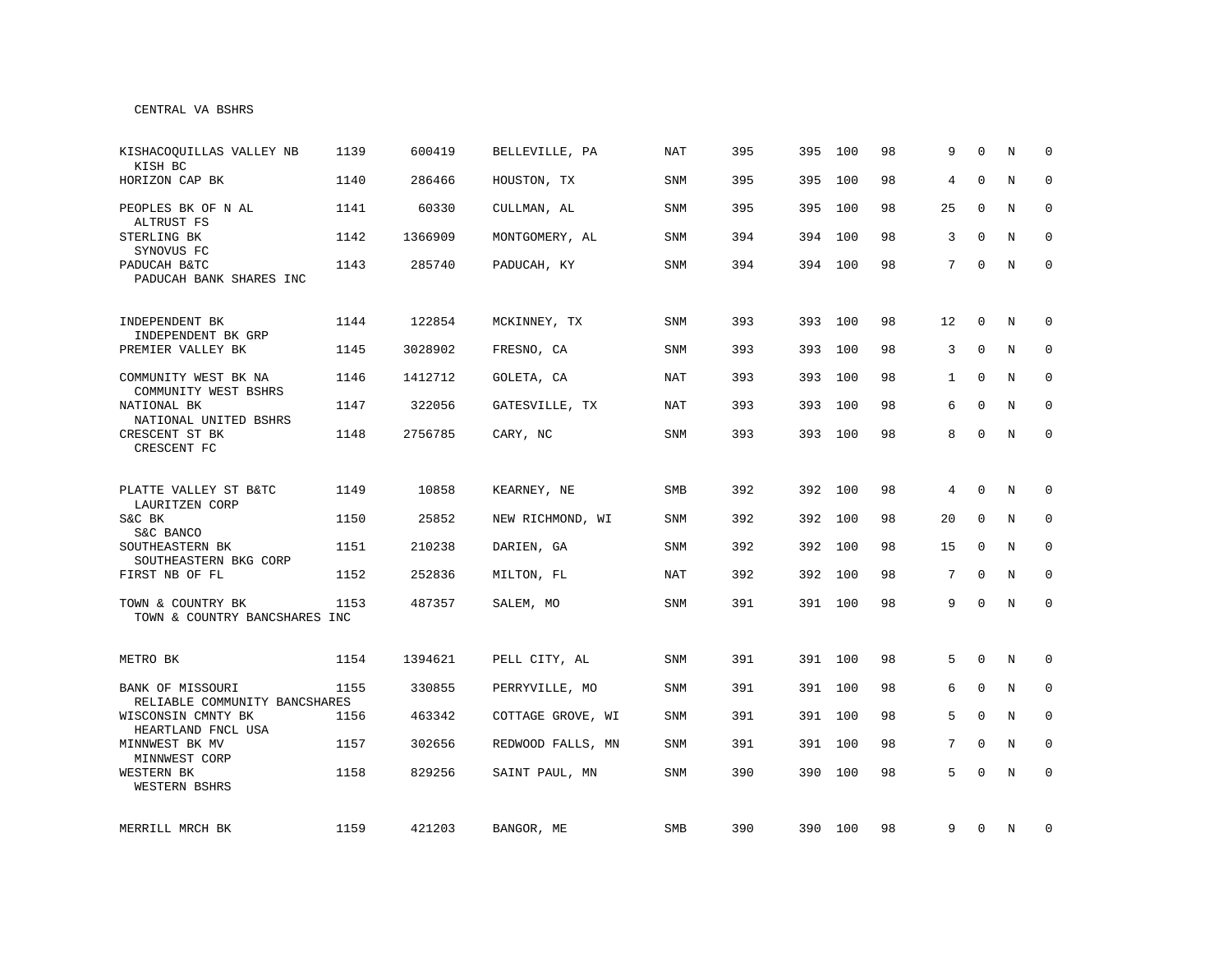| MERRILL MRCH BSHRS                             |      |         |                   |            |     |     |         |    |    |              |         |             |
|------------------------------------------------|------|---------|-------------------|------------|-----|-----|---------|----|----|--------------|---------|-------------|
| BANK OF KIRKSVILLE<br>ROCKHOLD BANCORP         | 1160 | 796451  | KIRKSVILLE, MO    | <b>SNM</b> | 390 | 390 | 100     | 99 | 6  | $\mathbf 0$  | N       | $\mathbf 0$ |
| NORTHERN B&TC<br>NORTHERN BC                   | 1161 | 900306  | WOBURN, MA        | <b>SNM</b> | 389 | 389 | 100     | 99 | 9  | $\Omega$     | N       | $\mathbf 0$ |
| MALVERN NB<br>MNB BANCSHARES INC               | 1162 | 906241  | MALVERN, AR       | NAT        | 389 | 389 | 100     | 99 | 9  | $\mathbf 0$  | N       | $\mathbf 0$ |
| ADIRONDACK BK<br>ADIRONDACK BC                 | 1163 | 101671  | UTICA, NY         | SMB        | 388 | 388 | 100     | 99 | 14 | $\mathbf 0$  | N       | $\mathbf 0$ |
| FNB SALEM B&T NA<br>FNB CORP                   | 1164 | 95725   | SALEM, VA         | <b>NAT</b> | 388 | 388 | 100     | 99 | 8  | $\mathbf 0$  | N       | $\mathbf 0$ |
| UNION BK NA<br>M B FNCL                        | 1165 | 1187001 | OKLAHOMA CITY, OK | NAT        | 388 | 388 | 100     | 99 | 5  | $\Omega$     | N       | $\mathbf 0$ |
| FIRST NB&TC<br>LANDRUM COMPANY                 | 1166 | 103255  | COLUMBIA, MO      | NAT        | 388 | 388 | 100     | 99 | 9  | $\Omega$     | N       | $\mathbf 0$ |
| VISION BK NA<br>VISION BSHRS                   | 1167 | 241157  | ADA, OK           | NAT        | 387 | 387 | 100     | 99 | 4  | $\Omega$     | N       | $\Omega$    |
| PEOPLES NB<br>PEOPLES FNCL SVC CORP            | 1168 | 278818  | HALLSTEAD, PA     | NAT        | 387 | 387 | 100     | 99 | 11 | $\mathbf 0$  | $\rm N$ | $\mathbf 0$ |
| FOSTER BK<br><b>FOSTER BSHRS</b>               | 1169 | 1362246 | CHICAGO, IL       | <b>SNM</b> | 387 | 387 | 100     | 99 | 3  | $\mathbf{0}$ | N       | 0           |
| OMNI NB<br>OMNI FNCL SVC                       | 1170 | 293026  | FAYETTEVILLE, NC  | <b>NAT</b> | 387 | 387 | 100     | 99 | 5  | $\mathbf 0$  | N       | $\mathbf 0$ |
| FIVE POINTS BK<br>HOMETOWN BC                  | 1171 | 554857  | GRAND ISLAND, NE  | SMB        | 387 | 387 | 100     | 99 | 6  | $\Omega$     | N       | $\mathbf 0$ |
| ROCKY MOUNTAIN BK<br>HEARTLAND FNCL USA        | 1172 | 663058  | BILLINGS, MT      | SNM        | 386 | 386 | 100     | 99 | 7  | $\Omega$     | N       | $\mathbf 0$ |
| FIRST ST B&TC VALDOSTA<br>SYNOVUS FC           | 1173 | 103536  | VALDOSTA, GA      | <b>SNM</b> | 386 | 386 | 100     | 99 | 4  | $\mathbf{0}$ | N       | 0           |
| MID-MISSOURI BK<br>MID-MISSOURI BANCSHARES INC | 1174 | 950141  | SPRINGFIELD, MO   | <b>SNM</b> | 386 | 386 | 100     | 99 | 7  | $\mathbf{0}$ | N       | $\mathbf 0$ |
| HAMLIN B&TC                                    | 1175 | 291611  | SMETHPORT, PA     | <b>SNM</b> | 386 | 386 | 100     | 99 | 6  | $\mathbf{0}$ | N       | $\mathbf 0$ |
| BANK OF HAMPTON ROADS<br>HAMPTON ROADS BSHRS   | 1176 | 1161029 | CHESAPEAKE, VA    | <b>SMB</b> | 386 | 386 | 100     | 99 | 15 | $\mathbf 0$  | N       | $\mathbf 0$ |
| MINERS & MRCH B&TC<br>COMMONWEALTH CMNTY BC    | 1177 | 274829  | GRUNDY, VA        | <b>SMB</b> | 385 | 385 | 100     | 99 | 8  | $\mathbf 0$  | N       | $\mathbf 0$ |
| FIRST CENTURY BK NA<br>FIRST CENTURY BSHRS     | 1178 | 569422  | BLUEFIELD, WV     | NAT        | 385 | 385 | 100     | 99 | 10 | $\mathbf 0$  | N       | $\Omega$    |
| EAST PENN BK<br>EAST PENN FNCL CORP            | 1179 | 1901243 | EMMAUS, PA        | SMB        | 385 | 385 | 100     | 99 | 8  | $\mathbf 0$  | N       | 0           |
| FIRST NB&TC<br>FIRST OF MCALESTER CORP         | 1180 | 830355  | MCALESTER, OK     | <b>NAT</b> | 385 | 385 | 100     | 99 | 3  | $\Omega$     | N       | $\mathbf 0$ |
| STATE BK                                       | 1181 | 602048  | FENTON, MI        | <b>SNM</b> | 384 |     | 384 100 | 99 | 9  | $\mathbf 0$  | N       | $\Omega$    |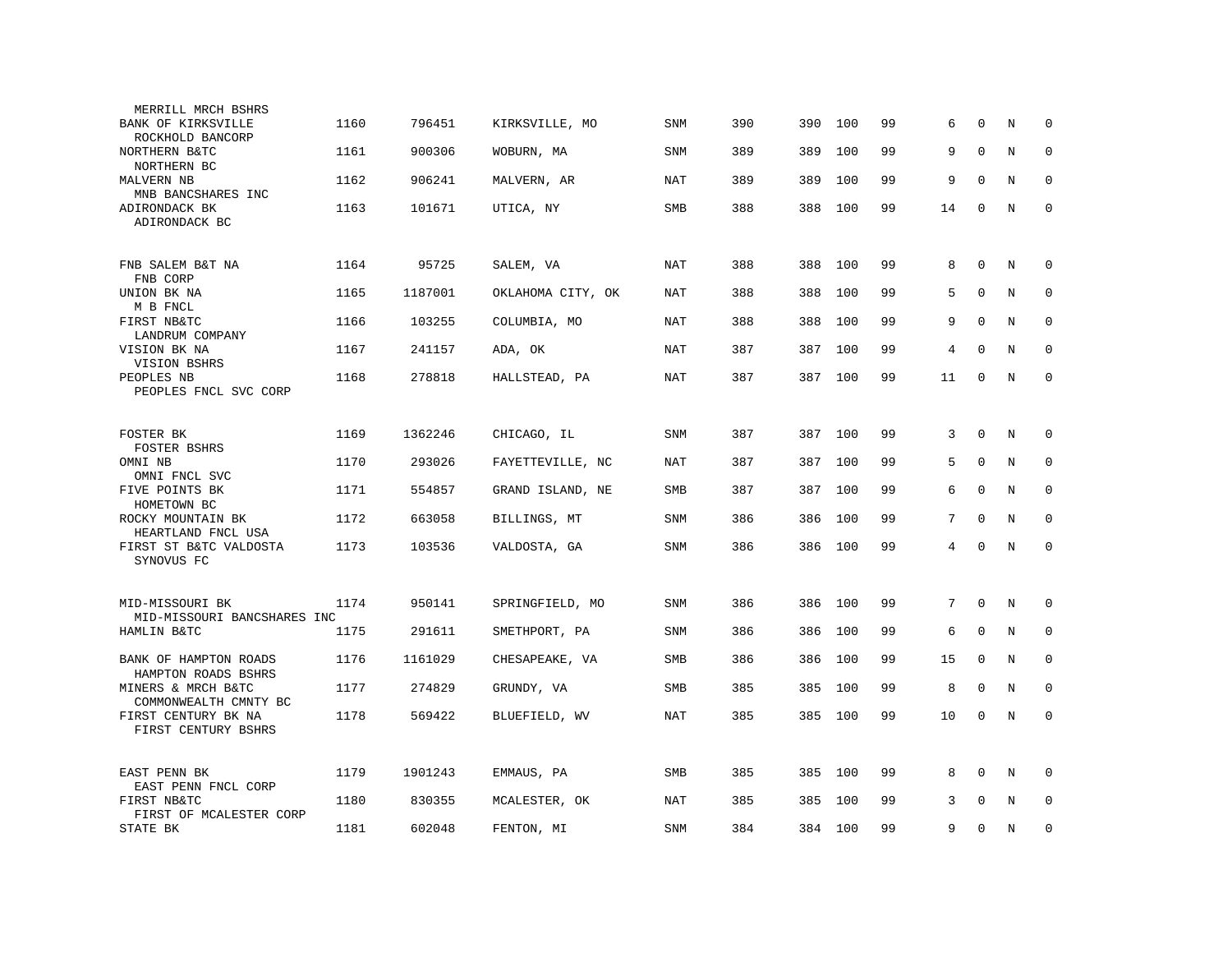| FENTURA FNCL                             |      |         |                       |            |     |     |     |    |                |             |         |             |
|------------------------------------------|------|---------|-----------------------|------------|-----|-----|-----|----|----------------|-------------|---------|-------------|
| DELAWARE NB                              | 1182 | 26916   | GEORGETOWN, DE        | NAT        | 384 | 384 | 100 | 99 | 14             | $\mathbf 0$ | N       | $\mathbf 0$ |
| FULTON FNCL CORP                         |      |         |                       |            |     |     |     |    |                |             |         |             |
| CENTURY NB                               | 1183 | 2858858 | ORLANDO, FL           | <b>NAT</b> | 384 | 384 | 100 | 99 | 2              | $\mathbf 0$ | N       | $\mathbf 0$ |
| SEACOAST BKG CORP OF FL                  |      |         |                       |            |     |     |     |    |                |             |         |             |
|                                          |      |         |                       |            |     |     |     |    |                |             |         |             |
| BEACH CMNTY BK                           | 1184 | 3022076 | FORT WALTON BEACH, FL | <b>SNM</b> | 381 | 381 | 100 | 99 | 3              | $\mathbf 0$ | N       | $\mathbf 0$ |
| BEACH CMNTY BSHRS                        |      |         |                       |            |     |     |     |    |                |             |         |             |
| HILLTOP NB                               | 1185 | 1454    | CASPER, WY            | NAT        | 381 | 381 | 100 | 99 | 5              | $\mathbf 0$ | N       | $\mathbf 0$ |
| MIDLAND FC<br>AMERICAN CMNTY B&T         | 1186 | 2869162 | WOODSTOCK, IL         | SNM        | 381 | 381 | 100 | 99 | $\Omega$       | $\Omega$    | N       | $\mathbf 0$ |
| AMERICAN CMNTY FNCL                      |      |         |                       |            |     |     |     |    |                |             |         |             |
| CONCORDIA B&TC                           | 1187 | 819556  | VIDALIA, LA           | <b>SNM</b> | 381 | 381 | 100 | 99 | 5              | $\Omega$    | N       | $\mathbf 0$ |
| CONCORDIA CAP CORP                       |      |         |                       |            |     |     |     |    |                |             |         |             |
| PINNACLE BK                              | 1188 | 366238  | ELBERTON, GA          | <b>SNM</b> | 380 | 380 | 100 | 99 | 8              | $\Omega$    | N       | $\mathbf 0$ |
| PINNACLE FC                              |      |         |                       |            |     |     |     |    |                |             |         |             |
|                                          |      |         |                       |            |     |     |     |    |                |             |         |             |
| MARATHON BK                              | 1189 | 1229228 | WINCHESTER, VA        | <b>SMB</b> | 380 | 380 | 100 | 99 | 7              | $\Omega$    | N       | $\mathbf 0$ |
| PREMIER CMNTY BSHRS                      |      |         |                       |            |     |     |     |    |                |             |         |             |
| OLD SECOND BK YORKVILLE<br>OLD SECOND BC | 1190 | 289542  | YORKVILLE, IL         | SMB        | 380 | 380 | 100 | 99 | 4              | $\mathbf 0$ | N       | 0           |
| AMERICAN BK                              | 1191 | 630555  | BOZEMAN, MT           | SMB        | 380 | 380 | 100 | 99 | 6              | $\mathbf 0$ | N       | $\mathbf 0$ |
| GUARANTY DEVELOPMENT CO                  |      |         |                       |            |     |     |     |    |                |             |         |             |
| PEOPLES B&TC                             | 1192 | 109136  | BUFORD, GA            | SNM        | 379 | 379 | 100 | 99 | $\overline{c}$ | $\mathbf 0$ | N       | $\mathbf 0$ |
|                                          |      |         |                       |            |     |     |     |    |                |             |         |             |
| PATRICK HENRY NB                         | 1193 | 988229  | BASSETT, VA           | NAT        | 379 | 379 | 100 | 99 | 19             | $\Omega$    | N       | $\mathbf 0$ |
|                                          |      |         |                       |            |     |     |     |    |                |             |         |             |
|                                          |      |         |                       |            |     |     |     |    |                |             |         |             |
| PEOPLES BK                               | 1194 | 2458119 | PALM HARBOR, FL       | <b>SNM</b> | 379 | 379 | 100 | 99 | 2              | $\mathbf 0$ | N       | $\mathbf 0$ |
| SYNOVUS FC                               |      |         |                       |            |     |     |     |    |                |             |         |             |
| FAR WEST BK<br>FAR WEST BC               | 1195 | 586175  | PROVO, UT             | <b>SNM</b> | 379 | 379 | 100 | 99 | 14             | $\mathbf 0$ | N       | $\mathbf 0$ |
| TERRABANK NA                             | 1196 | 238737  | MIAMI, FL             | NAT        | 379 | 379 | 100 | 99 | 2              | $\Omega$    | N       | $\mathbf 0$ |
|                                          |      |         |                       |            |     |     |     |    |                |             |         |             |
| CHESAPEAKE BK                            | 1197 | 214722  | KILMARNOCK, VA        | <b>SMB</b> | 378 | 378 | 100 | 99 | 10             | $\mathbf 0$ | N       | $\mathbf 0$ |
| CHESAPEAKE FNCL SHARES                   |      |         |                       |            |     |     |     |    |                |             |         |             |
| ASIA BK NA<br>ASIA BSHRS                 | 1198 | 810900  | FLUSHING, NY          | NAT        | 378 | 378 | 100 | 99 | 4              | $\mathbf 0$ | Y       | $\mathbf 0$ |
|                                          |      |         |                       |            |     |     |     |    |                |             |         |             |
|                                          |      |         |                       |            |     |     |     |    |                |             |         |             |
| FRONTENAC BK                             | 1199 | 2724757 | EARTH CITY, MO        | <b>SNM</b> | 378 | 378 | 100 | 99 | 2              | $\mathbf 0$ | N       | $\mathbf 0$ |
| FRONTENAC BANCSHARES INC                 |      |         |                       |            |     |     |     |    |                |             |         |             |
| FIRST ST BK<br>BRISCOE RANCH             | 1200 | 273662  | UVALDE, TX            | SNM        | 378 | 378 | 100 | 99 | 4              | $\mathbf 0$ | N       | $\mathbf 0$ |
| BANK OF FAYETTEVILLE NA                  | 1201 | 308443  | FAYETTEVILLE, AR      | NAT        | 378 | 378 | 100 | 99 | 8              | $\mathbf 0$ | N       | $\mathbf 0$ |
| BANKSHARES OF FAYETTEVILLE               |      |         |                       |            |     |     |     |    |                |             |         |             |
| FIRST WESTERN B&TC                       | 1202 | 687951  | MINOT, ND             | SMB        | 378 | 378 | 100 | 99 | 2              | $\Omega$    | N       | $\mathbf 0$ |
| WESTBRAND                                |      |         |                       |            |     |     |     |    |                |             |         |             |
| <b>BANK OF HEMET</b>                     | 1203 | 183668  | RIVERSIDE, CA         | SNM        | 378 | 378 | 100 | 99 | 6              | $\mathbf 0$ | $\rm N$ | $\mathbf 0$ |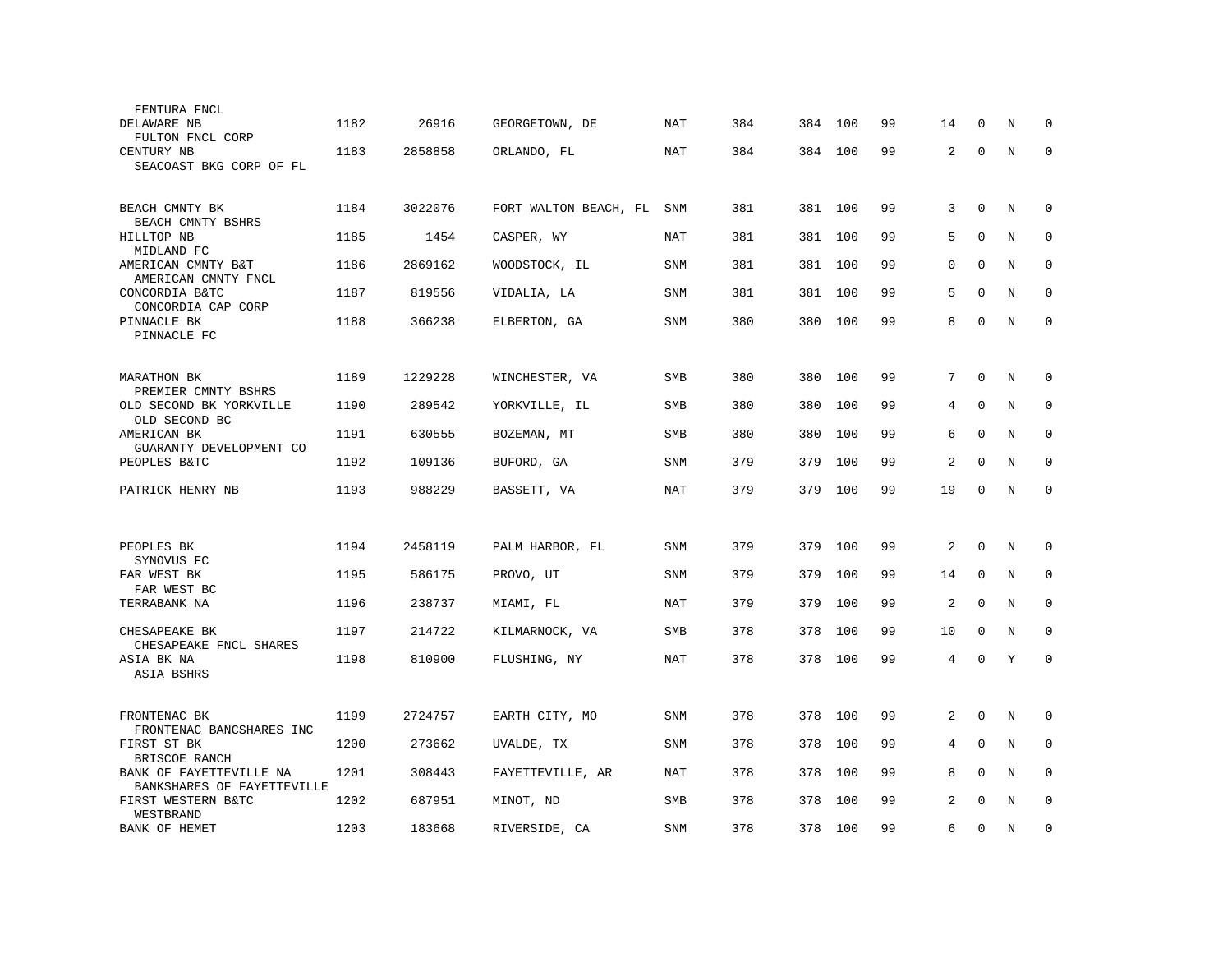HEMET BC

| BANK OF AGRI & CMRC<br>BAC FNCL                                     | 1204 | 5461    | STOCKTON, CA         | <b>SNM</b> | 378 | 378 | 100     | 99 | 6              | $\Omega$     | N | $\Omega$    |
|---------------------------------------------------------------------|------|---------|----------------------|------------|-----|-----|---------|----|----------------|--------------|---|-------------|
| FIRST BK OF BERNE<br>FIRST BERNE FC                                 | 1205 | 312244  | BERNE, IN            | SMB        | 377 | 377 | 100     | 99 | 6              | $\Omega$     | N | $\mathbf 0$ |
| FIRST ST FNCL<br>FIRST ST BSHRS                                     | 1206 | 961811  | PINEVILLE, KY        | <b>SNM</b> | 377 | 377 | 100     | 99 | 7              | $\Omega$     | N | $\Omega$    |
| BAKER BOYER NB<br>BAKER BOYER BC                                    | 1207 | 69678   | WALLA WALLA, WA      | NAT        | 377 | 377 | 100     | 99 | 8              | $\Omega$     | N | $\mathbf 0$ |
| FIRST NB OF HUDSON<br>CHARTER 95 CORP                               | 1208 | 395555  | WOODBURY, MN         | NAT        | 377 |     | 377 100 | 99 | 8              | $\mathbf 0$  | N | $\mathbf 0$ |
| SOUTHPORT BK<br>SOUTHPORT FC                                        | 1209 | 2576143 | KENOSHA, WI          | SNM        | 376 | 376 | 100     | 99 | 2              | $\mathbf 0$  | N | 0           |
| NATIONAL BK OF COMMERCE<br>COMMERCE BC                              | 1210 | 442039  | BERKELEY, IL         | <b>NAT</b> | 376 | 376 | 100     | 99 | $\mathbf 0$    | $\Omega$     | N | $\mathbf 0$ |
| FIRST BK OF MO<br>VALLEY VIEW BSHRS                                 | 1211 | 954457  | GLADSTONE, MO        | <b>SNM</b> | 376 | 376 | 100     | 99 | 10             | $\mathbf 0$  | N | $\mathbf 0$ |
| FIRST NB<br>FIRST ARTESIA BSHRS                                     | 1212 | 771458  | ARTESIA, NM          | <b>NAT</b> | 376 | 376 | 100     | 99 | $\overline{c}$ | $\Omega$     | N | $\mathbf 0$ |
| UNITED B&TC<br><b>UBT BSHRS</b>                                     | 1213 | 990352  | MARYSVILLE, KS       | SMB        | 376 |     | 376 100 | 99 | 11             | $\mathbf 0$  | N | $\mathbf 0$ |
| BANKTRUST                                                           | 1214 | 913034  | SANTA ROSA BEACH, FL | SNM        | 375 |     | 375 100 | 99 | 2              | $\mathbf{0}$ | N | $\mathbf 0$ |
| BANCTRUST FNCL GRP<br>PROVIDENT CMNTY BK NA                         | 1215 | 937674  | UNION, SC            | NAT        | 375 | 375 | 100     | 99 | 7              | 0            | N | $\mathbf 0$ |
| UNION FNCL BSHRS<br>FIRST NB OF JEFFERSONVILLE<br>JEFFERSONVILLE BC | 1216 | 306908  | JEFFERSONVILLE, NY   | NAT        | 375 | 375 | 100     | 99 | 9              | $\mathbf{0}$ | N | $\mathbf 0$ |
| CAPITAL CITY BK<br>CAPITAL CITY BSHRS                               | 1217 | 348551  | TOPEKA, KS           | SNM        | 374 | 374 | 100     | 99 | 9              | $\mathbf 0$  | N | 0           |
| WAKULLA BK<br>WAKULLA BC                                            | 1218 | 16337   | CRAWFORDVILLE, FL    | <b>SNM</b> | 374 | 374 | 100     | 99 | 6              | $\Omega$     | N | $\mathbf 0$ |
| BANK OF CHOICE<br>BANK OF CHOICE HC                                 | 1219 | 2622161 | EVANS, CO            | <b>SNM</b> | 373 | 373 | 100     | 99 | $\overline{a}$ | $\mathbf{0}$ | N | $\mathbf 0$ |
| HORICON BK<br>SWORD FC                                              | 1220 | 528849  | HORICON, WI          | <b>SNM</b> | 372 | 372 | 100     | 99 | 7              | $\Omega$     | N | $\mathbf 0$ |
| PLAZA BK<br>METROPOLITAN BK GRP                                     | 1221 | 724847  | NORRIDGE, IL         | <b>SNM</b> | 372 | 372 | 100     | 99 | 5              | $\Omega$     | N | $\mathbf 0$ |
| UNITED CENTRAL BK<br>CENTRAL BC                                     | 1222 | 259657  | GARLAND, TX          | SNM        | 372 | 372 | 100     | 99 | 7              | $\Omega$     | N | $\mathbf 0$ |
| FIRST NB OF BEMIDJI<br>FIRST NB BEMIDJI ESOP & TR                   | 1223 | 363657  | BEMIDJI, MN          | NAT        | 371 |     | 371 100 | 99 | 4              | $\Omega$     | N | $\Omega$    |
| HAPPY ST BK                                                         | 1224 | 466857  | HAPPY, TX            | SNM        | 371 |     | 371 100 | 99 | 11             | $\mathbf{0}$ | N | 0           |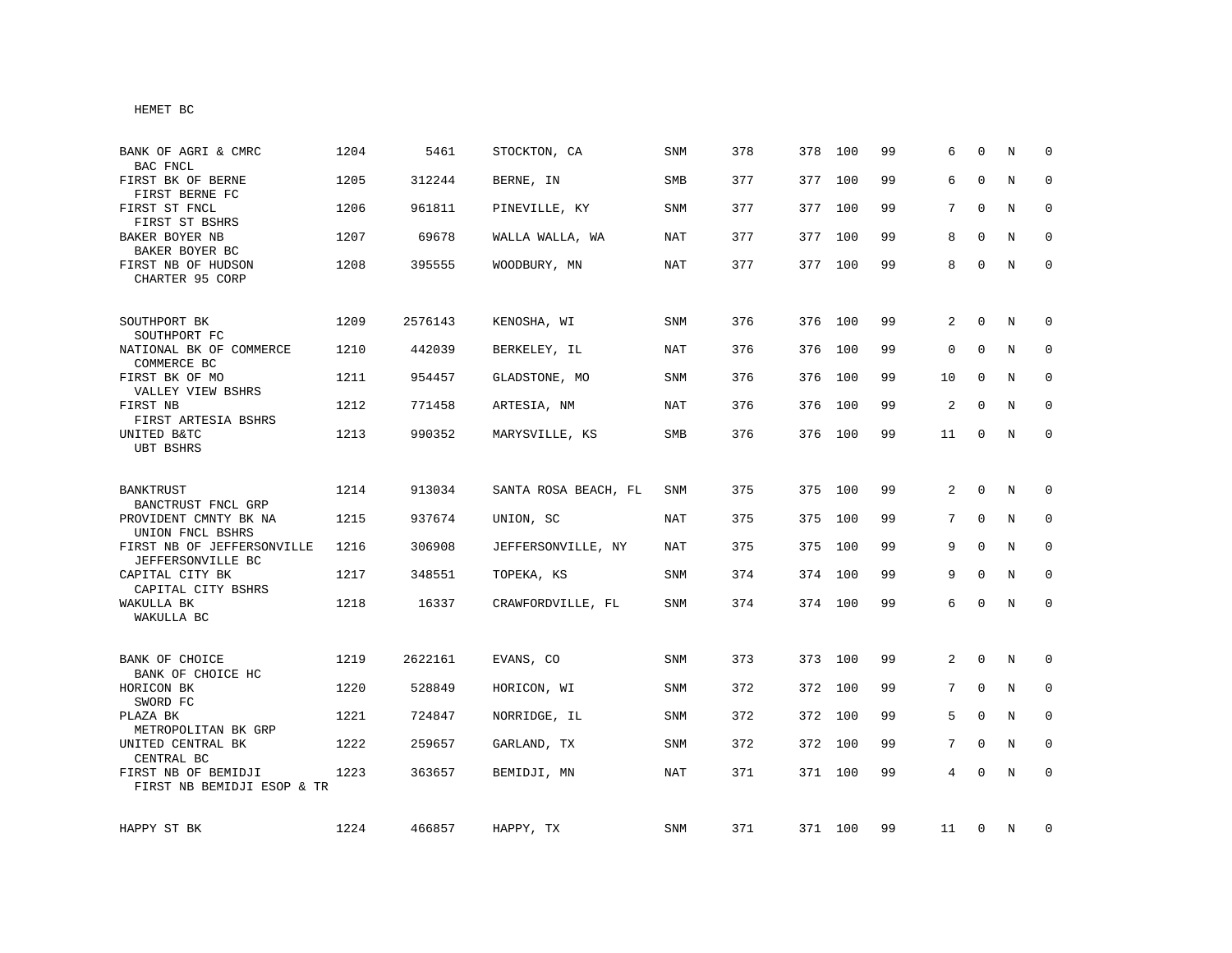| HAPPY BSHRS                                               |      |         |                     |            |     |         |     |    |              |              |   |             |
|-----------------------------------------------------------|------|---------|---------------------|------------|-----|---------|-----|----|--------------|--------------|---|-------------|
| 1ST ST BK<br>1ST ST BK FOUNDATION                         | 1225 | 662770  | BURLINGTON, NC      | <b>SNM</b> | 371 | 371     | 100 | 99 | 6            | $\Omega$     | N | $\Omega$    |
| HELM BK                                                   | 1226 | 1414819 | MIAMI, FL           | SNM        | 371 | 371     | 100 | 99 | 0            | $\mathbf{0}$ | N | $\mathbf 0$ |
| VISION BK<br>VISION BSHRS                                 | 1227 | 2877886 | GULF SHORES, AL     | SNM        | 369 | 369     | 100 | 99 | 6            | $\mathbf 0$  | N | $\mathbf 0$ |
| HERITAGE BK<br>UNITED FC                                  | 1228 | 2721747 | GREAT FALLS, MT     | SNM        | 369 | 369     | 100 | 99 | 9            | $\mathbf 0$  | N | $\mathbf 0$ |
| LEGACY BK                                                 | 1229 | 2846574 | HARRISBURG, PA      | SNM        | 369 | 369     | 100 | 99 | 5            | $\mathbf 0$  | N | 0           |
| BANK OF TUSCALOOSA<br>SYNOVUS FC                          | 1230 | 1187029 | TUSCALOOSA, AL      | SNM        | 368 | 368     | 100 | 99 | 6            | $\mathbf 0$  | N | $\mathbf 0$ |
| OLD SECOND BK KANE CTY<br>OLD SECOND BC                   | 1231 | 582234  | ELBURN, IL          | <b>SMB</b> | 368 | 368     | 100 | 99 | 6            | $\mathbf 0$  | N | $\mathbf 0$ |
| ADAMS B&TC<br>ADBANC                                      | 1232 | 463650  | OGALLALA, NE        | SMB        | 368 | 368     | 100 | 99 | 14           | $\mathbf 0$  | N | $\mathbf 0$ |
| NATIONAL BK OF CMRC<br>NATCOM BSHRS                       | 1233 | 775456  | SUPERIOR, WI        | <b>NAT</b> | 368 | 368     | 100 | 99 | 4            | $\mathbf{0}$ | N | $\mathbf 0$ |
| BANK OF COWETA<br>SYNOVUS FC                              | 1234 | 810834  | NEWNAN, GA          | <b>SNM</b> | 367 | 367     | 100 | 99 | 6            | $\mathbf 0$  | N | $\mathbf 0$ |
| FIRST MAINSTREET BK NA<br>FIRST MAINSTREET FNCL           | 1235 | 456858  | LONGMONT, CO        | <b>NAT</b> | 367 | 367     | 100 | 99 | 5            | $\mathbf 0$  | N | $\mathbf 0$ |
| COMMUNITY BK ELLISVILLE MISS 1236<br>COMMUNITY BSHRS ESOP |      | 517834  | ELLISVILLE, MS      | SNM        | 367 | 367 100 |     | 99 | 7            | $\mathbf 0$  | N | $\mathbf 0$ |
| FIRST SECURITY ST BK<br>SECURITY STATE BANCSHARES INC     | 1237 | 498148  | CHARLESTON, MO      | SNM        | 367 | 367     | 100 | 99 | 9            | $\Omega$     | N | $\mathbf 0$ |
| PUBLIC BK<br>ALABAMA NBC                                  | 1238 | 881339  | SAINT CLOUD, FL     | <b>SNM</b> | 367 | 367     | 100 | 99 | 6            | $\Omega$     | N | $\mathbf 0$ |
| GRAND B&TC OF FL                                          | 1239 | 2765611 | WEST PALM BEACH, FL | <b>SNM</b> | 367 | 367     | 100 | 99 | $\mathbf{1}$ | $\mathbf{0}$ | N | $\mathbf 0$ |
| <b>GRAND BSHRS</b><br>NEWTON TC                           | 1240 | 750501  | NEWTON, NJ          | SNM        | 367 | 367     | 100 | 99 | 9            | $\mathbf{0}$ | N | $\mathbf 0$ |
| LAKELAND BC<br>COMMUNITY BK                               | 1241 | 897433  | LOGANVILLE, GA      | <b>SNM</b> | 366 | 366     | 100 | 99 | 2            | $\Omega$     | N | $\mathbf 0$ |
| TRIANGLE FNCL GRP<br>STONEBRIDGE BK                       | 1242 | 2754389 | WEST CHESTER, PA    | SNM        | 366 | 366     | 100 | 99 | 3            | $\mathbf{0}$ | N | $\mathbf 0$ |
| STONEBRIDGE FNCL CORP<br>HERITAGE BK<br>CCF HC            | 1243 | 628178  | JONESBORO, GA       | <b>SNM</b> | 365 | 365     | 100 | 99 | 3            | $\mathbf 0$  | N | $\mathbf 0$ |
| JEFF DAVIS B&TC<br>JEFF DAVIS BSHRS                       | 1244 | 980531  | JENNINGS, LA        | SNM        | 364 | 364     | 100 | 99 | 13           | 0            | Ν | 0           |
| <b>BANK HOLLAND</b><br>LAKE MI FC                         | 1245 | 2721103 | HOLLAND, MI         | SNM        | 364 | 364     | 100 | 99 | 0            | $\Omega$     | N | $\mathbf 0$ |
| FARMERS & MERCHANTS BK                                    | 1246 | 713926  | TIMBERVILLE, VA     | <b>SMB</b> | 364 | 364 100 |     | 99 | 7            | $\mathbf 0$  | N | $\mathbf 0$ |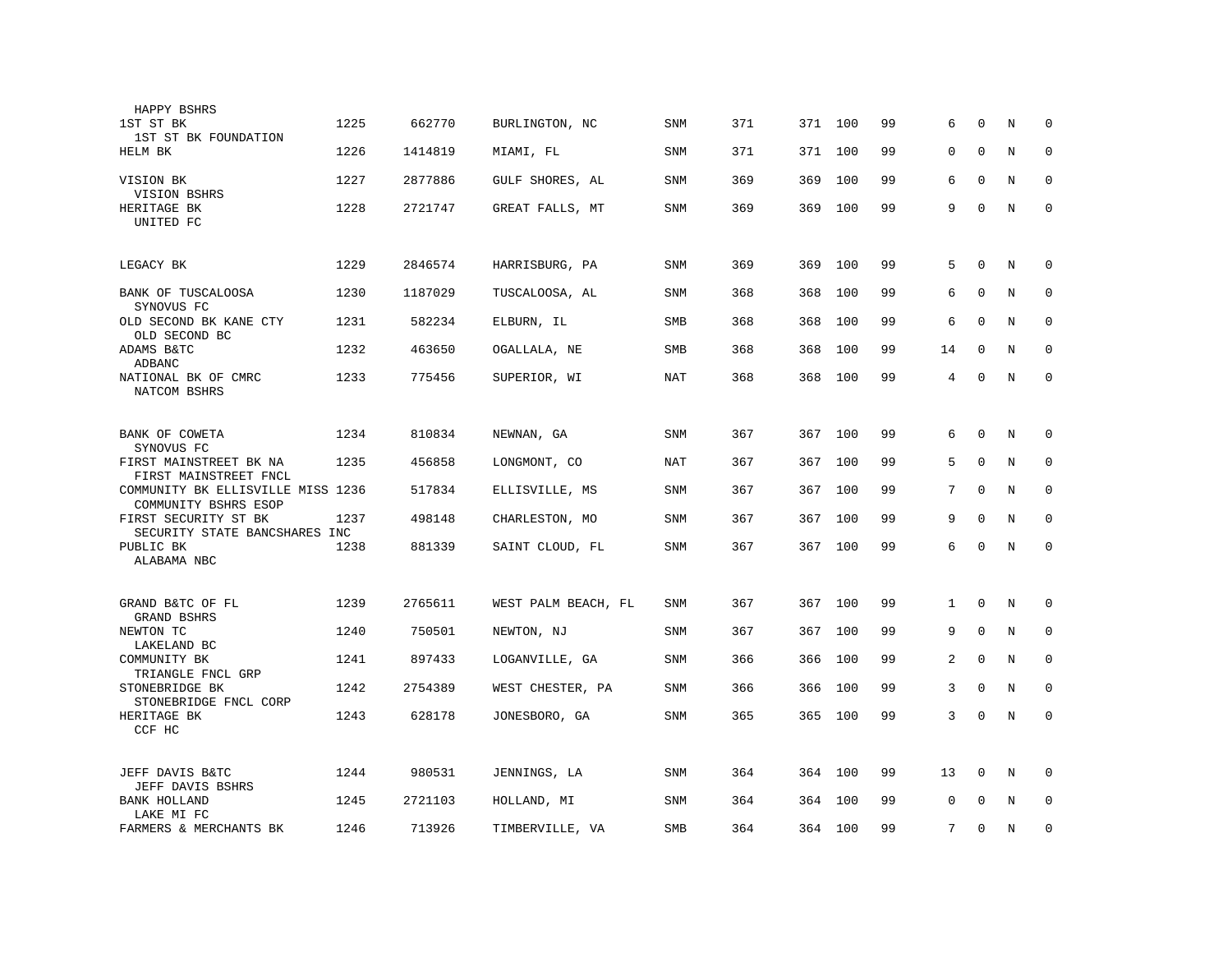| F&M BK CORP                                     |      |         |                   |            |     |     |         |    |              |              |         |             |
|-------------------------------------------------|------|---------|-------------------|------------|-----|-----|---------|----|--------------|--------------|---------|-------------|
| MERCHANTS & MARINE BK                           | 1247 | 94139   | PASCAGOULA, MS    | <b>SNM</b> | 364 |     | 364 100 | 99 | 10           | $\Omega$     | N       | 0           |
| COMMUNITY BK OF NAPLES NA<br>ALABAMA NBC        | 1248 | 2746348 | NAPLES, FL        | <b>NAT</b> | 364 |     | 364 100 | 99 | 3            | 0            | N       | $\mathbf 0$ |
| FARMERS & MRCH BK<br>FMB BKG CORP               | 1249 | 271631  | MONTICELLO, FL    | <b>SNM</b> | 364 | 364 | 100     | 99 | 6            | $\mathbf 0$  | N       | $\mathbf 0$ |
| PUEBLO B&TC<br>PUEBLO BC                        | 1250 | 106452  | PUEBLO, CO        | SNM        | 363 | 363 | 100     | 99 | 9            | $\mathbf 0$  | N       | $\mathbf 0$ |
| FIRST RELIANCE BK<br>FIRST RELIANCE BSHRS       | 1251 | 2839790 | FLORENCE, SC      | <b>SNM</b> | 363 | 363 | 100     | 99 | 2            | $\mathbf 0$  | N       | $\mathbf 0$ |
| LINCOLN SVG BK<br>LINCOLN BC                    | 1252 | 589943  | REINBECK, IA      | SNM        | 362 | 362 | 100     | 99 | 8            | $\mathbf 0$  | N       | 0           |
| EASTERN NB                                      | 1253 | 171133  | MIAMI, FL         | <b>NAT</b> | 362 | 354 | 98      | 99 | 5            | $\mathbf 0$  | Y       | $\mathbf 0$ |
|                                                 |      |         |                   |            |     |     |         |    |              |              |         |             |
| ITASCA B&TC<br>ITASCA BC                        | 1254 | 812436  | ITASCA, IL        | SNM        | 362 | 362 | 100     | 99 | 0            | $\mathbf 0$  | N       | $\mathbf 0$ |
| TOWN BK<br>WINTRUST FC                          | 1255 | 2693264 | DELAFIELD, WI     | <b>SMB</b> | 362 | 362 | 100     | 99 | 1            | $\mathbf 0$  | N       | 0           |
| PINNACLE BK WY<br>PINNACLE BC                   | 1256 | 561659  | TORRINGTON, WY    | SNM        | 361 | 361 | 100     | 99 | 10           | $\mathbf 0$  | N       | $\mathbf 0$ |
| DENMARK ST BK<br>DENMARK BSHRS                  | 1257 | 222446  | DENMARK, WI       | SNM        | 361 |     | 361 100 | 99 | 6            | $\mathbf 0$  | N       | $\mathbf 0$ |
| UNION BK<br>UNION BSHRS                         | 1258 | 333203  | MORRISVILLE, VT   | <b>SNM</b> | 361 |     | 361 100 | 99 | 12           | $\mathbf{0}$ | $\rm N$ | $\mathbf 0$ |
|                                                 |      |         |                   |            |     |     |         |    |              |              |         |             |
| MONTICELLO BKG CO<br>MONTICELLO BANKSHARES INC  | 1259 | 266945  | MONTICELLO, KY    | SNM        | 361 | 361 | 100     | 99 | 9            | $\Omega$     | N       | 0           |
| TROY B&TC<br>TRUST NO 3 UNDER THE WILL OF       | 1260 | 134437  | TROY, AL          | SNM        | 360 | 360 | 100     | 99 | 4            | $\mathbf 0$  | N       | $\mathbf 0$ |
| GEORGIA ST BK<br>ALABAMA NBC                    | 1261 | 781130  | MABLETON, GA      | SNM        | 360 | 360 | 100     | 99 | 9            | $\mathbf 0$  | N       | 0           |
| MERCHANTS NB<br>MERCHANTS BC                    | 1262 | 701222  | HILLSBORO, OH     | NAT        | 360 | 360 | 100     | 99 | 6            | $\mathbf 0$  | N       | 0           |
| FIRST B&T<br>FIRST EVANSTON BC                  | 1263 | 2333298 | EVANSTON, IL      | <b>SMB</b> | 360 | 360 | 100     | 99 | $\mathbf{1}$ | $\mathbf 0$  | N       | $\Omega$    |
|                                                 |      |         |                   |            |     |     |         |    |              |              |         |             |
| PEOPLES NB                                      | 1264 | 168320  | DANVILLE, VA      | NAT        | 360 | 360 | 100     | 99 | 19           | 0            | Ν       | 0           |
| LIBERTY B&TC<br>LIBERTY FNCL SVC                | 1265 | 283438  | NEW ORLEANS, LA   | <b>SNM</b> | 360 | 360 | 100     | 99 | 9            | $\Omega$     | N       | 0           |
| FIRST NB IL<br>FIRST LANSING BC                 | 1266 | 1017032 | LANSING, IL       | <b>NAT</b> | 359 | 359 | 100     | 99 | 4            | $\mathbf 0$  | N       | $\mathbf 0$ |
| PACIFIC COAST BKR BK<br>PACIFIC COAST BKR BSHRS | 1267 | 2451240 | SAN FRANCISCO, CA | <b>SMB</b> | 359 | 359 | 100     | 99 | 0            | $\mathbf 0$  | N       | $\mathbf 0$ |
| FIRST COUNTY BK                                 | 1268 | 327949  | NEW BADEN, IL     | SNM        | 359 |     | 359 100 | 99 | $\mathbf{1}$ | 0            | N       | $\mathbf 0$ |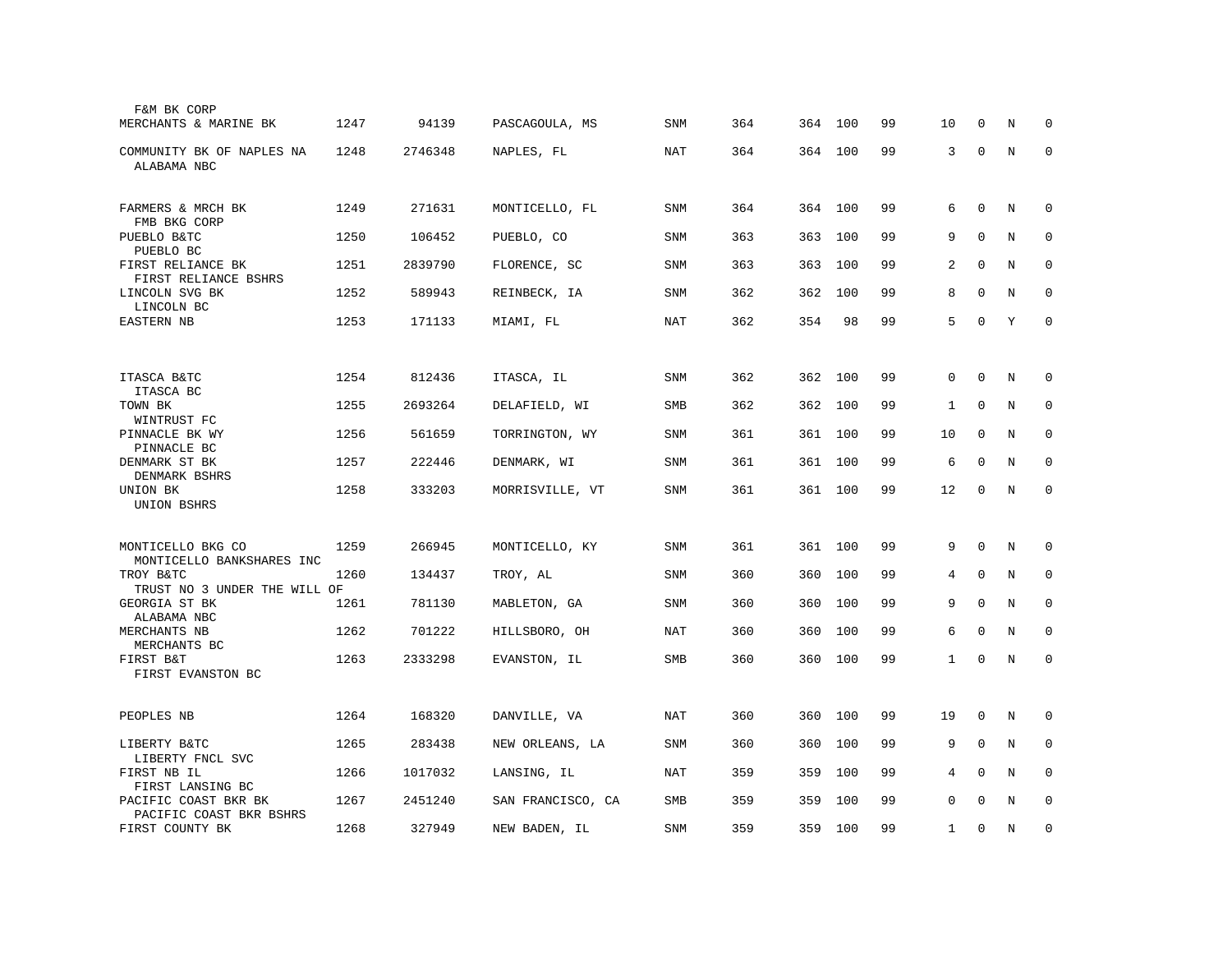FIRST CO BANCORP INC

| KATAHDIN TC                                                         | 1269 | 327305  | PATTEN, ME      | SNM        | 358 | 358     | 100     | 99 | 12             | $\mathbf 0$  | N | $\Omega$    |
|---------------------------------------------------------------------|------|---------|-----------------|------------|-----|---------|---------|----|----------------|--------------|---|-------------|
| KATAHDIN BSHRS CORP<br>ILLINOIS NB                                  | 1270 | 925037  | SPRINGFIELD, IL | NAT        | 358 | 358     | 100     | 99 | $\overline{4}$ | $\mathbf{0}$ | N | 0           |
| ILLINOIS NAT BC<br>GREENVILLE FIRST BK NA<br>GREENVILLE FIRST BSHRS | 1271 | 2849801 | GREENVILLE, SC  | NAT        | 357 | 357     | 100     | 99 | 1              | $\mathbf 0$  | N | $\mathbf 0$ |
| AMERICAN SCTY BK<br>AMERICA BSHRS                                   | 1272 | 1471577 | UPLAND, CA      | <b>SMB</b> | 357 | 357     | 100     | 99 | 5              | $\mathbf 0$  | N | 0           |
| COMMUNITY FIRST BK<br>COMMUNITY FIRST BSHRS                         | 1273 | 2619732 | HARRISON, AR    | SNM        | 357 | 357 100 |         | 99 | $\overline{2}$ | $\Omega$     | N | $\mathbf 0$ |
| PEOPLESOUTH BK<br>PEOPLES CMNTY BSHRS                               | 1274 | 518037  | COLQUITT, GA    | SNM        | 357 |         | 357 100 | 99 | 13             | $\mathbf 0$  | Ν | 0           |
| FIRST NB IN STAUNTON<br>FIRST STAUNTON BANCSHARES INC               | 1275 | 126740  | STAUNTON, IL    | <b>NAT</b> | 356 | 356     | 100     | 99 | 11             | $\Omega$     | N | $\mathbf 0$ |
| SECURITY B&TC OF ALBANY<br>SYNOVUS FC                               | 1276 | 2938    | ALBANY, GA      | <b>SNM</b> | 356 | 356     | 100     | 99 | 6              | $\mathbf{0}$ | N | $\mathbf 0$ |
| WEST AL B&TC<br>WEST AL CAP CORP                                    | 1277 | 501132  | REFORM, AL      | SNM        | 356 | 356     | 100     | 99 | 11             | $\mathbf 0$  | N | 0           |
| COMMUNITY BK<br>COMMUNITY BKR                                       | 1278 | 268257  | GRANBURY, TX    | SMB        | 356 | 356     | 100     | 99 | 8              | $\mathbf 0$  | N | $\mathbf 0$ |
| KAW VALLEY ST B&TC<br>KAW VALLEY BC                                 | 1279 | 485456  | TOPEKA, KS      | SNM        | 356 | 356     | 100     | 99 | $7^{\circ}$    | $\mathbf{0}$ | N | 0           |
| PRIMETRUST BK                                                       | 1280 | 3076163 | NASHVILLE, TN   | SNM        | 355 | 355     | 100     | 99 | 2              | $\mathbf 0$  | N | 0           |
| HONESDALE NB<br>HONAT BC                                            | 1281 | 465618  | HONESDALE, PA   | <b>NAT</b> | 355 | 355     | 100     | 99 | 7              | $\mathbf{0}$ | N | $\mathbf 0$ |
| FIRST MN BK<br>MCLEOD BSHRS                                         | 1282 | 75053   | MINNETONKA, MN  | <b>SNM</b> | 355 | 355     | 100     | 99 | 8              | $\mathbf{0}$ | N | $\mathbf 0$ |
| F&M BK                                                              | 1283 | 496171  | SPOKANE, WA     | SMB        | 355 | 355     | 100     | 99 | 14             | $\mathbf 0$  | N | $\mathbf 0$ |
|                                                                     |      |         |                 |            |     |         |         |    |                |              |   |             |
| BLOOMFIELD ST BK<br>UNIVERSAL BANCORP                               | 1284 | 64543   | BLOOMFIELD, IN  | <b>SNM</b> | 354 | 354     | 100     | 99 | 10             | $\mathbf{0}$ | N | 0           |
| WOOD & HUSTON BK<br>WOOD & HUSTON BC                                | 1285 | 671558  | MARSHALL, MO    | <b>SNM</b> | 354 | 354     | 100     | 99 | 8              | $\mathbf{0}$ | N | 0           |
| <b>GULFSTREAM BUS BK</b><br><b>GULFSTREAM BSHRS</b>                 | 1286 | 2814210 | STUART, FL      | <b>SNM</b> | 353 | 353     | 100     | 99 | 0              | $\mathbf{0}$ | N | 0           |
| FIRST BK OF GA<br>GEORGIA-CAROLINA BSHRS                            | 1287 | 1356852 | THOMSON, GA     | <b>SNM</b> | 353 | 353     | 100     | 99 | 5              | $\Omega$     | N | $\Omega$    |
| ROCKWOOD BK<br>ROCKWOOD BANCSHARES INC                              | 1288 | 1439456 | EUREKA, MO      | <b>SNM</b> | 352 | 352     | 100     | 99 | 3              | $\Omega$     | N | $\mathbf 0$ |
| SUMMIT NB                                                           | 1289 | 1460290 | GREENVILLE, SC  | NAT        | 352 |         | 352 100 | 99 | 5              | 0            | N | 0           |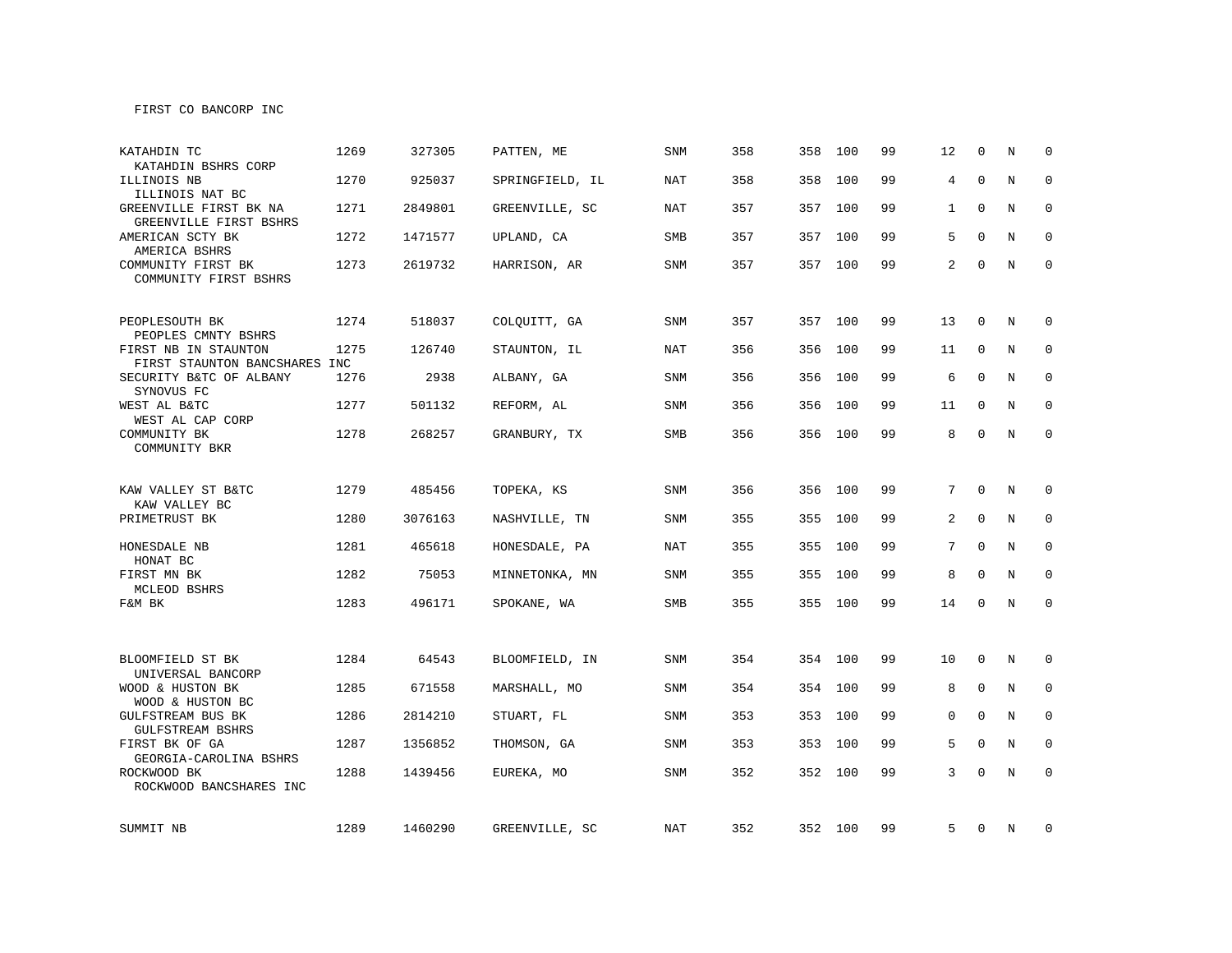| SUMMIT FC                                          |      |         |                     |            |     |     |         |    |              |              |         |             |
|----------------------------------------------------|------|---------|---------------------|------------|-----|-----|---------|----|--------------|--------------|---------|-------------|
| MOUNT PROSPECT NB<br>NORTHWEST SUBURBAN BC         | 1290 | 2578727 | MOUNT PROSPECT, IL  | NAT        | 351 |     | 351 100 | 99 | $\mathbf 0$  | $\mathbf 0$  | N       | $\mathbf 0$ |
| FARMERS NB OF DANVILLE<br>BOYLE BANCORP INC        | 1291 | 785147  | DANVILLE, KY        | NAT        | 351 | 351 | 100     | 99 | 11           | $\mathbf 0$  | N       | $\mathbf 0$ |
| CENTRAL NB&TC<br>CENTRAL SVC CORP                  | 1292 | 278555  | ENID, OK            | NAT        | 351 | 351 | 100     | 99 | 8            | $\mathbf{0}$ | N       | $\mathbf 0$ |
| NORTH ST BK<br>NORTH STATE BC                      | 1293 | 2915461 | RALEIGH, NC         | <b>SNM</b> | 350 | 350 | 100     | 99 | 2            | $\mathbf 0$  | N       | $\mathbf 0$ |
| PALM BEACH CTY BK                                  | 1294 | 2837189 | WEST PALM BEACH, FL | SMB        | 350 | 350 | 100     | 99 | 7            | $\mathbf{0}$ | N       | $\mathbf 0$ |
| FIRST NB&TC<br>MOUNTAIN HOME BANCSHARES INC        | 1295 | 26242   | MOUNTAIN HOME, AR   | NAT        | 349 | 349 | 100     | 99 | 5            | $\Omega$     | N       | $\mathbf 0$ |
| HERRING BK<br>HERRING BC                           | 1296 | 610164  | AMARILLO, TX        | <b>SNM</b> | 349 | 349 | 100     | 99 | 6            | $\Omega$     | N       | $\mathbf 0$ |
| SCOTT VALLEY BK<br>LEARNER FC                      | 1297 | 852263  | YREKA, CA           | SNM        | 348 | 348 | 100     | 99 | 10           | $\Omega$     | N       | $\Omega$    |
| M&T BK NA<br>M&T BK CORP                           | 1298 | 2265456 | OAKFIELD, NY        | <b>NAT</b> | 348 | 348 | 100     | 99 | 0            | $\mathbf{0}$ | $\rm N$ | 22          |
| BANK OF THE S                                      | 1299 | 3018538 | MOUNT JULIET, TN    | <b>SNM</b> | 348 | 348 | 100     | 99 | 3            | $\mathbf{0}$ | N       | $\mathbf 0$ |
| BUSINESS BK<br>BUSINESS BANCSHARES INC             | 1300 | 3076220 | CLAYTON, MO         | SNM        | 348 | 348 | 100     | 99 | 0            | $\mathbf{0}$ | N       | $\mathbf 0$ |
| FIRST CMRL BK USA                                  | 1301 | 2332910 | ALHAMBRA, CA        | SNM        | 348 | 348 | 100     | 99 | 4            | $\mathbf{0}$ | N       | 8           |
| 1ST NB&TC<br>FIRST NAT BSHRS                       | 1302 | 309936  | BRADENTON, FL       | NAT        | 347 | 347 | 100     | 99 | 4            | $\Omega$     | N       | $\mathbf 0$ |
| 1ST CONSTITUTION BK<br>1ST CONSTITUTION BC         | 1303 | 1412619 | CRANBURY, NJ        | SNM        | 347 |     | 347 100 | 99 | 7            | $\mathbf 0$  | N       | $\mathbf 0$ |
| GWINNETT BKG CO<br>GBC BC                          | 1304 | 2529644 | LAWRENCEVILLE, GA   | <b>SNM</b> | 347 | 347 | 100     | 99 | $\mathbf{1}$ | $\Omega$     | N       | $\Omega$    |
| DIME BK<br>DIMECO                                  | 1305 | 56717   | HONESDALE, PA       | <b>SNM</b> | 347 | 347 | 100     | 99 | 4            | $\mathbf{0}$ | N       | $\mathbf 0$ |
| CHINESE AMER BK<br>CAB HOLD LLC                    | 1306 | 714811  | NEW YORK, NY        | SNM        | 346 | 346 | 100     | 99 | 2            | $\Omega$     | Y       | $\mathbf 0$ |
| BANK OF THE CAROLINAS                              | 1307 | 2750699 | MOCKSVILLE, NC      | <b>SNM</b> | 346 | 346 | 100     | 99 | 8            | $\mathbf{0}$ | N       | $\mathbf 0$ |
| CASS COMMERCIAL BK<br>CASS INFORMATION SYSTEMS INC | 1308 | 177751  | BRIDGETON, MO       | SMB        | 345 | 345 | 100     | 99 | 4            | $\Omega$     | N       | $\Omega$    |
| BESSEMER TC NA<br>BESSEMER GROUP                   | 1309 | 976703  | NEW YORK, NY        | <b>NAT</b> | 345 | 345 | 100     | 99 | 0            | $\mathbf 0$  | $\rm N$ | $\mathbf 0$ |
| FIRST WESTERN BK<br>FIRST WESTERN BC               | 1310 | 353751  | WALL, SD            | <b>SNM</b> | 345 | 345 | 100     | 99 | 7            | $\Omega$     | N       | $\mathbf 0$ |
| CITIZENS TRI-CTY BK                                | 1311 | 162337  | DUNLAP, TN          | <b>SNM</b> | 344 | 344 | 100     | 99 | 15           | $\Omega$     | N       | $\Omega$    |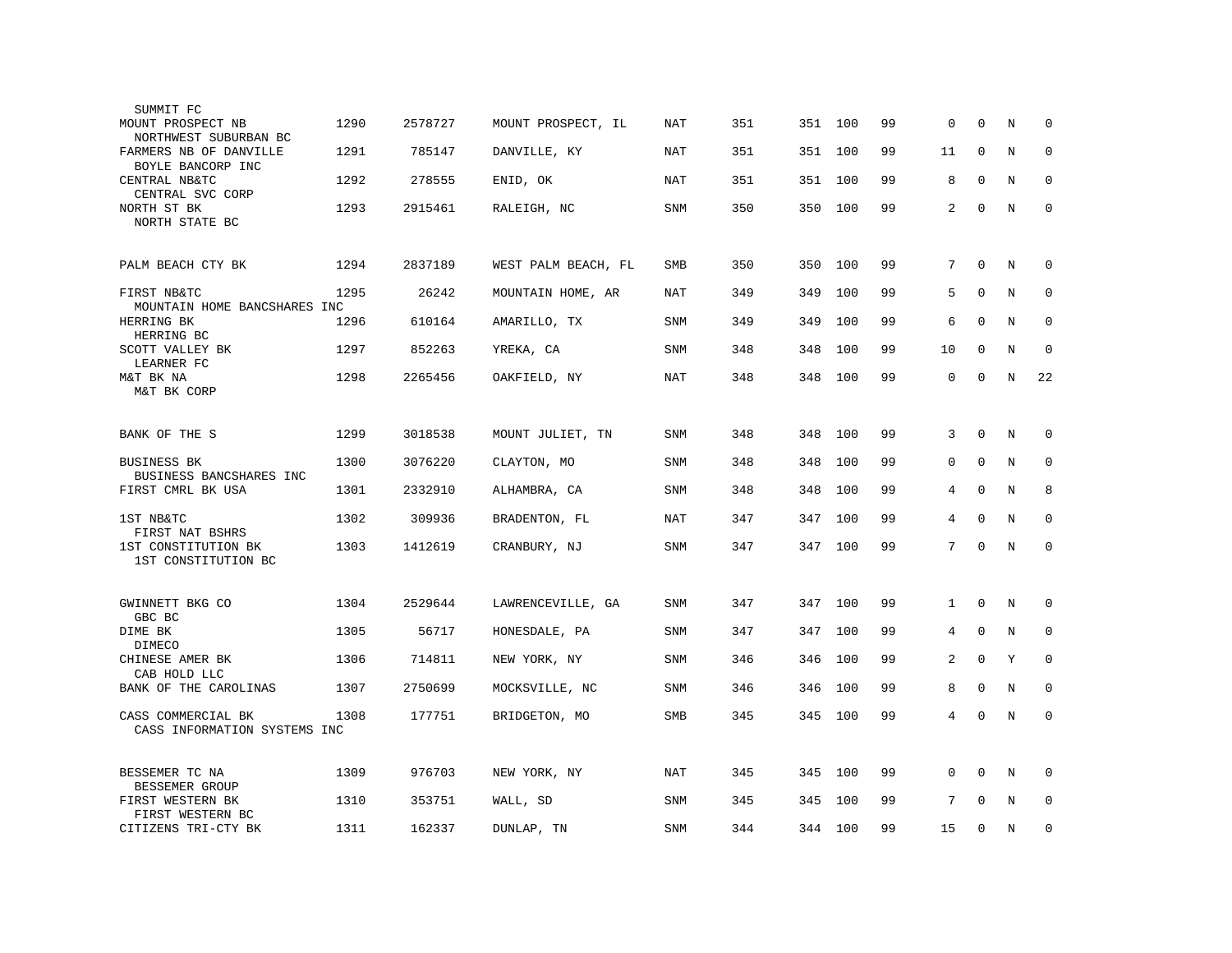| SEQUATCHIE VALLEY BSHRS<br>CITIZENS NB OF PAINTSVILLE<br>CITIZENS NAT CORP<br>WEST TX NB | 1312<br>1313 | 495419<br>237066 | PAINTSVILLE, KY       | NAT        | 344<br>344 | 344<br>344 | 100<br>100 | 99<br>99 | 10<br>7 | 0<br>$\mathbf 0$ | N<br>$\rm N$ | 0<br>$\mathbf 0$ |
|------------------------------------------------------------------------------------------|--------------|------------------|-----------------------|------------|------------|------------|------------|----------|---------|------------------|--------------|------------------|
| FIRST-WEST TX BSHRS                                                                      |              |                  | MIDLAND, TX           | NAT        |            |            |            |          |         |                  |              |                  |
| TRADERS & FARMERS BK                                                                     | 1314         | 390336           | HALEYVILLE, AL        | SNM        | 344        | 344        | 100        | 99       | 6       | $\mathbf 0$      | N            | $\mathbf 0$      |
| PACIFIC NB                                                                               | 1315         | 577137           | MIAMI, FL             | <b>NAT</b> | 344        | 307        | 89         | 99       | 0       | 0                | Υ            | 99               |
| FIRST NB OF ELK RIVER<br>FIRST NAT FS                                                    | 1316         | 970055           | ELK RIVER, MN         | NAT        | 344        | 344        | 100        | 99       | 6       | $\mathbf 0$      | N            | $\mathbf 0$      |
| SECURITY ST BK<br>BRISCOE RANCH                                                          | 1317         | 839068           | PEARSALL, TX          | SNM        | 344        | 344        | 100        | 99       | 0       | $\Omega$         | N            | $\Omega$         |
| SEAWAY NB CHICAGO<br>SEAWAY BSHRS                                                        | 1318         | 673431           | CHICAGO, IL           | NAT        | 344        | 344        | 100        | 99       | 6       | $\Omega$         | N            | $\Omega$         |
| CITIZENS BK<br>CITIZENS BC                                                               | 1319         | 98463            | CORVALLIS, OR         | <b>SNM</b> | 344        | 344        | 100        | 99       | 10      | $\mathbf 0$      | N            | 0                |
| UNITED S BK<br>UNISOUTH                                                                  | 1320         | 327435           | UMATILLA, FL          | SNM        | 343        | 343        | 100        | 99       | 10      | 0                | N            | $\mathbf 0$      |
| PLANTERSFIRST<br>MID ST BK                                                               | 1321         | 300933           | CORDELE, GA           | <b>SNM</b> | 343        | 343        | 100        | 99       | 8       | $\mathbf 0$      | N            | $\mathbf 0$      |
| FIRST CMNTY BK                                                                           | 1322         | 2596646          | BATESVILLE, AR        | <b>SNM</b> | 342        | 342        | 100        | 99       | 0       | $\mathbf 0$      | N            | $\mathbf 0$      |
| FIRST COMMUNITY BANCSHARES INC<br>AMERICAN ST BK<br>AMERICAN STATE BANK CORP             | 1323         | 198448           | JONESBORO, AR         | SNM        | 342        | 342 100    |            | 99       | 4       | $\Omega$         | N            | $\mathbf 0$      |
| BANKIOWA                                                                                 | 1324         | 737548           | CEDAR RAPIDS, IA      | SNM        | 342        | 342        | 100        | 99       | 6       | $\mathbf 0$      | N            | $\mathbf 0$      |
| FIDELITY BAN CORP<br>AMERICAN MARINE BK                                                  | 1325         | 691079           | BAINBRIDGE ISLAND, WA | <b>SNM</b> | 341        | 341        | 100        | 99       | 5       | $\mathbf 0$      | N            | $\mathbf 0$      |
| AMB FS CORP ESOP 401K<br>FIRST NB CENT FL<br>FIRST BSHRS                                 | 1326         | 605133           | WINTER PARK, FL       | NAT        | 340        | 340        | 100        | 99       | 5       | $\Omega$         | N            | $\mathbf 0$      |
| PEOPLES BK<br>WINTER TR OF 12/3/74                                                       | 1327         | 177957           | LAWRENCE, KS          | <b>SMB</b> | 340        | 340        | 100        | 99       | 14      | 0                | N            | $\mathbf 0$      |
| QUEENSTOWN BK OF MD<br>OUEENSTOWN BC OF MD                                               | 1328         | 429021           | QUEENSTOWN, MD        | <b>SNM</b> | 339        | 339        | 100        | 99       | 6       | $\mathbf 0$      | N            | $\Omega$         |
| INDUSTRIAL BK NA<br>IBW FC                                                               | 1329         | 536527           | OXON HILL, MD         | NAT        | 339        | 339        | 100        | 99       | 7       | $\mathbf 0$      | N            | 0                |
| NORTHEAST BK<br>NORTHEAST SECURITIES CORP                                                | 1330         | 689357           | MINNEAPOLIS, MN       | SNM        | 338        | 338        | 100        | 99       | 2       | $\Omega$         | N            | $\mathbf 0$      |
| CITY NB OF NJ<br>CITY NAT BSHRS CORP                                                     | 1331         | 567905           | NEWARK, NJ            | NAT        | 338        | 338        | 100        | 99       | 9       | $\Omega$         | N            | $\mathbf 0$      |
| CENTRAL BK<br>CENTRAL BSHRS                                                              | 1332         | 1189041          | STILLWATER, MN        | SNM        | 337        | 337        | 100        | 99       | 6       | 0                | N            | 0                |
| FARMERS ST BK                                                                            | 1333         | 113441           | LAGRANGE, IN          | <b>SNM</b> | 337        | 337 100    |            | 99       | 5       | $\mathbf 0$      | N            | $\mathbf 0$      |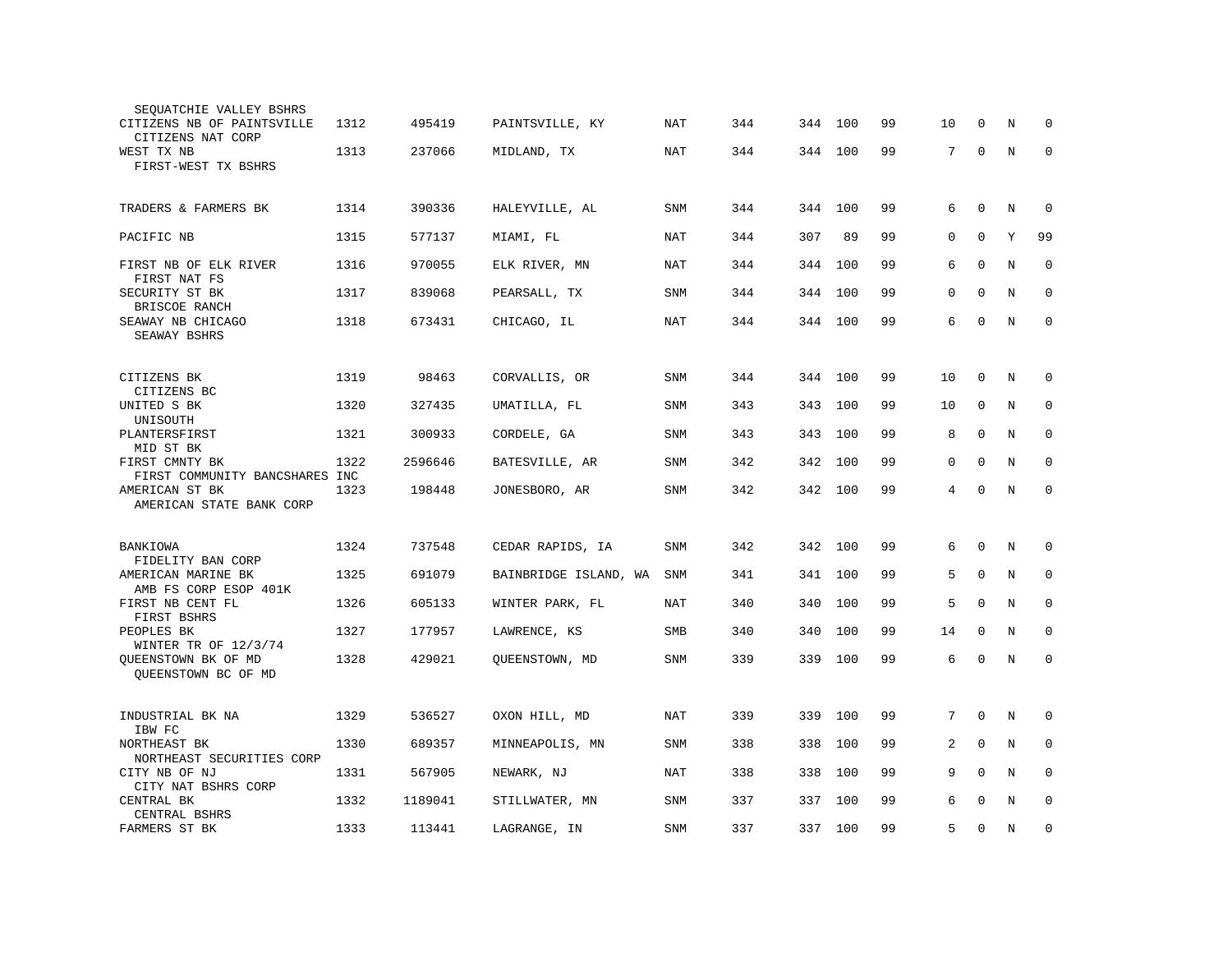| MCINTOSH ST BK                                                      | 1334 | 569534  | JACKSON, GA      | SNM        | 337 | 337 | 100     | 99 | 3  | $\mathbf 0$ | Ν       | 0           |
|---------------------------------------------------------------------|------|---------|------------------|------------|-----|-----|---------|----|----|-------------|---------|-------------|
| MCINTOSH BSHRS<br>INTERNATIONAL BK CMRC<br>INTERNATIONAL BSHRS CORP | 1335 | 382069  | ZAPATA, TX       | <b>SNM</b> | 337 | 337 | 100     | 99 | 4  | $\mathbf 0$ | $\rm N$ | 0           |
| OAK VALLEY CMNTY BK                                                 | 1336 | 1864197 | OAKDALE, CA      | SMB        | 337 |     | 337 100 | 99 | 5  | $\mathbf 0$ | N       | 0           |
| NEW SOUTHERN BK<br>NSB HOLD                                         | 1337 | 3075278 | MACON, GA        | SNM        | 337 |     | 337 100 | 99 | 3  | $\mathbf 0$ | N       | $\mathbf 0$ |
| PRIORITYONE BK<br>PRIORITYONE CAP CORP                              | 1338 | 956938  | MAGEE, MS        | <b>SNM</b> | 336 |     | 336 100 | 99 | 11 | $\mathbf 0$ | N       | $\mathbf 0$ |
| ARMSTRONG BK                                                        | 1339 | 470452  | MUSKOGEE, OK     | SNM        | 336 | 336 | 100     | 99 | 12 | 0           | N       | 0           |
| ARMSTRONG BSHRS<br>STERLING BK                                      | 1340 | 1819366 | MOUNT LAUREL, NJ | SMB        | 336 | 336 | 100     | 99 | 5  | $\mathbf 0$ | N       | $\mathbf 0$ |
| PEOPLES B&TC<br>LINCOLN COUNTY BANCORP INC                          | 1341 | 909055  | TROY, MO         | SMB        | 335 | 335 | 100     | 99 | 5  | 0           | N       | $\mathbf 0$ |
| FIRST NB                                                            | 1342 | 198831  | LENOIR CITY, TN  | NAT        | 335 | 335 | 100     | 99 | 6  | $\mathbf 0$ | N       | 0           |
| FIRSTBANK OF AURORA<br>FIRSTBANK HC                                 | 1343 | 939155  | AURORA, CO       | SNM        | 335 |     | 335 100 | 99 | 8  | $\mathbf 0$ | N       | $\mathbf 0$ |
| FIRST WESTERN BK STURGIS                                            | 1344 | 495352  | STURGIS, SD      | SNM        | 335 |     | 335 100 | 99 | 5  | 0           | N       | 0           |
| FIRST WESTERN BC<br>ANN ARBOR COMMERCE BK                           | 1345 | 1478222 | ANN ARBOR, MI    | SNM        | 335 | 335 | 100     | 99 | 0  | 0           | N       | 0           |
| CAPITOL BC<br>TEXAS FIRST NB                                        | 1346 | 536059  | HOUSTON, TX      | NAT        | 335 | 335 | 100     | 99 | 3  | 0           | N       | 0           |
| MAINE B&TC<br>CHITTENDEN CORP                                       | 1347 | 1904673 | PORTLAND, ME     | SNM        | 335 | 335 | 100     | 99 | 11 | 0           | N       | 0           |
| WORTH NB<br>WORTH BC                                                | 1348 | 793151  | LAKE WORTH, TX   | NAT        | 334 |     | 334 100 | 99 | 3  | $\mathbf 0$ | N       | $\mathbf 0$ |
| BOARDWALK BK                                                        | 1349 | 2835626 | LINWOOD, NJ      | SNM        | 334 | 334 | 100     | 99 | 2  | 0           | N       | 0           |
| VIKING CMNTY BK<br>VIKING FS CORP                                   | 1350 | 1973129 | SEATTLE, WA      | SNM        | 334 | 334 | 100     | 99 | 1  | $\mathbf 0$ | Ν       | 0           |
| TORREY PINES BK<br>WESTERN ALLIANCE BC                              | 1351 | 3179082 | SAN DIEGO, CA    | SNM        | 334 | 334 | 100     | 99 | 0  | 0           | N       | 0           |
| HYDE PARK B&TC<br>HPK FC                                            | 1352 | 5331    | CHICAGO, IL      | SNM        | 334 | 334 | 100     | 99 | 1  | $\mathbf 0$ | N       | 0           |
| VALLEY BK<br>VALLEY BC                                              | 1353 | 2737038 | HENDERSON, NV    | SNM        | 333 | 333 | 100     | 99 | 2  | $\mathbf 0$ | $\rm N$ | 0           |
| FIRST S BK                                                          | 1354 | 279338  | BOCA RATON, FL   | SMB        | 333 |     | 333 100 | 99 | 4  | 0           | N       | 0           |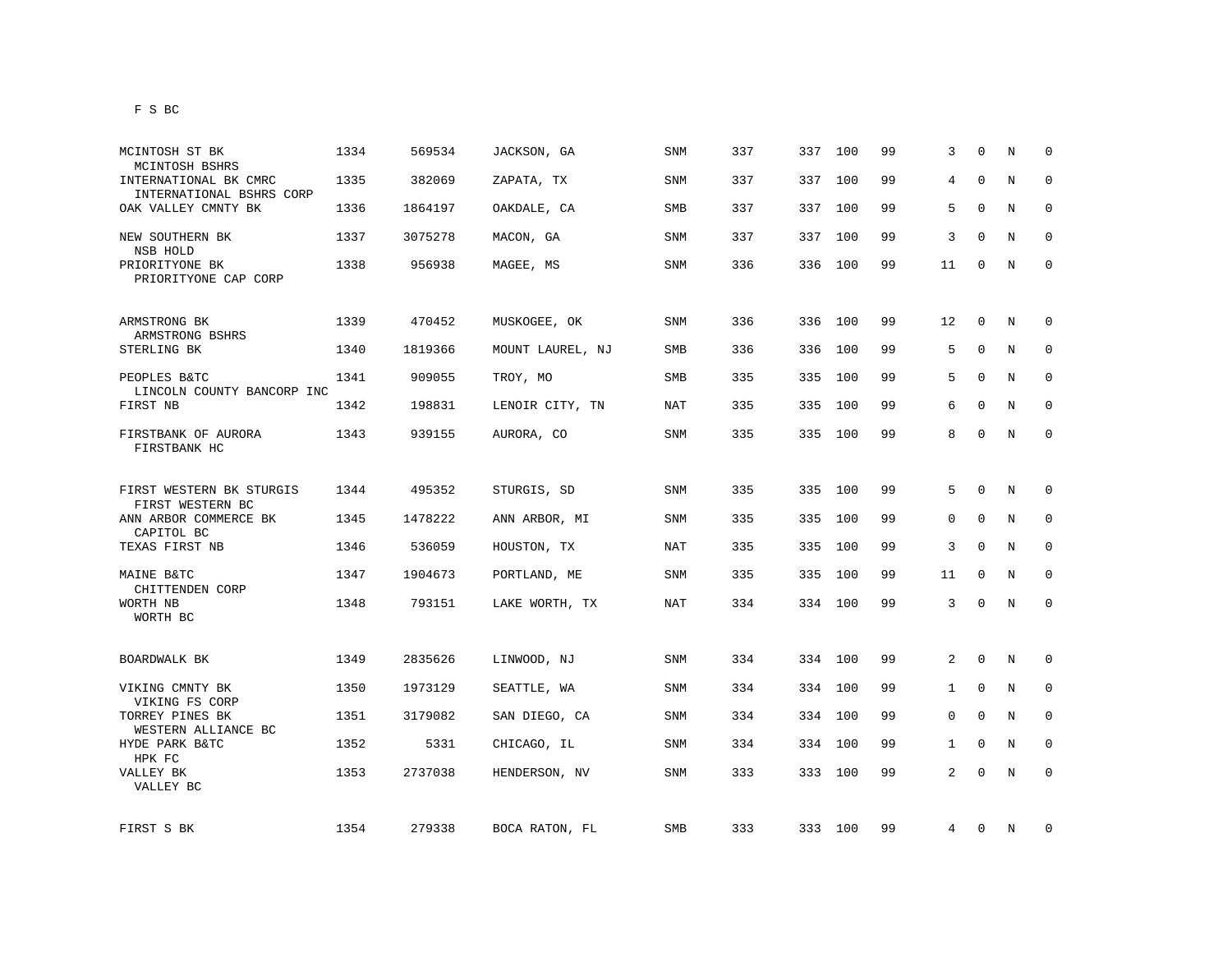| FIRST SOUTHERN BC                                                                 |      |         |                     |            |     |     |         |    |              |              |         |             |
|-----------------------------------------------------------------------------------|------|---------|---------------------|------------|-----|-----|---------|----|--------------|--------------|---------|-------------|
| CARROLLTON BK<br>CARROLLTON BC                                                    | 1355 | 854520  | BALTIMORE, MD       | SNM        | 333 | 333 | 100     | 99 | 10           | 0            | N       | 0           |
| FREMONT NB&TC<br>LAURITZEN CORP                                                   | 1356 | 264558  | FREMONT, NE         | NAT        | 333 | 333 | 100     | 99 | 2            | $\mathbf 0$  | N       | $\mathbf 0$ |
| MIDCAROLINA BK                                                                    | 1357 | 2602220 | BURLINGTON, NC      | SNM        | 333 | 333 | 100     | 99 | 4            | $\Omega$     | N       | $\mathbf 0$ |
| MIDCAROLINA FC<br>BANK OF TAZEWELL CTY<br>NATIONAL BSHRS                          | 1358 | 844820  | TAZEWELL, VA        | SMB        | 332 | 332 | 100     | 99 | 13           | $\mathbf 0$  | N       | $\mathbf 0$ |
| COUNTRY BK                                                                        | 1359 | 1191482 | NEW YORK, NY        | SNM        | 332 | 332 | 100     | 99 | 4            | $\mathbf 0$  | N       | $\mathbf 0$ |
| COUNTRY BK HOLD CO<br>CITIZENS TR BK                                              | 1360 | 680130  | ATLANTA, GA         | <b>SMB</b> | 332 | 332 | 100     | 99 | 15           | $\mathbf 0$  | N       | $\mathbf 0$ |
| CITIZENS BSHRS CORP<br>COASTAL BK<br>COASTAL BSHRS                                | 1361 | 224637  | SAVANNAH, GA        | SNM        | 331 | 331 | 100     | 99 | 4            | $\Omega$     | N       | $\Omega$    |
| FIRSTBANK OF LITTLETON<br>FIRSTBANK HC                                            | 1362 | 297453  | LITTLETON, CO       | <b>SNM</b> | 331 | 331 | 100     | 99 | 6            | $\Omega$     | N       | $\mathbf 0$ |
| PARK CITIES BK<br>NORTH TX BSHRS                                                  | 1363 | 2955458 | DALLAS, TX          | SNM        | 331 | 331 | 100     | 99 | $\mathbf{1}$ | $\mathbf 0$  | N       | $\mathbf 0$ |
| CMNTY BK                                                                          | 1364 | 35244   | CABOT, AR           | <b>SNM</b> | 331 |     | 331 100 | 99 | 5            | $\mathbf 0$  | N       | $\mathbf 0$ |
| HOME BANCSHARES INC<br>ANCHOR BK NA<br>ANCHOR BC                                  | 1365 | 776350  | WAYZATA, MN         | <b>NAT</b> | 330 | 330 | 100     | 99 | 3            | $\mathbf 0$  | $\rm N$ | $\mathbf 0$ |
| DELTA NB&TC<br>DELTA INV CO CAYMAN                                                | 1366 | 65513   | NEW YORK, NY        | NAT        | 330 | 330 | 100     | 99 | $\mathbf{1}$ | $\Omega$     | Y       | 79          |
| ROYAL BK MO<br>ROYAL BANCSHARES INC                                               | 1367 | 501459  | UNIVERSITY CITY, MO | <b>SNM</b> | 329 | 329 | 100     | 99 | 4            | $\Omega$     | N       | $\Omega$    |
| INDEPENDENT BKR BK OF FL<br>BANKERS BC OF FL                                      | 1368 | 190639  | LAKE MARY, FL       | SMB        | 328 | 328 | 100     | 99 | $\Omega$     | $\Omega$     | N       | $\Omega$    |
| SOUTHERN MO B&TC                                                                  | 1369 | 272272  | POPLAR BLUFF, MO    | <b>SNM</b> | 328 | 328 | 100     | 99 | 2            | $\mathbf 0$  | N       | 0           |
| SOUTHERN MISSOURI BANCORP INC<br>FIRST CMNTY BK OF SW FL<br>SOUTHWEST FL CMNTY BC | 1370 | 2783660 | FORT MYERS, FL      | <b>SNM</b> | 328 | 328 | 100     | 99 | 0            | $\mathbf 0$  | N       | $\mathbf 0$ |
| METROPOLITAN NB<br>PASL HOLD LLC                                                  | 1371 | 2705895 | NEW YORK, NY        | NAT        | 328 | 328 | 100     | 99 | 0            | $\mathbf 0$  | N       | $\mathbf 0$ |
| CYPRESS COQUINA BK<br>ALABAMA NBC                                                 | 1372 | 2849605 | ORMOND BEACH, FL    | SNM        | 328 | 328 | 100     | 99 | 3            | $\mathbf{0}$ | N       | $\Omega$    |
| COMMUNITY NB<br>MIDLAND BSHRS                                                     | 1373 | 293053  | MIDLAND, TX         | <b>NAT</b> | 328 | 328 | 100     | 99 | 8            | $\Omega$     | N       | $\mathbf 0$ |
| MARYLAND B&TC NA<br>MARYLAND BC                                                   | 1374 | 33727   | LEXINGTON PARK, MD  | NAT        | 327 | 327 | 100     | 99 | 10           | 0            | N       | $\mathbf 0$ |
| COMMUNITY BK NA                                                                   | 1375 | 371924  | CARMICHAELS, PA     | <b>NAT</b> | 327 | 327 | 100     | 99 | 11           | $\Omega$     | N       | $\mathbf 0$ |
| ASCENCIA BK INC                                                                   | 1376 | 460248  | LOUISVILLE, KY      | <b>SNM</b> | 326 | 326 | 100     | 99 | 0            | $\mathbf 0$  | N       | $\mathbf 0$ |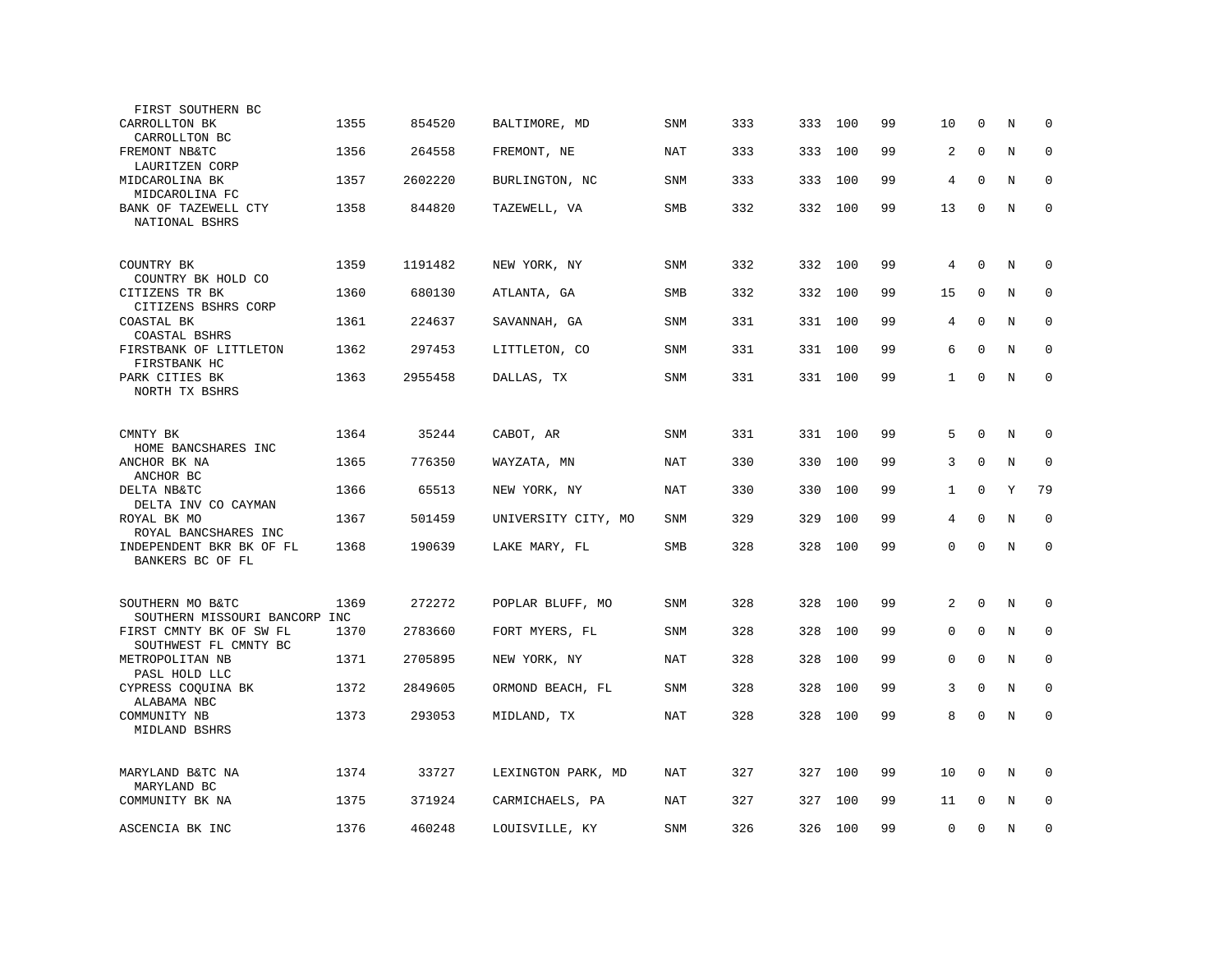| PORTER BANCORP INC                          |      |         |                     |            |     |     |     |     |          |             |   |             |
|---------------------------------------------|------|---------|---------------------|------------|-----|-----|-----|-----|----------|-------------|---|-------------|
| OLD FT BKG CO                               | 1377 | 564324  | OLD FORT, OH        | <b>SNM</b> | 326 | 326 | 100 | 99  | 4        | $\Omega$    | N | 0           |
| GILLMOR FNCL SVC                            |      |         |                     |            |     |     |     |     |          |             |   |             |
| FIDELITY & TR BK                            | 1378 | 3211768 | BETHESDA, MD        | <b>SMB</b> | 325 | 325 | 100 | 99  | $\Omega$ | $\mathbf 0$ | N | $\Omega$    |
| FIDELITY & TR FC                            |      |         |                     |            |     |     |     |     |          |             |   |             |
|                                             |      |         |                     |            |     |     |     |     |          |             |   |             |
| COMMUNITY SOUTH BK                          | 1379 | 590855  | PARSONS, TN         | <b>SNM</b> | 325 | 325 | 100 | 99  | 11       | $\mathbf 0$ | N | $\mathbf 0$ |
| TENNESSEE CENTRAL BANCSHARES                |      |         |                     |            |     |     |     |     |          |             |   |             |
| FIRST INDEPENDENT BK OF NEVA 1380           |      | 2849829 | RENO, NV            | <b>SNM</b> | 325 | 325 | 100 | 100 | 2        | $\mathbf 0$ | N | $\mathbf 0$ |
| FIRST INDEPENDENT CAP OF NV                 |      |         |                     |            |     |     |     |     |          |             |   |             |
| JACKSON COUNTY BK                           | 1381 | 884442  | SEYMOUR, IN         | SNM        | 324 | 324 | 100 | 100 | 11       | $\Omega$    | N | $\mathbf 0$ |
| BANCORP OF SOUTHERN INDIANA<br>STOCKMANS BK | 1382 | 1852381 |                     | <b>SNM</b> | 324 | 324 | 100 | 100 | 3        | $\Omega$    | N | $\Omega$    |
| STOCKMANS FNCL GROUP                        |      |         | ELK GROVE, CA       |            |     |     |     |     |          |             |   |             |
| OMNIBANK NA                                 | 1383 | 26859   | HOUSTON, TX         | <b>NAT</b> | 324 | 324 | 100 | 100 | 11       | $\mathbf 0$ | N | $\mathbf 0$ |
| <b>BANCSHARES</b>                           |      |         |                     |            |     |     |     |     |          |             |   |             |
|                                             |      |         |                     |            |     |     |     |     |          |             |   |             |
| HERITAGE BK CENTRAL IL                      | 1384 | 181347  |                     | <b>SNM</b> | 324 | 324 | 100 | 100 | 2        | $\mathbf 0$ | N | $\mathbf 0$ |
| TRIVOLI BC                                  |      |         | TRIVOLI, IL         |            |     |     |     |     |          |             |   |             |
| UNITED BKR BK                               | 1385 | 930358  | BLOOMINGTON, MN     | SMB        | 324 | 324 | 100 | 100 | $\Omega$ | $\Omega$    | N | $\mathbf 0$ |
| UNITED BKR BC                               |      |         |                     |            |     |     |     |     |          |             |   |             |
| BANK OF NEW ALBANY                          | 1386 | 916745  | NEW ALBANY, MS      | <b>SNM</b> | 323 | 323 | 100 | 100 | 4        | $\Omega$    | N | $\mathbf 0$ |
| BNA BANCHARES INC                           |      |         |                     |            |     |     |     |     |          |             |   |             |
| ANCHOR BK WEST ST PAUL NA                   | 1387 | 900454  | WEST SAINT PAUL, MN | NAT        | 323 | 323 | 100 | 100 | 4        | $\mathbf 0$ | N | $\mathbf 0$ |
| ANCHOR BC<br>BANK OF BENTON                 | 1388 | 698144  | BENTON, KY          | <b>SNM</b> | 323 | 323 | 100 | 100 | 4        | $\mathbf 0$ | N | $\mathbf 0$ |
| COMMUNITY FNCL SVC INC ESOP                 |      |         |                     |            |     |     |     |     |          |             |   |             |
|                                             |      |         |                     |            |     |     |     |     |          |             |   |             |
|                                             |      |         |                     |            |     |     |     |     |          |             |   |             |
| BANK OF MARION<br>SOUTHWEST VA BSHRS        | 1389 | 858528  | MARION, VA          | <b>SMB</b> | 323 | 323 | 100 | 100 | 13       | $\Omega$    | N | 0           |
| FIRST FL BK                                 | 1390 | 2808358 | NAPLES, FL          | <b>SMB</b> | 322 | 322 | 100 | 100 | 2        | $\Omega$    | N | $\Omega$    |
| BANKING CORP OF FL                          |      |         |                     |            |     |     |     |     |          |             |   |             |
| CAROLINA BK                                 | 1391 | 2516626 | GREENSBORO, NC      | <b>SNM</b> | 322 | 322 | 100 | 100 | 2        | $\Omega$    | N | 0           |
| CAROLINA BK HOLD                            |      |         |                     |            |     |     |     |     |          |             |   |             |
| ENTERPRISE NB                               | 1392 | 1438217 | MEMPHIS, TN         | <b>NAT</b> | 322 | 322 | 100 | 100 | 2        | $\mathbf 0$ | N | 0           |
| NBC CAPITAL CORP                            |      |         |                     |            |     |     |     |     | 8        | $\mathbf 0$ |   | $\mathbf 0$ |
| STATE BK OF LA CROSSE<br>FIRST BC           | 1393 | 2631172 | LA CROSSE, WI       | SMB        | 322 | 322 | 100 | 100 |          |             | N |             |
|                                             |      |         |                     |            |     |     |     |     |          |             |   |             |
|                                             |      |         |                     |            |     |     |     |     |          |             |   |             |
| HABIB AMER BK                               | 1394 | 245016  | NEW YORK, NY        | SNM        | 322 | 255 | 79  | 100 | 4        | $\mathbf 0$ | Υ | 25          |
| MAHAM BETEILIGUNGSGESELLSCHAFT              |      |         |                     |            |     |     |     |     |          | $\Omega$    | N |             |
| HORRY CTY ST BK<br>HCSB FC                  | 1395 | 1162530 | LORIS, SC           | <b>SNM</b> | 322 | 322 | 100 | 100 | 9        |             |   | 0           |
| SECURITY ST BK                              | 1396 | 111979  | CENTRALIA, WA       | SNM        | 321 | 321 | 100 | 100 | 10       | $\mathbf 0$ | N | $\mathbf 0$ |
| SECURITY ST CORP                            |      |         |                     |            |     |     |     |     |          |             |   |             |
| FIRST ST BK MIDDLEBURY                      | 1397 | 967046  | MIDDLEBURY, IN      | SNM        | 321 | 321 | 100 | 100 | 4        | $\Omega$    | N | $\mathbf 0$ |
| CRYSTAL VALLEY FC                           |      |         |                     |            |     |     |     |     |          |             |   |             |
| FIRST BREMEN BK                             | 1398 | 873914  | BREMEN, OH          | <b>SNM</b> | 320 | 320 | 100 | 100 | 3        | $\mathbf 0$ | N | $\mathbf 0$ |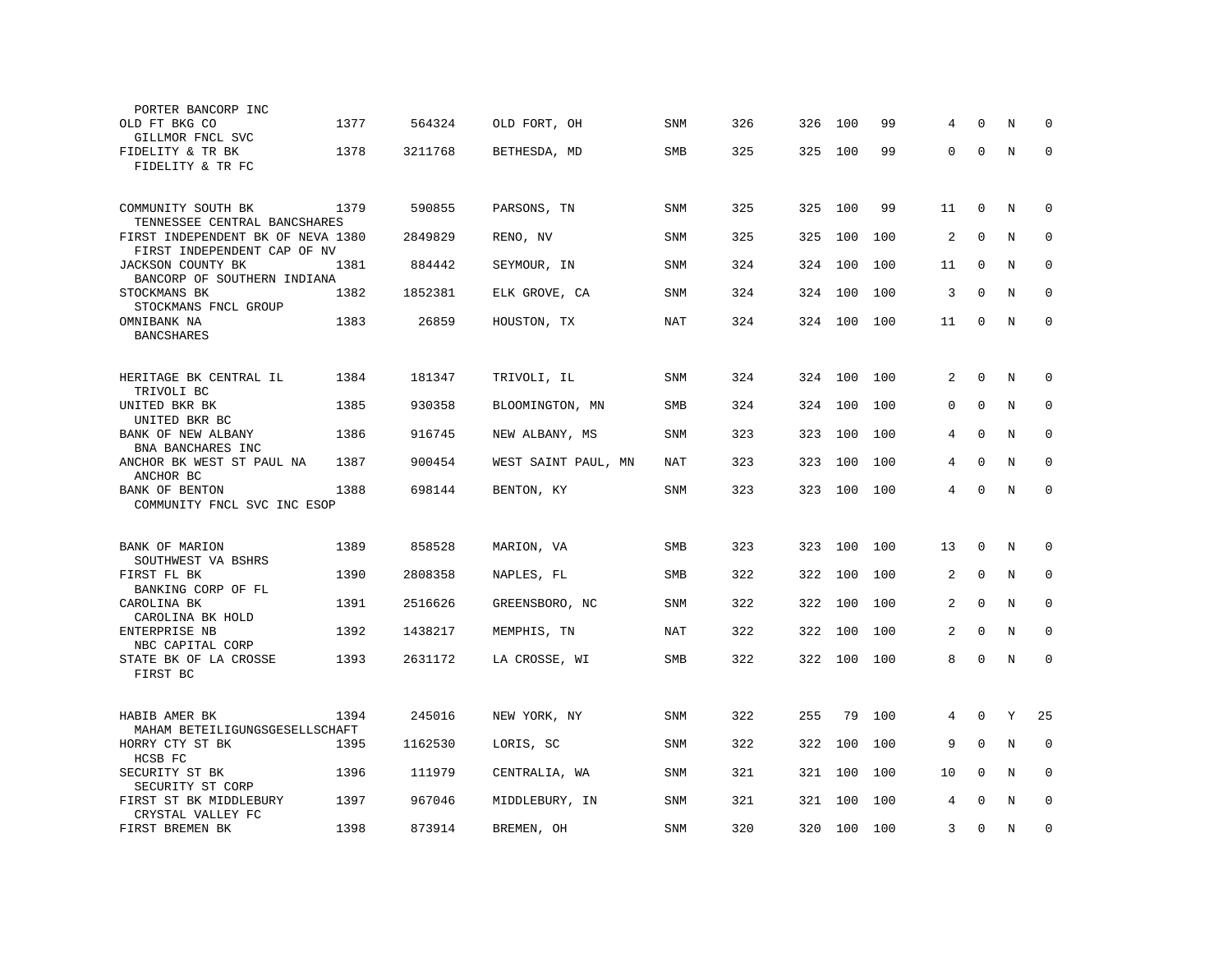### COMMUNITY BSHRS

| COMMUNITY NB<br>COMMUNITY BC                          | 1399 | 270504  | DERBY, VT        | <b>NAT</b> | 320 | 320 | 100         | 100 | 8              | $\Omega$    | N | $\Omega$    |
|-------------------------------------------------------|------|---------|------------------|------------|-----|-----|-------------|-----|----------------|-------------|---|-------------|
| UNITED BK<br>UNITED BC OF AL                          | 1400 | 994435  | ATMORE, AL       | SNM        | 320 | 320 | 100         | 100 | 12             | $\Omega$    | N | $\Omega$    |
| BREMER BK NA<br>OTTO BREMER FOUNDATION                | 1401 | 275750  | BRAINERD, MN     | NAT        | 320 | 320 | 100         | 100 | 4              | $\Omega$    | N | $\Omega$    |
| MOUNTAIN NB<br>MOUNTAIN NAT BSHRS                     | 1402 | 2747420 | SEVIERVILLE, TN  | NAT        | 320 | 320 | 100         | 100 | 5              | $\Omega$    | N | $\mathbf 0$ |
| LEGEND BK NA<br>LEGEND BC                             | 1403 | 100357  | BOWIE, TX        | <b>NAT</b> | 320 | 320 | 100         | 100 | 4              | $\Omega$    | N | $\mathbf 0$ |
| 21ST CENTURY BK<br>DOLPHIN FAMILY MGMT CO             | 1404 | 340256  | LORETTO, MN      | SNM        | 319 | 319 | 100         | 100 | 4              | $\mathbf 0$ | N | 0           |
| CITIZENS UNION ST B&TC<br>EXCHANGE NAT BANCSHARES INC | 1405 | 508346  | CLINTON, MO      | SNM        | 319 | 319 | 100         | 100 | 10             | $\mathbf 0$ | N | 0           |
| ENTERPRISE BK OF SC                                   | 1406 | 457426  | EHRHARDT, SC     | SNM        | 319 | 319 | 100         | 100 | 12             | $\Omega$    | N | $\Omega$    |
| SEVIER CTY BK<br>SEVIER CTY BSHRS                     | 1407 | 982937  | SEVIERVILLE, TN  | SNM        | 319 | 319 | 100         | 100 | 5              | $\Omega$    | N | $\mathbf 0$ |
| UNION NB<br>ELGIN BSHRS                               | 1408 | 963730  | ELGIN, IL        | <b>NAT</b> | 319 | 319 | 100         | 100 | $\overline{a}$ | $\Omega$    | N | $\mathbf 0$ |
| COMMERCIAL BK & TR OF PA<br>COMMERCIAL NAT FNCL CORP  | 1409 | 945026  | LATROBE, PA      | <b>SNM</b> | 319 | 319 | 100         | 100 | 10             | $\mathbf 0$ | N | 0           |
| BANK OF ELK RIVER<br>METRO NORTH BSHRS                | 1410 | 10250   | ELK RIVER, MN    | <b>SNM</b> | 319 | 319 | 100         | 100 | 4              | $\mathbf 0$ | N | $\mathbf 0$ |
| SUN WEST BK<br>SUN WEST CAP CORP                      | 1411 | 2714570 | LAS VEGAS, NV    | <b>SNM</b> | 319 | 319 | 100         | 100 | 4              | $\Omega$    | N | $\mathbf 0$ |
| CECILIAN BK<br>FIRST CECILIAN BANCORP INC             | 1412 | 982142  | CECILIA, KY      | <b>SNM</b> | 318 | 318 | 100         | 100 | 5              | $\mathbf 0$ | N | $\mathbf 0$ |
| CAMPBELL & FETTER BK<br>C&F BSHRS CORP                | 1413 | 398248  | KENDALLVILLE, IN | SNM        | 318 | 318 | 100         | 100 | 8              | $\mathbf 0$ | N | $\mathbf 0$ |
| <b>BANK OF HIAWASSEE</b><br>CHATUGE BK SHARES         | 1414 | 506838  | HIAWASSEE, GA    | <b>SNM</b> | 318 | 318 | 100         | 100 | 4              | $\Omega$    | N | $\mathbf 0$ |
| <b>GREATBANK</b><br>GREATBANC                         | 1415 | 2307271 | ALGONOUIN, IL    | <b>SNM</b> | 318 | 318 | 100         | 100 | 0              | $\Omega$    | N | $\Omega$    |
| BUCKHEAD CMNTY BK NA<br>BUCKHEAD CMNTY BC             | 1416 | 2640594 | ATLANTA, GA      | <b>NAT</b> | 318 | 318 | 100         | 100 | 2              | $\mathbf 0$ | N | $\mathbf 0$ |
| FIRST NB OF GRIFFIN                                   | 1417 | 563233  | GRIFFIN, GA      | <b>NAT</b> | 317 | 317 | 100         | 100 | 5              | $\mathbf 0$ | N | $\mathbf 0$ |
| FIRST CR BK                                           | 1418 | 5069    | LOS ANGELES, CA  | <b>SNM</b> | 317 | 317 | 100         | 100 | $\mathbf{1}$   | $\mathbf 0$ | N | $\mathbf 0$ |
| BANK OF AL                                            | 1419 | 567231  | BIRMINGHAM, AL   | SMB        | 317 |     | 317 100 100 |     | 4              | 0           | N | 0           |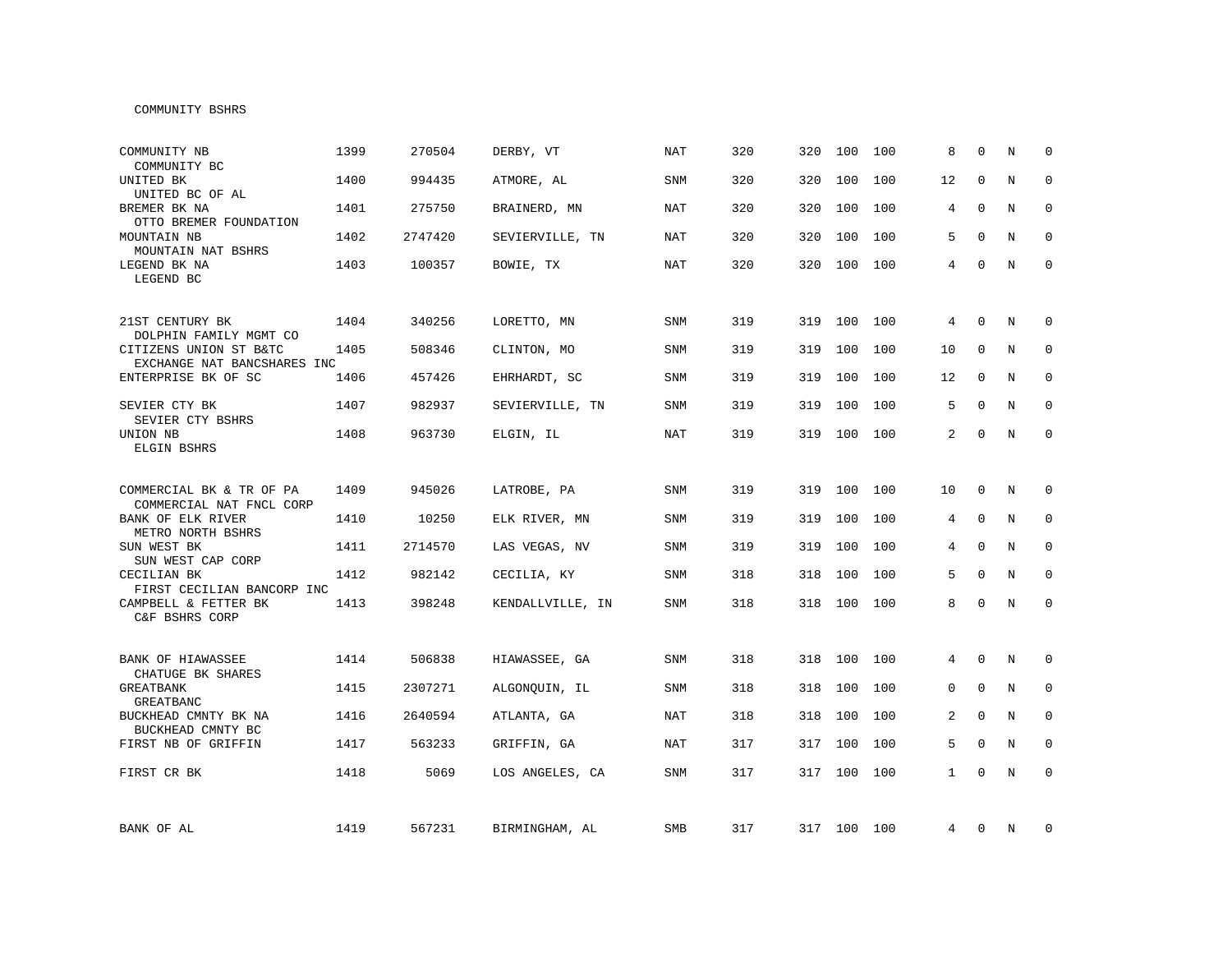| FINANCIAL INV OF THE S                             |      |         |                    |            |     |     |     |     |                |             |   |             |
|----------------------------------------------------|------|---------|--------------------|------------|-----|-----|-----|-----|----------------|-------------|---|-------------|
| BEDFORD FSB NA<br>FNB CORP                         | 1420 | 449878  | BEDFORD, VA        | NAT        | 317 | 317 | 100 | 100 | 0              | $\mathbf 0$ | N | $\mathbf 0$ |
| BANK OF TRAVELERS REST<br>TRAVELERS REST BSHRS     | 1421 | 589523  | TRAVELERS REST, SC | SNM        | 316 | 316 | 100 | 100 | 5              | $\Omega$    | N | $\mathbf 0$ |
| 1ST INDEPENDENCE BK<br>1ST INDEPENDENCE FNCL GROUP | 1422 | 234645  | LOUISVILLE, KY     | SNM        | 316 | 316 | 100 | 100 | 5              | $\mathbf 0$ | N | $\mathbf 0$ |
| SOUTHERN MI B&TC<br>SOUTHERN MI BC                 | 1423 | 822042  | COLDWATER, MI      | <b>SNM</b> | 316 | 316 | 100 | 100 | 13             | $\mathsf 0$ | N | $\mathbf 0$ |
| BANKANNAPOLIS<br>ANNAPOLIS BC                      | 1424 | 1434826 | ANNAPOLIS, MD      | SMB        | 316 | 316 | 100 | 100 | 5              | $\mathbf 0$ | N | $\mathbf 0$ |
| KIRKPATRICK BK<br>AMERICAN BC OF OK                | 1425 | 67151   | EDMOND, OK         | <b>SNM</b> | 316 | 316 | 100 | 100 | 4              | $\Omega$    | N | $\mathbf 0$ |
| FRONTIER BK<br>FRONTIER NAT CORP                   | 1426 | 255136  | LA GRANGE, GA      | <b>SNM</b> | 316 | 316 | 100 | 100 | 11             | $\Omega$    | N | $\mathbf 0$ |
| HEMISPHERE NB<br>REMO DUQUOIN LLC                  | 1427 | 747435  | MIAMI, FL          | NAT        | 316 | 261 | 83  | 100 | 4              | $\Omega$    | Y | $\Omega$    |
| SAINT JOHNS B&TC<br>UNITY BANCSHARES LLC           | 1428 | 173557  | SAINT JOHN, MO     | <b>SNM</b> | 316 | 316 | 100 | 100 | 6              | $\mathbf 0$ | N | $\mathbf 0$ |
| FIRST NB<br>FIRST NAT BSHRS ESOP & 401 K T         | 1429 | 805250  | GOODLAND, KS       | NAT        | 315 | 315 | 100 | 100 | 8              | $\mathbf 0$ | N | $\mathbf 0$ |
| FIRST HOPE BK A NAT BKG ASSN 1430                  |      | 434203  | HOPE, NJ           | NAT        | 315 | 315 | 100 | 100 | 4              | $\mathbf 0$ | N | $\mathbf 0$ |
| BEACH FIRST NB<br>BEACH FIRST NAT BSHRS            | 1431 | 2391252 | MYRTLE BEACH, SC   | NAT        | 315 | 315 | 100 | 100 | 5              | $\Omega$    | N | $\mathbf 0$ |
| FIRST NB OF GREENCASTLE<br>TOWER BC                | 1432 | 275116  | GREENCASTLE, PA    | <b>NAT</b> | 315 | 315 | 100 | 100 | 6              | $\Omega$    | N | $\mathbf 0$ |
| DOUGLAS CTY BK<br>THORNTON HC                      | 1433 | 201638  | DOUGLASVILLE, GA   | SNM        | 314 | 314 | 100 | 100 | 2              | $\mathbf 0$ | N | $\mathbf 0$ |
| FIRST ST BK<br>FIRST ST FNCL CORP                  | 1434 | 1219591 | SARASOTA, FL       | <b>SNM</b> | 314 | 314 | 100 | 100 | 5              | $\Omega$    | N | $\Omega$    |
| YELLOWSTONE BK<br>YELLOWSTONE HC                   | 1435 | 680457  | LAUREL, MT         | SMB        | 314 | 314 | 100 | 100 | 6              | $\mathbf 0$ | N | $\mathbf 0$ |
| LYONS NB<br>LYONS BC                               | 1436 | 323204  | LYONS, NY          | NAT        | 313 | 313 | 100 | 100 | 7              | $\Omega$    | N | $\mathbf 0$ |
| FIRST BK<br>FIRST BC                               | 1437 | 451068  | KETCHIKAN, AK      | <b>SNM</b> | 313 | 313 | 100 | 100 | 7              | $\mathbf 0$ | N | $\mathbf 0$ |
| MILFORD NB&TC<br>MNB BC                            | 1438 | 879000  | MILFORD, MA        | NAT        | 313 | 313 | 100 | 100 | 4              | $\Omega$    | N | $\Omega$    |
| TENNESSEE CMRC BK<br>TENNESSEE CMRC BC             | 1439 | 2874634 | FRANKLIN, TN       | <b>SNM</b> | 313 | 313 | 100 | 100 | 0              | $\mathbf 0$ | N | 0           |
| INVESTORS CMNTY BK<br>COUNTY BC                    | 1440 | 2524797 | MANITOWOC, WI      | <b>SNM</b> | 313 | 313 | 100 | 100 | 0              | $\Omega$    | N | $\mathbf 0$ |
| FIRSTBANK CHERRY CREEK                             | 1441 | 662453  | DENVER, CO         | SNM        | 313 | 313 | 100 | 100 | $\overline{4}$ | $\Omega$    | N | $\Omega$    |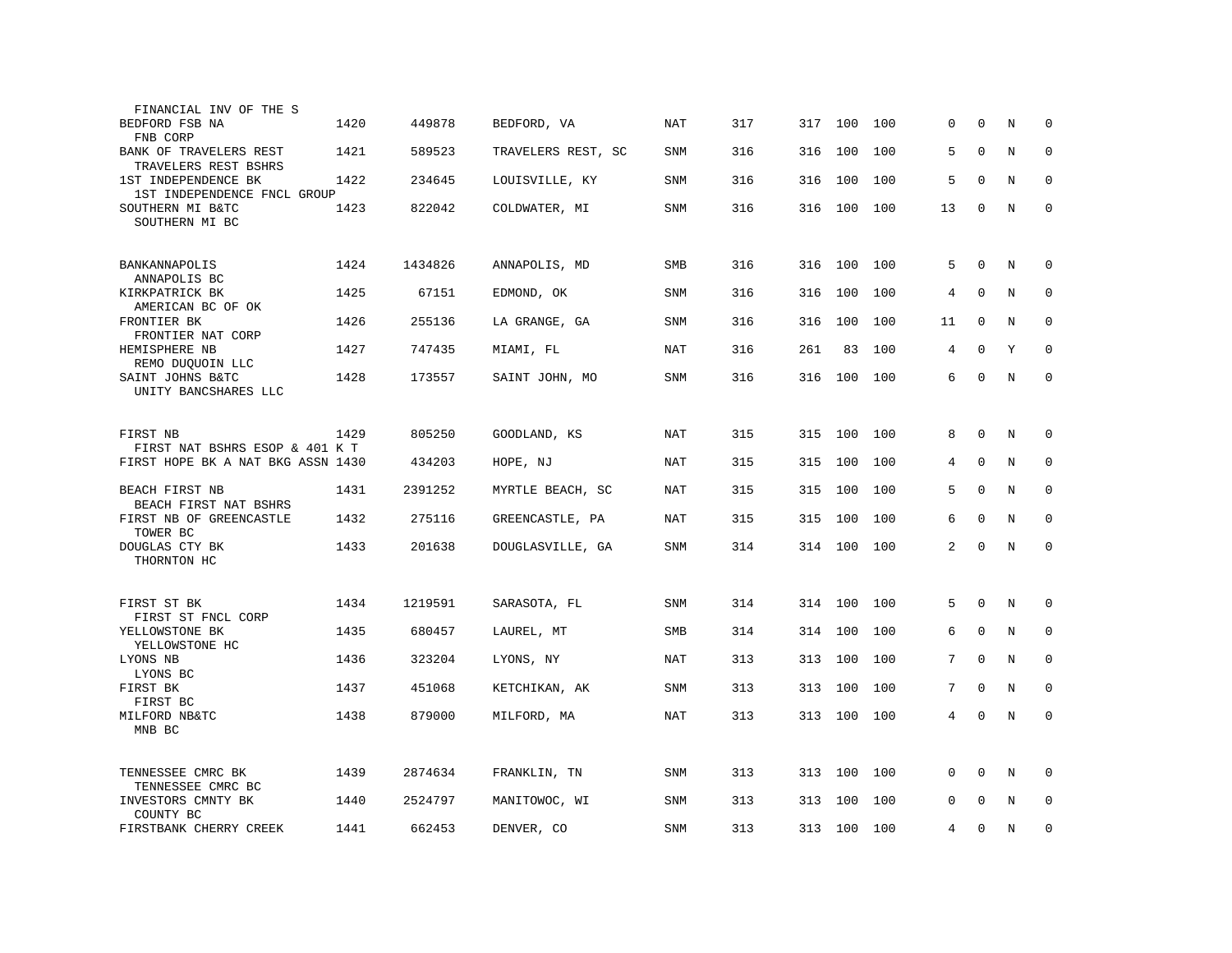| FIRSTBANK HC                               |      |         |                       |            |     |     |     |     |          |              |         |             |
|--------------------------------------------|------|---------|-----------------------|------------|-----|-----|-----|-----|----------|--------------|---------|-------------|
| ONE B&T NA                                 | 1442 | 568144  | LITTLE ROCK, AR       | NAT        | 313 | 313 | 100 | 100 | 9        | $\Omega$     | N       | $\Omega$    |
| ONEFINANCIAL CORP                          |      |         |                       |            |     |     |     |     |          |              |         |             |
| COLUMBIAN B&TC                             | 1443 | 422750  | TOPEKA, KS            | <b>SNM</b> | 313 | 313 | 100 | 100 | 6        | $\mathbf 0$  | N       | $\Omega$    |
| COLUMBIAN FC                               |      |         |                       |            |     |     |     |     |          |              |         |             |
| FARMERS & MERCHANTS BK                     | 1444 | 677644  | STUTTGART, AR         | SMB        | 312 | 312 | 100 | 100 | 9        | $\mathbf 0$  | N       | $\mathbf 0$ |
| FARMERS & MERCHANTS BANKSHARES             |      |         |                       |            |     |     |     |     |          |              |         |             |
| BARTOW CTY BK<br><b>BARTOW BSHRS</b>       | 1445 | 152235  | CARTERSVILLE, GA      | <b>SNM</b> | 312 | 312 | 100 | 100 | 4        | $\Omega$     | N       | $\mathbf 0$ |
| BANK OF GLEN BURNIE<br>GLEN BURNIE BC      | 1446 | 628123  | GLEN BURNIE, MD       | <b>SNM</b> | 312 | 312 | 100 | 100 | 7        | $\Omega$     | $\rm N$ | $\mathbf 0$ |
| BIG LAKE NB<br>BIG LAKE FC                 | 1447 | 607931  | OKEECHOBEE, FL        | NAT        | 312 | 312 | 100 | 100 | 10       | $\Omega$     | N       | $\Omega$    |
| <b>FARMERS BK</b>                          | 1448 | 901938  | PORTLAND, TN          | <b>SNM</b> | 312 | 312 | 100 | 100 | 8        | $\Omega$     | N       | $\Omega$    |
| FIRST FARMERS BSHRS                        |      |         |                       |            |     |     |     |     |          |              |         |             |
| FIRST NB IN GREEN FOREST                   | 1449 | 261940  | GREEN FOREST, AR      | <b>NAT</b> | 312 | 312 | 100 | 100 | 8        | $\mathbf 0$  | $\rm N$ | 0           |
| FIRST NATIONAL BANCORP INC                 |      |         |                       |            |     |     |     |     |          |              |         |             |
| ALLEGHENY VALLEY BK<br>ALLEGHENY VALLEY BC | 1450 | 1829    | PITTSBURGH, PA        | <b>SNM</b> | 312 | 312 | 100 | 100 | 8        | $\mathbf{0}$ | N       | 0           |
| NORTHSTAR BK OF TX<br>NORTHSTAR FC         | 1451 | 998554  | DENTON, TX            | <b>SNM</b> | 311 | 311 | 100 | 100 | 3        | $\mathbf{0}$ | N       | $\mathbf 0$ |
| COMMERCIAL & SVG BK<br>CSB BC              | 1452 | 189129  | MILLERSBURG, OH       | SMB        | 311 | 311 | 100 | 100 | 9        | $\Omega$     | N       | $\Omega$    |
| FIRST NB AMER<br>FIRST NAT BSHRS           | 1453 | 413141  | EAST LANSING, MI      | NAT        | 310 | 310 | 100 | 100 | $\Omega$ | $\mathbf 0$  | N       | $\mathbf 0$ |
|                                            |      |         |                       |            |     |     |     |     |          |              |         |             |
| MAINSTREET BK                              | 1454 | 371353  | FOREST LAKE, MN       | SNM        | 310 | 310 | 100 | 100 | 7        | $\mathbf 0$  | N       | $\mathbf 0$ |
| BANCMIDWEST CORP<br>COLONY BK OF ASHBURN   | 1455 | 22235   | ASHBURN, GA           | <b>SNM</b> | 310 | 310 | 100 | 100 | 9        | $\mathbf 0$  | N       | $\mathbf 0$ |
| COLONY BC                                  |      |         |                       |            |     |     |     |     |          |              |         |             |
| FARMERS NB<br>FARMERS BC                   | 1456 | 307062  | BUHL, ID              | NAT        | 310 | 310 | 100 | 100 | 4        | $\Omega$     | N       | $\Omega$    |
| <b>GREAT EASTERN BK</b>                    | 1457 | 960609  | NEW YORK, NY          | SMB        | 310 | 310 | 100 | 100 | 3        | $\mathbf 0$  | N       | $\mathbf 0$ |
| HERITAGE BK                                | 1458 | 507330  | HINESVILLE, GA        | SNM        | 310 | 310 | 100 | 100 | 22       | $\Omega$     | N       | $\Omega$    |
| LIBERTY SHARES                             |      |         |                       |            |     |     |     |     |          |              |         |             |
| BANK OF LANCASTER                          | 1459 | 34425   | KILMARNOCK, VA        | SMB        | 309 | 309 | 100 | 100 | 6        | $\Omega$     | N       | $\Omega$    |
| BAY BK OF VA                               |      |         |                       |            |     |     |     |     |          |              |         |             |
| FIRST SOUTH BK<br>FIRST SOUTH BC           | 1460 | 2491291 | SPARTANBURG, SC       | <b>SNM</b> | 309 | 309 | 100 | 100 | 4        | $\mathbf 0$  | N       | $\mathbf 0$ |
| VERMILLION ST BK<br>VERMILLION BSHRS       | 1461 | 208057  | VERMILLION, MN        | <b>SNM</b> | 309 | 309 | 100 | 100 | 4        | $\mathbf 0$  | N       | $\mathbf 0$ |
| ALAMO BK OF TX<br>ALAMO CORP OF TX         | 1462 | 334750  | ALAMO, TX             | <b>SNM</b> | 309 | 309 | 100 | 100 | 8        | $\Omega$     | N       | $\mathbf 0$ |
| FACTORY POINT NB OF MANCHEST 1463          |      | 172804  | MANCHESTER CENTER, VT | NAT        | 309 | 309 | 100 | 100 | 6        | $\Omega$     | N       | $\Omega$    |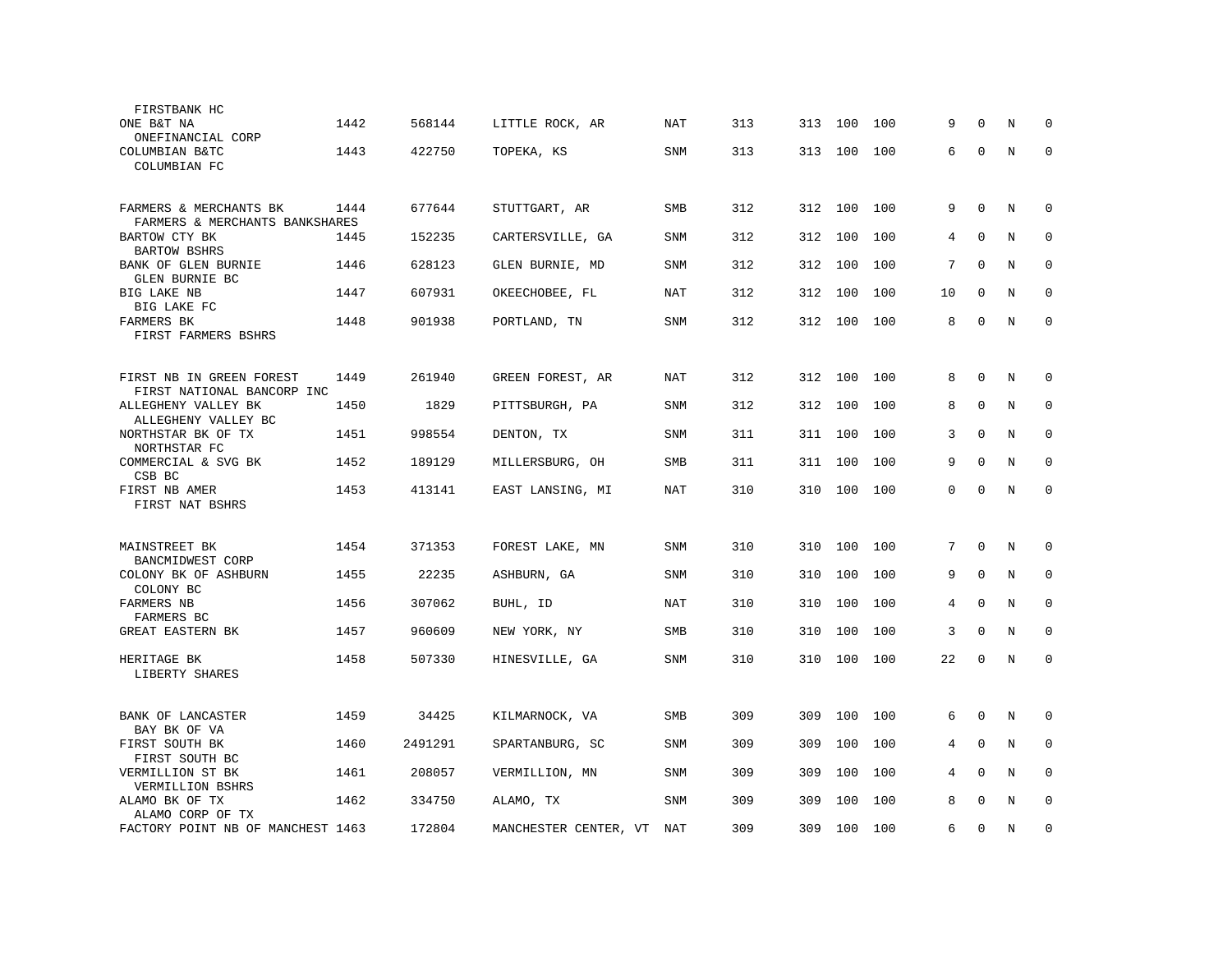## FACTORY POINT BC

| FIRST NB OF OTTAWA<br>FIRST OTTAWA BSHRS                            | 1464 | 856243  | OTTAWA, IL           | <b>NAT</b> | 308 | 308 | 100         | 100 | 3            | $\Omega$     | N | $\Omega$     |
|---------------------------------------------------------------------|------|---------|----------------------|------------|-----|-----|-------------|-----|--------------|--------------|---|--------------|
| COLORADO CMNTY BK<br>WASHINGTON INV CO                              | 1465 | 132853  | YUMA, CO             | SMB        | 308 | 308 | 100         | 100 | 9            | $\Omega$     | N | $\Omega$     |
| SHENANDOAH VALLEY NB<br>SUMMIT FNCL GROUP                           | 1466 | 2777472 | WINCHESTER, VA       | NAT        | 308 | 308 | 100         | 100 | 4            | $\Omega$     | N | $\mathbf 0$  |
| FIRST NB OF DURANGO<br>FIRST BC                                     | 1467 | 68859   | DURANGO, CO          | NAT        | 308 | 308 | 100         | 100 | 2            | 0            | N | $\mathbf 0$  |
| CRESCENT B&TC<br>CB&T HC                                            | 1468 | 1885932 | NEW ORLEANS, LA      | <b>SNM</b> | 308 |     | 308 100     | 100 | 4            | $\Omega$     | N | $\mathbf{0}$ |
| NORTHERN NECK ST BK<br>UNION BSHRS                                  | 1469 | 550327  | WARSAW, VA           | SMB        | 307 | 307 | 100         | 100 | 8            | 0            | N | 0            |
| ONB B&TC<br>TWENTY FIRST CENTURY FNCL SVC                           | 1470 | 2826316 | TULSA, OK            | <b>SNM</b> | 307 | 307 | 100         | 100 | 4            | $\Omega$     | N | $\mathbf 0$  |
| FIRST B&TC                                                          | 1471 | 1228034 | DUNCAN, OK           | <b>SNM</b> | 307 |     | 307 100     | 100 | 6            | $\Omega$     | N | $\mathbf 0$  |
| SOUTHERN CMNTY BK<br>SOUTHERN CMNTY BSHRS                           | 1472 | 2916365 | FAYETTEVILLE, GA     | <b>SNM</b> | 306 | 306 | 100         | 100 | 4            | $\Omega$     | N | $\mathbf 0$  |
| EVERTRUST BK                                                        | 1473 | 2297998 | CITY OF INDUSTRY, CA | SNM        | 306 |     | 306 100     | 100 | $\mathbf{1}$ | 0            | N | $\mathbf 0$  |
|                                                                     |      |         |                      |            |     |     |             |     |              |              |   |              |
| CLEARFIELD B&TC                                                     | 1474 | 975911  | CLEARFIELD, PA       | <b>SNM</b> | 306 |     | 306 100     | 100 | 5            | $\mathbf 0$  | N | $\mathbf 0$  |
| CBT FNCL CORP<br>CITIZENS NB OF SOMERSET                            | 1475 | 410917  | SOMERSET, KY         | NAT        | 306 | 306 | 100         | 100 | 8            | $\mathbf{0}$ | N | $\mathbf 0$  |
| CITIZENS BSHRS<br>FIRST NB OF MCMINNVILLE<br>FIRST MCMINNVILLE CORP | 1476 | 87234   | MCMINNVILLE, TN      | <b>NAT</b> | 306 |     | 306 100     | 100 | 4            | $\Omega$     | N | $\Omega$     |
| FIRST SECURITY BK OF CONWAY<br>FIRST SECURITY BANCORP               | 1477 | 1890374 | CONWAY, AR           | SMB        | 306 | 306 | 100         | 100 | 8            | $\mathbf{0}$ | N | $\mathbf 0$  |
| <b>BANKFIRST</b><br>BANKFIRST BC                                    | 1478 | 1401686 | WINTER PARK, FL      | <b>SNM</b> | 306 |     | 306 100     | 100 | 5            | $\Omega$     | N | $\mathbf 0$  |
|                                                                     |      |         |                      |            |     |     |             |     |              |              |   |              |
| BERGEN CMRL BK<br>GREATER CMNTY BC                                  | 1479 | 1169913 | PARAMUS, NJ          | SNM        | 305 | 305 | 100         | 100 | 5            | $\mathbf 0$  | N | $\mathbf 0$  |
| LEDYARD NB                                                          | 1480 | 1863097 | NORWICH, VT          | NAT        | 305 | 305 | 100         | 100 | 6            | $\mathbf 0$  | N | 0            |
| BANKERS' BK<br>BANKERS' BC                                          | 1481 | 408642  | MADISON, WI          | SMB        | 304 | 304 | 100         | 100 | 0            | 0            | N | 0            |
| FIRST NB                                                            | 1482 | 217620  | ORRVILLE, OH         | <b>NAT</b> | 304 | 304 | 100         | 100 | 13           | $\Omega$     | N | $\mathbf 0$  |
| NATIONAL BSHRS CORP<br>NORTHUMBERLAND NB<br>NORTHUMBERLAND BC       | 1483 | 70414   | NORTHUMBERLAND, PA   | <b>NAT</b> | 304 | 304 | 100         | 100 | 4            | $\Omega$     | N | $\mathbf 0$  |
| FIRST ST BK                                                         | 1484 | 924236  | WAYNESBORO, MS       | <b>SNM</b> | 303 |     | 303 100 100 |     | 9            | 0            | N | 0            |
|                                                                     |      |         |                      |            |     |     |             |     |              |              |   |              |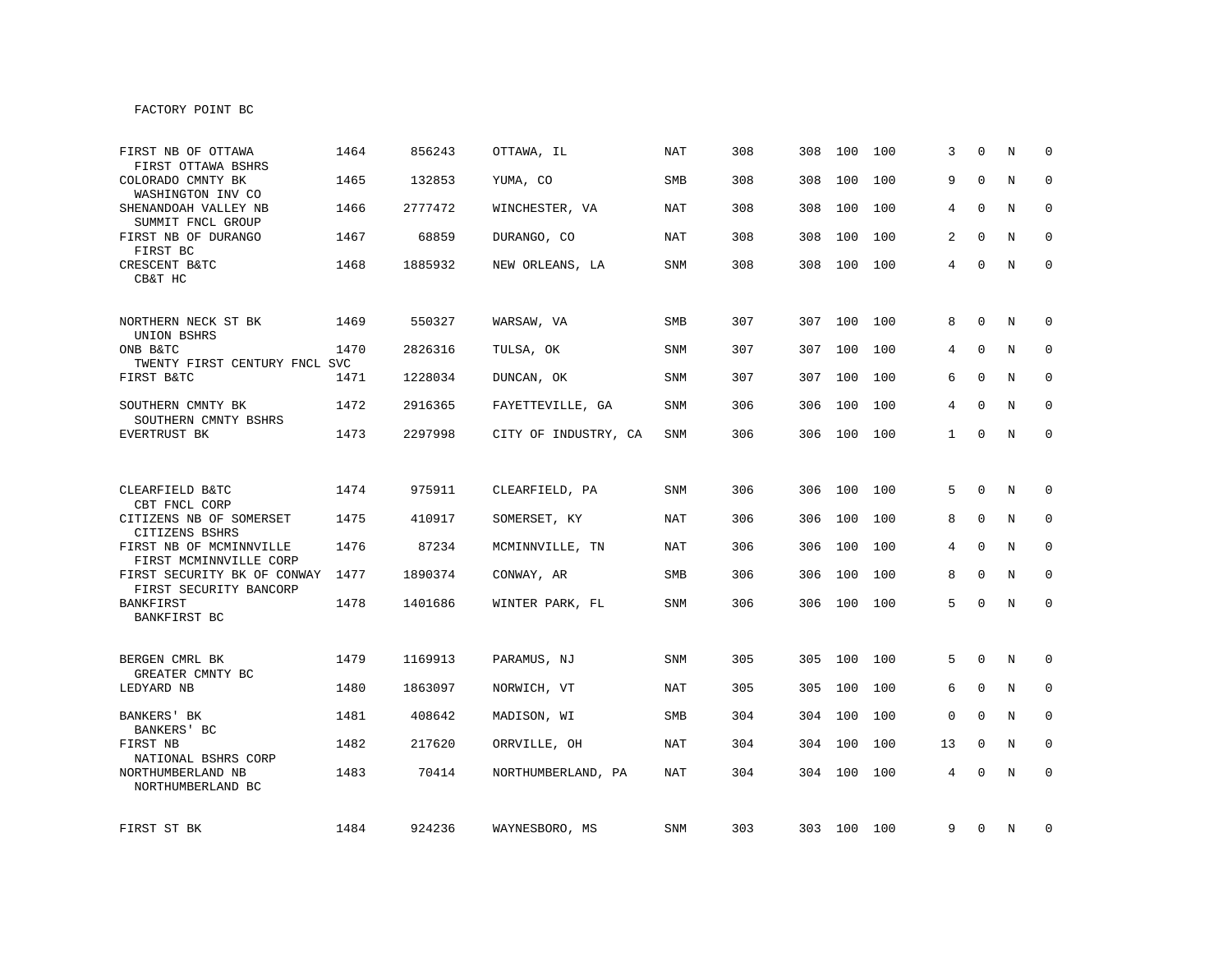| FIRST ST CORP                              |      |         |                     |            |     |     |         |     |              |             |             |             |
|--------------------------------------------|------|---------|---------------------|------------|-----|-----|---------|-----|--------------|-------------|-------------|-------------|
| WACCAMAW BK<br>WACCAMAW BSHRS              | 1485 | 2607449 | WHITEVILLE, NC      | <b>SMB</b> | 303 | 303 | 100     | 100 | 5            | $\Omega$    | N           | $\Omega$    |
| PEOPLES BK<br>PEOPLES HC                   | 1486 | 454434  | WINDER, GA          | <b>SNM</b> | 303 | 303 | 100     | 100 | 5            | $\mathbf 0$ | N           | $\mathbf 0$ |
| FIRST NB<br>FIRST MIDWEST ACQUISITION CORP | 1487 | 839255  | MIDWEST CITY, OK    | NAT        | 303 | 303 | 100     | 100 | 7            | $\mathbf 0$ | N           | $\mathbf 0$ |
| MIDDLEFIELD BKG CO<br>MIDDLEFIELD BC       | 1488 | 177920  | MIDDLEFIELD, OH     | SNM        | 303 | 303 | 100     | 100 | 4            | $\mathbf 0$ | N           | $\mathbf 0$ |
| STEUBEN TC<br>STEUBEN TR CORP              | 1489 | 929802  | HORNELL, NY         | <b>SNM</b> | 303 | 303 | 100     | 100 | 10           | $\mathbf 0$ | N           | $\mathbf 0$ |
| WESTERN ST BK<br>WHITCORP FC               | 1490 | 988153  | GARDEN CITY, KS     | <b>SNM</b> | 303 | 303 | 100     | 100 | 6            | $\Omega$    | N           | $\mathbf 0$ |
| BALLSTON SPA NB<br>BALLSTON SPA BC         | 1491 | 505     | BALLSTON SPA, NY    | NAT        | 303 | 303 | 100     | 100 | 8            | $\Omega$    | N           | $\mathbf 0$ |
| FIRST GUARANTY B&TC JACKSONV 1492          |      | 895831  | JACKSONVILLE, FL    | SNM        | 303 | 303 | 100     | 100 | 4            | $\Omega$    | N           | $\mathbf 0$ |
| SUPERIOR NB&TC<br>KEWEENAW FC              | 1493 | 245557  | HANCOCK, MI         | <b>NAT</b> | 303 | 303 | 100     | 100 | 8            | $\mathbf 0$ | N           | $\mathbf 0$ |
| EDMONTON ST BK<br>EDMONTON BANCSHARES INC  | 1494 | 845247  | GLASGOW, KY         | <b>SNM</b> | 302 | 302 | 100     | 100 | 8            | $\mathbf 0$ | N           | $\mathbf 0$ |
| COMMUNITY FIRSTBANK<br>CAROLINA FC         | 1495 | 2507802 | CHARLESTON, SC      | SNM        | 302 | 302 | 100     | 100 | 3            | $\mathbf 0$ | N           | $\mathbf 0$ |
| AMERICAN NB OF MN<br>AMERICAN BC MN        | 1496 | 306159  | BAXTER, MN          | <b>NAT</b> | 302 | 302 | 100     | 100 | 9            | $\mathbf 0$ | N           | $\mathbf 0$ |
| FIRST BK<br>FIRST BSHRS                    | 1497 | 996466  | SAN LUIS OBISPO, CA | SNM        | 302 | 302 | 100     | 100 | $\mathbf{1}$ | $\Omega$    | N           | $\mathbf 0$ |
| FOUNDERS TR PERSONAL BK<br>FOUNDERS FC     | 1498 | 1933927 | GRAND RAPIDS, MI    | <b>SNM</b> | 302 |     | 302 100 | 100 | $\mathbf{1}$ | $\Omega$    | N           | $\Omega$    |
| FIRST NB OF SCOTTSBORO<br>FNS BSHRS        | 1499 | 441434  | SCOTTSBORO, AL      | NAT        | 302 | 302 | 100     | 100 | 8            | $\mathbf 0$ | N           | $\mathbf 0$ |
| FIRSTBANK OF AVON<br>FIRSTBANK HC          | 1500 | 943059  | AVON, CO            | SNM        | 302 | 302 | 100     | 100 | 3            | $\mathbf 0$ | $\mathbf N$ | $\mathbf 0$ |
| COMMUNITY FIRST BK<br>COMMUNITY FIRST BC   | 1501 | 1440117 | WALHALLA, SC        | <b>SNM</b> | 301 | 301 | 100     | 100 | 4            | $\Omega$    | N           | $\mathbf 0$ |
| FIRST NAT BKG CO<br>FNBC BC INC            | 1502 | 100843  | ASH FLAT, AR        | <b>NAT</b> | 301 | 301 | 100     | 100 | 6            | $\mathbf 0$ | N           | $\mathbf 0$ |
| COWLITZ BK<br>COWLITZ BC                   | 1503 | 547279  | LONGVIEW, WA        | <b>SNM</b> | 301 | 301 | 100     | 100 | 6            | $\mathbf 0$ | $\rm N$     | $\mathbf 0$ |
| MAUCH CHUNK TC<br>MAUCH CHUNK TR FC        | 1504 | 857811  | JIM THORPE, PA      | SNM        | 301 | 301 | 100     | 100 | 4            | $\Omega$    | N           | $\Omega$    |
| TRUMAN BK<br>TEMPLAR FUND INC              | 1505 | 1213777 | SAINT LOUIS, MO     | SMB        | 300 | 300 | 100     | 100 | $\mathbf{1}$ | $\Omega$    | N           | $\mathbf 0$ |
| WEST SHORE BK                              | 1506 | 832546  | LUDINGTON, MI       | <b>SNM</b> | 300 | 300 | 100     | 100 | 6            | $\mathbf 0$ | N           | $\mathbf 0$ |